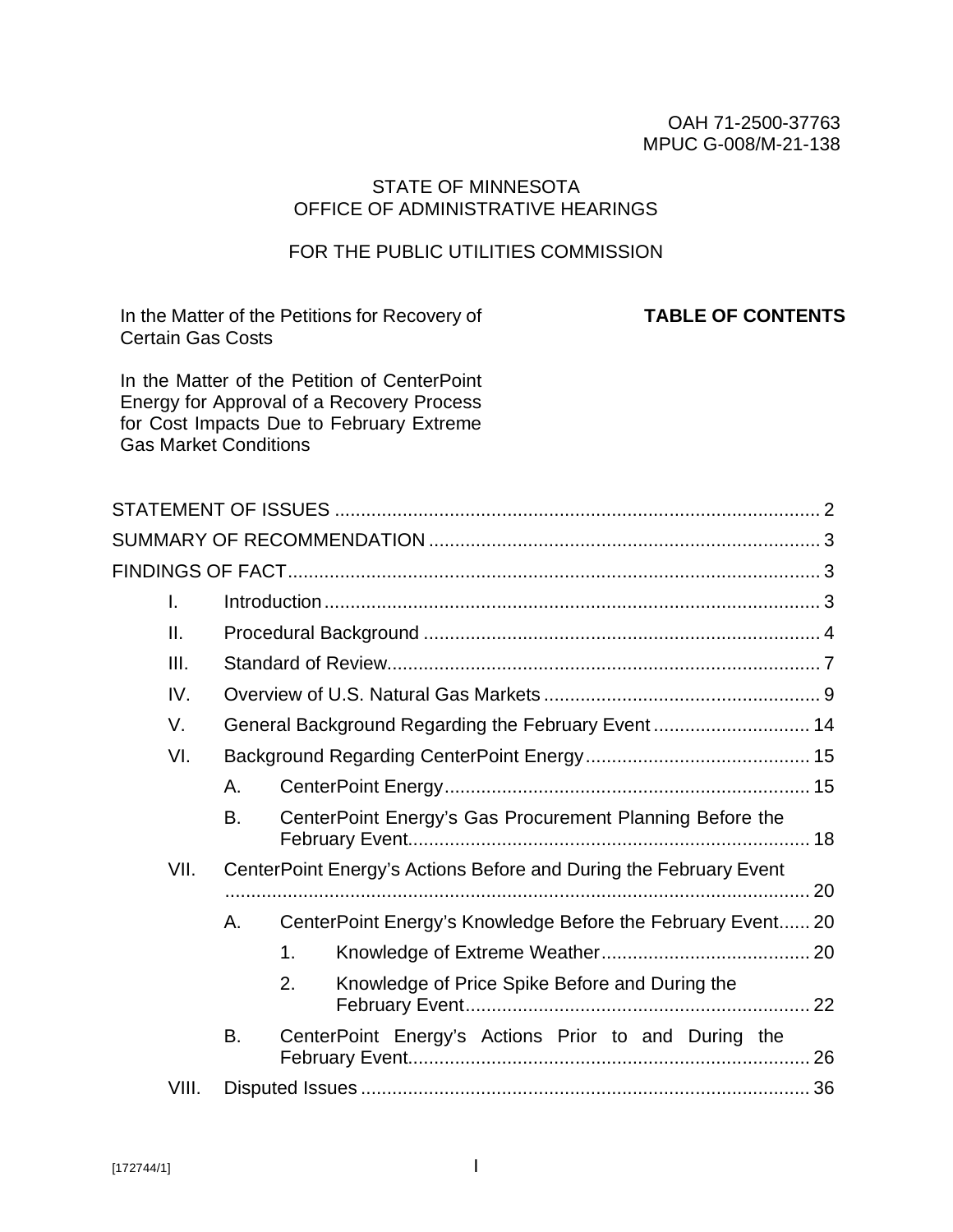|     | Α.        |                  |                                                                                                                      |  |  |
|-----|-----------|------------------|----------------------------------------------------------------------------------------------------------------------|--|--|
|     |           | 1.               | Company-Owned Waterville Storage  40                                                                                 |  |  |
|     |           | 2.               | BP Canada Virtual Storage Contract 44                                                                                |  |  |
|     |           | 3.               |                                                                                                                      |  |  |
|     | B.        |                  |                                                                                                                      |  |  |
|     |           | 1.               |                                                                                                                      |  |  |
|     |           | 2.               |                                                                                                                      |  |  |
|     |           | 3.               |                                                                                                                      |  |  |
|     |           | $\overline{4}$ . |                                                                                                                      |  |  |
|     | C.        |                  |                                                                                                                      |  |  |
|     | D.        |                  |                                                                                                                      |  |  |
| IX. |           |                  |                                                                                                                      |  |  |
|     | А.        |                  |                                                                                                                      |  |  |
|     | <b>B.</b> |                  |                                                                                                                      |  |  |
|     | C.        |                  |                                                                                                                      |  |  |
|     | D.        |                  |                                                                                                                      |  |  |
|     | Ε.        |                  |                                                                                                                      |  |  |
|     | F.        |                  |                                                                                                                      |  |  |
|     | G.        |                  | Assigning Extraordinary Costs to Customers or Customer<br>Classes Based on Consumption During the February Event  83 |  |  |
|     |           |                  |                                                                                                                      |  |  |
|     |           |                  |                                                                                                                      |  |  |
|     |           |                  |                                                                                                                      |  |  |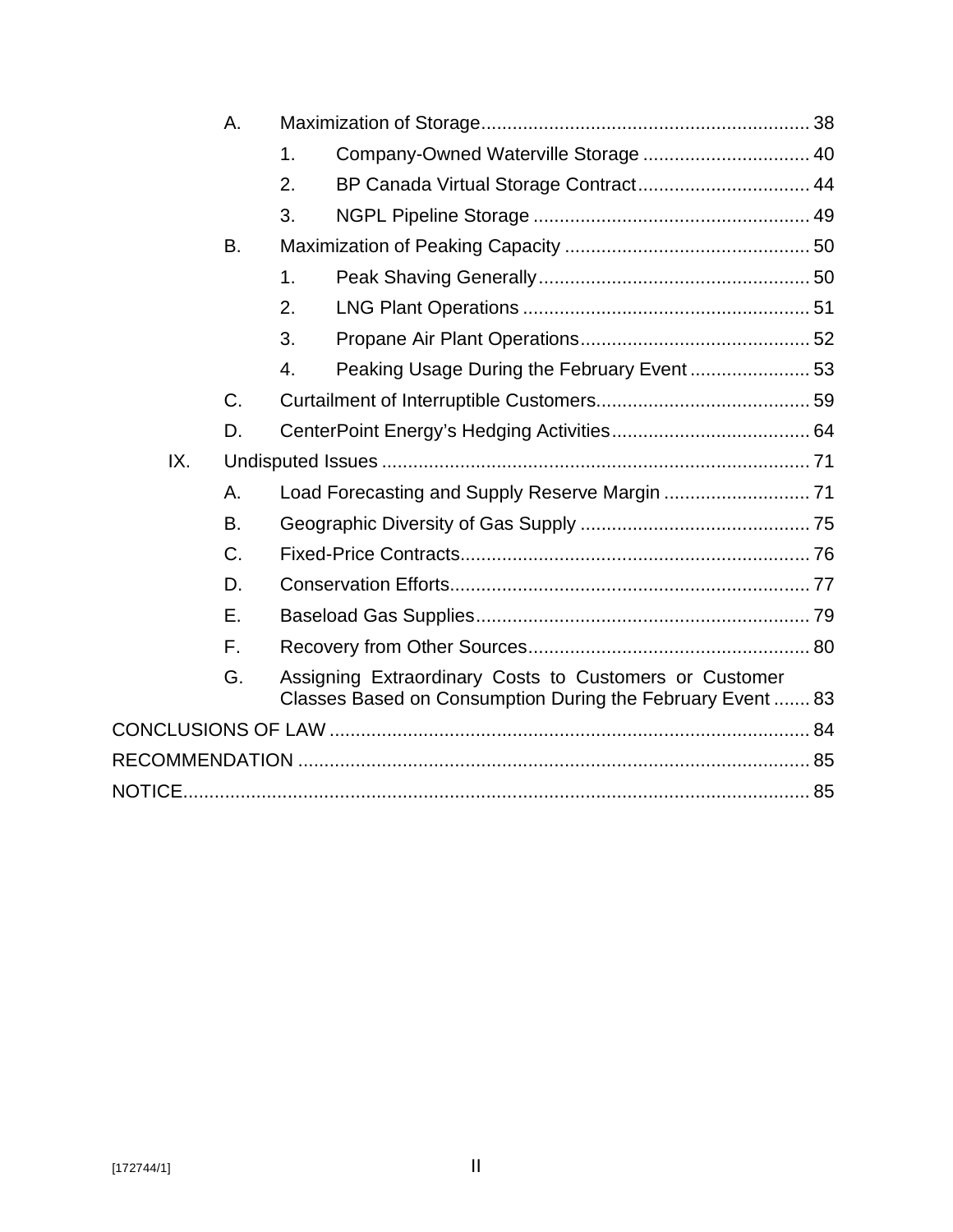OAH 71-2500-37763 MPUC G-008/M-21-138

#### STATE OF MINNESOTA OFFICE OF ADMINISTRATIVE HEARINGS

#### FOR THE PUBLIC UTILITIES COMMISSION

In the Matter of the Petitions for Recovery of Certain Gas Costs

### **FINDINGS OF FACT, CONCLUSIONS OF LAW, AND RECOMMENDATION**

In the Matter of the Petition of CenterPoint Energy for Approval of a Recovery Process for Cost Impacts Due to February Extreme Gas Market Conditions

This matter was assigned to Administrative Law Judges (ALJs) Jessica A. Palmer-Denig and Barbara J. Case to conduct a consolidated contested case hearing regarding whether CenterPoint Energy Minnesota Gas (CenterPoint Energy or Company) and other Gas Utilities<sup>1</sup> prudently incurred extraordinary costs for natural gas to serve their customers during the period of February 13-17, 2021 (the February Event). The Minnesota Public Utilities Commission (Commission) referred this matter pursuant to its Order Granting Variances and Authorizing Modified Cost Recovery Subject to Prudence Review, and Notice of and Order for Hearing (Order for Hearing) issued on August 30, 2021,<sup>2</sup> in which it requested the preparation of a full report, based upon the consolidated case record.

The ALJs held an evidentiary hearing remotely by videoconference via Microsoft Teams on February 17-18 and 22, 2022. The parties filed post-hearing briefs on March 15, 2022, and responsive briefs on March 25, 2022. Additionally, Administrative Law Judge Christa L. Moseng held two remote public hearings on March 3, 2022. The hearing record closed on March 25, 2022.

Kristin Stastny, Valerie T. Herring, and Elizabeth M. Brama, Taft Stettinius & Hollister, LLP, James Barkley and Michael Yuffee, Baker Botts, L.L.P., and Erica Larson, CenterPoint Energy, appeared on behalf of CenterPoint Energy.

<sup>&</sup>lt;sup>1</sup> In addition to CenterPoint Energy, the "Gas Utilities" include Minnesota Energy Resources Corporation (MERC), Northern States Power Company d/b/a Xcel Energy (Xcel Energy), and Great Plains Natural Gas Co., a Division of Montana-Dakota Utilities Co. (Great Plains).

<sup>&</sup>lt;sup>2</sup> Order Granting Variances and Authorizing Modified Cost Recovery Subject to Prudence Review, and Notice of and Order for Hearing at 7 (Aug. 30, 2021) (eDocket No. 20218-177548-01) (Order for Hearing).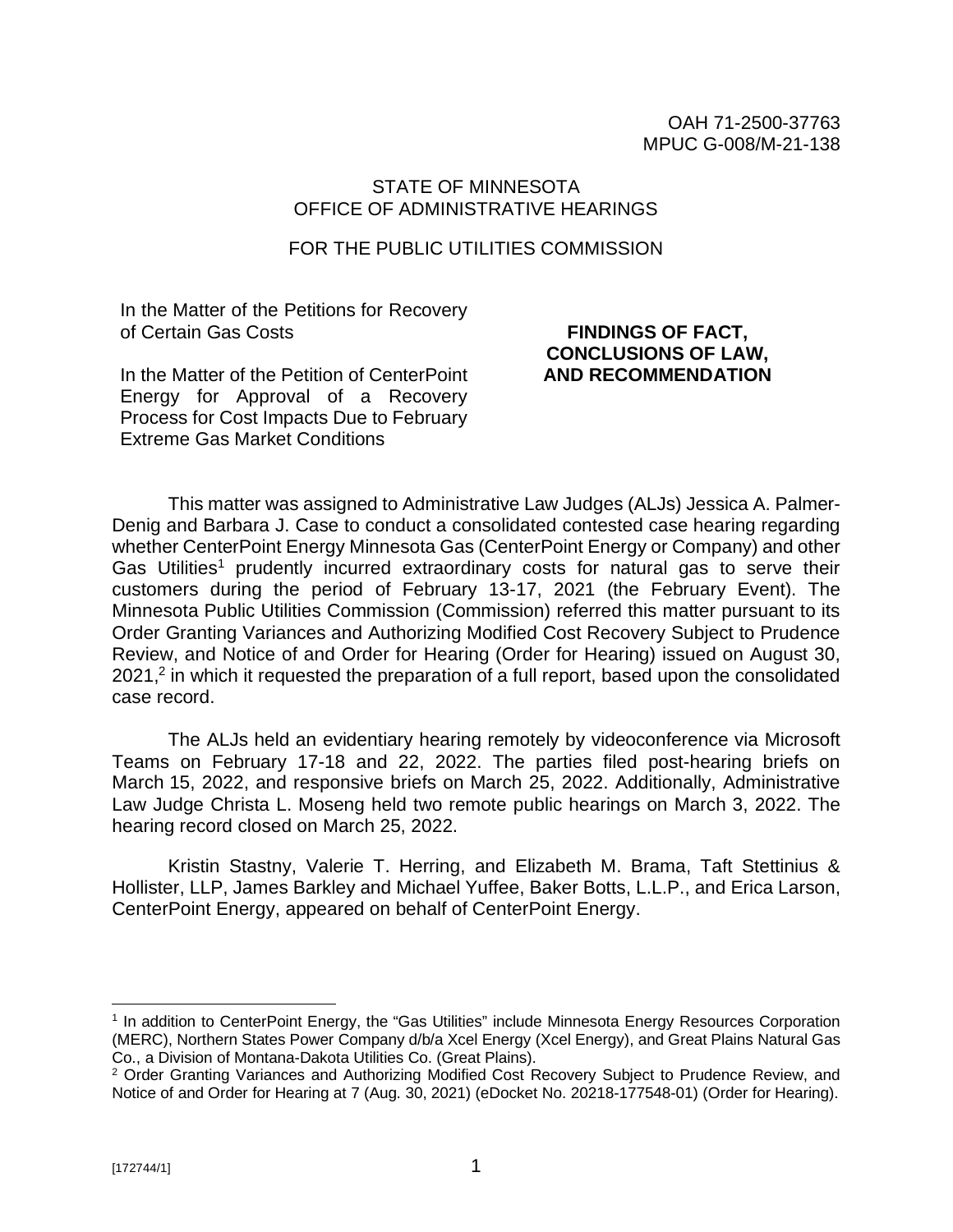Joseph C. Meyer, Kristin K. Berkland, and Peter G. Scholtz, Assistant Attorneys General, appeared on behalf of the Office of the Attorney General – Residential Utilities Division (OAG).

Katherine Hinderlie and Richard E.B. Dornfeld, Assistant Attorneys General, appeared on behalf of the Department of Commerce, Division of Energy Resources (Department).

Brian Edstrom, Citizens Utility Board of Minnesota (CUB), appeared on behalf of CUB.

Jocelyn Bremer, Assistant City Attorney, appeared on behalf of the City of Minneapolis.

Ryan Barlow, General Counsel, Jorge Alonso, James Worlobah, and Andrew Larson of the Commission appeared on behalf of Commission Staff.

### **STATEMENT OF ISSUES**

The Commission identified the following issues in its Order for Hearing:<sup>3</sup>

A. Did the individual Gas Utilities act prudently before, during, and after the February Event, and are costs related to the February Event reasonable to recover from ratepayers?

B. Should the Commission disallow recovery of any costs for each utility?

C. If there are any disallowances for imprudent or unreasonable action, how should these costs be calculated?

D. The specific prudence questions raised so far, including but not limited to:

i. When and to what extent did Gas Utilities become aware of the potential for extreme weather during the February Event, and did they respond prudently and reasonably?

ii. Did the Gas Utilities have enough geographic diversity of gas supply and, if not, what was the potential financial impact?

iii. Should the Gas Utilities have had additional fixed-price contracts and, if so, what was the potential financial impact?

iv. Did the Gas Utilities maximize use of storage capacity and, if not, what was the potential financial impact?

<sup>3</sup> *Id.* at 7-8.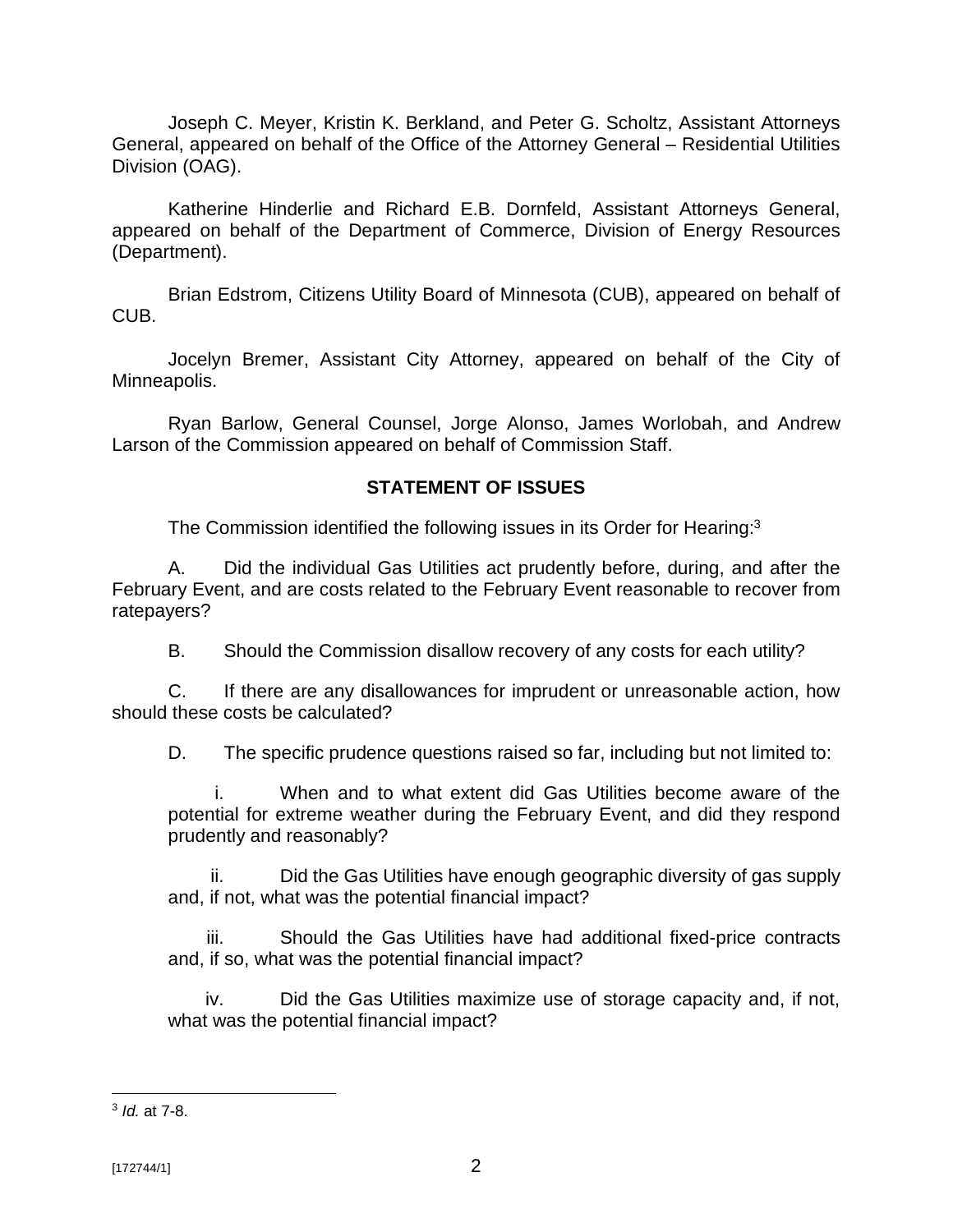v. Did the Gas Utilities maximize use of peaking capacity and, if not, what was the potential financial impact? Has Xcel's maintenance and operation of its Wescott, Sibley, and Maplewood facilities resulted in financial impact?

vi. Should the Gas Utilities have made more robust conservation efforts and, if so, what was the potential financial impact?

vii. Did the Gas Utilities timely and appropriately pursue recovery through insurance, federal regulatory actions, market rules, contract enforcement, and other available legal actions such that they have not missed deadlines or become barred from possible recovery on behalf of ratepayers and, if not, what is the potential financial impact?

viii. Are there any other issues or actions related to prudence and, if so, what is the potential financial impact?

E. Is it possible to assign extraordinary costs to customers or customer classes based on their consumption during the February Event and, if so, would it be reasonable to do so?

### **SUMMARY OF RECOMMENDATION**

The ALJs conclude that CenterPoint Energy acted prudently in connection with the February Event, that the extraordinary gas costs CenterPoint Energy incurred in order to serve its customers are recoverable, and that no disallowance related to the February Event is warranted.

Based on the testimony and other evidence in the record, the ALJs make the following:

## **FINDINGS OF FACT**

#### **I. Introduction**

1. In February 2021, a winter weather event brought extremely cold weather to the southern United States, including the natural gas producing areas of Texas and Oklahoma. The cold temperatures caused significant disruption in the production and distribution of natural gas.

2. Natural gas is not price-regulated; rather it is a commodity, and its price is determined by the marketplace. As a result of the cold weather event in February 2021, natural gas prices in some areas of the United States soared to levels never before previously seen.

3. In Minnesota, the four companies identified here as the Gas Utilities, provide rate-regulated natural gas service to nearly all Minnesota natural gas customers. These Gas Utilities are responsible for purchasing sufficient gas to meet customer demand and ensuring that their distribution systems remain functioning.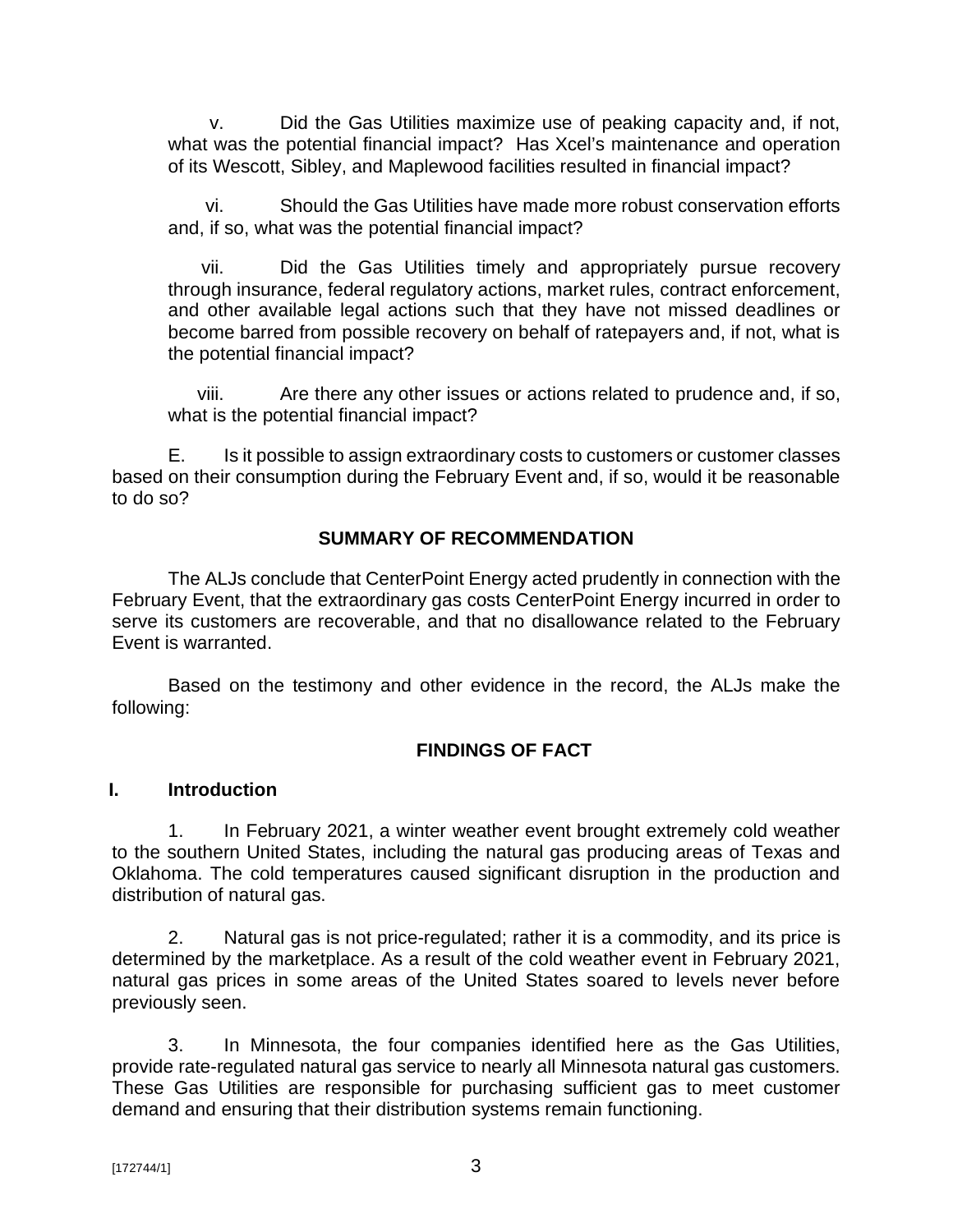4. During February 13-17, 2021, which the Commission calls the "February Event," the Gas Utilities maintained service to their customers, but incurred unprecedented levels of under-recovered costs for the purchase of natural gas in order to do so.

5. The Gas Utilities, including CenterPoint Energy, now seek to recover those costs. The Commission determined that a proceeding to assess the prudency of the Gas Utilities' decisions in connection with the February Event was necessary as a part of that process.

## **II. Procedural Background**

6. On August 30, 2021, the Commission issued its Order for Hearing, which, among other things, referred these matters to the Office of Administrative Hearings (OAH) for consolidated contested case proceedings.<sup>4</sup>

7. The Commission identified the parties to the contested case proceeding as CenterPoint Energy, Xcel Energy, MERC, Great Plains, the Department, and OAG.<sup>5</sup>

8. The ALJs held a prehearing conference on September 13, 2021, and Judges issued the First Prehearing Order on September 20, 2021.<sup>6</sup> The First Prehearing Order established a procedural schedule, procedures for discovery, deadlines for prehearing filings, and procedures for the evidentiary hearing and briefing. <sup>7</sup>

| <b>Event</b>                                               | Date                           |
|------------------------------------------------------------|--------------------------------|
| <b>Utility Direct Testimony</b>                            | October 22, 2021               |
| <b>Intervenor Direct Testimony</b>                         | December 22, 2021              |
| <b>Rebuttal Testimony by all Parties</b>                   | <b>January 21, 2022</b>        |
| Surrebuttal Testimony by all Parties                       | February 11, 2022              |
| All Parties File and Exchange Prehearing<br><b>Filings</b> | February 14, 2022              |
| <b>Evidentiary Hearing</b>                                 | February 17-18 and 22-23, 2022 |

# 9. The First Prehearing Order established the following schedule:

<sup>4</sup> *Id.* at 7.

<sup>5</sup> First Prehearing Order at 3 (Sept. 20, 2021) (eDocket No. 20219-178082-04).

<sup>6</sup> *Id.*

<sup>7</sup> *Id.*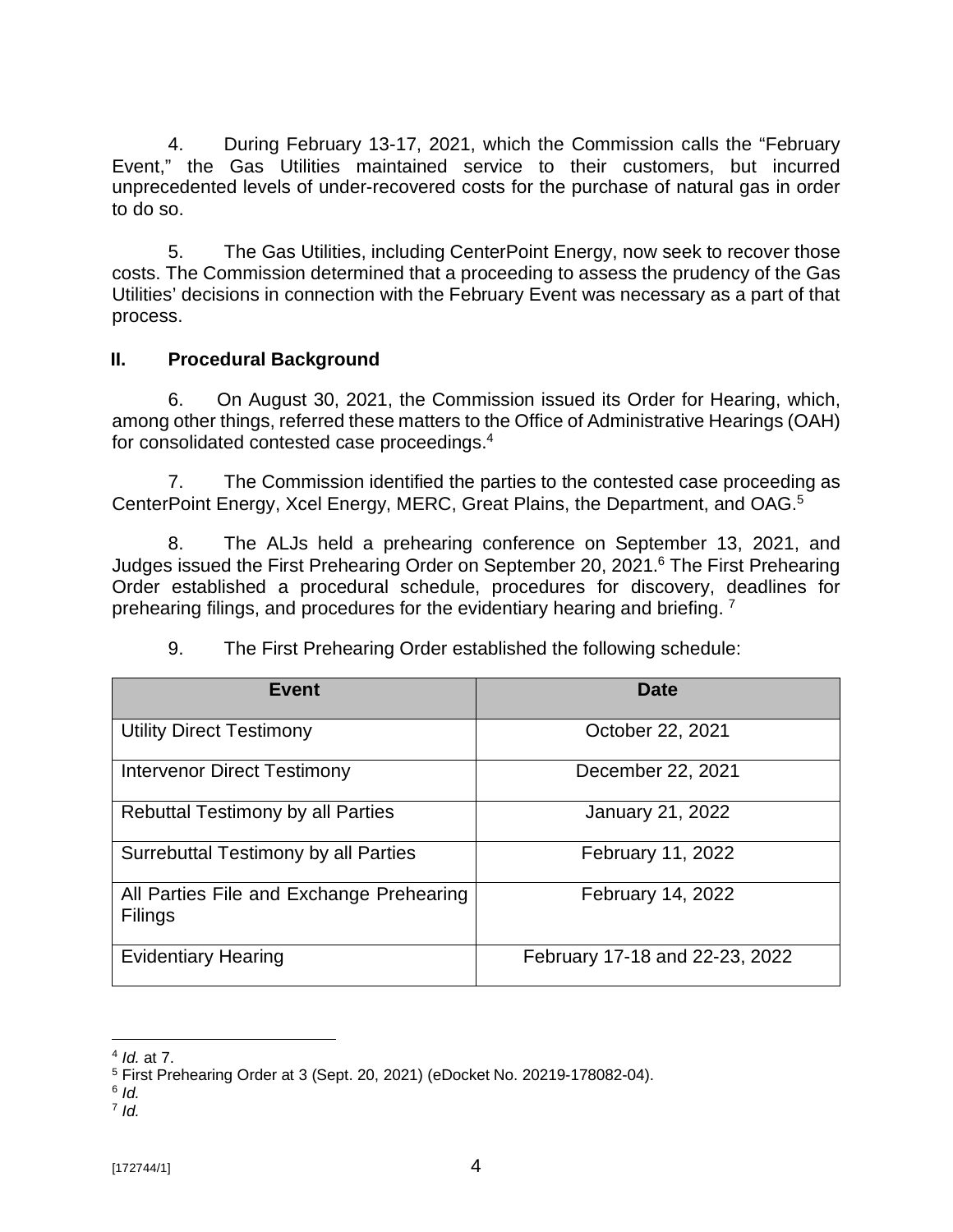| Post-Hearing Briefs by All Parties and<br><b>Proposed Findings Submitted by Utilities</b>                                              | March 15, 2022            |
|----------------------------------------------------------------------------------------------------------------------------------------|---------------------------|
| Post-Hearing Reply Briefs and Revised<br>Findings Submitted by All Parties (All<br>Parties to Submit Redlines of Proposed<br>Findings) | March 25, 2022            |
| <b>ALJ Report Issued</b>                                                                                                               | May 24, 2022              |
| <b>Arguments and Exceptions</b>                                                                                                        | June 3, 2022 <sup>8</sup> |

10. On October 1, 2021, CUB petitioned to intervene as a party.<sup>9</sup> The ALJs granted CUB's petition on October 12, 2021.<sup>10</sup>

11. On October 8, 2021, SLGI petitioned to intervene in MERC's Docket No. G011/CI-21-611.<sup>11</sup> On October 20, 2021, SLGI's Petition to Intervene was granted as to the prudence review in MPUC Docket No. G-011/CI-21-611.<sup>12</sup>

12. On October 11, 2021, Minneapolis submitted a Petition to Intervene in MPUC Docket No. G-008/M-21-138, stating that CenterPoint Energy is the exclusive gas provider for Minneapolis and its residents.<sup>13</sup> On October 20, 2021, Minneapolis's Petition to Intervene was granted as to the prudence review in MPUC Docket No. G-008/M-21- 138.<sup>14</sup>

13. The ALJs issued a Protective Order on October 8, 2021, to address the handling of trade secret and nonpublic data.<sup>15</sup> A Protective Order for Highly-Confidential Trade Secret Data was subsequently issued on October 11, 2021, and amended on October 26, 2021.<sup>16</sup>

<sup>8</sup> *Id.*

<sup>&</sup>lt;sup>9</sup> Petition to Intervene by The Citizens Utility Board of Minnesota (Oct. 1, 2021) (eDocket No. 202110-178489-05).

<sup>&</sup>lt;sup>10</sup> Order Granting Petition to Intervene by The Citizens Utility Board of Minnesota (Oct. 12, 2021) (eDocket No. 202110-178734-01).

<sup>11</sup> Petition to Intervene of Super Large Gas Intervenors (Oct. 8, 2021) (eDocket No. 202110-178613-03).

<sup>&</sup>lt;sup>12</sup> Order Granting in Part and Denying in Part the Petition to Intervene of the Super Large Gas Intervenors (Oct. 20, 2021) (eDocket No. 202110-178980-01) (SLGI's Petition to Intervene in MPUC Docket No. G-999/CI-21-135 was denied as that docket was not referred to the OAH for inclusion in the contested case proceeding).

 $13$  Petition to Intervene (Oct. 11, 2021) (eDocket No. 202110-178639-01).

<sup>&</sup>lt;sup>14</sup> Order Granting in Part and Denying in Part the Petition to Intervene of the City of Minneapolis (Oct. 20, 2021) (eDocket No. 202110-178978-04) (To the extent that Minneapolis's filings could be construed as a request to intervene in the remaining three dockets, Minneapolis's Petition to Intervene was denied). <sup>15</sup> Protective Order (Oct. 8, 2021) (eDocket No. 202110-178630-01).

<sup>&</sup>lt;sup>16</sup> Protective Order for Highly-Confidential Trade Secret Data (Oct. 11, 2021) (eDocket No. 202110-178678-02); Amended Highly Confidential Trade Secret Protective Order (Oct. 26, 2021) (eDocket No. 202110- 179189-01).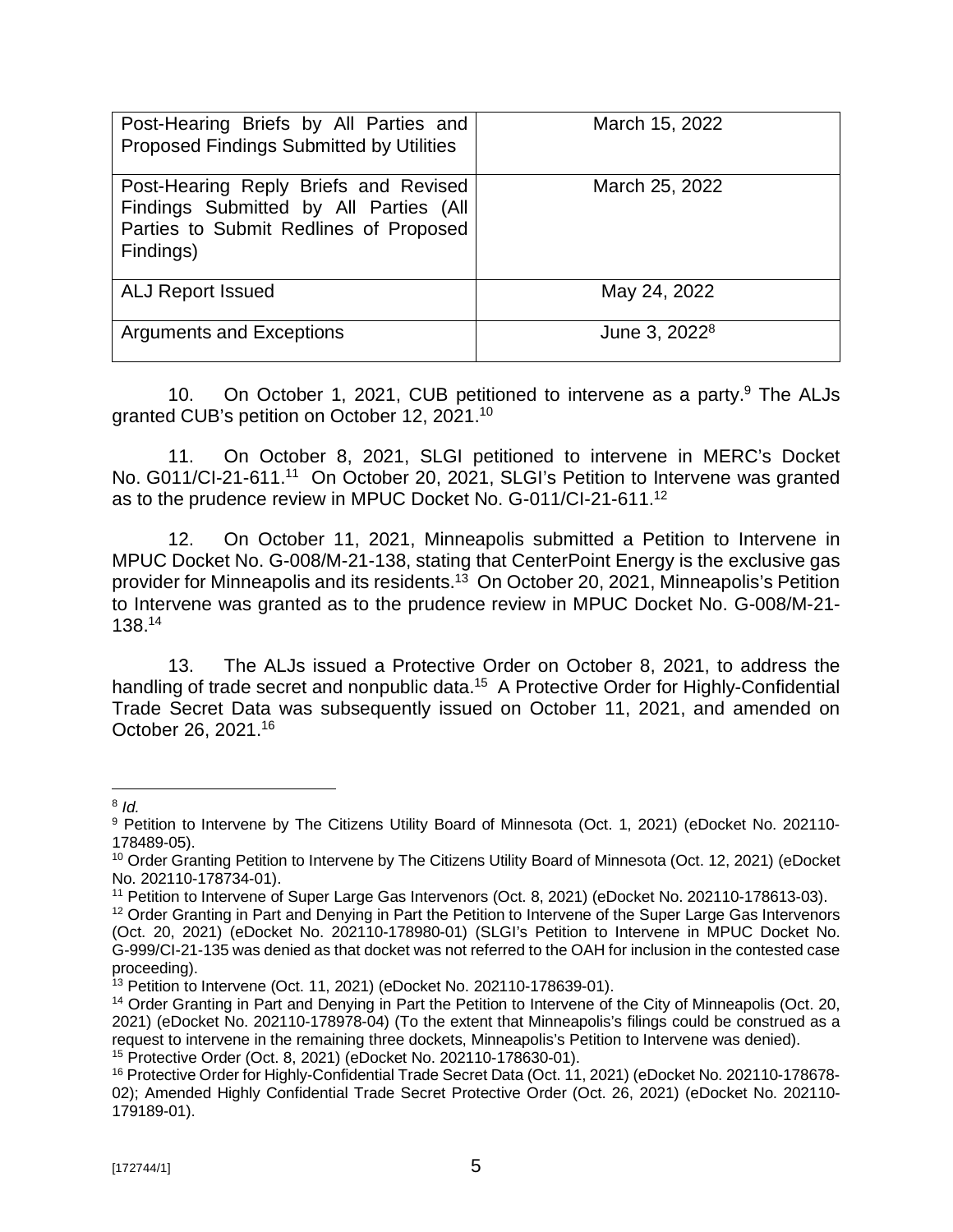14. On October 22, 2021, CenterPoint Energy, Xcel Energy, Great Plains, MERC, and the Gas Utilities, jointly, filed Direct Testimony.

15. On December 22, 2021, CUB, the Department, and the OAG filed Direct Testimony.

16. On January 21, 2022, CenterPoint Energy, Xcel Energy, Great Plains, MERC, and the Gas Utilities jointly filed Rebuttal Testimony.

17. On January 27, 2022, the Commission requested that the OAH hold two virtual public hearings in early March of 2022 and provide a summary report.<sup>17</sup>

18. The ALJs held a second prehearing conference via Microsoft Teams on February 3, 2022.<sup>18</sup> They then issued the Second Prehearing Order on February 7, 2022, scheduling the evidentiary hearing to be held via Microsoft Teams on February 17, 18, 22, and 23, 2022, beginning at 9:30 a.m. each day, and requiring prehearing filings.<sup>19</sup>

19. On February 4, 2022, the Commission issued a Notice of Virtual Public Hearings, scheduling public hearings for March 3, 2022, at 1:00 p.m. and 6:00 p.m.<sup>20</sup> On February 14, 2022, the Commission issued an addition to the February 4, 2022, Notice to inform the public that the Commission will also accept video comments as another method to participate in the virtual hearings.<sup>21</sup>

20. On February 11, 2022, CUB, the Department, and the OAG filed Surrebuttal Testimony.

21. On February 14, 2022, the Gas Utilities, CenterPoint Energy, Great Plains, Xcel Energy, MERC, the Department, CUB, and the OAG filed Written Summaries of Pre-Filed Testimony.

22. The ALJs held the evidentiary hearing on February 17, 18, and 22, 2022, via Microsoft Teams.

23. On March 3, 2022, ALJ Christa L. Moseng held virtual public hearings via telephone and internet.

24. On March 15, 2022, the parties filed Initial Briefs and Proposed Findings of Fact.

<sup>17</sup> Request for the OAH to Hold Public Hearings (Jan. 27, 2022) (eDocket No. 20221-182049-04).

<sup>18</sup> Notice of Prehearing Conference (Jan. 31, 2022) (eDocket No. 20221-182273-04).

<sup>19</sup> Second Prehearing Order (Feb. 7, 2022) (eDocket No. 20222-182513-03).

 $20$  Notice of Virtual Public Hearings (Feb. 4, 2022) (eDocket No. 20222-182412-04).

<sup>21</sup> Addition to Notice of Virtual Public Hearings (Feb. 14, 2022) (eDocket No. 20222-182753-05).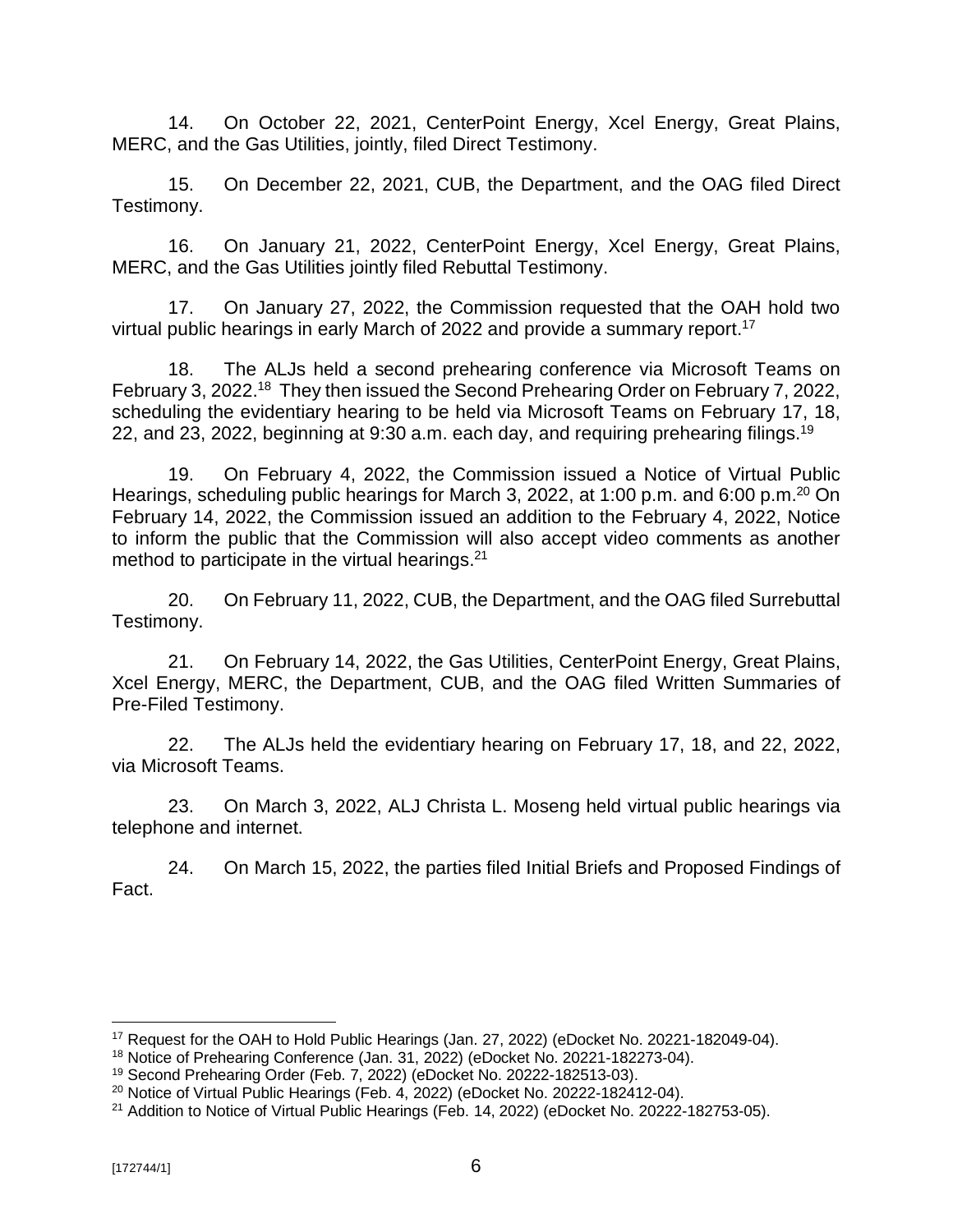25. On March 25, 2022, the parties filed Reply Briefs, redlines of the Proposed Findings of Fact,<sup>22</sup> and CenterPoint Energy, Great Plains, Xcel Energy, and MERC filed responses to public comments.

### **III. Standard of Review**

26. Every rate made, demanded, or received by any public utility must be just and reasonable.<sup>23</sup>

27. This proceeding addresses the reasonableness of the costs incurred by the Gas Utilities, and specific to this Report, whether MERC acted prudently before, during, and after the February Event, and whether the costs related to the February Event are reasonable to recover from ratepayers.<sup>24</sup>

28. The term "prudence" means "skill and good judgment in the use of resources," "caution or circumspection as to danger or risk,"<sup>25</sup> and "behavior that is careful and avoids risk." 26

29. The parties to this proceeding generally agree on the contours for determining prudence. Prudence is defined as reasonable action taken in good faith based on knowledge available at the time of the action or decision.<sup>27</sup> Actions taken in good faith are those taken without malicious intent,<sup>28</sup> exercising the care that a reasonable person would exercise under the same circumstances at the time the decision was made $^{29}$ 

 $22$  The Administrative Law Judges requested that the parties use their best efforts to provide redlined findings of fact in order to clearly highlight specific areas of dispute. The parties did so, but given the short timelines required in this matter and the volume of material to be reviewed, the Department, OAG, and CUB noted that the failure to strike or revise certain facts did not constitute a stipulation or waiver as to that issue. The Administrative Law Judges appreciate the efforts of all of the parties to build the record for the Commission's decision, and have reviewed the parties' final submissions and the entire record in light of the reservations asserted by the Department, OAG, and CUB.

<sup>23</sup> Minn. Stat. § 216B.03 (2020).

<sup>&</sup>lt;sup>24</sup> Order for Hearing at 7.

<sup>25</sup> *Prudence*, MERRIAM WEBSTER,<https://www.merriam-webster.com/dictionary/prudence.>

<sup>26</sup> *Prudence*, CAMBRIDGE DICTIONARY, <https://dictionary.cambridge.org/us/dictionary/english/prudence.>

 $27$  Ex. 506 at 28 (King Direct) ("I define prudence as reasonable action taken in good faith based on the knowledge available at the time."); Ex. 103 at 13 (Honorable Direct) (noting that the prudence standard evaluates "whether the utility acted in good faith and reasonably, based upon the facts that it knew or should have known at the time, without the benefit of hindsight"); Ex. 819 at 13 (Nelson Surrebuttal) (noting the evaluation of prudence must "focus on whether [t]he utilities exercised due care given what was known and knowable of their actions").

<sup>&</sup>lt;sup>28</sup> Evidentiary Hearing Tr. Vol. 2C at 25 (King) ("I had thought of it  $\ldots$  as just meaning without malicious intent.")

 $29$  Ex. 810 at 21 (Nelson Direct) ("The fact that a better outcome could have been reached in hindsight is not in itself permissible evidence in a prudence review; what matters is whether the utility acted reasonably based on the facts it 'knew or should have known' at the time. This is related to the concept of a 'reasonable utility,' which is expected to exercise 'the care that a reasonable person would exercise under the same circumstances at the time the decision was made.'").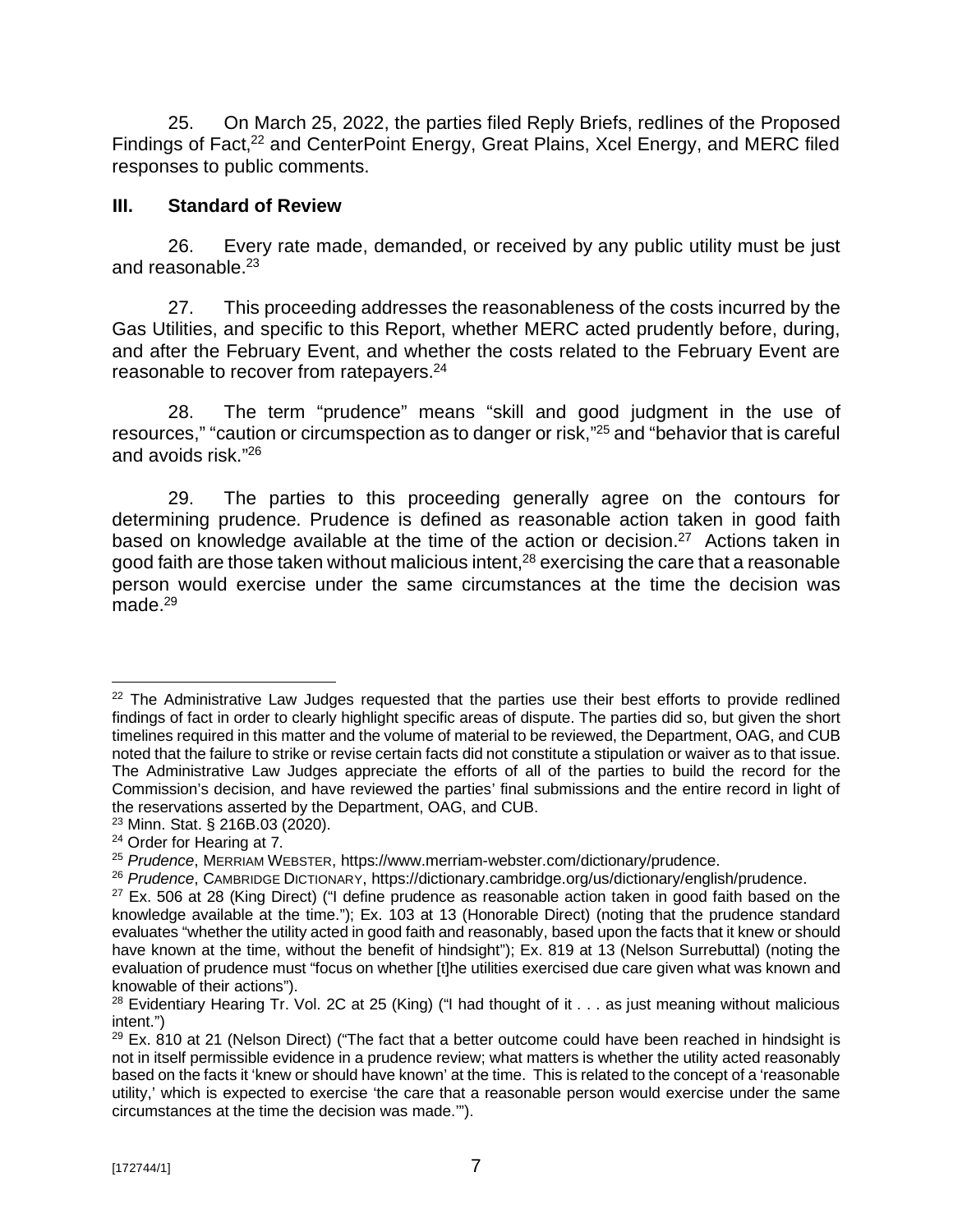30. Prudence is not evaluated using the benefit of hindsight. Instead, the Gas Utilities' actions and decisions must be judged on the basis of whether each action and decision was reasonable at the time, under all the circumstances, and based on the information that was or should have been known.<sup>30</sup>

31. A determination of prudence must recognize that a utility may take a range of actions or decisions that are prudent.<sup>31</sup> In most instances, there will not be one singular prudent action or decision but rather, a range of actions that are reasonable and prudent.<sup>32</sup>

32. A prudence review is focused on an examination of a utility's specific decisions and whether the decisions were prudent or imprudent.<sup>33</sup> The burden to prove that its actions were prudent, and that recovery of extraordinary costs is reasonable, rests on CenterPoint Energy.<sup>34</sup>

33. Utilities do not enjoy a presumption of prudence.<sup>35</sup> Doubts as to reasonableness are resolved in favor of the consumer.<sup>36</sup>

 $30$  Ex. 506 at 28 (King Direct) (Prudence must be assessed "based on the information the Gas Utilities had, or could reasonably have obtained, at the time of their actions and not the benefit of hindsight now available."); Ex. 105 at 1 (Honorable Summary of Pre-Filed Testimony) ("It is my opinion that the Joint Gas Utilities have an obligation to act in good faith, based on the circumstances and facts known at the time, to obtain the necessary gas supplies to serve their retail customers at reasonable cost given the prevailing market at the time of the purchases. If they did so during the Winter Storm, the Joint Gas Utilities have acted in a prudent fashion and have incurred costs reasonably necessary to provide service to their customers."); Ex. 600 at 17 (Lebens Direct) (The Commission "should focus as much as possible on evaluating the decisions that would have been prudent based on the information available at the time when those decisions were made."); Ex. 104 at 4-5 (Honorable Rebuttal) ("This proceeding involves gas supply costs incurred by the Joint Gas Utilities to serve their customers during a recognized extreme weather event. Cold weather events create challenging and dynamic environments that require quick responses. Such circumstances should be considered as part of the overall prudence evaluation.").

<sup>&</sup>lt;sup>31</sup> Ex. 506 at 28 (King Direct) ("Illn order for the actions of the Gas Utilities to be deemed prudent, they must fall within a range of reasonable action."); Ex. 105 at 1 (Honorable Summary of Pre-Filed Testimony) ("Prudence is not evaluated on the basis of hindsight, and prudence determinations recognize that a utility may take a range of actions or decisions that are prudent."); Ex. 819 at 19 (Nelson Surrebuttal) (agreeing that a range of utility decisions taken in response to a specific circumstance may be prudent).

<sup>32</sup> *See* Evidentiary Hearing Tr. Vol. 2C at 23 (King) ("Q. In order to be deemed prudent, the gas utilities' actions must fall within a range of reasonable action. Correct? A. Yes. Q. Would you agree that a range of reasonable action includes more than one possible action? A. Yes"); Ex. 104 at 3 (Honorable Rebuttal) ("[T]he standard is clear that a range of reasonable utility management decisions made in response to specific circumstances may qualify as prudent – there is no single 'right answer.'").

 $33$  Ex. 819 at 17 (Nelson Surrebuttal) ("[T]he focus of a prudence review is on specific decisions – not a vague 'totality of the decisions' in which no specific decision can be identified as unreasonable."). <sup>34</sup> Minn. Stat. § 216B.16, subd. 4 (2020).

<sup>35</sup> *In re a Comm'n Investigation into Xcel Energy's Monticello Life-Cycle Management/Extender Power Uprate Project*, MPUC Docket No. E-002/CI-13-754, Order Finding Imprudence, Denying Return on Cost Overruns, and Establishing LCM/EPU Allocation for Ratemaking Purposes at 12 (May 8, 2015).

<sup>36</sup> Minn. Stat. § 216B.03; *see also* Order for Hearing at 3 ("In incurring costs necessary to provide service, utilities are expected to act prudently to protect ratepayers from unreasonable risks.").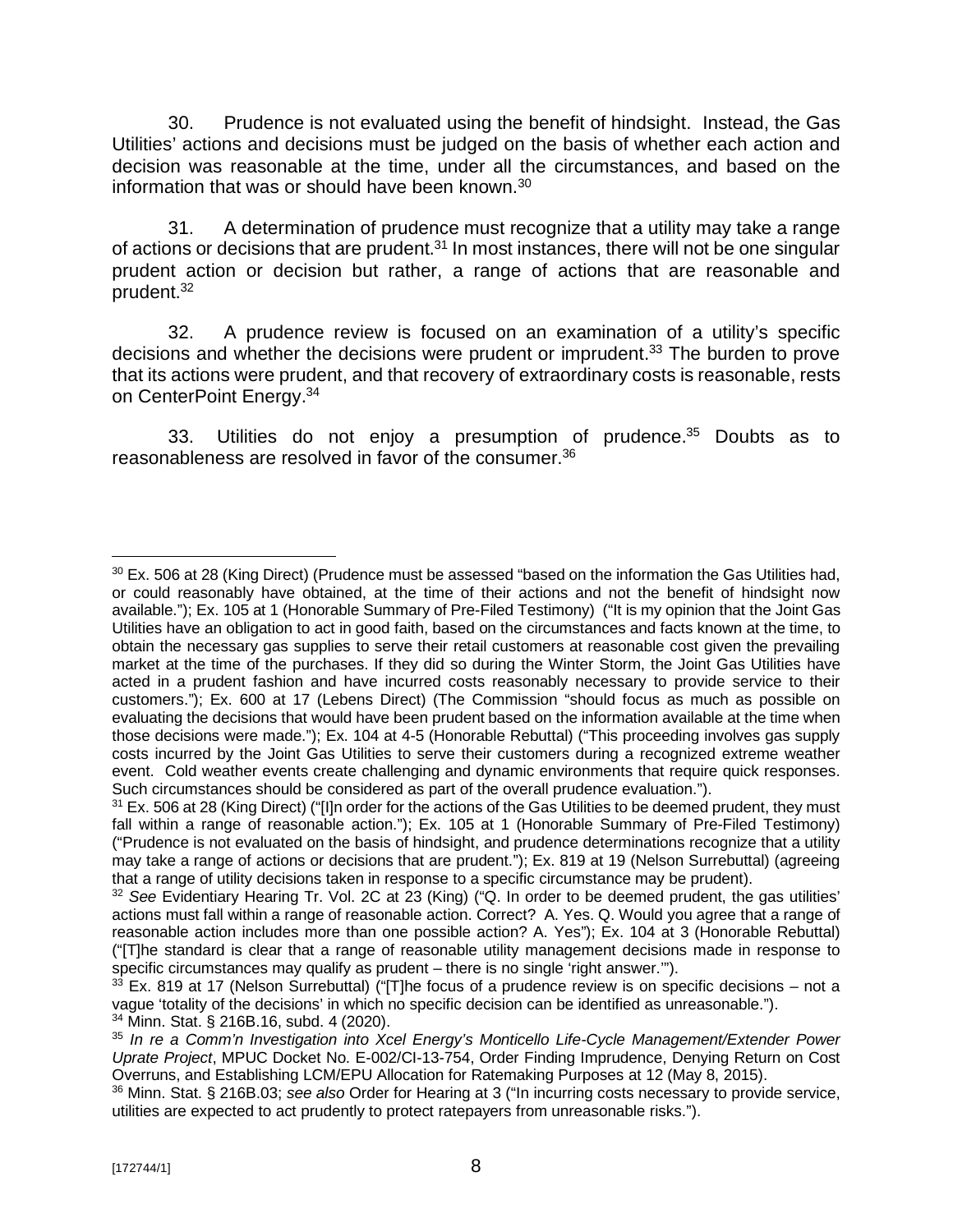### **IV. Overview of U.S. Natural Gas Markets**

34. The natural gas market differs in important and fundamental ways from the electric power market, reflecting the different structures of the two industries and the different products moving through those markets.<sup>37</sup> The electric power industry operates as a single, fully-integrated system, and the market operates in real-time, since electricity travels near the speed of light.<sup>38</sup> In contrast, the natural gas industry consists of multiple entities operating independently.<sup>39</sup> And while dynamic, the natural gas market is far more static than the electric market, particularly during strained operating conditions such as occurred during Winter Storm Uri.<sup>40</sup>

35. The natural gas industry consists of: (1) producers that drill wells that bring raw natural gas to the surface; (2) midstream gathering and processing entities that carry the raw gas to treatment and processing facilities; (3) transmission pipelines which move dry (processed) gas and gas from storage to distant consuming markets; (4) storage providers which supply underground natural gas storage for system balancing and/or for later consumption; (5) local distribution companies (LDCs) that supply and deliver the natural gas actually consumed by utility customers to those customers; and (6) directconnect end-users, such as power plants or large industrial users, which take natural gas service directly from the transmission pipelines rather than from an LDC.<sup>41</sup>

36. In 1993, the Federal Energy Regulatory Commission (FERC) implemented Order No. 636.<sup>42</sup> Order No. 636 "unbundled" different aspects natural gas industry.<sup>43</sup> Previously transmission pipelines bought and sold the bulk interstate gas, and thus delivered to their customers a "bundled" product consisting of gas, transmission, and storage; through unbundling, FERC instituted the current structure in which transmission pipelines strictly transport and store gas as contract carriers, while buyers and sellers purchase and sell gas separately, moving it through the transportation and storage services provided by the pipelines.<sup>44</sup>

37. To serve the needs of firm customers, a natural gas LDC must contract with two different types of entities. First, the LDC contracts with transportation pipelines, who transport natural gas to the LDC's service territory from the locations where it is produced, purchased and stored, under agreements and pursuant to tariffs regulated by FERC. <sup>45</sup> Natural gas is not produced within Minnesota, so the Gas Utilities rely on interstate

<sup>37</sup> Ex. 100 at 3, 15-16 (Smead Direct).

<sup>38</sup> *Id.* at 3, 15-16.

<sup>39</sup> *Id.* at 3-4.

<sup>40</sup> *Id.* at 16.

<sup>41</sup> *Id.* at 3-4; *see also* Ex. 506 at 3-4 (King Direct).

 $42$  Ex. 100 at 4 (Smead Direct).

<sup>43</sup> *Id.*

<sup>44</sup> *Id.*; *see also* Ex. 506 at 5 (King Direct).

<sup>45</sup> Ex. 506 at 6 (King Direct).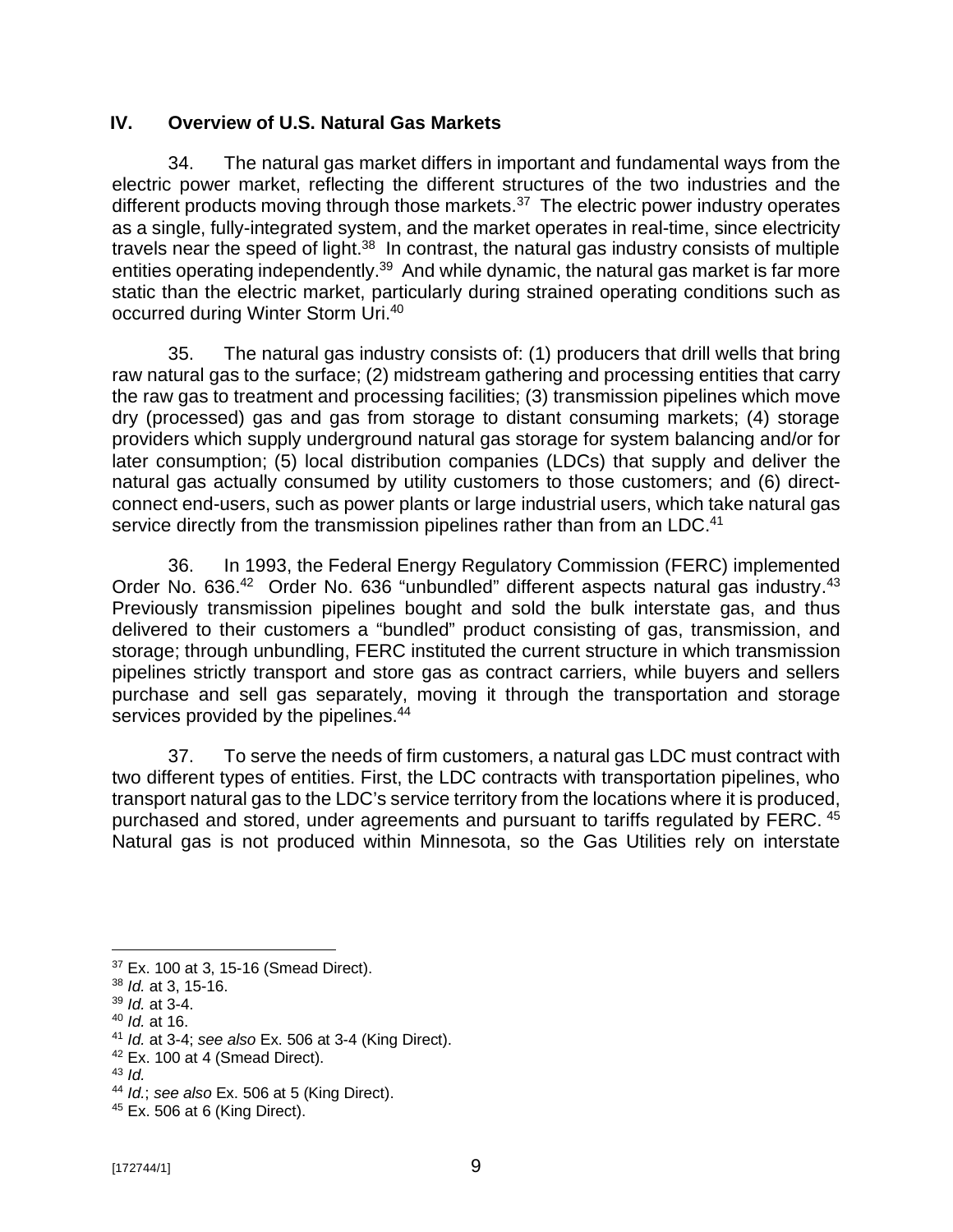pipelines to transport gas produced in other states to Minnesota.<sup>46</sup> Second, the LDC also contracts with suppliers of physical natural gas. $47$ 

38. The trading of natural gas as a commodity is unregulated, but the United States natural gas market is subject to extensive reporting, observation, and analysis.<sup>48</sup> Natural gas prices "are driven by the competitive market forces of supply and demand."<sup>49</sup>

39. Many factors affect the competitive market pricing of natural gas, including: weather forecasts, storage levels and activity, current and projected production levels, demand for liquefied natural gas (LNG) exports, pipeline constraints, pipeline tariff provisions and operational actions, and uncertainty of supply reliability.<sup>50</sup>

40. The sale and purchase of natural gas takes place both through one-on-one bilateral negotiated transactions directly between counterparties and through open and transparent trading on organized and regulated exchanges, including the Intercontinental Exchange (ICE).<sup>51</sup>

41. Physical gas is commonly traded at "market hubs" or "market centers", collectively referred to as "trading hubs." There are four trading hubs directly relevant to the Minnesota market: (1) Northern Natural Gas Company (NNG) Field/Market Demarcation (Demarc), which is the Kansas boundary between NNG's supply-area system and the market system that serves Minnesota; (2) Ventura, Iowa (Ventura), where Northern Border Pipeline Company (Northern Border) and NNG intersect; (3) Emerson, Manitoba (Emerson), where TransCanada Pipeline feeds both Great Lakes Gas Transmission LP and Viking Gas Transmission Company (VGT); and (4) NiGas in the Chicago area (Chicago), where extensive storage connects with the pipelines serving Minnesota.<sup>52</sup>

42. The physical delivery of gas from a seller to a buyer is based on three primary structures: (1) the daily physical spot market, where natural gas is bought and sold for delivery the next day (or in the case of a Friday, trades include nominations for flow on Saturday, Sunday, and Monday (and if Monday is a holiday, then Tuesday as well);<sup>53</sup> (2) the monthly spot market, where gas is sold on monthly contracts for the upcoming month during a period called "bidweek" historically being completed sometime during the last week prior to the first day of the month the gas is intended to flow; and (3) long-term contracts, where gas supply is contracted under seasonal, annual or multi-

<sup>46</sup> *Id.* at 7.

<sup>47</sup> *Id.* at 6. Suppliers can either be producers of natural gas or marketers, who aggregate supply for commercial disposition. Ex. 100 at 5 (Smead Direct).

<sup>48</sup> *Id.* at 7; Ex. 506 at 5-6 (King Direct).

<sup>49</sup> Ex. 506 at 5 (King Direct).

<sup>50</sup> Ex. 100 at 20-23 (Smead Direct).

<sup>51</sup> *Id.* at 7; *see also* Ex. 506 at 24 (King Direct).

<sup>52</sup> Ex. 100 at 5-6 (Smead Direct); *see also* Ex. 506 at 6-7 (King Direct).

<sup>53</sup> Ex. 100 at 11, 14 (Smead Direct).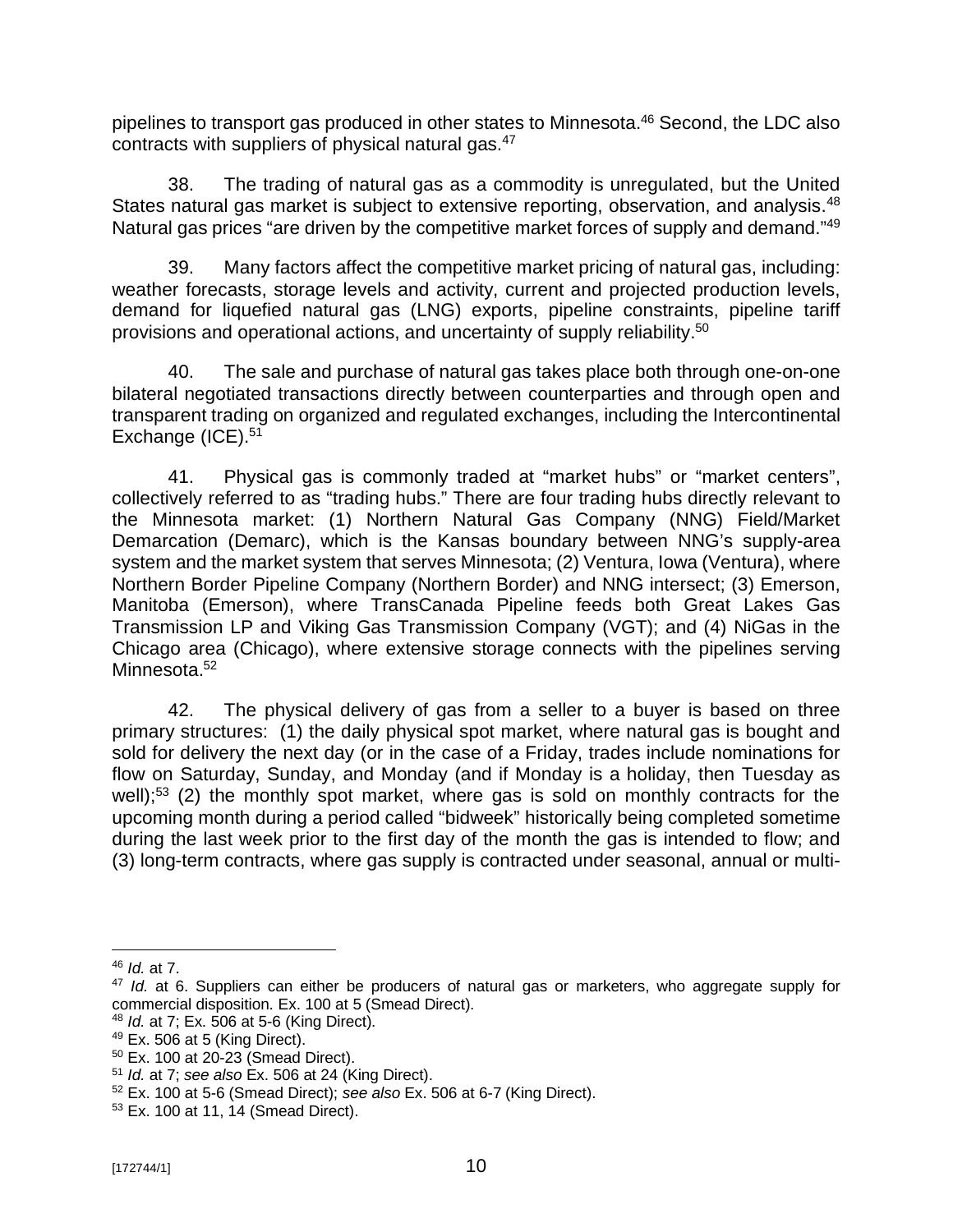year deals. 54 All of these different types of deals can be based on a fixed price or indexed based on a price reporting agency (PRA) $55$  index. $56$ 

43. Monthly transactions are for delivery of specified volumes, effective on the first of the month (and thus called FOM) and remain in effect each day of the upcoming month.<sup>57</sup> The bidweek FOM index is then published on or about the first business day of the month in which the trades will flow. For February 2021 FOM deals, trading closed on January 28, 2021.<sup>58</sup>

44. Because the major trading platforms are not open on the weekends or holidays, it is difficult for an LDC to find uncommitted supply during the weekend.<sup>59</sup> The intra-weekend market represents a less liquid bilateral market without the benefits of regular business day trading.<sup>60</sup>

45. A subset of physical fixed price transactions (both monthly and daily) are reported on a voluntary basis to PRAs such as S&P Global Platts and Natural Gas Intelligence.<sup>61</sup> PRAs use this information to produce price indices, which are used for index deals (i.e., deals that are settled based on a published index price).<sup>62</sup> Fixed price deals that companies choose to report must be reported to PRAs by 3:00 p.m. central time. The PRAs pull the information into a database to create a weighted average (or some other mathematical midpoint).<sup>63</sup>

46. Index deals are common in the natural gas industry—about 84 percent of the physical daily and monthly transactions in 2020 were done based on an index price.<sup>64</sup> Index deals are the dominant pricing structure, since neither counterparty is making a wager on the difference between the contract price and a changing market during the duration of the agreement.<sup>65</sup>

47. Once physical natural gas is purchased, it needs to be scheduled (or nominated) to flow on the transportation pipelines. FERC requires transportation pipelines

<sup>54</sup> *Id.* at 11.

<sup>&</sup>lt;sup>55</sup> In the wake of the Enron collapse, natural gas sales, futures transactions, the way these transactions are reported to PRAs, and the PRAs themselves became subject to a high degree of government oversight, through initiatives at FERC (such as FERC's 2003 Policy Statement on Natural Gas and Electric Price Indices and FERC Order No. 704), the Commodity Futures Trading Commission (CFTC) and through major federal legislation (such as the Energy Policy Act of 2005, which provides broad enforcement power to both FERC and the CFTC), in order to ensure the integrity and reliability of price indices, so that they will be representative of the market. *Id.* at 8-9.

<sup>56</sup> *Id.* at 12.

<sup>57</sup> *Id.* at 14.

<sup>58</sup> Evidentiary Hearing Tr. Vol. 2C at 26-27 (King).

 $59$  Ex. 100 at 18 (Smead Direct).

 $60$  Ex. 506 at 24-25 (King Direct).

 $61$  Ex. 100 at 7 (Smead Direct).

<sup>62</sup> *Id.*; *see also* Ex. 506 at 75 (King Direct) ("Natural gas price indices are widely relied on to be representative of the price of gas at their respective locations.")

 $63$  Ex. 100 at 14 (Smead Direct).

<sup>64</sup> *Id.* at 7-8.

<sup>65</sup> *Id.* at 12.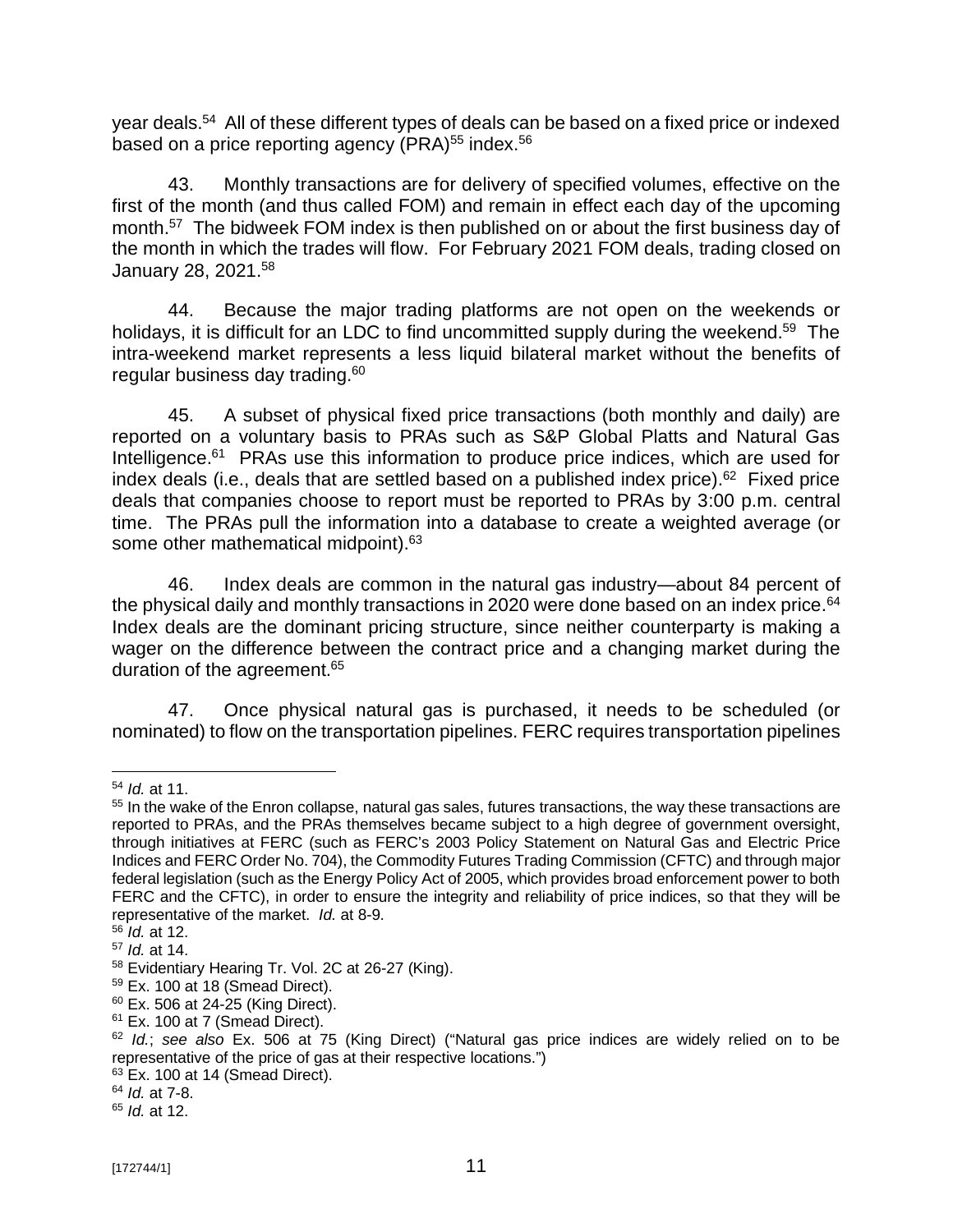to incorporate nomination standards developed by the North American Energy Standards Board (NAESB) into their tariffs.<sup>66</sup> These standards set five different cycles upon which natural gas can be nominated—two prior to the Gas Day (i.e., the period of 24 consecutive hours beginning and ending at 9:00 a.m. Central Time) and three opportunities during the Gas Day.<sup>67</sup> The figure below illustrates these five nomination cycles. This pipeline nomination structure leaves limited ability to respond to changes during the day by buying and selling flowing gas supply.<sup>68</sup>



#### **NAESB Timeline<sup>69</sup>**

48. When a transportation pipeline declares constrained operating conditions, which can include a "critical day," "system overrun limitation," or a "system underrun limitation," LDCs and others flowing gas through pipelines can be exposed to substantial penalties for taking too much natural gas, for being out of balance between receipts and deliveries.<sup>70</sup> Those penalties can be up to three times the applicable daily spot price per unit on that day.<sup>71</sup>

49. The restriction and penalty provisions of pipeline tariffs mean that during strained operating conditions the penalty rate for a pipeline imbalance is a multiple of the

<sup>68</sup> *Id.* at 16.

<sup>66</sup> *Id.* at 16.

<sup>67</sup> *Id.* at 16-17.

 $69$  Ex. 506 at 24, Figure 10 (King Direct).

 $70$  Ex. 100 at 18 (Smead Direct).

<sup>71</sup> *Id.* at 24.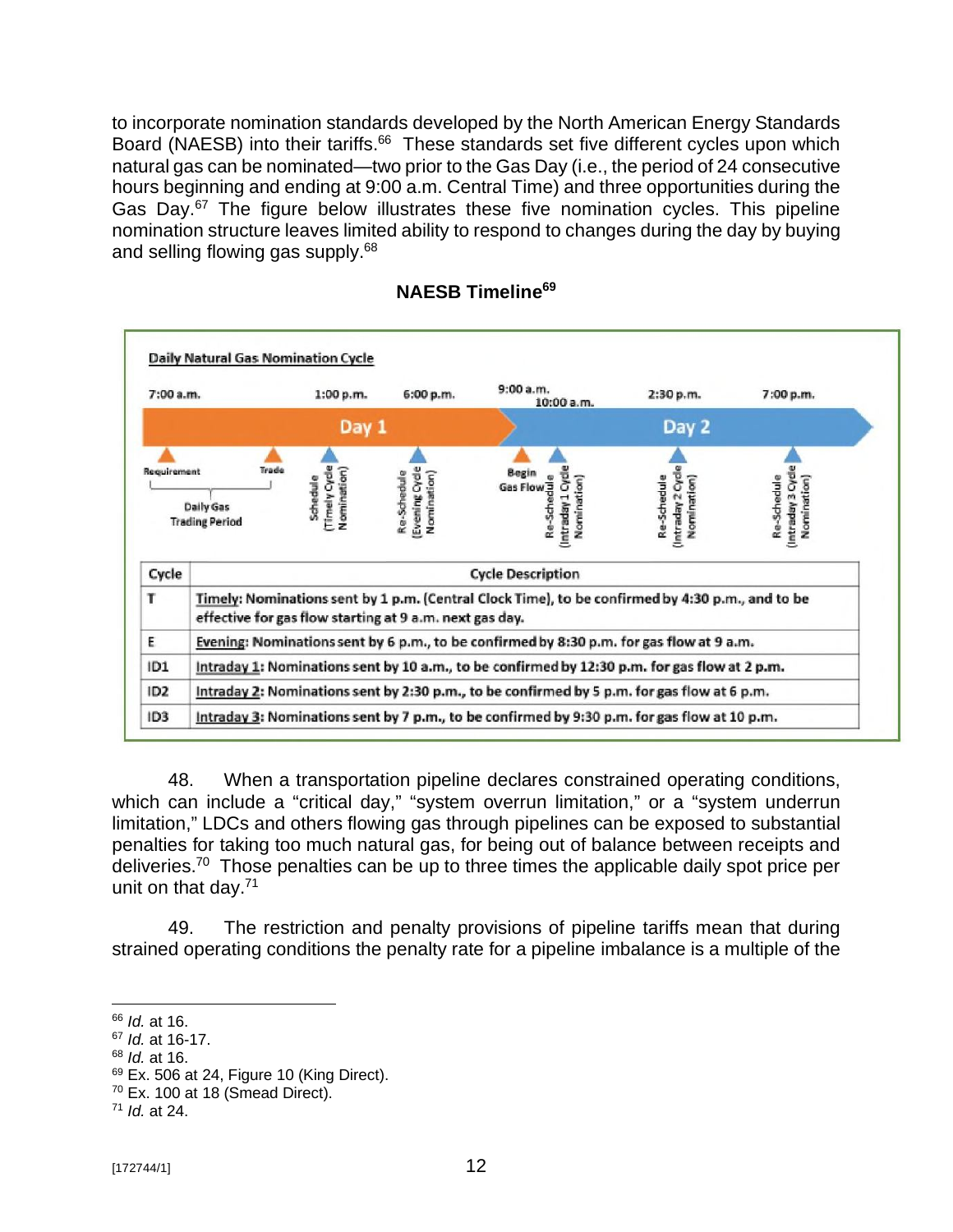prevailing market price, making an imbalance penalty far more expensive than ensuring an adequate supply at the market price.<sup>72</sup>

50. The physical gas supply options available to the Gas Utilities are: (1) baseload purchases; (2) storage assets; (3) swing supply; and (4) daily spot purchases.<sup>73</sup>

51. Baseload purchases refer to a fixed volumes of gas that flow every day for the term of the contract.<sup>74</sup> Baseload contracts are either monthly contracts or long-term contracts (more than one month).<sup>75</sup> Typically, these baseload purchases are prices at FOM index price or a fixed price.<sup>76</sup>

52. There are several different types of storage assets: (1) pipeline storage; (2) virtual marketer storage; and (3) utility-owned storage facilities. Pipeline storage contracts and virtual marketer storage contracts lay out the terms of how these storage assets can be used, including for example, maximum daily withdrawal limits.<sup>77</sup> Storage supplies are filled during the lower demand summer season for use during the higher demand winter season.<sup>78</sup> On a daily basis, storage provides an operational balancing tool to allow utilities to manage uncertainty and variability of load, including across weekends during which gas trading is limited.<sup>79</sup> Because regional storage around Minnesota is fully subscribed, the Gas Utilities cannot readily acquire additional storage without considerable effort and investment.<sup>80</sup>

53. Swing supply refers to a commitment in advance for a supplier to bring an agreed upon volume of supply at the option or request of the buyer.<sup>81</sup> Swing supply provides assurance in advance that a quantity of physical gas supply will be available.<sup>82</sup> Although swing supply provides quantity certainty, those deals are typically priced at a daily spot index.<sup>83</sup>

54. Daily spot purchases refers to gas bought in the spot market for delivery the next day or the next few days (weekend or holiday period).<sup>84</sup> Daily spot purchases can be purchased for a negotiated fixed price or pricing can be based on the published daily market price index.<sup>85</sup>

<sup>72</sup> *Id.* at 24-25. <sup>73</sup> *Id.* at 31. <sup>74</sup> Ex. 506 at 21 (King Direct). <sup>75</sup> *Id.* <sup>76</sup> *Id.* <sup>77</sup> *Id.* <sup>78</sup> *Id.* <sup>79</sup> *Id.* <sup>80</sup> *Id.* at 21-22. <sup>81</sup> *Id.* at 20. <sup>82</sup> *Id.* <sup>83</sup> *Id.* 84 Ex. 100 at 11, 14 (Smead Direct). <sup>85</sup> *Id.* at 12.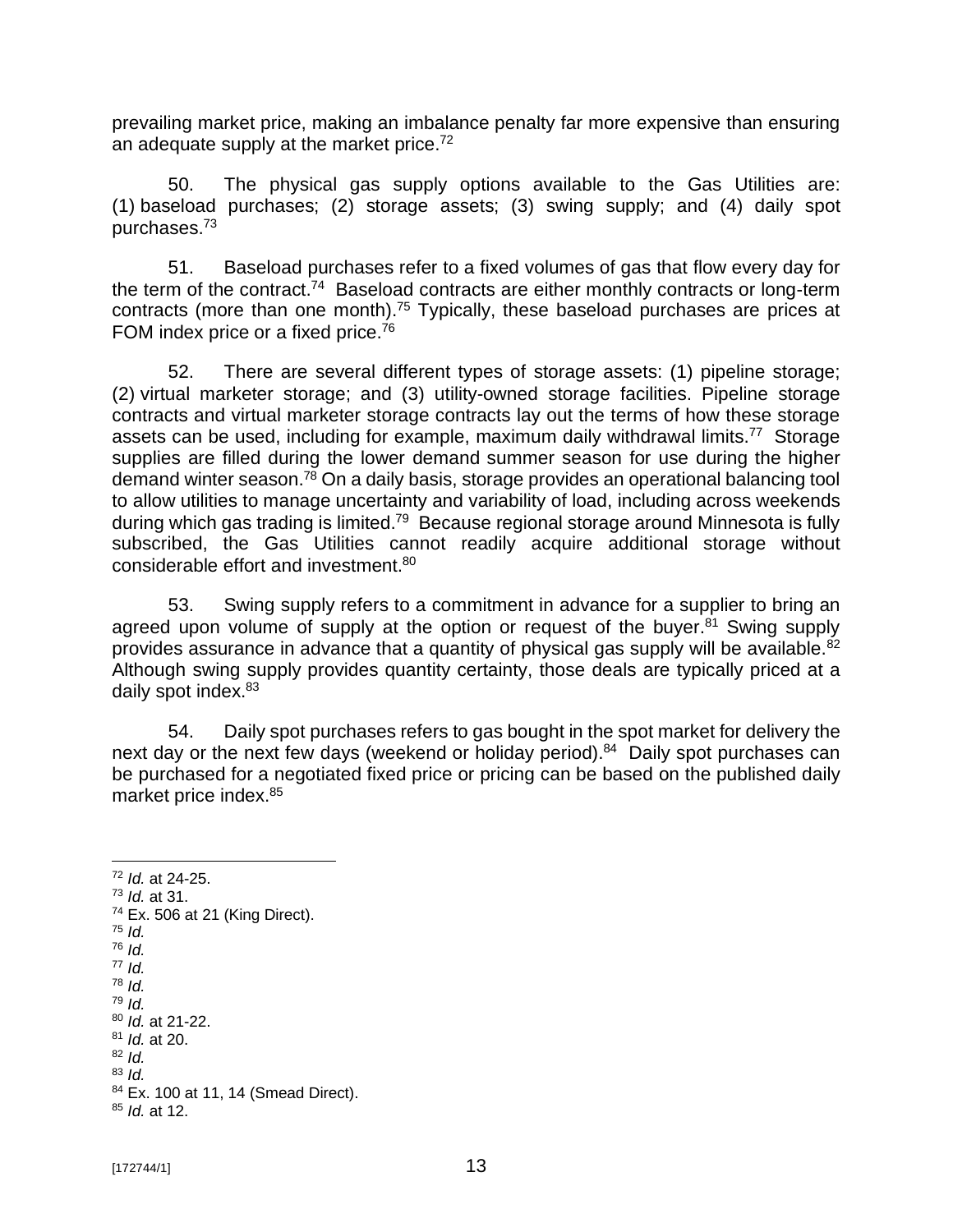### **V. General Background Regarding the February Event**

55. In February 2021, cold weather across much of the United States led to increased demand for natural gas and, in some areas, supply disruptions.<sup>86</sup> On February 12, 2021, unprecedented and unforeseen rise in natural gas spot market prices ensued, including in Minnesota. <sup>87</sup>

56. Weather during the February event turned out to be consistently colder than had been predicted in late January and more widespread than had been predicted until a handful of days before the February Event. Additionally, in a development not seen to the same degree in at least the last decade, there was a substantial weather-driven failure of supply from major Texas and Oklahoma supply areas upon which the Minnesota market places significant reliance.<sup>88</sup> During the event, a majority of gas production in Texas came offline, mostly because of wellhead and equipment freeze-offs as the deep freeze extended to all counties of the state, or due to power outages affecting gas supply chain facilities. Interstate pipelines deliver Texas gas supply to markets across the country, including to Minnesota.<sup>89</sup> Demand was up and supply was down, resulting in a sellers' market price runup of historic proportions and creating substantial uncertainty about the reliability of flowing supplies over a holiday weekend when business would be very difficult if not impossible to transact, to bring new supplies on line.<sup>90</sup>

57. Despite the difficult conditions, CenterPoint Energy maintained continuous service to 893,000 customers during this period, but in doing so, it incurred unprecedented costs associated with purchasing gas on the daily spot market.<sup>91</sup> Because providing natural gas is a matter of public health and safety, especially during cold weather, CenterPoint Energy's key considerations are safety, reliability and cost, in that order.<sup>92</sup>

58. At issue in this proceeding are the "extraordinary gas costs" incurred during the February Event, which the Commission defined as the difference between \$20/Dth and the actual average daily price experienced by the Minnesota natural gas utilities during the February Event.<sup>93</sup> Based on the Commission's definition, CenterPoint Energy incurred \$408,755,953 in extraordinary gas costs during the February Event.<sup>94</sup>

<sup>86</sup> Order for Hearing at 1.

<sup>87</sup> *Id.*

<sup>88</sup> Ex. 100 at 57 (Smead Direct).

 $89$  Ex. 106 at 8 (Ryan Direct).

 $90$  Ex. 100 at 57 (Smead Direct).

 $91$  Ex. 106 at 29 (Ryan Direct).

<sup>92</sup> *Id.* at 13.

<sup>93</sup> Order for Hearing at 20.

<sup>94</sup> *Id.*; Ex. 106 at 19 (Ryan Direct).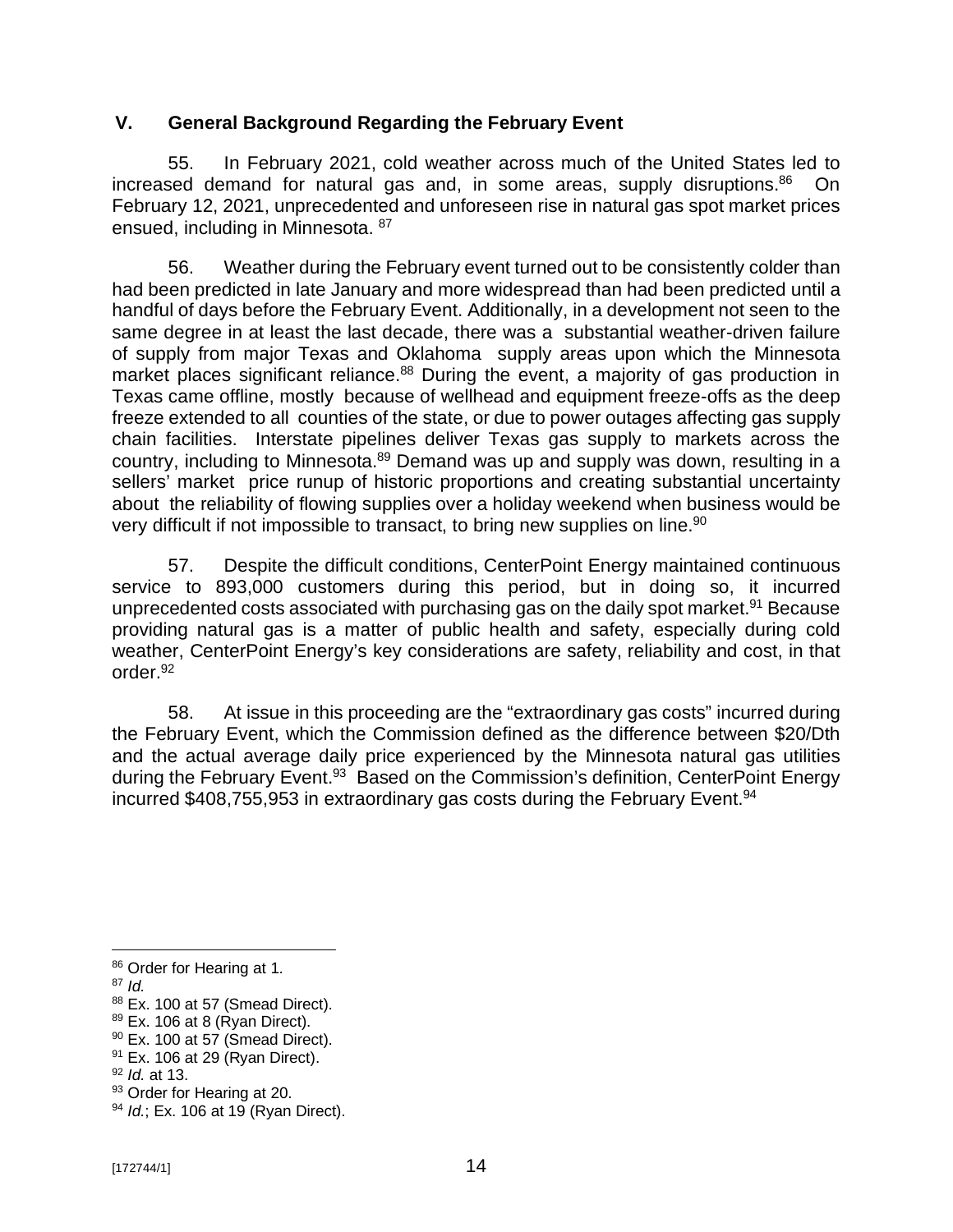## **VI. Background Regarding CenterPoint Energy**

## **A. CenterPoint Energy**

59. CenterPoint Energy has provided gas service in Minnesota since 1870.<sup>95</sup> CenterPoint currently provides natural gas to over 893,000 sales customers, of which approximately 92 percent are residential customers dependent upon natural gas service for space heating, cooking and water heating.<sup>96</sup>

60. CenterPoint Energy's Minnesota gas distribution system includes approximately 14,334 miles of distribution and transmission mains and 781,100 service lines providing natural gas service to 315 cities, towns, and communities. $97$ 

61. Each year, CenterPoint Energy procures well over 150 billion cubic feet (Bcf) of natural gas.<sup>98</sup> Supply requirements vary throughout the year based on seasonal temperature differences.<sup>99</sup> On some days in the summer, only 200,000 dekatherms (Dth) may be needed to serve customers, but on a cold winter day, supply requirements can exceed 1,000,000 Dth. 100

62. To meet its firm customer needs, CenterPoint Energy uses a diversified gas supply portfolio consisting of a combination of: (1) baseload gas supplies; (2) storage; (3) swing supply; (4) daily spot market purchases; and (5) peak shaving resources.<sup>101</sup>

(1) *Baseload:* Baseload gas supplies are fixed volumes of gas that flow every day for the term of a contract.<sup>102</sup> The baseload gas requirements vary from month to month particularly during the winter months (November through March), but also in the non-winter months.<sup>103</sup> To match seasonal and month-to-month variability, the Company enters into both long-term baseload (more than one month) and monthly baseload supply contracts.<sup>104</sup> Typically, an adjusted Inside FERC FOM index price is used as the price term.<sup>105</sup>

(2) *Storage:* CenterPoint Energy has the following storage supplies: (1) pipeline storage contracts with Natural Gas Pipeline (NGPL) and Northern Natural Gas (NNG or Northern); (2) virtual marketer storage with BP Canada; and (3) Company-owned and operated underground aquifer storage located south of

<sup>99</sup> *Id.*  $100$  *Id.* 

<sup>102</sup> *Id.*

<sup>104</sup> *Id.*

 $95$ Ex. 106 at 8 (Ryan Direct).

<sup>96</sup> *Id.* at 12.

<sup>97</sup> *Id.* at 13.

<sup>98</sup> Ex. 118 at 4 (Grizzle Direct).

<sup>101</sup> *Id.* at 6.

<sup>103</sup> *Id.*

<sup>105</sup> *Id.* Platts Inside FERC is a weekly subscription newsletter which provides reporting on gas pipeline regulation and includes monthly index pricing.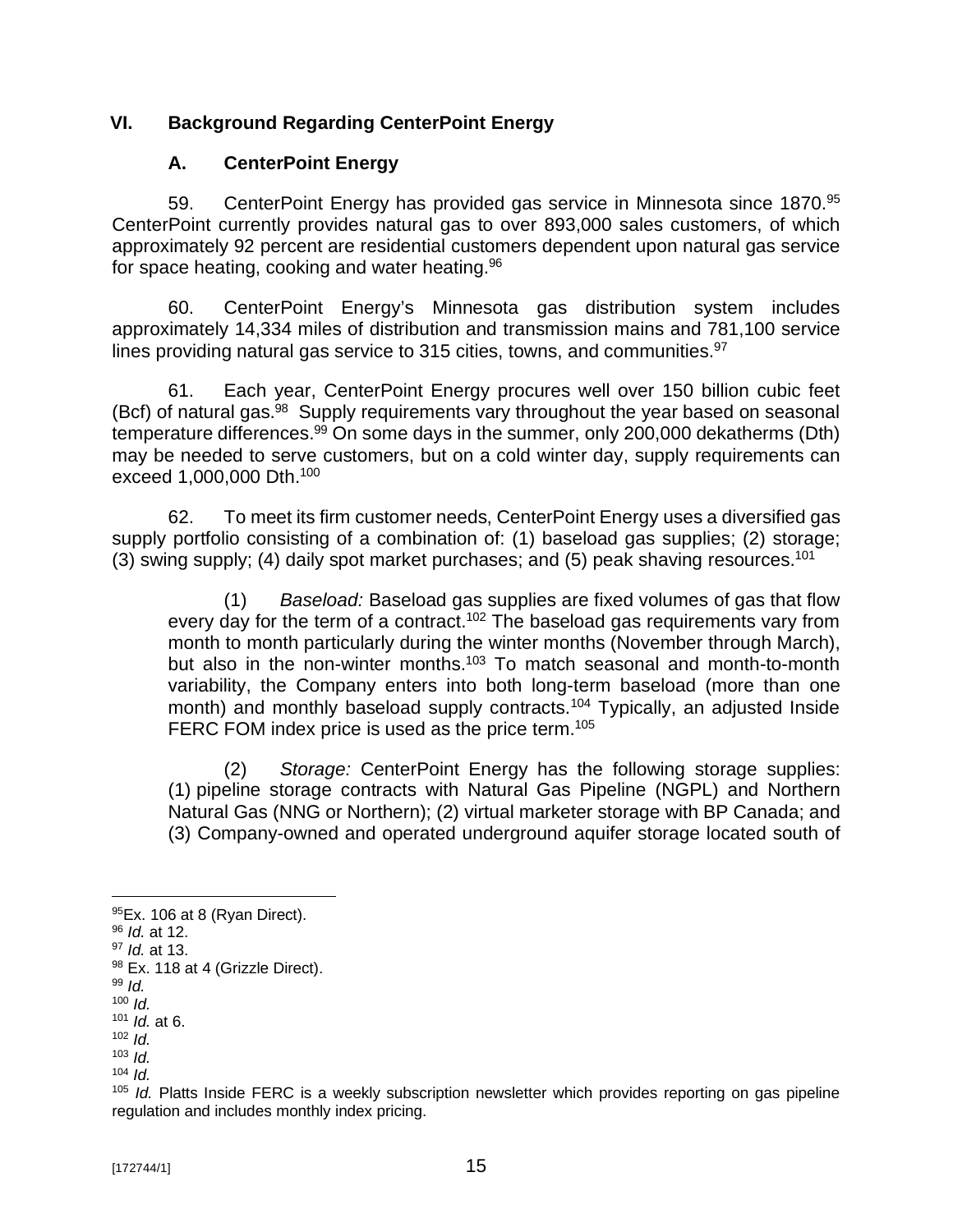Minneapolis, known as the Waterville underground storage facility.<sup>106</sup> Storage volumes are purchased in the summer and stored for withdrawal during the winter months.<sup>107</sup> Storage supply has more flexibility than baseload supply.<sup>108</sup> However, the use of storage in the winter is contractually and operationally limited by daily maximum withdrawal quantities as well as monthly and/or seasonal total minimum and maximum withdrawals.<sup>109</sup>

(3) *Daily Swing Supply:* CenterPoint Energy's daily swing supply allows it to reserve the availability of certain volumes of gas one day at a time, or in short term contracts, as needed to serve its customers' daily demand.<sup>110</sup> If daily options are purchased, CenterPoint Energy can request gas on any day by providing 24-hour notice to the supplier, with ratable supplies for weekends and holidays.<sup>111</sup> Ratable supply means that CenterPoint Energy must purchase the same volume over the term of the trading period (for example, the same volume of gas must be purchased each day of the three days over a weekend or each of the four days in the case of a Monday holiday).<sup>112</sup> When gas flows, CenterPoint Energy pays the daily index price for the volume that is delivered.<sup>113</sup> A daily demand fee is paid each day regardless of whether the Company utilizes the call option or not.<sup>114</sup>

(4) *Daily Spot Market Purchases:* Daily spot market purchases refers to gas bought in the spot market on a daily or short-term basis.<sup>115</sup> Daily spot market gas supplies allow CenterPoint Energy to obtain different volumes of gas on a daily basis to match the daily variability in forecasted gas demand.<sup>116</sup> Spot purchases can be obtained for a negotiated fixed price or pricing may be based on the published daily market price index rate.<sup>117</sup> The daily market price index rate is the average price of all the reported fixed price deals entered into on a particular day for each trading hub.<sup>118</sup> Since gas is only traded on non-holiday business days, on weekends with a Monday holiday, daily volumes are purchased on Friday for use on Saturday through Tuesday. In addition, due to the structure of the market and most swing contracts, daily volumes for a holiday weekend must be purchased ratably.<sup>119</sup>

(5) *Peak Shaving:* CenterPoint has one liquefied natural gas (LNG) and eight propane peak shaving facilities that can inject supplies directly into its

<sup>106</sup> *Id.* at 7. <sup>107</sup> *Id.* at 8. <sup>108</sup> *Id.* <sup>109</sup> *Id.* <sup>110</sup> *Id.* at 9. <sup>111</sup> *Id.* <sup>112</sup> *Id.* <sup>113</sup> *Id.* at 10. <sup>114</sup> *Id.*  $115$  *Id.* <sup>116</sup> *Id.* 117  $Id$  $118$  *Id.* <sup>119</sup> *Id.* at 9-10.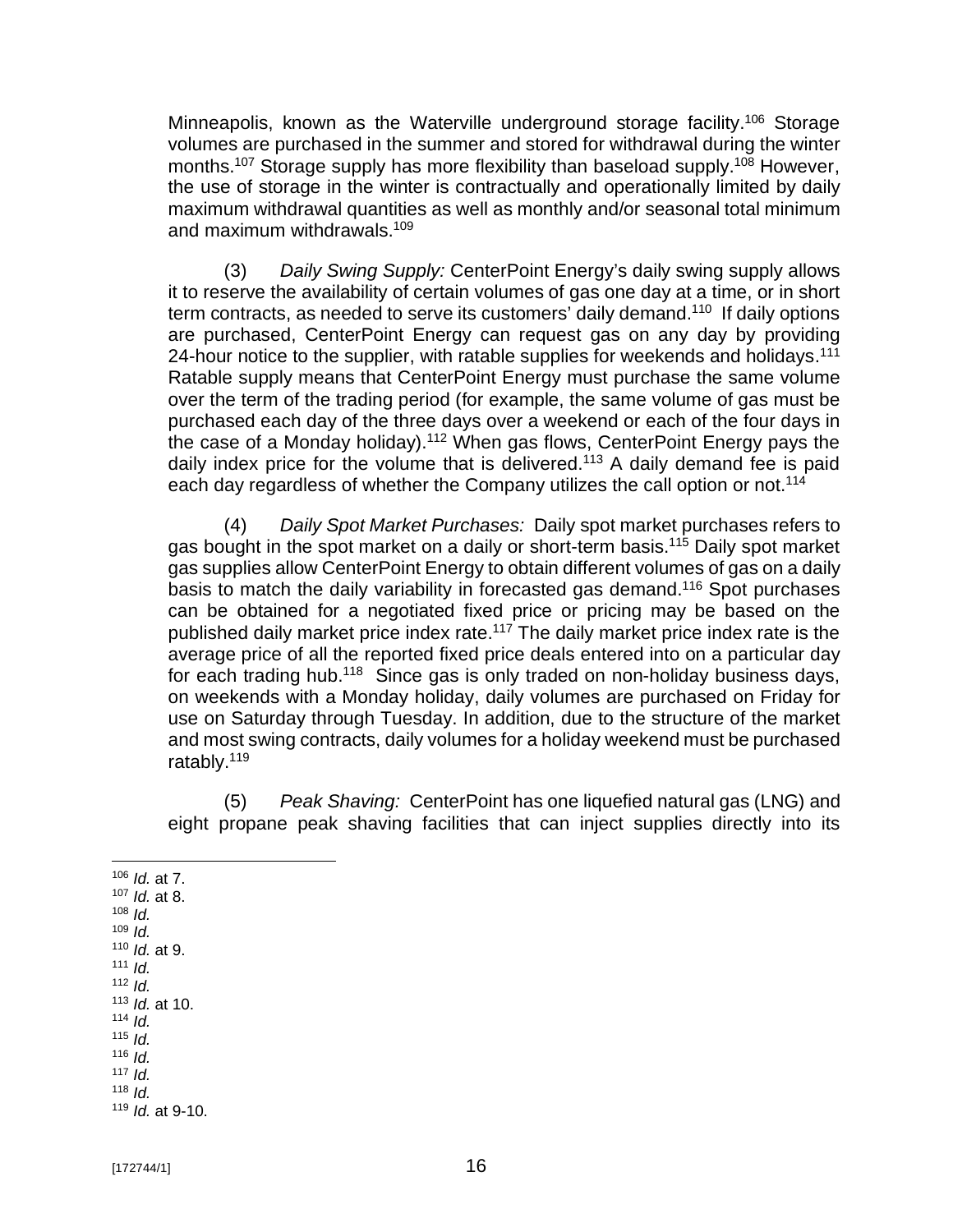distribution system.<sup>120</sup> These facilities are part of the portfolio of supply and capacity tools used to meet design day load requirements and respond to intraday changes in customer demand.<sup>121</sup> CenterPoint Energy has historically used its peak shaving on extremely cold winter days when customer demand exceeds the total amount of baseload, storage and daily swing supplies that can be delivered. The Company generally does not plan for use of peak shaving resources unless forecasted load exceeds available pipeline capacity as contemplated by CenterPoint's Gas Procurement Plan (GPP).<sup>122</sup>

63. While not a gas supply asset, CenterPoint Energy also has interruptible commercial and industrial customers on its distribution system whose consumption can be curtailed. CenterPoint's tariffs allow it to curtail "if capacity constraints require or for other appropriate reasons."<sup>123</sup> CenterPoint has historically curtailed on extremely cold winter days when customer demand exceeds the total amount of baseload, storage, and daily gas supplies that can be delivered.<sup>124</sup> CenterPoint Energy also can curtail interruptible customers when reducing customer load at certain locations will alleviate local issues on the distribution system.<sup>125</sup>

64. Since Minnesota is not a natural gas producer, CenterPoint Energy contracts with multiple gas supply sources across the country to procure gas to be delivered to its customers.<sup>126</sup>

65. CenterPoint Energy depends on pipeline transportation to carry its gas supply from its gas suppliers to its 185 town border stations (TBS) or city gates.<sup>127</sup> The TBS is where the gas enters CenterPoint Energy's distribution system to be delivered to customers' homes and businesses.<sup>128</sup>

66. CenterPoint Energy contracts for firm pipeline capacity on a number of pipelines.<sup>129</sup> CenterPoint Energy holds long-term contract rights to firm pipeline transportation services on both interstate and intrastate pipelines – Northern, Viking, Trailblazer, NGPL, and Minnesota Intrastate Pipeline Company (MIPC) – that are used to transport gas commodity purchases to CenterPoint Energy's TBS facilities.<sup>130</sup> The table below summarizes CenterPoint Energy's interstate pipeline capacity available in February 2021.

<sup>120</sup> Ex. 115 at 20:11-16 (Heer Direct).

<sup>121</sup>  $\overline{Id}$ 

 $122$  Ex. 116 at 11-12 (Heer Rebuttal).

<sup>123</sup> *See* Firm/Interruptible Gas Transportation Service Agreement, Section VII at 10.b, Dual Fuel Gas Sales Service Agreement, Section VII at 1.a, *available at* [https://www.centerpointenergy.com/en](https://www.centerpointenergy.com/en-)us/Documents/RatesandTariffs/Minnesota/CPE-MN-Tariff-Book.pdf.

 $124$  Ex. 133 at 36 (Reed Direct); Ex. 113 at 5 (Olsen Rebuttal).

 $125$  Ex. 133 at 36 (Reed Direct); Ex. 113 at 5 (Olsen Rebuttal).

<sup>&</sup>lt;sup>126</sup> Ex. 118 at 13 (Grizzle Direct).

<sup>127</sup> *Id.* at 14-15.

<sup>128</sup> *Id.* at 15.

 $129$  *Id.* 

<sup>130</sup> *Id.*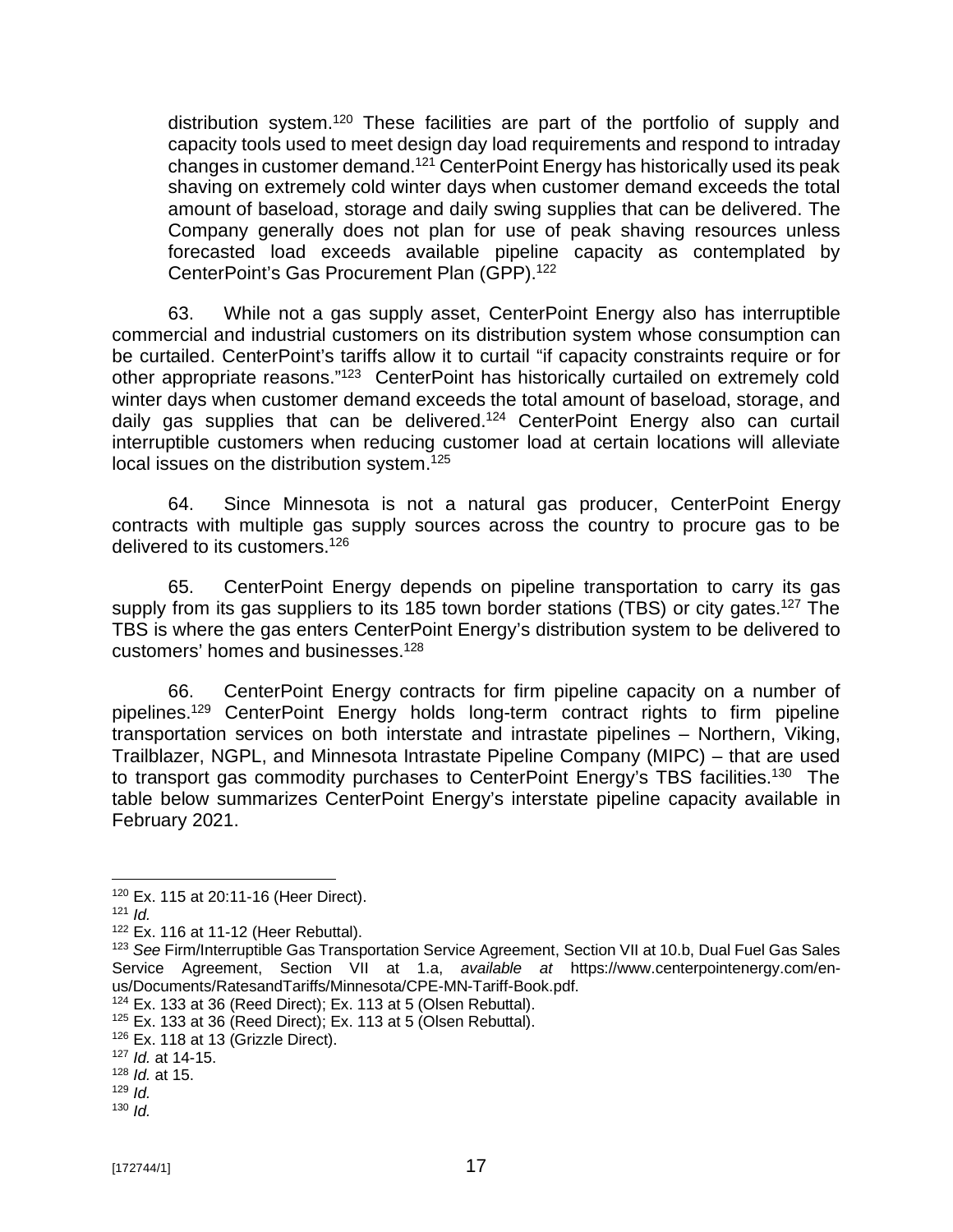| <b>Pipeline</b>                       | <b>Transportation (Dth/Day)</b> |
|---------------------------------------|---------------------------------|
| <b>NNG</b>                            | 1,230,290                       |
| <b>NGPL</b>                           | 212,000                         |
| <b>Viking Transmission Company of</b> |                                 |
| America                               | 76,809                          |
| Minnesota Intrastate Pipeline         |                                 |
| Company                               | 100,000                         |
| Trailblazer                           | 100,000                         |

# **CenterPoint Energy Transportation Capacity 2020-2021**<sup>131</sup>

#### **B. CenterPoint Energy's Gas Procurement Planning Before the February Event**

67. CenterPoint Energy reviews and updates its gas supply plan each summer to reflect new information, including revised projections of supply, demand, and prices.<sup>132</sup> The gas supply plan involves developing a strategy to serve demand under various weather scenarios such as normal (average) weather and design-day cold weather using various types of capacity assets, including interstate pipeline transportation, storage, and LNG and propane-air peaking facilities.<sup>133</sup> The plan documents CenterPoint Energy's decisions regarding how its gas supply and capacity portfolio is developed.<sup>134</sup> The gas supply plan serves as guidance for CenterPoint Energy's capacity contracting, supply purchasing, and price hedging activities. At the same time, it allows CenterPoint Energy flexibility to react to changing circumstances, including the ability "adjust for changing market, weather, operational and other conditions." 135

68. CenterPoint Energy's gas procurement strategy is designed to maintain a reliable supply of gas while providing price protection and reasonable prices for its customers.<sup>136</sup> CenterPoint Energy's gas purchases often are the greatest when supplies are most difficult to obtain, and inadequate supply would have the most substantial adverse effect on essential human needs.<sup>137</sup> The Company must have a gas supply that is reliable under any operational, market, or weather conditions.<sup>138</sup>

69. Planning for adequate natural gas supply to ensure reliability is critical given the potential dire impacts of unplanned outages on the gas system. CenterPoint Energy explained that restoring gas in the event of an outage is a lengthy process that takes

<sup>131</sup> Ex. 126 at 14, Table 1 (Toys Direct).

 $132$  Ex. 118 at 5 (Grizzle Direct); Ex. 133 at 13 (Reed Direct).

 $133$  Ex. 133 at 13 (Reed Direct).

 $134$  *Id.* 

<sup>135</sup> Ex. 118 at 10-12 (Grizzle Direct); Ex. 119 at Sch. 2 at 4 (Grizzle Direct Schedules); Ex. 133 at 13 (Reed Direct).

<sup>&</sup>lt;sup>136</sup> Ex. 118 at 4 (Grizzle Direct).

 $137$  *Id.* <sup>138</sup> *Id.*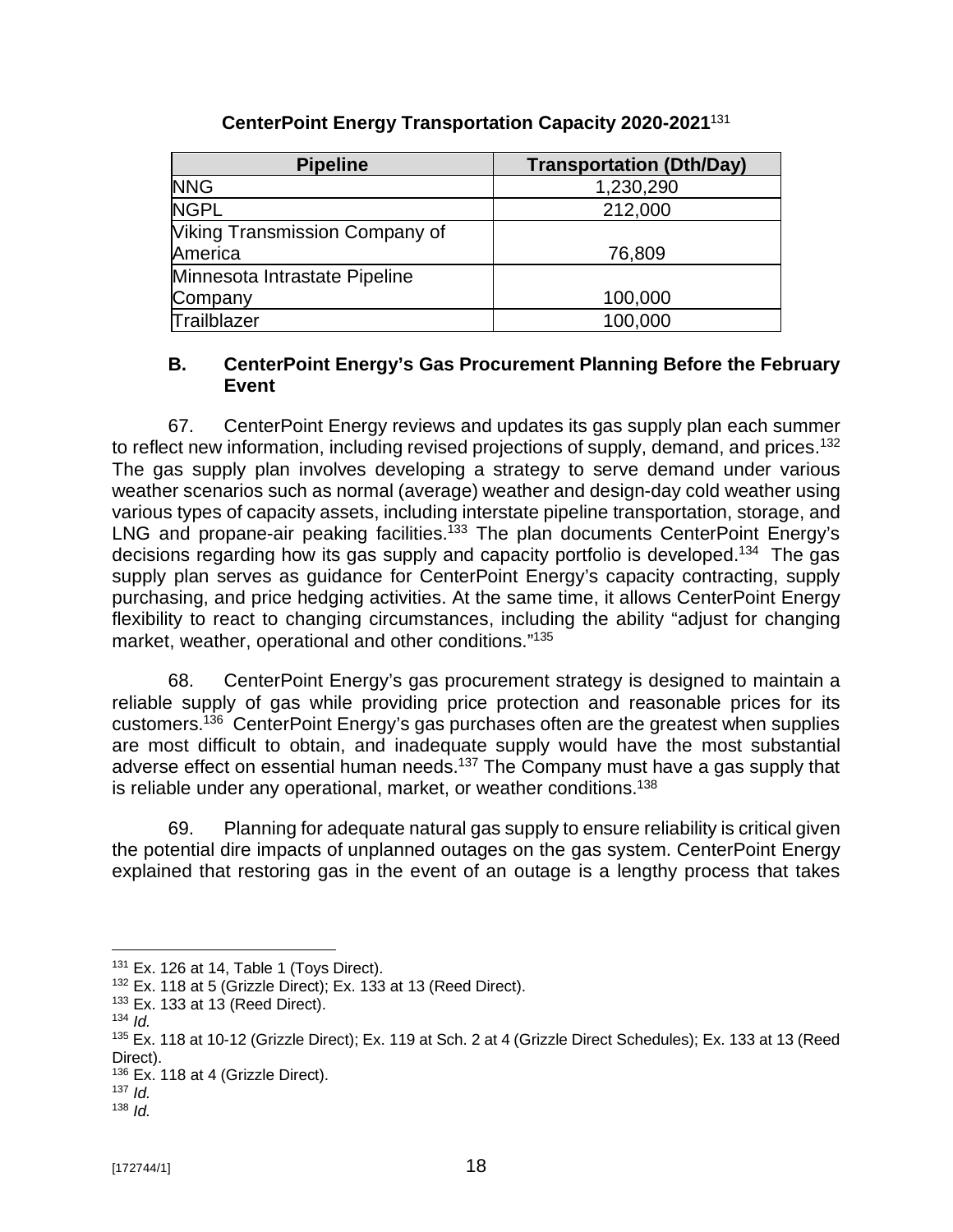significant time, during which customers would be without natural gas service during potentially life-threatening cold weather.<sup>139</sup>

70. On June 19, 2020, CenterPoint Energy filed its Minnesota 2020-2021 GPP with the Commission in Docket No. G-008/M-19-699.<sup>140</sup> After filing its annual Gas Procurement Plan, CenterPoint Energy offered to meet with Commission staff, the Department, and the OAG to discuss the plan and to answer questions.<sup>141</sup>

71. In its 2020-2021 GPP, CenterPoint Energy planned for a balanced set of supply options for February 2021 as shown in the table below.<sup>142</sup>

| <b>Baseload</b> | <b>Storage</b> | <b>Peaking</b> | <b>Swing</b> | <b>Total</b> |  |
|-----------------|----------------|----------------|--------------|--------------|--|
| 360,000         | 361,792        | 221,000        | 508,492      | 1,451,284    |  |

### **Gas Supply Plan for February 2021**<sup>143</sup> **Maximum Available Daily Capacity (Dth/day)**

72. CenterPoint Energy's 2020-2021 GPP also contained a summary of its hedging plan, which, similar to other utilities, was designed to minimize price volatility and risk to customers by taking measures to stabilize gas prices and ensure the reliability of gas supply.<sup>144</sup> CenterPoint Energy's goal is to have price protection in place for approximately half of expected winter load in advance of the start of the winter season.<sup>145</sup>

73. CenterPoint's GPP permits the Company flexibility, noting as follows:

Actual volumes, prices, and percentages stated in this Plan may vary as transactions occur and as actual weather and other operating factors vary from those used in the load study. This Plan will be adhered to as closely as practical, realizing that execution of any plan is subject to modifications to adjust for changing market, weather, operational and other conditions as it is implemented. Price forecasts in this Plan are forward looking and based upon

 $139$  Ex. 115 at 5-6 (Heer Direct).

<sup>140</sup> Ex. 119 at Sch. 2 (Grizzle Direct Schedules)

<sup>&</sup>lt;sup>141</sup> Ex. 118 at 5 (Grizzle Direct).

<sup>142</sup> Ex. 119 at Sch. 2 at 63 (Grizzle Direct Schedules)

<sup>143</sup> Ex. 133 at 22-23 (Reed Direct).

<sup>144</sup> Ex. 133 at 44-45 (Reed Direct); Ex. 121 at 55-57 (Grizzle Rebuttal) ("As required by the 2020 Hedging Order, CenterPoint Energy files its hedging plan, which is part of its Gas Procurement Plan, with the Commission each year. CenterPoint Energy also files updates with the Commission on its hedging activities throughout the year as part of the Company's annual Demand Entitlement Filing, Annual Automatic Adjustment (AAA) report, and monthly Purchased Gas Adjustment (PGA) filings. The AAA reports include detailed information about each physical hedging contract executed by the Company including the volume and the net gain or loss for each contract. These reports are reviewed by both the Department and the Commission to determine the prudence of the Company's hedging activities.").

<sup>145</sup> Ex. 118 at 23, 41 (Grizzle Direct).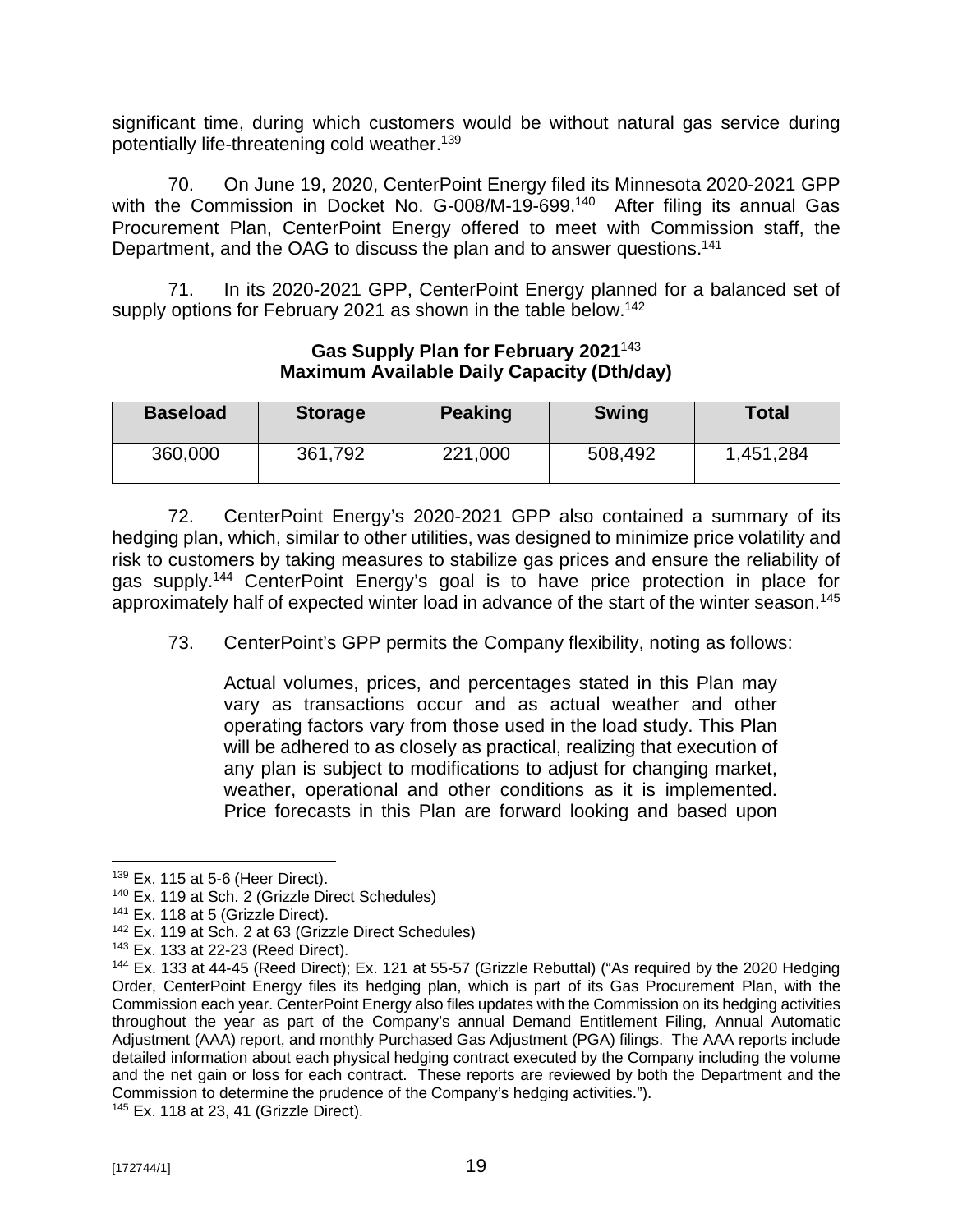CenterPoint Energy's analysis and interpretation of available data. Actual market conditions may vary from the assumptions used in CenterPoint Energy's analysis, causing such price forecasts to become inaccurate.<sup>146</sup>

74. For 2020-2021, CenterPoint Energy used storage as a physical price hedge and bought forward physical contracts as a contractual price hedge to achieve the desired price protection.<sup>147</sup> Both the types of hedging tools used, and the amount of volumes hedged in CenterPoint Energy's hedging plan, were consistent with the Commission's order on hedging. 148

75. The Company executed its GPP and obtained baseload, hedged baseload, storage, and swing gas supplies in advance of the 2020-2021 winter season. These purchases provided CenterPoint Energy's customers with price protection for 55.6 percent of winter gas supplies.<sup>149</sup>

76. No party challenged the prudency of CenterPoint Energy's gas procurement planning in advance of the February Event. Aside from the OAG's argument that the natural gas utilities should have utilized certain financial hedging instruments, addressed below, no party suggested CenterPoint Energy's gas procurement planning was unreasonable or imprudent.

77. CenterPoint Energy has demonstrated that its gas procurement planning and implementation for the 2020-2021 Gas Procurement Plan was prudent and reasonable.

## **VII. CenterPoint Energy's Actions Before and During the February Event**

# **A. CenterPoint Energy's Knowledge Before the February Event**

# **1. Knowledge of Extreme Weather**

78. In January 2021, the weather forecasts for February 2021 indicated that temperatures in Minnesota would be warmer than normal.<sup>150</sup>

79. On January 31, 2021, the revised weather forecast indicated that Minnesota and the rest of the Upper Midwest would be colder than normal in the month of February, but that temperatures would be normal or above normal in the south and south-central United States.<sup>151</sup> Thus, in late January, CenterPoint Energy expected that while demand

<sup>&</sup>lt;sup>146</sup> Ex. 119 at Sch. at 2 (Grizzle Direct Schedules).

 $147$  Ex. 118 at 35 (Grizzle Direct).

<sup>148</sup> Ex. 133 at 43-44, 46-47, 49-51 (Reed Direct); Ex. 118 at 29-31 (Grizzle Direct); Ex. 119 at Sch. 2 (Gas Procurement Plan); *In re the Petition of CenterPoint Energy for Approval of an Extension of Rule Variances to Minnesota Rules to Recover the Costs of Certain Natural Gas Financial Instruments Through the Purchased Gas Adjustment*, MPUC Docket No. G008/M-19-699, Order (Jan. 13, 2020).

<sup>&</sup>lt;sup>149</sup> Ex. 118 at 42 (Grizzle Direct).

<sup>150</sup> Ex. 100 at 41-42 (Smead Direct); Ex. 109 at 15 (Stepanek Direct).

<sup>151</sup> Ex. 100 at 42 (Smead Direct); Ex. 109 at 15 (Stepanek Direct).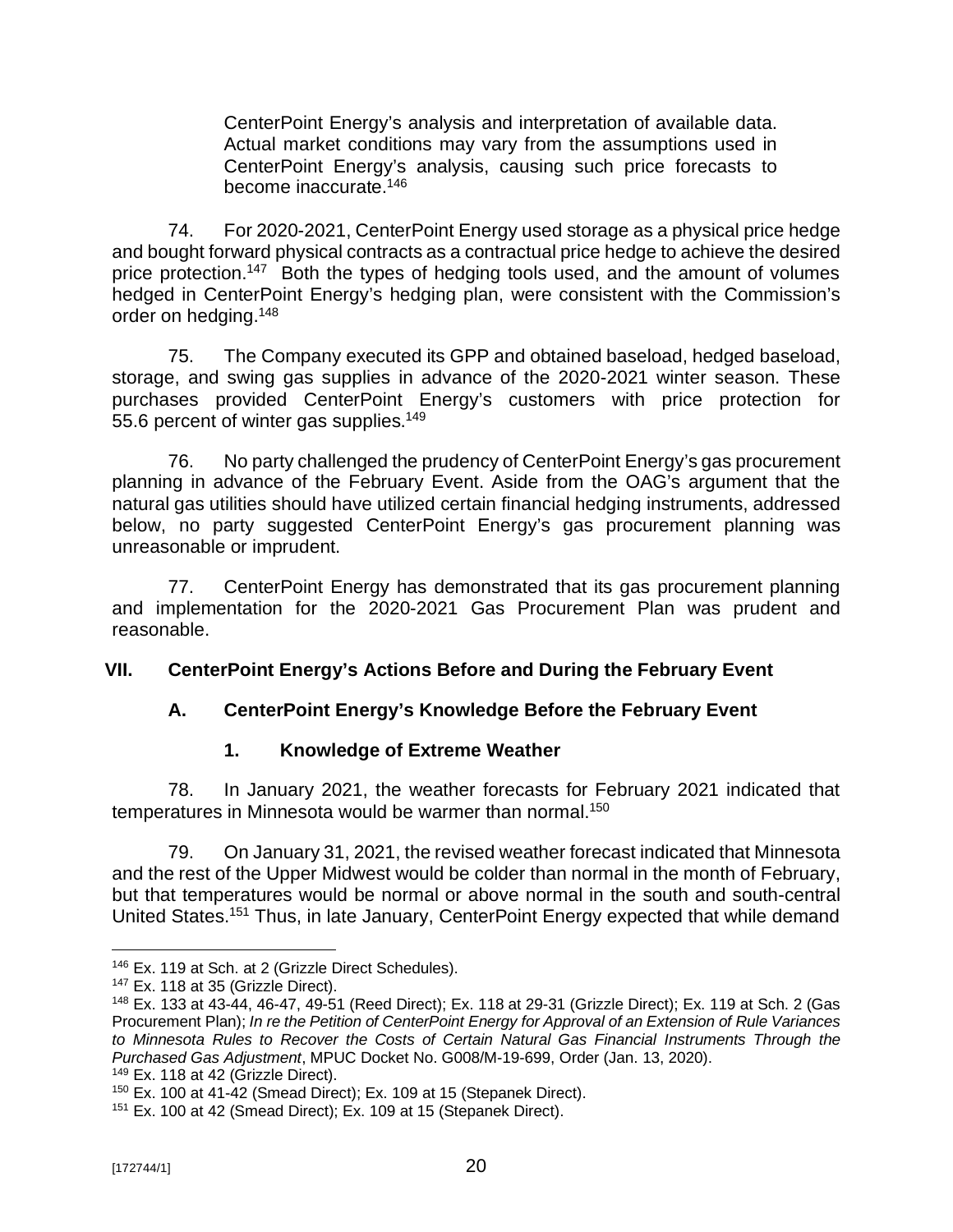for gas in Minnesota may be higher in February 2021, there was no indication that weather conditions would impact Minnesota's gas supplies from the southern United States.<sup>152</sup>

80. CenterPoint Energy, along with the rest of the energy industry, became aware of the potential for extreme weather at some point in early February.<sup>153</sup> The extent of the extreme weather was not known at that time.<sup>154</sup> The weather situation continued to develop leading up to and through the February Event.<sup>155</sup>

81. On Friday, February 5, the weekend before the February Event, Minnesota started to experience colder than normal temperatures.<sup>156</sup> However, the first concrete indication that a cold weather event was likely over the Presidents' Day weekend was the National Weather Service's 8- to 10-day outlook issued on February 5, 2021.<sup>157</sup>

82. Predictions that the southern United States, including natural gas producing states of Texas and Oklahoma, would be faced with extreme weather did not occur until February 8, 2021.<sup>158</sup> The February 8 and February 10 forecasts for Texas, on which the Electric Reliability Council of Texas (ERCOT) relies, underestimated the extent of the cold weather that eventually occurred during the February Event.<sup>159</sup> The February 12 forecast for Texas was the first weather forecast that captured the extent of the cold weather, and even that forecast had significant errors on certain days.<sup>160</sup> Notably, the February 12 forecast for Texas projected a shorter duration of cold weather and warmer temperatures than those ultimately experienced during the February Event. 161

83. On Monday, February 15, ERCOT began instituting rolling blackouts, which resulted in power outages at the bulk of wellhead operations, processing facilities, and pipelines that move natural gas from Texas to markets, including Minnesota.<sup>162</sup> Due to these rolling blackouts, "the Permian output dropped by 2.9 Bcf/d[ay], or 25 percent, from 1:30 a.m. to 9:00 a.m. Monday, the end of the Sunday Gas Day. Monday, output fell another 20 percent, and Tuesday, February 16, another 10 percent. At the end of that period, the Permian output had dropped by 8.7 Bcf/d[ay], or 74.5 percent."<sup>163</sup> These events were not reasonably expected on Friday, February 12, when the Gas Utilities were planning gas supplies for the holiday weekend.<sup>164</sup>

<sup>152</sup> Ex. 100 at 42 (Smead Direct); Ex. 109 at 15 (Stepanek Direct).

<sup>153</sup> Ex. 506 at 51 (King Direct).

<sup>154</sup> *Id.* at 53.

 $155$  *Id.* 

<sup>&</sup>lt;sup>156</sup> Ex. 801 at 14 (Cebulko Direct).

<sup>&</sup>lt;sup>157</sup> Ex. 126 at 25 (Toys Direct) (The February 5, 2021, weather forecast for near-term indicated that temperatures in Minnesota for February 6-8, 2021, would be colder than normal, but gas prices only rose to \$3.780/MMBtu at Demarc and \$3.845/MMBtu at Ventura.); *see also* Ex. 133 at 66-68 (Reed Direct).

 $158$  Ex. 100 at 42 (Smead Direct).

 $159$  Ex. 506 at 53 (King Direct).

 $160$  *Id.*  $161$  *Id.* 

 $162$  Ex. 100 at 49 (Smead Direct).

 $163$  *Id.* 

<sup>164</sup> Ex. 133 at 72-73 (Reed Direct).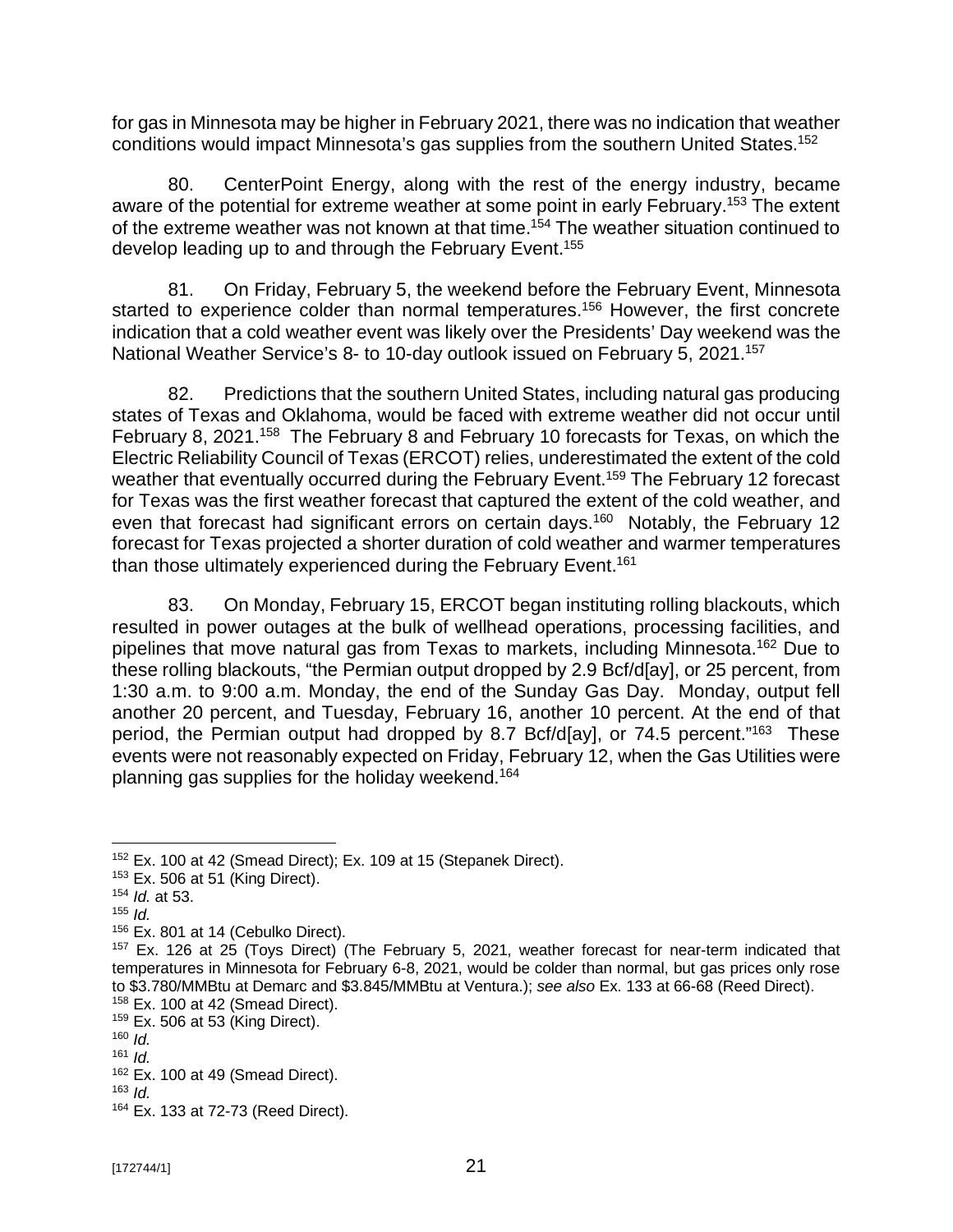## **2. Knowledge of Price Spike Before and During the February Event**

84. At the time it purchased gas on February 12, prior to the publication of the final index prices, CenterPoint Energy could not have reasonably predicted that spot market gas prices would reach the levels that they did. The price spike was unprecedented and dwarfed the level of high prices seen during prior natural gas price spike events.<sup>165</sup> Although previous cold weather events with similar temperatures have occurred in Minnesota, those events did not result in a similar unprecedented market price spike.<sup>166</sup>

85. The figure below compares the February Event to other past gas market price spike events since 2011, illustrating the contrast between prior events and the February Event.



### **Natural Gas Spot Price Events Since 2011**<sup>167</sup>

86. Price spikes have occurred at Demarc and Ventura in the past. The second highest price spike occurred over the New Year holiday weekend in 2017-18 (2017-18 New Year Event), during which Ventura pricing spiked to the then record high level of about \$65/Dth for the three-day delivery period of December 29-31.<sup>168</sup>

<sup>&</sup>lt;sup>165</sup> Ex. 506 at 14 (King Direct) ("Although spot gas prices had spiked previously, the gas prices during the February Event were unprecedented."); Ex. 133 at 85 (Reed Direct) ("In short, nothing like the price levels associated with the February Event had ever been experienced before."); Ex. 810 at 28 (Nelson Direct); Ex. 801 at 7 (Cebulko Direct); Ex. 600 at 12 (Lebens Surrebuttal).

<sup>166</sup> For example, looking back historically from February 2003 to January 2021, it is clear that the historical average gas prices remained below \$6/MMBtu in the context of past cold weather events. *See* Ex. 133 at 71 (Reed Direct).

<sup>167</sup> Ex. 133 at 86, Figure 22 (Reed Direct).

<sup>168</sup> Ex. 506 at 15-16 (King Direct).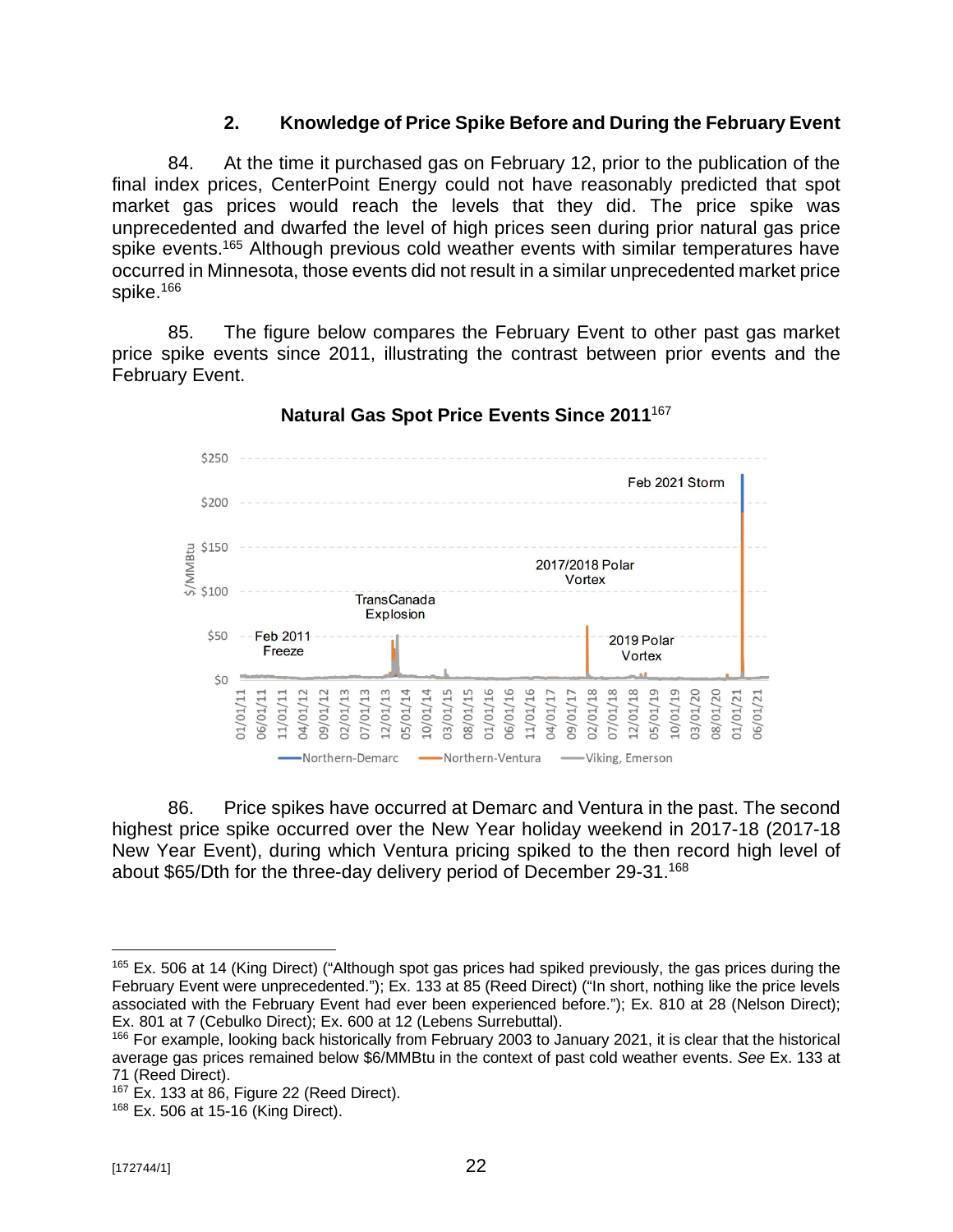87. The 2017-18 New Year Event had some similarities to the February Event. First, the event involved extreme cold weather. Second, prices spiked considerably for a short period of time before returning to pre-spike levels. Finally, the spike at the Ventura hub occurred over a holiday weekend.<sup>169</sup> However, the 2017-18 New Year Event was not identical to the February Event, as it occurred earlier in the winter and did not involve natural gas production declines as significant as those seen in the February Event. Also, the actual price spike at Ventura, although record setting at the time, was significantly lower than the February Event (\$65/MMBtu versus \$155/MMBtu at Ventura). Further, that price spike was focused on the one hub, and so was not as wide-reaching as the February Event.<sup>170</sup>

88. While natural gas producing regions have previously experienced cold weather, resulting in impacts to natural gas supply, those events did not result in a spike in natural gas prices. Notably, in February 2011 Texas experienced a massive freeze and rolling blackout event approaching the severity of this year's February event, including loss of power to gas supply infrastructure.<sup>171</sup> However, ... there was no price spike in February 2011. This indicates that the confluence of events [in 2021] created a situation never seen before and that could not have been anticipated.<sup>172</sup>

89. An examination of the spot market prices at the trading hubs used by CenterPoint Energy - NNG-Demarc and NNG-Ventura over an 18-year period also demonstrates the unprecedented nature of the February Event's price spike. Prior to February 2021, prices at these trading hubs had never exceeded \$35/Dth at NNG-Demarc and had never exceeded \$68/Dth at NNG-Ventura, with daily prices consistently below \$8/Dth more than 95 percent of the time over the past nearly 20 years.<sup>173</sup>

90. The February Event also produced a dramatic change in gas prices over a short period of time.<sup>174</sup> Gas Daily reported that natural gas prices for delivery on February 10 were \$3.855/MMBtu for Northern-Demarc and \$4.055/MMBtu for Northern-Ventura, but within three calendar days, prices jumped to \$231.67/MMBtu and \$154.91/MMBtu for delivery for February 13 through 16.<sup>175</sup> In the days leading up to the Presidents' Day weekend, there was no indication that the forecasted cold weather would lead to a price spike.<sup>176</sup>

<sup>169</sup> *Id.* at 15.

<sup>170</sup> *Id.* at 17.

<sup>&</sup>lt;sup>171</sup> Ex. 126 at 29 (Toys Direct) ("In February 2011, the Texas production areas saw extreme cold weather in the southwest production areas, but that weather had a proportionally minimal effect on natural gas prices downstream at Demarc and Ventura," with prices staying below \$6/Dth).

<sup>172</sup> Ex. 100 at 54, Sch. 7 at 1 (Smead Direct);

<sup>173</sup> Ex. 133 at 64-66, Figures 11-12 (Reed Direct).

<sup>174</sup> *Id.* at 88-89 ("Both from a historical perspective, and from the probability of prices changing so dramatically in such a short period of time, I have concluded that the likelihood of being able to predict a price level or movement as dramatic as the one observed during the February Market Event is extraordinarily unlikely and it is not reasonable to expect that market participants would have been able to predict it, or to see a need to avoid it….")

<sup>&</sup>lt;sup>175</sup> *Id.* at 88 (citing S&P Global Platts Gas Daily for February 8, 2021).

<sup>176</sup> Ex. 126 at 28 (Toys Direct); *see also* Ex. 133 at 70-72 (Reed Direct).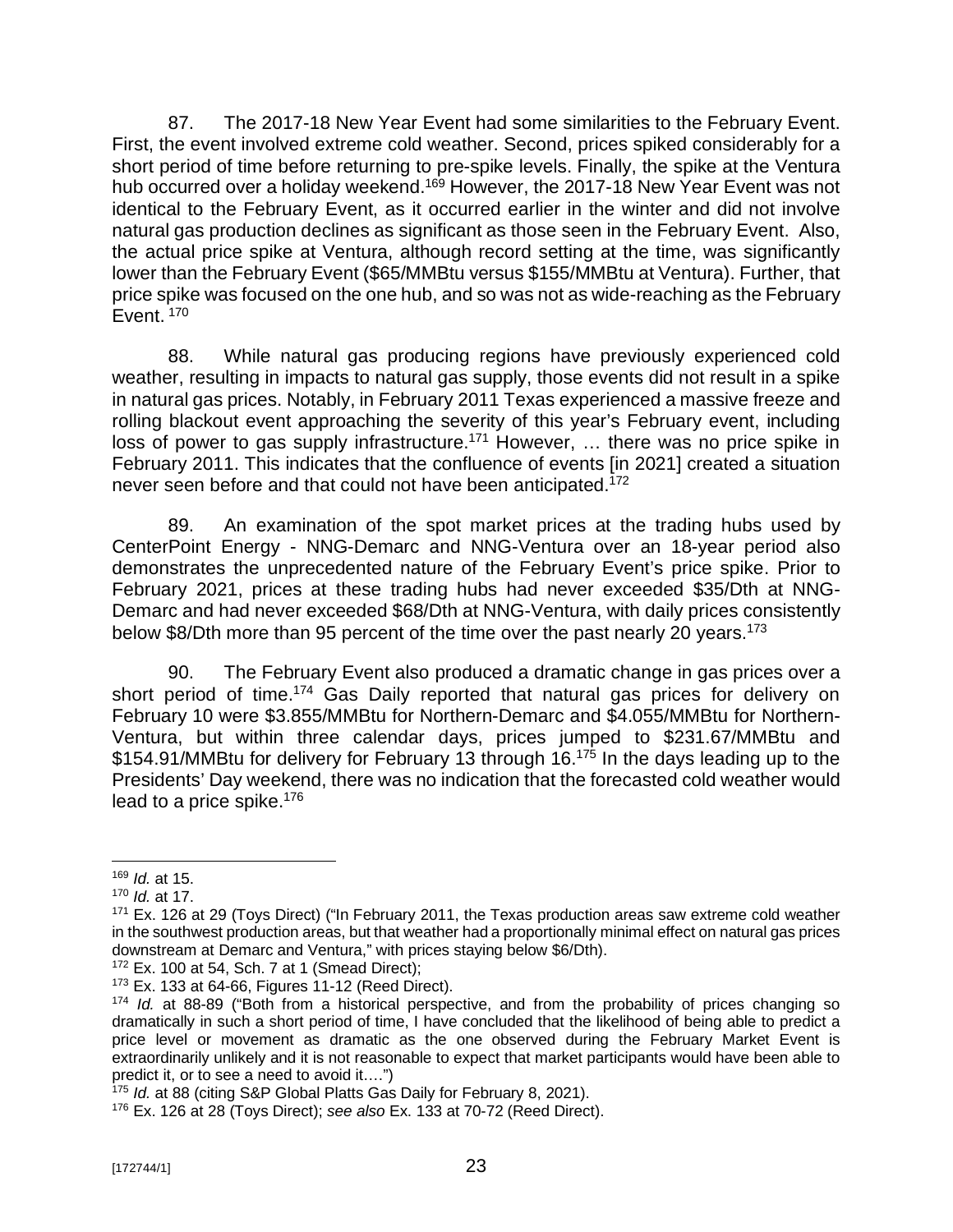91. Just prior to the February Event, gas prices were consistent with prior cold weather events.<sup>177</sup> The table below provides the low, high, and average index price published by Gas Daily at Ventura and Demarc for February 5 through February 10.

| <b>Ventura- Gas Daily</b> |                          |                   |          |  |  |  |
|---------------------------|--------------------------|-------------------|----------|--|--|--|
| <b>Gas Day</b>            | <b>Low Price</b>         | <b>High Price</b> | GDD Avg. |  |  |  |
| Feb. 5                    | 3.065                    | 3.37              | 3.215    |  |  |  |
| Feb. 6                    | 3.66                     | 4.07              | 3.845    |  |  |  |
| Feb. 7                    | 3.66                     | 4.07              | 3.845    |  |  |  |
| Feb. 8                    | 3.66                     | 4.07              | 3.845    |  |  |  |
| Feb. 9                    | 3.84                     | 4.565             | 4.2      |  |  |  |
| Feb. 10                   | 3.965                    | 4.145             | 4.055    |  |  |  |
|                           | <b>Demarc- Gas Daily</b> |                   |          |  |  |  |
| <b>Gas Day</b>            | <b>Low Price</b>         | <b>High Price</b> | GDD Avg. |  |  |  |
| Feb. 5                    | 2.925                    | 3.105             | 3.015    |  |  |  |
| Feb. 6                    | 3.7                      | 3.86              | 3.78     |  |  |  |
| Feb. 7                    | 3.7                      | 3.86              | 3.78     |  |  |  |
| Feb. 8                    | 3.7                      | 3.86              | 3.78     |  |  |  |
| Feb. 9                    | 3.6                      | 3.835             | 3.715    |  |  |  |
| Feb. 10                   | 3.83                     | 3.88              | 3.855    |  |  |  |

# **Gas Daily Prices February 5-10**<sup>178</sup>

92. During the morning of February 11, supply began to tighten,<sup>179</sup> as reflected in the Gas Daily low, high, and average prices for Ventura and Demarc, which is shown below:

## **Gas Daily Prices February 10-11**<sup>180</sup>

| <b>Ventura- Gas Daily</b> |                  |                   |          |  |
|---------------------------|------------------|-------------------|----------|--|
| <b>Gas Day</b>            | <b>Low Price</b> | <b>High Price</b> | GDD Avg. |  |
| <b>Feb. 10</b>            | 3.965            | 4.145             | 4.055    |  |
| Feb. 11                   | 6.37             | 7.445             | 6.905    |  |
| <b>Demarc- Gas Daily</b>  |                  |                   |          |  |
| <b>Gas Day</b>            | <b>Low Price</b> | <b>High Price</b> | GDD Avg. |  |
| <b>Feb. 10</b>            | 3.83             | 3.88              | 3.855    |  |
| <b>Feb. 11</b>            | 6.055            | 7.155             | 6.605    |  |

<sup>177</sup> Ex. 126 at 26-27 (Toys Direct).

<sup>178</sup> *Id.* at 26-27, Table 6.

<sup>179</sup> *Id.* at 30.

<sup>180</sup> *Id.* at 31.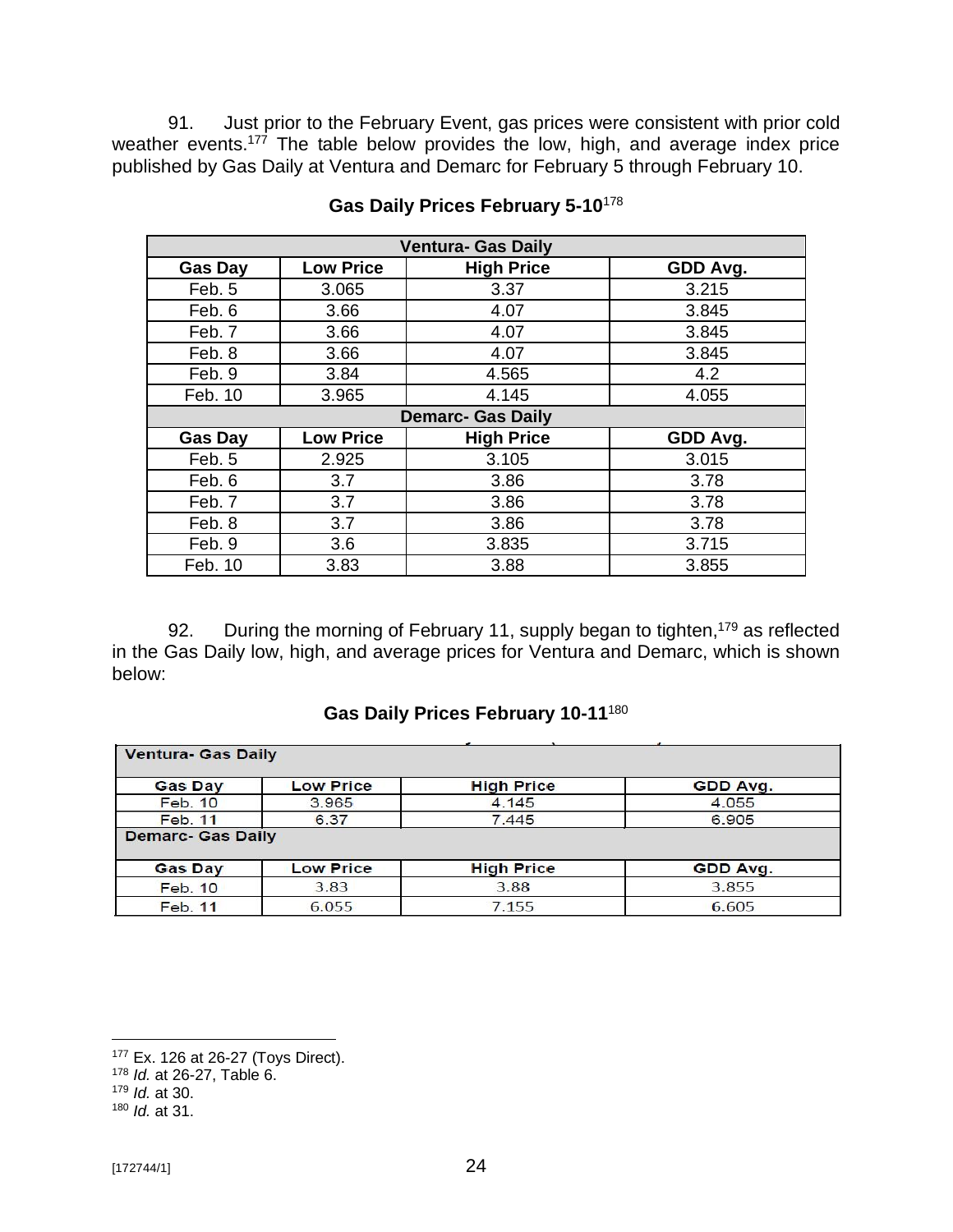93. On February 11, prices for gas delivered on February 12 settled at \$15.415/Dth at Northern-Ventura and \$15.68/Dth at Northern-Demarc, indicating tightening market conditions.<sup>181</sup>

94. CUB argues that while it does not expect the company to predict \$180/Dth gas, gas purchased on February 11 for gas on February 12 had already reached \$15.42/Dth and \$15.68/Dth at Ventura and Demarc respectively. Therefore, CUB contends, there is no logical scenario where the price over the weekend would decrease.<sup>182</sup>

95. CenterPoint Energy did not know prices would spike when it made its daily spot market purchases by 9:00 a.m. on the morning of February 12, for delivery on February 13-16. CenterPoint Energy did not become aware of the price for this daily gas until later in the day on February 12 when index prices were published.<sup>183</sup>

96. As of February 16, the Gas Utilities knew that natural gas production failures had continued to increase considerably.<sup>184</sup> The U.S. Department of Energy's February 16 Situation Update (DOE Update) summarizes the circumstances over the previous weekend, including information the Gas Utilities would have known by that time.<sup>185</sup> Specifically, the DOE Update states that, "Extreme cold temperatures have led to sharp increases in gas demands to home heating and electricity generation across much of the Central U.S. At the same time, the cold has led to supply disruptions caused by well freeze-offs and natural gas processing plant outages in several producing areas in the U.S. South Central region (TX, OK, KS, LA, AR, MS, AL), which typically accounts for approximately 20-25% of total U.S. gas production." <sup>186</sup> Production outages represented "approximately 7% of total U.S. gas production."<sup>187</sup> The DOE Update also states that, "Although production losses due to freeze-offs are temporary, output takes time to return to normal levels and the cumulative reduction over several days could be substantial."<sup>188</sup>

97. By the time they needed to purchase gas on February 16, the Gas Utilities knew or reasonably should have known that ERCOT, SPP, and MISO were instituting controlled power outages and millions of customers were without power, including wellhead operations, processing facilities, and pipelines moving gas out of the Permian Basin.<sup>189</sup>

<sup>&</sup>lt;sup>181</sup> Ex. 133 at Figure 19 (Reed Direct).

<sup>&</sup>lt;sup>182</sup> Ex. 801 at 65 (Cebulko Direct).

<sup>183</sup> Ex. 506 at 60 (King Direct).

<sup>184</sup> *Id.* at 62.

<sup>185</sup> *Id.* Although the DOE Update was not released until noon on Tuesday, February 16, it summarizes information that had developed over the long weekend and that a reasonable utility in the gas industry would have been aware of. Ex. 507 at 4 n.3 (King Surrebuttal).

 $186$  Ex. 506 at Sch. 11 at 7 (King Direct).

<sup>187</sup> *Id.*

<sup>188</sup> *Id.*

<sup>189</sup> *Id.* at Sch. 11; Ex. 100 at 49 (Smead Direct).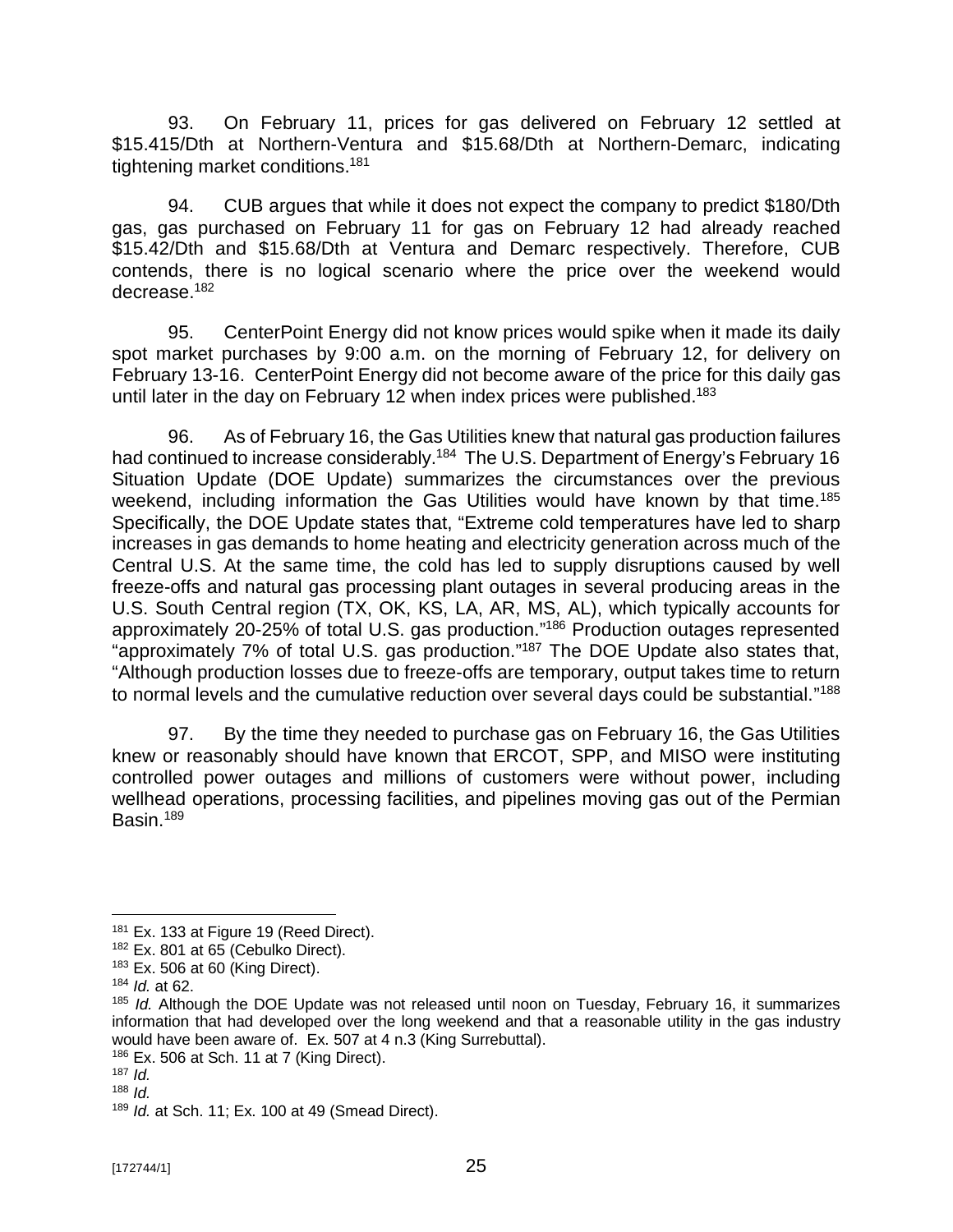### **B. CenterPoint Energy's Actions Prior to and During the February Event**

98. By the beginning of February 2021, CenterPoint Energy had already locked in its baseload gas supplies for the month of February.<sup>190</sup> As a result, the Company's gas supply decisions during February 2021 centered around day-to-day decisions regarding how to use the additional tools available to it (i.e., storage, swing and daily spot purchases, peak shaving, and curtailment of interruptible customers) to ensure it provided reliable service.<sup>191</sup>

99. Daily gas supply decisions related to procuring supplies to serve customer loads during the February Event occurred on two important dates – first, on Friday morning, February 12 for gas to be used on Saturday through Tuesday, February 13-16, and second, on Tuesday morning, February 16 for gas to be used on Wednesday, February 17.<sup>192</sup>

100. On February 4, a week before the February Event, NNG called a system overrun limitation (SOL) and continued to call SOLs daily through February 17.<sup>193</sup> During SOL days, the pipeline has tiered penalty rates to push shippers to stay in balance with their nominations. If shippers like CenterPoint Energy take more gas than what they have scheduled, they face penalties as much as three times the gas daily average price.<sup>194</sup>

101. On February 10, gas prices had reached \$6.605/Dth at Northern-Demarc and \$6.905/Dth at Northern Ventura for gas delivered February 11. 195

102. As of February 11, CenterPoint Energy's forecast indicated that Sunday, February 14 to be the coldest day of the four-day weekend and, correspondingly, the highest demand day.<sup>196</sup> On February 11, the Company was not forecasting February 14 to be a design day. $197$ 

103. On the morning of February 11, CenterPoint Energy began seeing some tightening of supply in the market.<sup>198</sup> That morning, CenterPoint Energy purchased 195,000 Dth of spot market gas for delivery over the holiday weekend to ensure sufficient gas supplies.<sup>199</sup> CenterPoint Energy based this purchase on its forecasted demand for the four-day weekend and the fact that the Company saw some potential tightening of

<sup>190</sup> Ex. 126 at 20 (Toys Direct).

<sup>191</sup> Id. at 35-61.

<sup>192</sup> Id. at 35-42 and 54-58.

<sup>193</sup> *Id.* at 27.

<sup>194</sup> *Id.*

<sup>&</sup>lt;sup>195</sup> Ex. 133 at Figure 19 (Reed Direct).

<sup>196</sup> Ex. 126 at 30 (Toys Direct).

 $197$  *Id.*  $198$  *Id.* 

<sup>199</sup> *Id.* at 31.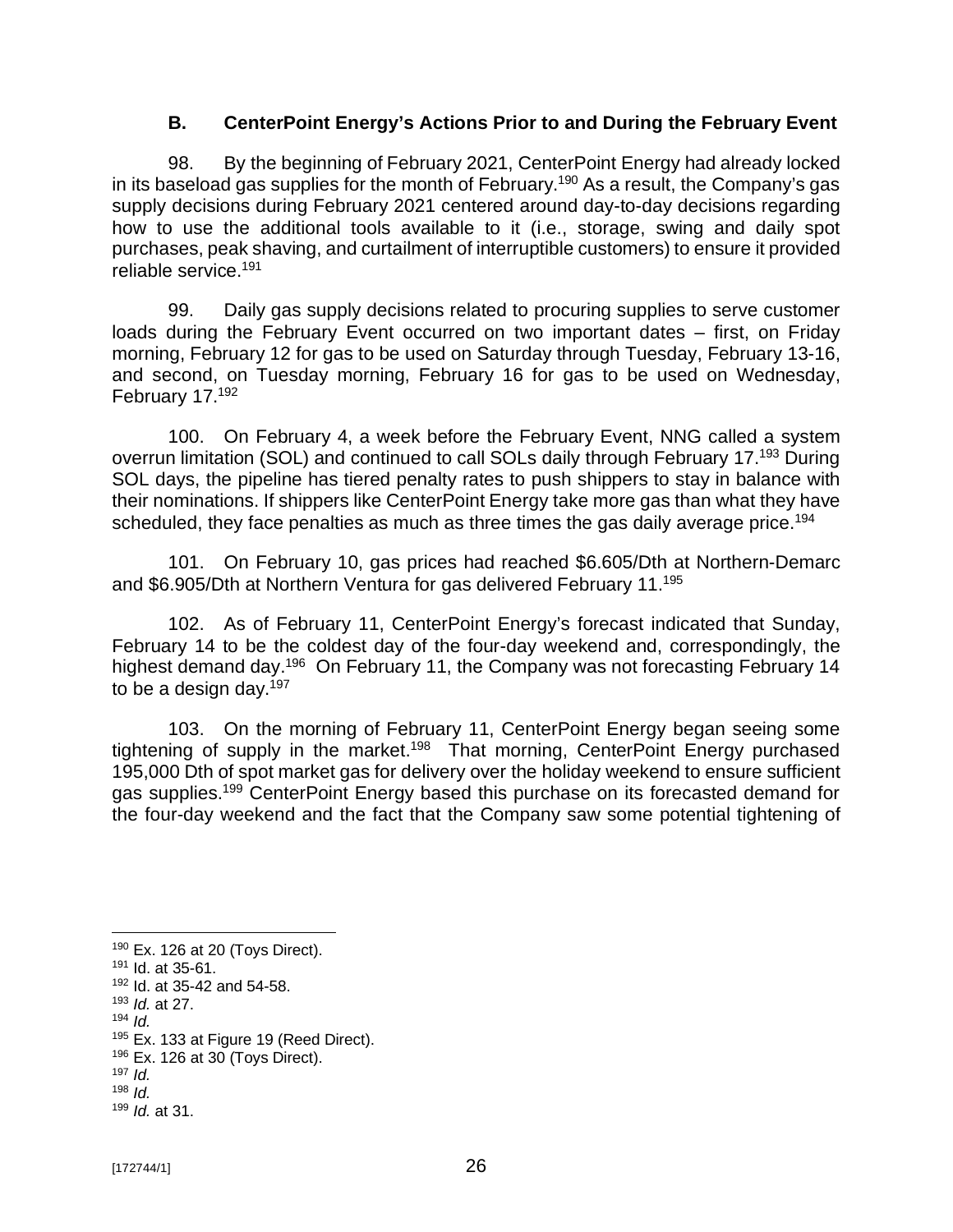gas supplies in advance of the cold weather.<sup>200</sup> This 195,000 Dth amounted to roughly two-thirds of CenterPoint Energy's spot market gas for the weekend.<sup>201</sup>

104. On February 11, prices for gas delivered on February 12 settled at \$15.415/Dth at Northern-Ventura and \$15.68/Dth at Northern-Demarc. <sup>202</sup> This was within historical peak-day price ranges.<sup>203</sup> The February 10 spot price for natural gas at Ventura was about half the high price in the three prior price spikes; and the February 11 spot price for natural gas at Demarc was within one percent of the high price in the three prior price spikes.<sup>204</sup>

105. On the evening of February 11, CenterPoint Energy began to receive scheduling reductions as its suppliers were seeing cuts to their supplies from the producers.<sup>205</sup> Around this same time, CenterPoint Energy started to see gas supply freeze offs and force majeure notices in supply locations.<sup>206</sup> In particular, suppliers cut their daily gas schedules, but not their baseload/swing schedules.<sup>207</sup>

106. In addition, NNG issued Critical Day notices going into the Presidents' Day weekend. <sup>208</sup> NNG began posting Critical Day notices on February 12, and they were in effect for every day from February 13 through February 19.<sup>209</sup> A Critical Day is called when the operating condition of the pipeline system has severely deteriorated, and the integrity of the system is threatened.<sup>210</sup> During Critical Days, the tolerance level for imbalances is reduced, allowing the pipeline to increase penalties for such imbalances. Under these circumstances, if CenterPoint Energy takes more gas than is permitted by the reduced tolerance level, it faces penalties as much as three times the Gas Daily average price.<sup>211</sup>

107. On the morning of February 12, prices were elevated, but remained within historical ranges and the spread between the minimum, midpoint, and maximum prices remained relatively symmetrical, indicating that there was no extreme market response at that time. 212

<sup>200</sup> *Id.*

<sup>202</sup> Ex. 133 at Figure 19 (Reed Direct).

<sup>207</sup> *Id.* at 35.

<sup>201</sup> *Id.*

<sup>203</sup> Ex. 103 at 103 (Reed Direct).

<sup>204</sup> Evidentiary Hearing Tr. Vol. 3 at 69-70 (Cebulko).

<sup>205</sup> Ex. 126 at 34 (Toys Direct).

<sup>206</sup> *Id.* at 34-35.

<sup>208</sup> *Id.* at 34. <sup>209</sup> *Id.* at 27.

<sup>210</sup> *Id.*

<sup>211</sup> *Id.*

<sup>212</sup> Ex. 133 at 76 (Reed Direct).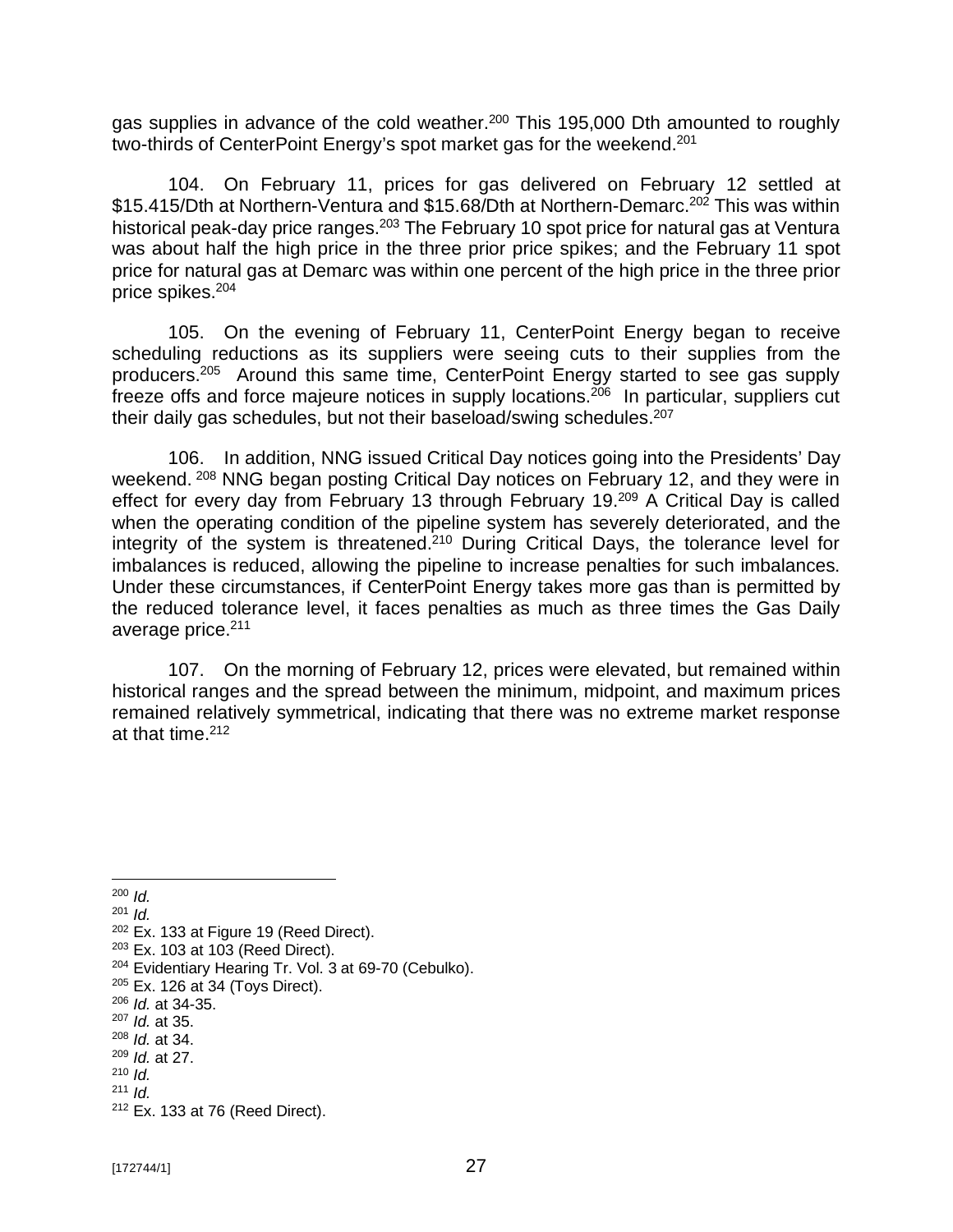| <b>Trade</b><br><b>Date</b> | <b>Flow</b><br><b>Date</b> | NNG -<br><b>Demarc</b> | NNG -<br><b>Ventura</b> |
|-----------------------------|----------------------------|------------------------|-------------------------|
| 1/29/2021                   | 02/01/21                   | \$2.615                | \$2.600                 |
| 2/1/2021                    | 02/02/21                   | \$2.735                | \$2.715                 |
| 2/2/2021                    | 02/03/21                   | \$2.905                | \$2.900                 |
| 2/3/2021                    | 02/04/21                   | \$2.860                | \$2.865                 |
| 2/4/2021                    | 02/05/21                   | \$3.015                | \$3.215                 |
| 2/5/2021                    | 02/06/21                   | \$3.780                | \$3.845                 |
| 2/5/2021                    | 02/07/21                   | \$3.780                | \$3.845                 |
| 2/5/2021                    | 02/08/21                   | \$3.780                | \$3.845                 |
| 2/8/2021                    | 02/09/21                   | \$3.715                | \$4.200                 |
| 2/9/2021                    | 02/10/21                   | \$3.855                | \$4.055                 |
| 2/10/2021                   | 02/11/21                   | \$6.605                | \$6.905                 |
| 2/11/2021                   | 02/12/21                   | \$15.680               | \$15.415                |

**Available Market Index Prices as of the Morning of February 12**<sup>213</sup>

108. Prior to 7:00 a.m. on Friday, February 12, 2021, CenterPoint Energy developed an updated weather forecast for the five days from February 12 through February 16.<sup>214</sup> This weather forecast indicated that Sunday, February 14 would still be the coldest day with the highest load of the four-day holiday weekend.<sup>215</sup> CenterPoint Energy's weather, load, and supply forecast for February 13-16 developed on February 12 is shown in the table below.

**February 12 Weather/Load/Supply Forecast for February 13-16**<sup>216</sup>

|                         | <b>Feb. 13</b>   | <b>Feb. 14</b>  | <b>Feb. 15</b>  | <b>Feb. 16</b>   |
|-------------------------|------------------|-----------------|-----------------|------------------|
|                         | Sat.             | Sun.            | Mon.            | Tues.            |
| Normal avg.             | $15^{\circ}$ F   | $14.7^{\circ}F$ | $15.2^{\circ}F$ | $16^{\circ}$ F   |
| high/low temps.         |                  |                 |                 |                  |
| Forecasted avg.         | $-8.6^{\circ}$ F | $-13^{\circ}F$  | $-8.4$ °F       | $-0.6^{\circ}$ F |
| high/low temps.         |                  |                 |                 |                  |
| <b>Total Forecasted</b> | 1,098,099 Dth    | 1,223,099 Dth   | 1,074,099 Dth   | 1,063,099 Dth    |
| Load                    |                  |                 |                 |                  |
| <b>Total Supply on</b>  | 1,161,436 Dth    | 1,245,536 Dth   | 1,121,436 Dth   | 1,106,436 Dth    |
| System                  |                  |                 |                 |                  |

109. Around 7:00 a.m. on February 12, CenterPoint Energy personnel met to review the daily load forecast and to discuss load requirements and gas procurement. $217$ 

<sup>213</sup> *Id.* at 76, Figure 19.

<sup>214</sup> Ex. 111 at 21 (Olson Direct).

 $215$  Ex. 126 at 33 (Toys Direct).

<sup>216</sup> *Id.* at 34, Table 9.

<sup>217</sup> Ex. 111 at 22 (Olson Direct).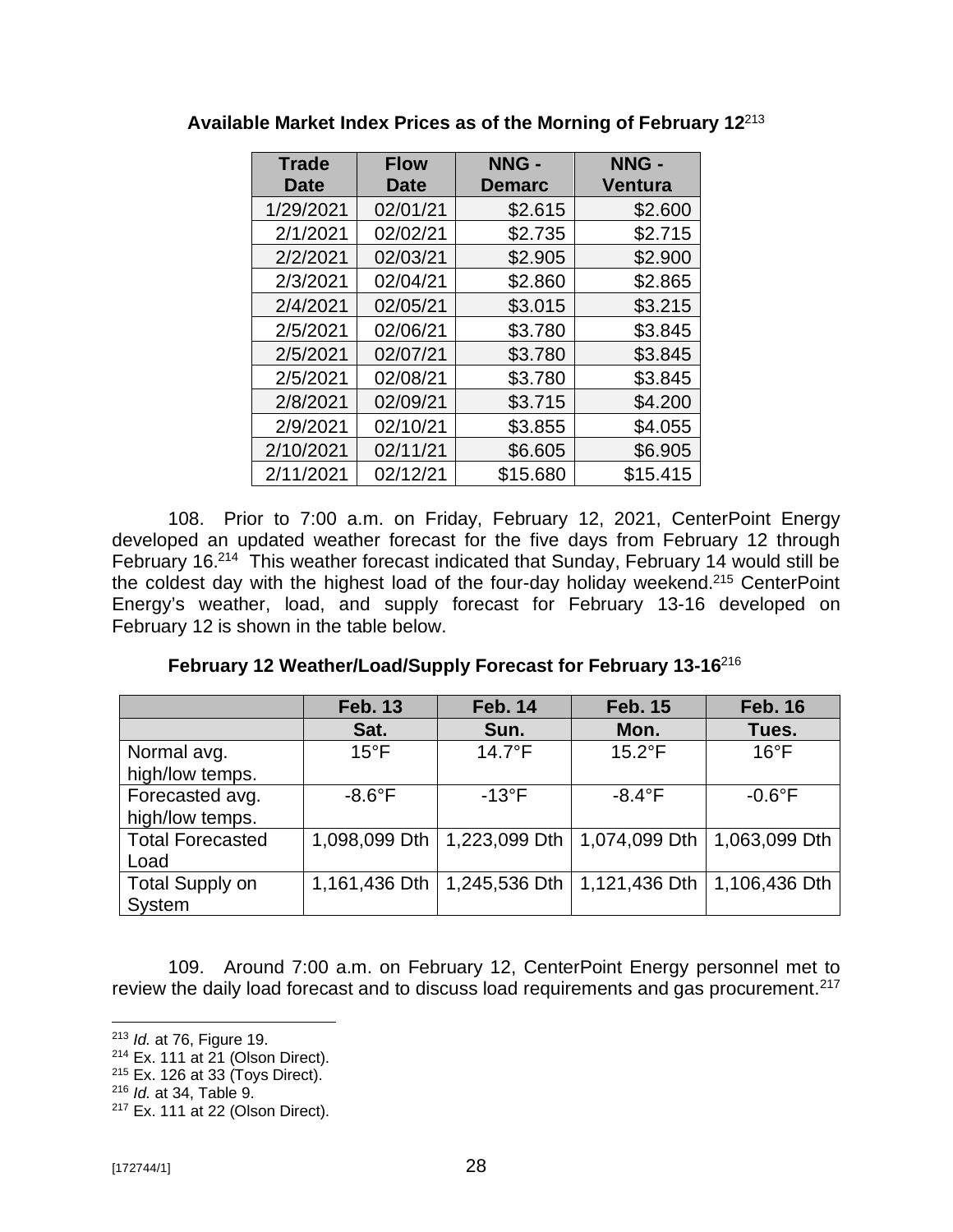During this meeting, they also developed necessary plans in the event that daily temperatures, customer load, system pressures, or gas flows deviated from forecast, and it became necessary to take additional actions like deploying peak shaving, curtailing interruptible customers, and adjusting storage withdrawal nominations.<sup>218</sup>

110. Also on that morning, CenterPoint Energy had to purchase its remaining daily spot gas supply, nominate its storage withdrawals, and confirm its baseload swing supplies for each day of the four days of the Presidents' Day weekend.<sup>219</sup> Due to the Presidents' Day holiday weekend, CenterPoint Energy had to nominate or purchase ratable (consistent) baseload, daily swing, and daily spot supply for each day (Saturday through Tuesday). 220

111. With February 14 forecasted to be the coldest day of the four-day weekend, CenterPoint Energy planned its gas supplies to meet the forecasted load for that day. $^{221}$ CenterPoint Energy decided to plan to maximize the use of its storage deliverability on February 14 and use daily spot purchases to fill the forecasted load remaining after accounting for planned baseload and storage withdrawals.<sup>222</sup> The table below shows CenterPoint Energy's storage nominations for the holiday weekend as of February 12.

| <b>Storage Supplies</b>  | <b>Sat. (13th)</b> | <b>Sun. (14th)</b> | <b>Mon. (15th)</b> | <b>Tues. (16th)</b>      |
|--------------------------|--------------------|--------------------|--------------------|--------------------------|
| <b>NGPL</b>              | 115,000            | 145,000            | 95,000             | 85,000                   |
| <b>NNG Storage</b>       | 40,000             | 44,100             | 20,000             | 15,000                   |
| <b>BP Canada Storage</b> | 108,000            | 108,000            | 108,000            | 108,000                  |
| Waterville               | $\blacksquare$     | 50,000             |                    | $\overline{\phantom{0}}$ |
| Total $^{224}$           | 263,000            | 347,100            | 223,000            | 208,000                  |

**Nominated Storage Withdrawals on February 12, 2021 (Dth)**<sup>223</sup>

112. On February 12, CenterPoint Energy nominated its total maximum baseload supply.<sup>225</sup> CenterPoint Energy also nominated all 250,000 Dth/day of its swing supply on the NNG pipeline.<sup>226</sup>

113. Having already purchased 195,000 Dth/day of index-priced daily spot gas on February 11, CenterPoint Energy purchased an additional 95,000 Dth/day of index-

<sup>223</sup> *Id.* at 40, Table 13.

<sup>226</sup> *Id.* at 37.

<sup>218</sup> *Id.* at 23.

<sup>219</sup> Ex. 126 at 35 (Toys Direct).

<sup>220</sup> *Id.*

 $221$  *Id.* 

<sup>222</sup> *Id.* at 34-35, 40-41.

<sup>224</sup> *Id.* at 40 n.7. By February 13, pursuant to CenterPoint Energy's BP contract, the maximum daily withdrawal amount had ratcheted down from 120,000 Dth/day to 108,000 Dth/day.  $225$  Ex. 126 at 36 (Tovs Direct).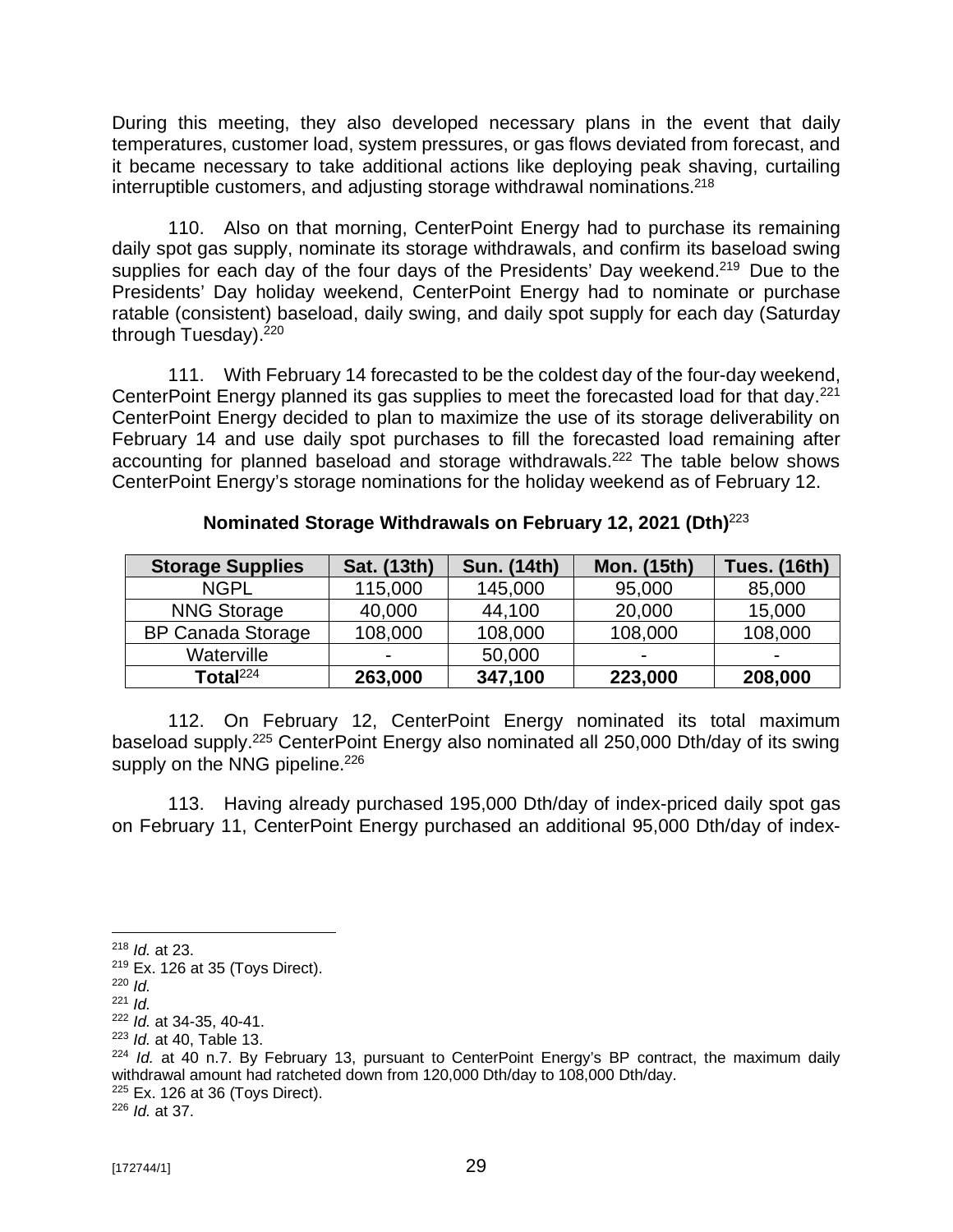priced daily spot gas on the morning of February 12 to cover the four-day holiday weekend.<sup>227</sup>

114. For purchases of index-priced gas, the price is not available until published at 5:00 p.m. on the trade day.<sup>228</sup> Therefore, when CenterPoint Energy made index-priced gas purchases on the morning of February 12, it did not know what the final index price would be.<sup>229</sup> At approximately 5:00 p.m. on February 12, the index price for the four-day weekend was published and had settled at unprecedented levels, a weighted average of  $$231.67/Dth$  at Demarc and  $$154.91/Dth$  at Ventura.<sup>230</sup>

115. On the morning of February 12, CenterPoint Energy did not plan any widespread curtailment of interruptible customers over the four-day weekend because its forecasted load was not expected to exceed available pipeline entitlement levels.<sup>231</sup> However, the Company also reviewed system operating conditions and identified segments of the distribution system that were at risk of experiencing pressure issues based on the forecasted temperatures.<sup>232</sup> Based on this information, CenterPoint Energy decided on February 12 to curtail certain of its interruptible customers to alleviate the forecasted system pressures.<sup>233</sup>

116. On February 12, CenterPoint Energy did not plan to use its peak shaving resources during the four-day weekend.<sup>234</sup> Historically, CenterPoint Energy only plans to use peak shaving resources if the Company has maxed out its available pipeline transportation capacity and is still short in meeting forecasted demand.<sup>235</sup> This was not the case on February 12, as the Company's total transport capacity is 1,230,284 Dth/day and the highest forecasted load for the weekend was 1,223,099 Dth for February 14.<sup>236</sup>

117. Based on available weather forecasts, load forecasts, pricing data, SOLs, and Critical Day declarations, CenterPoint Energy reasonably: (1) accelerated the purchase of 195,000 Dth/day of spot gas supply on February 11; $^{237}$  (2) made the spot gas purchases necessary to ensure an adequate supply of natural gas to protect customers

<sup>227</sup> *Id.* at 37-38.

 $228$  Ex. 133 at 82 (Reed Direct) ("[D]aily purchases are made the day prior to the day they are needed, and the daily index price is not known until the end of the trading day.").

<sup>229</sup> *Id.*

 $230$  Ex. 126 at 42 (Tovs Direct).

 $231$  Ex. 113 at 7 (Olson Rebuttal).

<sup>232</sup> *Id.*

<sup>233</sup> *Id.*

 $234$  Ex. 126 at 41 (Toys Direct).

<sup>235</sup> *Id.*

<sup>236</sup> *Id.* <sup>237</sup> *Id.* at 31.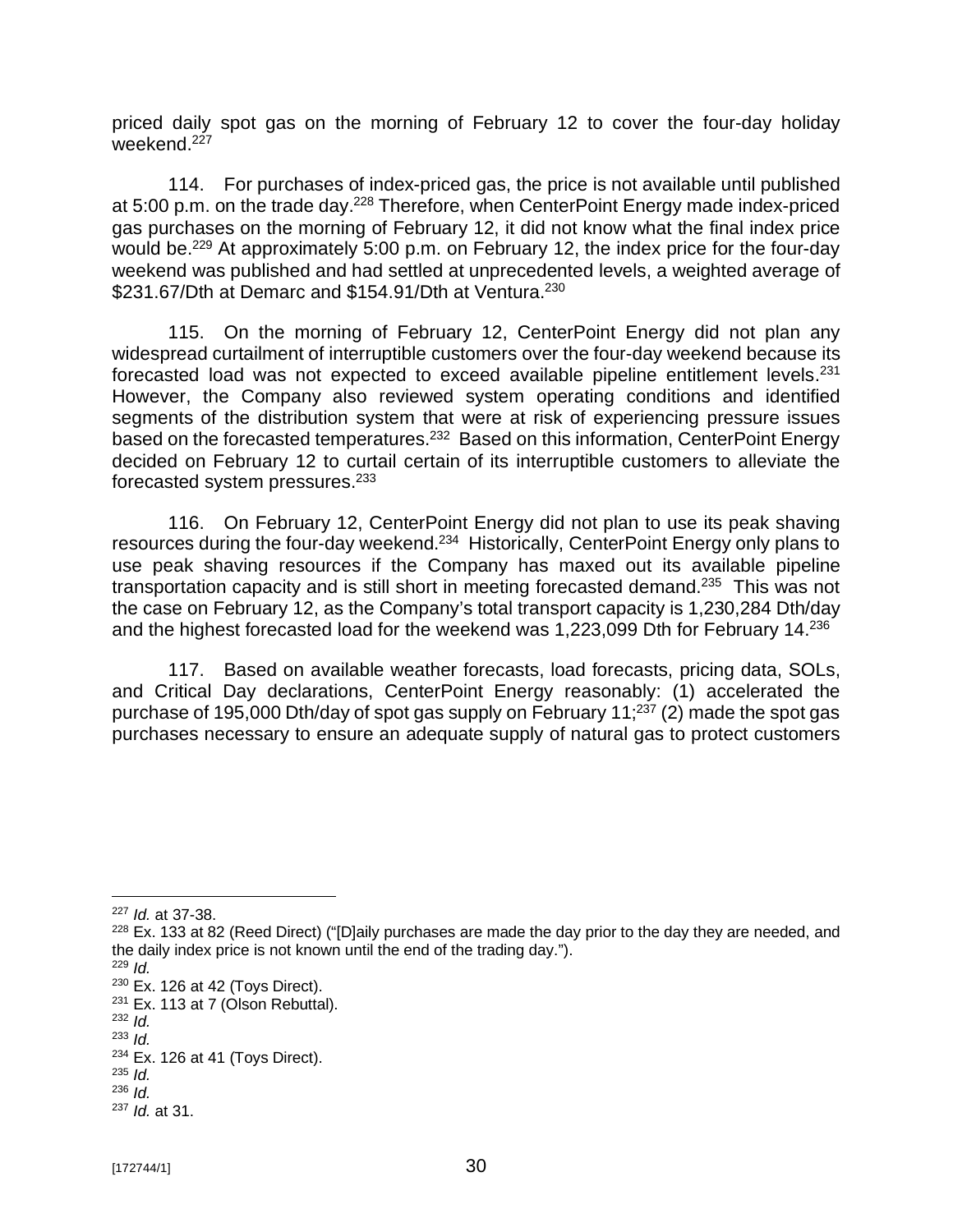from both the cold weather and the significant variance charges in effect under the  $SOLs;^{238}$  and (3) held its gas peaking<sup>239</sup> and customer interruption<sup>240</sup> tools in reserve.

118. On the morning of February 13, the actual temperature was 1.4 degrees colder than forecast, resulting in a higher estimated daily demand.<sup>241</sup> To meet the slightly higher forecasted customer demand, CenterPoint Energy decided to maximize its withdrawals from its third-party storage assets: pipeline storage with NGPL, NNG, and virtual marketer storage with BP Canada).<sup>242</sup>

119. Late on Gas Day February 13 (in the early hours of February 14), in anticipation of higher morning loads for the morning of February 14, CenterPoint Energy began dispatching the Rum River propane air plant at 7:00 a.m. to supplement system pressures, resulting in 1,397 Dth drawn from propane air.<sup>243</sup>

120. Beginning at 5:00 a.m. on February 14, CenterPoint Energy began curtailing 31 interruptible customers.<sup>244</sup>

121. On February 14, the actual average temperature was slightly warmer (an increase of 1.9 degrees) than forecast, but the revised demand was slightly higher than forecast on February 12.<sup>245</sup>

122. On February 14, CenterPoint Energy began to receive additional supply schedule cuts.<sup>246</sup> The table below shows the February 12 nominated daily swing and spot gas volumes, as compared to the actual scheduled daily swing and spot volumes on February 14. As shown in this table, CenterPoint Energy experienced daily swing and daily spot gas cuts of 16,661 Dth on February 14.<sup>247</sup>

<sup>241</sup> Ex. 126 at 42-43 (Toys Direct).

<sup>238</sup> *Id.* at 40 (testifying that CenterPoint's natural gas procurement strategy for Presidents' Day weekend balanced, among other factors "[a]nticipated customer demand," "potential supply issues," and "pipeline penalties in place pursuant to the SOL and Critical Day notices.").

<sup>&</sup>lt;sup>239</sup> Ex. 115 at 2,45-46 (Heer Direct) ("[P]eak shaving resources were dispatched to ensure reliable and continuous service to our customers during the February Market Event.").

<sup>&</sup>lt;sup>240</sup> Ex. 111 at 32 (Olsen Direct) (CenterPoint Energy "did not call curtailments of system sales customers beyond those that were necessary to address potential distribution system constraints.").

<sup>242</sup> *Id.* at 44 (Toys Direct); Ex. 118 (Grizzle Direct)

<sup>243</sup> Ex. 126 at 43 (Toys Direct).

<sup>244</sup> *Id.*

<sup>245</sup> *See id.* at 46.

<sup>246</sup> *Id.* at 47-48.

<sup>247</sup> *Id.* at 46.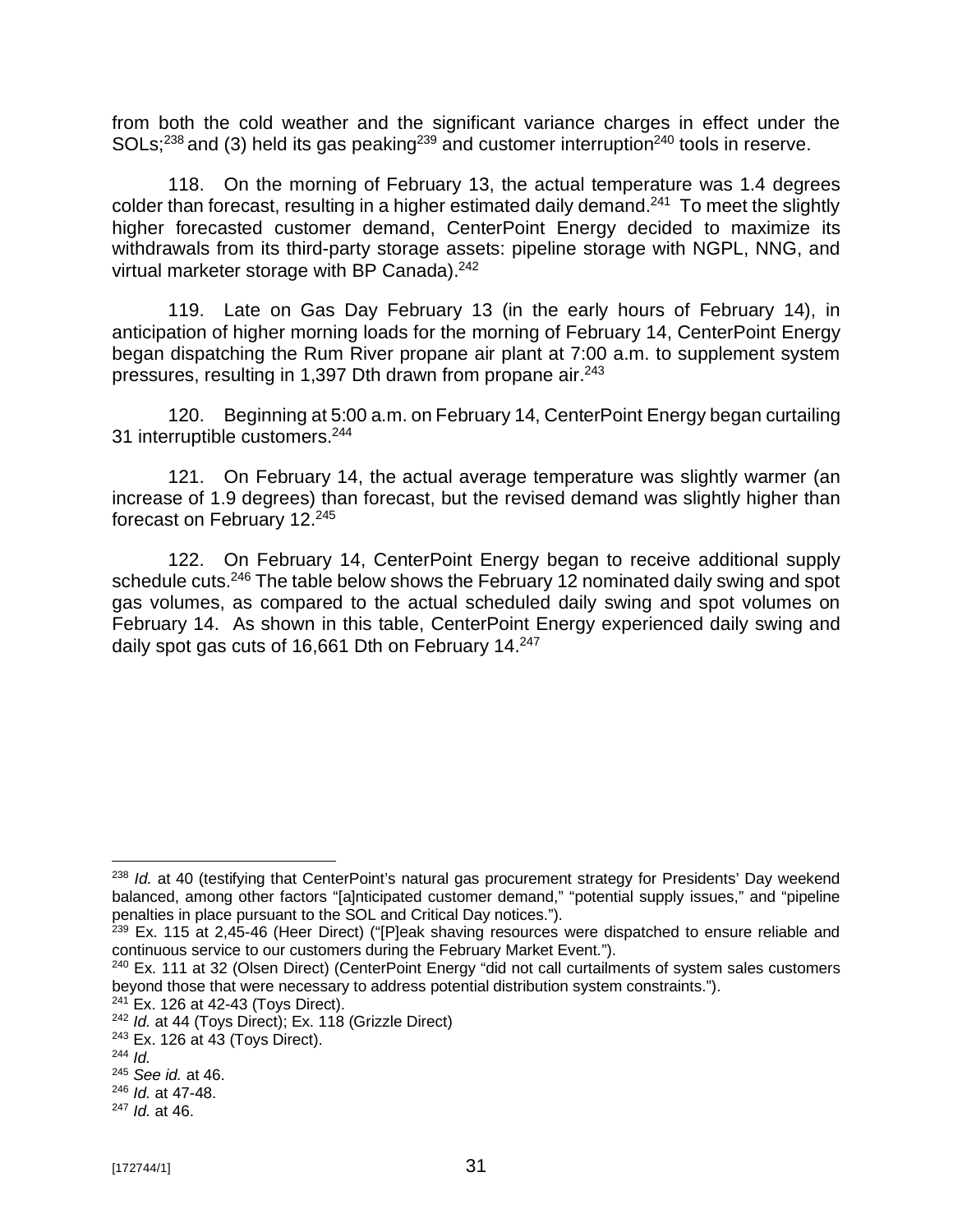| <b>Daily</b>                            | <b>Feb. 12 Nominated Volumes</b><br>for Feb. 14<br>(Dth/Day) | Feb. 14 Actual<br><b>Scheduled Volumes</b><br>(Dth/Day) |
|-----------------------------------------|--------------------------------------------------------------|---------------------------------------------------------|
| <b>NNG Daily Call</b><br><b>Options</b> | 250,000                                                      | 243,832                                                 |
| <b>NNG Daily Spot</b>                   | 290,000                                                      | 279,507                                                 |
| Total                                   | 540,000                                                      | 523,339                                                 |

**Planned vs. Actual Daily Swing and Spot Gas Schedules for February 14**<sup>248</sup>

123. On February 14, CenterPoint Energy maximized withdrawals, subject to the respective contractual and operational limits, from all storage facilities, including the Company-owned Waterville storage facility.<sup>249</sup> The table below shows CenterPoint Energy's actual storage withdrawals for February 14 as compared to the Company's nomination on February 12. CenterPoint Energy was able to exceed the maximum daily withdrawal limit at its Waterville storage facility, as it had done during three consecutive days over the previous gas weekend, due to favorable operating conditions at the facility and on the NNG pipeline that transports the stored gas.<sup>250</sup>

### **Actual Storage Withdrawals on February 12**<sup>251</sup>

| <b>Storage</b><br><b>Option</b> | <b>Max. Contractual or</b><br><b>Operational</b><br><b>Withdrawal (Dth/Day)</b> | Feb. 12 Nominated<br><b>Storage</b><br><b>Withdrawals</b><br>(Dth/Day) | <b>Feb. 14 Actual Storage</b><br><b>Withdrawals 2/13</b><br>(Dth/Day) |
|---------------------------------|---------------------------------------------------------------------------------|------------------------------------------------------------------------|-----------------------------------------------------------------------|
| <b>NGPL</b>                     | 147,170                                                                         | 145,000                                                                | 147,170<br>(100%)                                                     |
| <b>NNG</b>                      | 44,100                                                                          | 44,100                                                                 | 44,100<br>$(100\%)$                                                   |
| <b>BP</b>                       | 108,000                                                                         | 108,000                                                                | 108,000<br>$(100\%)$                                                  |
| Waterville                      | 50,000                                                                          | 50,000                                                                 | 55,000<br>(110%)                                                      |

124. On February 14, CenterPoint Energy increased dispatch from the Rum River propane air plant to approximately 7,000 Dth, to continue until approximately 11:00 p.m. on that day. 252

<sup>248</sup> *Id.* at 48, Table 17.

<sup>249</sup> *Id.* at 48.

<sup>250</sup> *Id.* at 49; Ex. 116 at 6 (Heer Rebuttal).

 $251$  Ex. 126 at 48, Table 18 (Toys Direct).

<sup>252</sup> *Id.* at 49, Table 19; Ex. 115 at 36 (Heer Direct).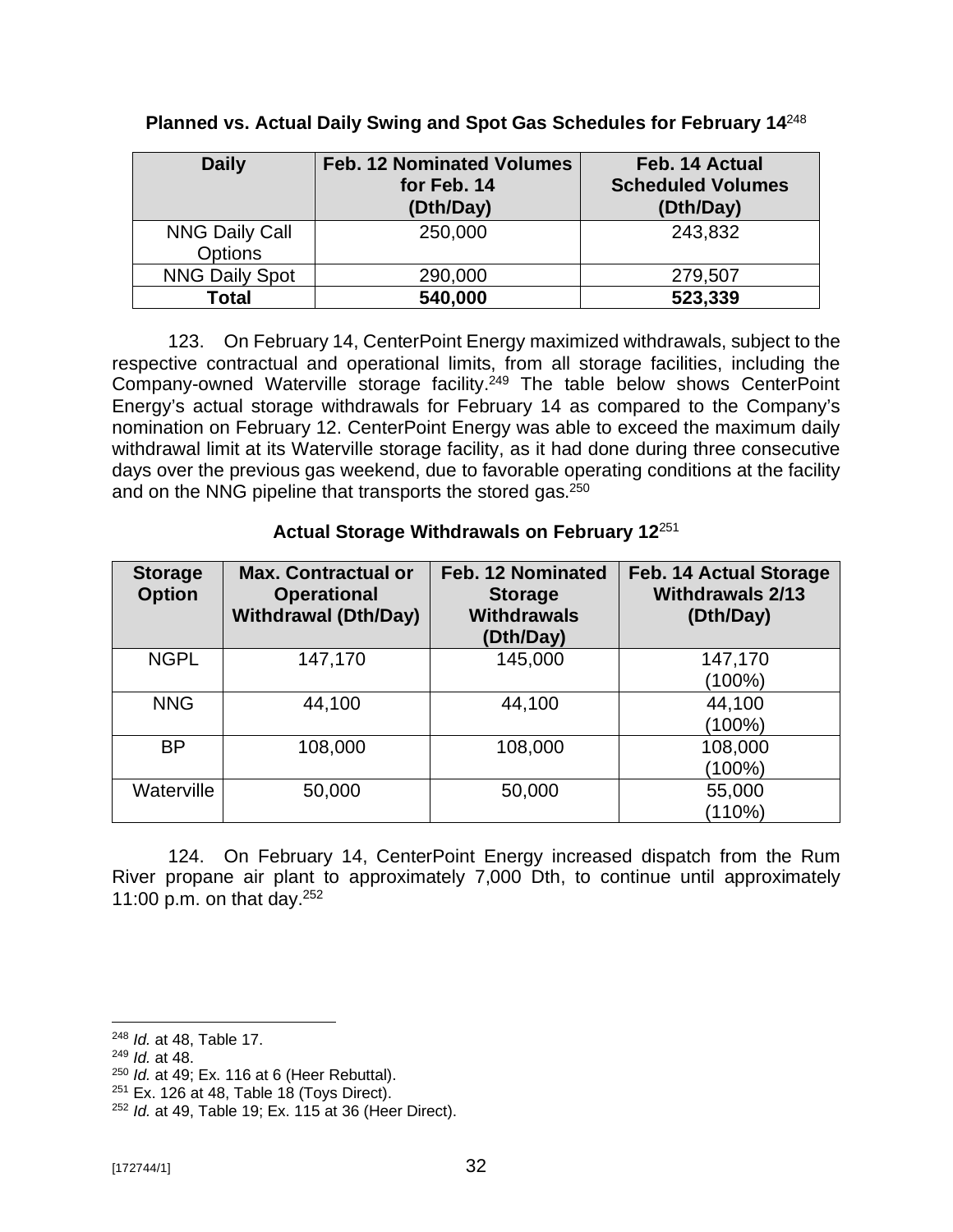125. At 10:00 a.m. on February 14, CenterPoint Energy brought the LNG peaking facility online at approximately 50 percent capacity and dispatched approximately 41,600 Dth over the rest of February 14.<sup>253</sup>

126. On February 14, CenterPoint Energy continued to curtail the 31 interruptible customers between the hours of 5:00 a.m. and noon.<sup>254</sup>

127. On Monday, February 15, the actual average temperature for the day was slightly warmer than the Company's February 12 forecast, but the revised estimated gas demand was 109,747 Dth higher than was forecasted on February 12. 255

128. On February 15, CenterPoint Energy received additional curtailments to its daily swing and spot gas schedules.<sup>256</sup> The table below shows the February 12, nominated daily swing and spot gas volumes as compared to the actual scheduled daily swing and spot volumes on February 15. As shown in this table, CenterPoint Energy saw daily swing and daily spot gas cuts of 35,596 Dth on February 15.<sup>257</sup>

| <b>Daily</b>                            | <b>Feb. 12 Nominated Volumes</b><br>for Feb. 15<br>(Dth/Day) | Feb. 15 Actual<br><b>Scheduled Volumes</b><br>(Dth/Day) |
|-----------------------------------------|--------------------------------------------------------------|---------------------------------------------------------|
| <b>NNG Daily Call</b><br><b>Options</b> | 250,000                                                      | 233,547                                                 |
| <b>NNG Daily Spot</b>                   | 290,000                                                      | 270,857                                                 |
| Total                                   | 540,000                                                      | 504,404                                                 |

**Planned vs. Actual Daily Swing and Spot Gas Schedules for February 15**<sup>258</sup>

129. On February 15, CenterPoint Energy again maximized withdrawals from all storage facilities, including Waterville.<sup>259</sup>

130. On February 15, CenterPoint Energy continued operating the LNG peaking facility until noon at approximately 50 percent capacity, and it dispatched an additional 6,358 Dth over the rest of February 15. $^{260}$ 

131. On February 15, CenterPoint Energy continued its curtailment of the 31 interruptible customers.<sup>261</sup>

- <sup>256</sup> *Id.* at 52.
- <sup>257</sup> *Id.*

 $253$  Ex. 115 at 36 (Heer Direct); Ex. 126 at 47 (Toys Direct).

<sup>254</sup> Ex. 126 at 47 (Toys Direct).

<sup>255</sup> *Id.* at 51.

<sup>258</sup> *Id.* at 52, Table 20.

<sup>259</sup> *Id.* at 53.

<sup>260</sup> *Id.*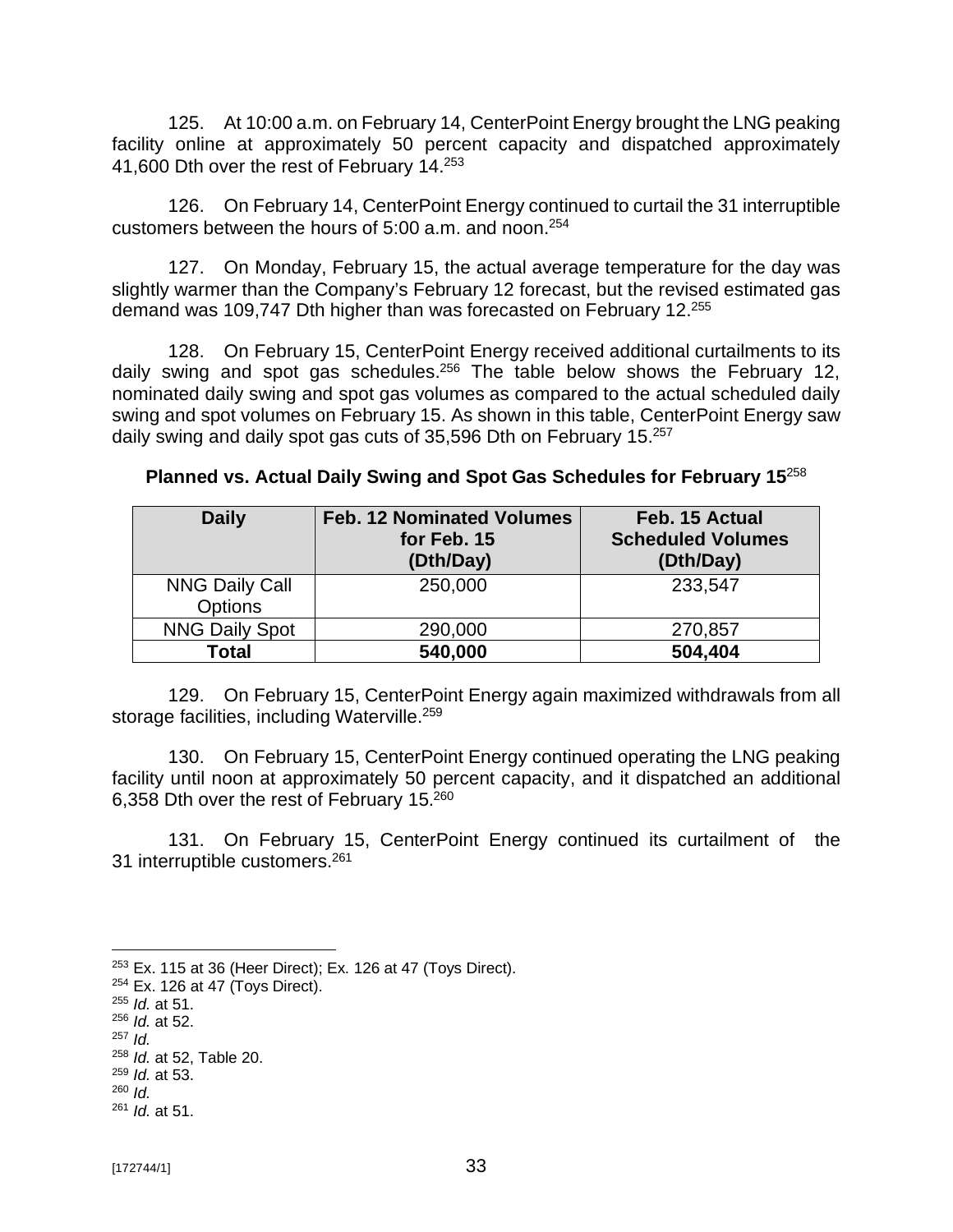132. On Tuesday, February 16, the actual average temperature for the day was 2.8 degrees Fahrenheit (3.4 degrees warmer than forecasted), and the revised estimated actual load was slightly lower than forecasted on February 12.<sup>262</sup> That day, CenterPoint Energy reduced withdrawals from available storage facilities as actual temperatures were higher than forecasted and estimated actual load was lower.<sup>263</sup>

133. On February 16, CenterPoint Energy continued to experience some modest cuts of approximately 3,580 Dth to its daily swing and daily spot gas schedules.<sup>264</sup>

134. On February 16, CenterPoint Energy released all but two previously curtailed customers from curtailment.<sup>265</sup> CenterPoint Energy continued to curtail two customers to address local distribution system pressure issues.<sup>266</sup>

135. On the morning of February 16, CenterPoint Energy nominated its supply and storage withdrawals for February 17.<sup>267</sup> That day, CenterPoint Energy forecast the temperature for February 17 to be 6.8 degrees and the forecasted load was 959,549 Dth.<sup>268</sup> At 6.8 degrees, the average daily temperature for February 17 was anticipated to be substantially warmer than temperatures over the four-day weekend, as average daily forecasted temperatures ranged from negative 13 to negative 0.6 degrees during that time.<sup>269</sup> CenterPoint Energy's load requirements were also forecasted to be 21.5 percent lower than the peak over the four-day weekend. $270$ 

136. As of February 16, CenterPoint Energy knew that weekend gas prices at NNG-Demarc and NNG-Ventura reached unprecedented levels - \$231.67 at NNG-Demarc and \$154.95 at NNG-Ventura, but gas prices for February 17 were not yet known.<sup>271</sup>

137. In addition, on the morning of February 16, SOL and Critical Day notices on NNG continued and CenterPoint Energy expected that the supply cuts experienced over the weekend would also continue.<sup>272</sup>

138. With continuing uncertainty as and the pricing and deliverability of gas supplies, CenterPoint Energy planned how it would use its available supply options on February 17. On the morning of February 16, CenterPoint Energy nominated its full

<sup>262</sup> *Id.* at 54.

<sup>263</sup> *Id.* at 55-56.

<sup>264</sup> *Id.* at 56. <sup>265</sup> *Id.* at 55-56.

<sup>266</sup> *Id.* at 55.

<sup>267</sup> *Id.* at 58.

<sup>268</sup> *Id.* at 57.

 $269$  Ex. 113 at 8 (Olson Rebuttal).

<sup>270</sup> *Id.*

 $271$  Ex. 133 at 84, Figure 21 (Reed Direct).

<sup>272</sup> Ex. 126 at 34, 54 (Toys Direct).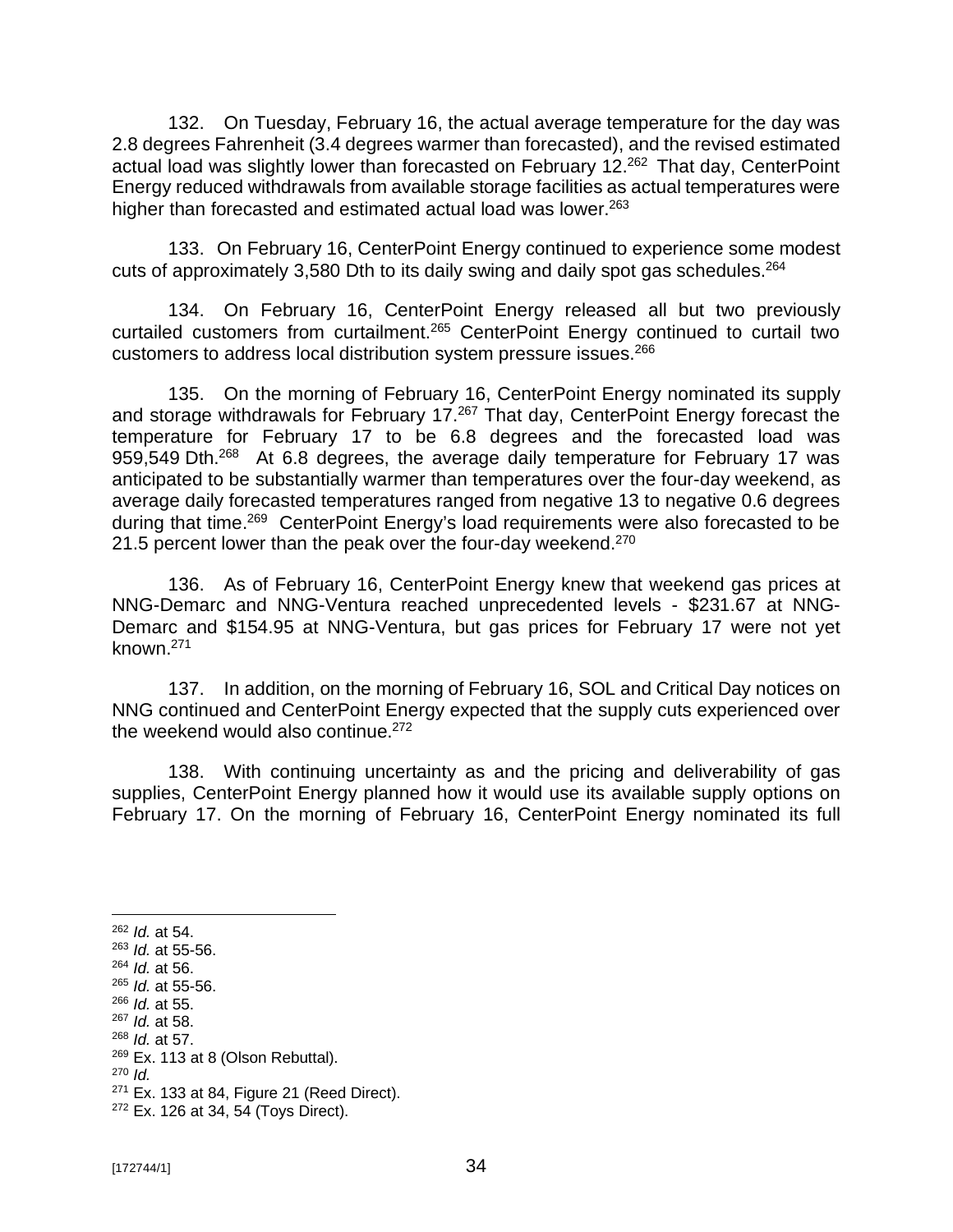baseload supply of 358,436 Dth/day for February 17.<sup>273</sup> That morning it also confirmed and nominated its full daily swing supply of 70,000 Dth/day for February 17.<sup>274</sup>

139. Additionally, CenterPoint Energy nominated the remaining daily maximum withdrawals from storage for February 17 which reduced the Company's need to purchase daily spot gas for February 17. 275

| <b>Storage</b><br><b>Option</b> | <b>Max. Contractual or</b><br><b>Operational Withdrawal</b><br>(Dth/Day) | Feb. 16 Nominated<br><b>Storage Withdrawals</b><br>(Dth/Day) | Feb. 16 Actual<br><b>Storage Withdrawals</b><br>(Dth/Day) |
|---------------------------------|--------------------------------------------------------------------------|--------------------------------------------------------------|-----------------------------------------------------------|
| <b>NGPL</b>                     | 147,170                                                                  | 145,000                                                      | 147,170<br>$(100\%)$                                      |
| <b>NNG</b>                      | 44,100                                                                   | 44,100                                                       | 44,100<br>$(100\%)$                                       |
| <b>BP</b>                       | 50,000                                                                   | 50,000                                                       | 50,000<br>$(100\%)$                                       |
| Waterville                      | 50,000                                                                   | 50,000                                                       | 50,000<br>(100%)                                          |

#### **Actual Storage Withdrawals on February 17**<sup>276</sup>

140. On February 16, due to a lower load forecast and its maximization of storage withdrawals, CenterPoint Energy purchased less daily spot gas for February 17 than it had for the four-day weekend.<sup>277</sup>

141. On February 16, CenterPoint Energy also evaluated whether to call for additional curtailments of interruptible customers based on an evaluation of whether forecasted load on February 17 would exceed available pipeline capacity, or whether any distribution issues were anticipated under the forecasted temperatures and operating conditions.<sup>278</sup> Because forecasted temperatures were warmer on February 17, CenterPoint Energy determined it did not need to plan any curtailments based on insufficient pipeline capacity.<sup>279</sup> The Company did continue to curtail limited interruptible customers based on distribution constraints to ensure continuous service to firm service customers.<sup>280</sup>

142. On February 16, CenterPoint Energy also evaluated whether to dispatch its peak shaving plants on February 17.<sup>281</sup> As system loads were forecasted to be significantly below available pipeline entitlements, the Company did not plan to dispatch

<sup>273</sup> *Id.* at 55.

<sup>274</sup> *Id.*

<sup>275</sup> *Id.*

<sup>276</sup> *Id.* at 60, Table 26.

<sup>277</sup> *Id.* at 55.

 $278$  Ex. 113 at 7-8 (Olson Rebuttal).

<sup>279</sup> *Id.* at 8.

<sup>280</sup> *Id.*

 $281$  Ex. 116 at 16 (Heer Rebuttal).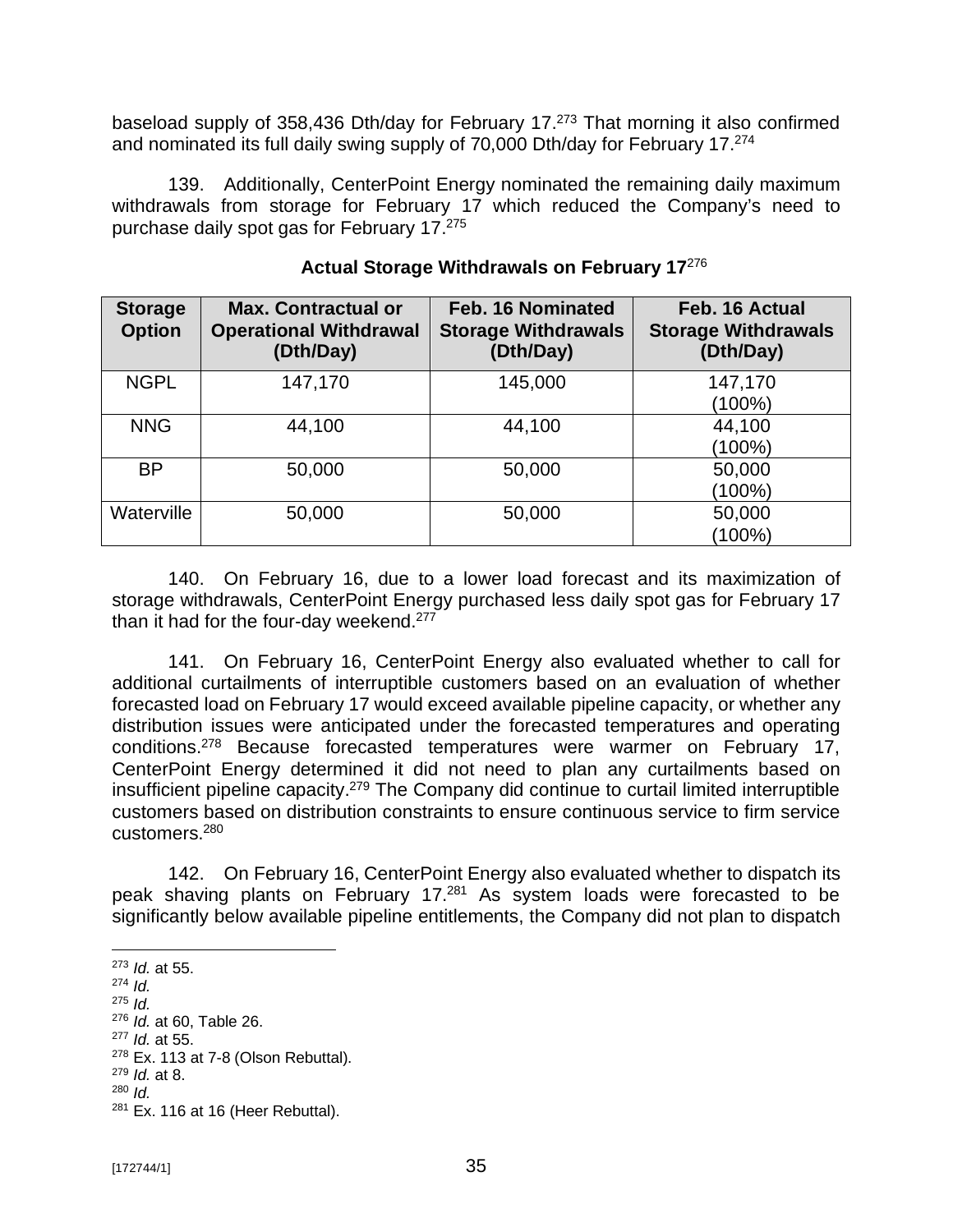its peak shaving plants.<sup>282</sup> The peak shaving facilities remained available to be dispatched if needed to maintain system reliability, in the event unforeseen circumstances of operational needs arose on February 17. 283

143. On Wednesday, February 17, the actual average temperature for the day was slightly warmer than forecast the day before, and the revised estimated actual load was 20,374 Dth higher than forecasted.<sup>284</sup>

144. On February 17, CenterPoint Energy received 225 Dth of cut swing gas schedules and 587 Dth of cut baseload gas schedules.<sup>285</sup> CenterPoint Energy maintained its baseload and swing supply, except for the Ventura Swing Component of the BP Canada storage contract, which had been exhausted, and fully nominated and slightly increased its withdrawals from storage to the maximum quantities it could, subject to contractual and operational limits.<sup>286</sup>

145. On February 17, CenterPoint Energy also withdrew the remaining maximum volume from the baseload and Carlton swing components of its BP Canada storage pursuant to the contractual limits established by its contract.<sup>287</sup>

146. By February 18, gas prices for next day delivery returned to \$6.050/MMBtu in Northern-Demarc and \$5.980/MMBtu in Northern-Ventura.<sup>288</sup>

#### **VIII. Disputed Issues**

147. The Department, CUB, and the OAG recommended disallowances to CenterPoint Energy's recovery of its extraordinary gas costs with respect to the Company's actions in four areas prior to and during the February Event: (1) planning and use of storage; (2) dispatch of peaking plants; (3) interruptible customer curtailment; and (4) financial hedging.

148. With respect to storage, the Department recommended disallowances related to the Company's planned use of its Waterville storage facility and its BP Canada virtual storage contract during the February Event.

149. The Department recommended a disallowance related to CenterPoint Energy's planned use of its Waterville storage. The Department contends that CenterPoint Energy should have factored into the Company's February 12 gas supply plan an additional 5,000 Dth of storage withdrawal above the maximum withdrawal limit for the facility, and then should have reduced its spot market purchases by the same

<sup>282</sup> *Id.*

<sup>283</sup> *Id.*

<sup>284</sup> Ex. 126 at 58 (Toys Direct).

<sup>285</sup> *Id.*

<sup>286</sup> *See id.* at 59.

<sup>287</sup> *Id.* at 60.

<sup>288</sup> Ex. 133 at 104 (Reed Direct).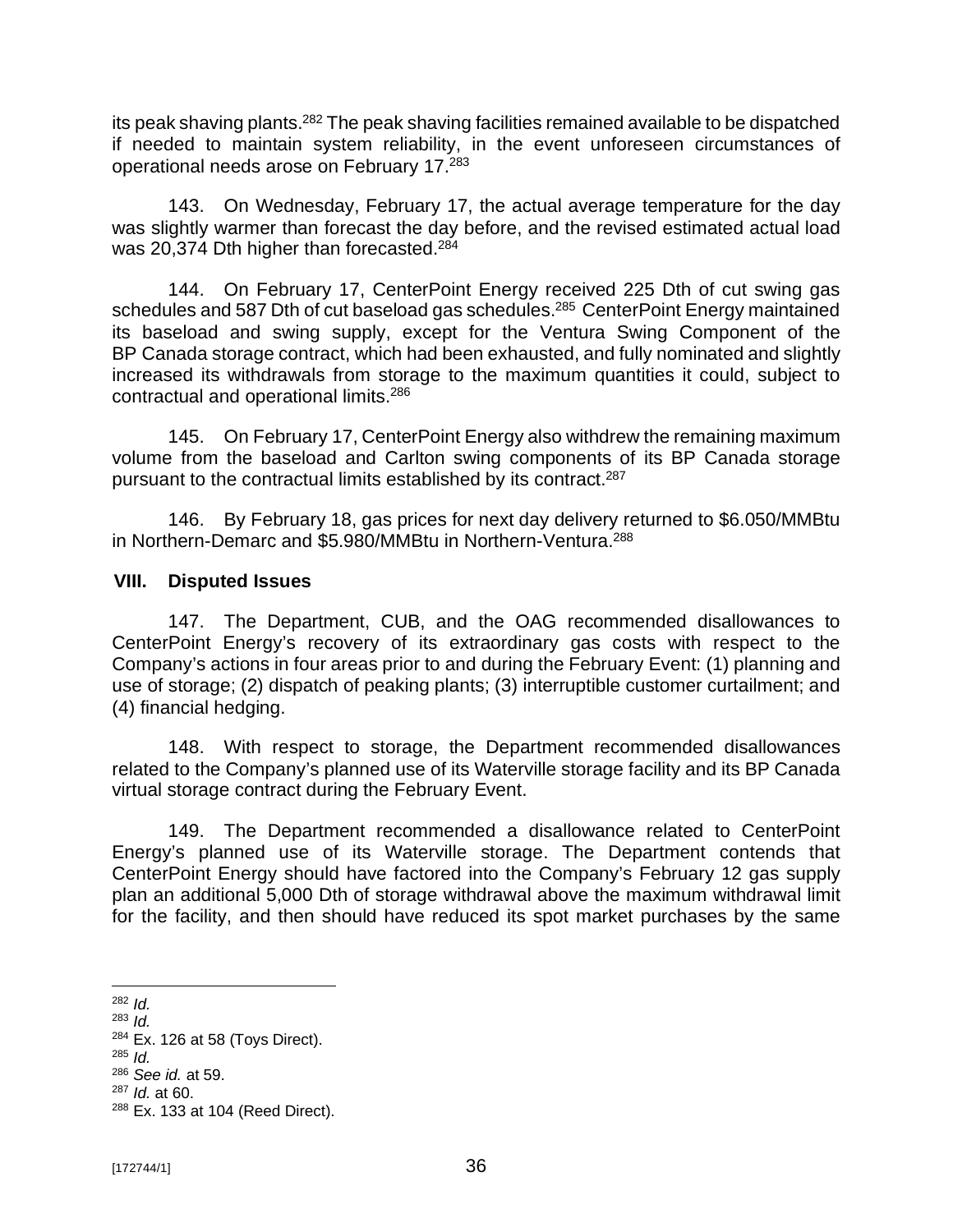amount for the four days of the Presidents' Day weekend.<sup>289</sup> On this issue, the Department recommends that the Commission disallow recovery of \$3,810,503.<sup>290</sup>

150. The Department made two separate but related disallowance recommendations regarding CenterPoint Energy's use of its BP Canada virtual storage contract during the February Event.

151. First, the Department contends that CenterPoint Energy should have shaped its nominated daily swing volumes when planning for the four-day weekend on February 12 to its forecasted load volumes rather than of prorating the remaining volumes equally over the four-day weekend as the Company did.<sup>291</sup> The Department alleges CenterPoint Energy could have avoided additional spot gas purchases over the four-day weekend by increasing the volume of BP storage nominations on February 14 by 12,000 Dth.<sup>292</sup> Based on this argument, the Department recommends that the Commission disallow recovery of  $$9,121,676.^{293}$ 

152. Second, the Department asserts that, by shaping its nominated daily swing volumes to load forecast for the four-day period, the Company should have preserved a portion of its remaining 232,000 Dth Ventura swing volumes for use on February 17, rather than planning to use the remaining portion of this contract over the four-day holiday weekend.<sup>294</sup> The Department alleges that preserving use of the Ventura swing supply for February 17 could have allowed CenterPoint Energy to reduce its spot market purchases for February 17.<sup>295</sup> Based on this argument, the Department recommends that the Commission disallow recovery of \$12,195,499.<sup>296</sup>

153. With respect to peaking facilities, the Department and CUB both allege the Company should have planned to dispatch its peaking facilities to reduce spot market purchases during the February Event in response to market prices.<sup>297</sup>

154. CUB alleges CenterPoint Energy should have planned to dispatch 50 percent of its LNG capacity and 25 percent of propane capacity in response to spot market prices throughout the entire five days of the event based on the knowledge that daily spot prices had reached \$15/Dth on Friday, February 12.<sup>298</sup> Based on this claim, CUB recommends a disallowance of \$34,452,670.<sup>299</sup>

<sup>&</sup>lt;sup>289</sup> Ex. 506 at 82-83, Sch. 4 at 2 (King Direct); Department's Initial Br. at 24 (Mar. 15, 2022) (eDocket No.20223-183839-06).

<sup>290</sup> Ex. 506 at Sch. 4 at 2.

<sup>291</sup> *Id.* at 81-82.

<sup>292</sup> *Id.* at 82, Sch. 4 at 2; Department's Initial Br. at 22 (Mar. 15, 2022) (eDocket No.20223-183839-06).

<sup>293</sup> Ex. 506 at Sch. 4 at 3.

<sup>294</sup> *Id.* at 81.

<sup>295</sup> *Id.* at 81-82, Sch. 4 at 4.

<sup>296</sup> *Id.* at Sch. 4 at 4.

<sup>297</sup> *Id.* at 90-94; Ex. 507 at 15-21 (King Surrebuttal); Ex. 801 at 8-9, 51-52, 56, 81-89 (Cebulko Direct); Ex. 811 at 41-46 (Cebulko Surrebuttal).

<sup>&</sup>lt;sup>298</sup> Ex. 801 at 84 (Cebulko Direct).

 $299$  Ex. 811 at 6 (Cebulko Surrebuttal); Ex. 819 at 4 (Nelson Surrebuttal).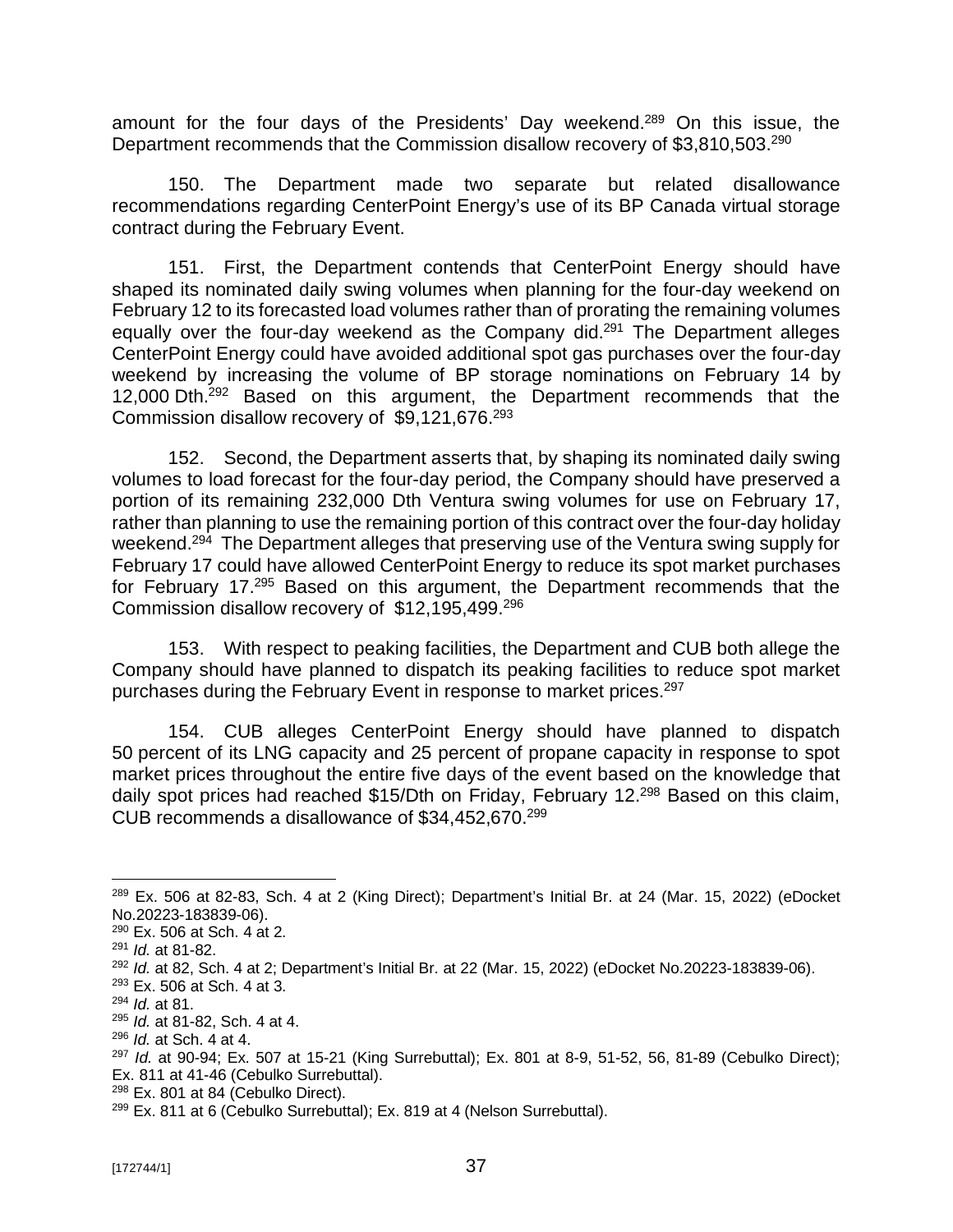155. The Department recommends a disallowance based on the Company's failure to incorporate its peaking plants into its supply decisions for February 17, in light of the high gas prices over the Presidents' Day weekend.<sup>300</sup> Based on this claim, the Department recommends a disallowance of \$12,685,132.<sup>301</sup>

156. With respect to curtailment, the Department and CUB both allege that the Company should have curtailed additional interruptible customers during the February Event.

157. CUB contends that CenterPoint Energy should have made the decision to curtail interruptible customers on February 12 before purchasing daily gas supplies to meet customer needs over the four-day weekend due to the higher daily spot prices experienced earlier in the week.<sup>302</sup> Based on this claim, CUB recommends a disallowance of \$48,020,615. 303

158. The Department, while agreeing with the Company's curtailment decisions over the four-day weekend, contends that CenterPoint Energy should have curtailed half of its interruptible customers on February 17 based on the price of gas experienced over the weekend.<sup>304</sup> The Department recommends a disallowance of \$7,279,592, related to this claim. 305

159. With respect to hedging, the OAG argued that all of the Gas Utilities, including CenterPoint Energy, could have avoided incurring any extraordinary gas costs by using financial hedges prior the February Event.<sup>306</sup> The OAG recommended a disallowance of up to all of CenterPoint Energy's extraordinary gas costs of \$408,755,953. 307

## **A. Maximization of Storage**

160. The Commission's Order for Hearing directed that this Report address whether the Gas Utilities maximized storage, and if not, to consider the impact.<sup>308</sup>

161. Storage is critical to a gas utility's ability to maintain system integrity and to respond to weather changes and customer consumption fluctuations.<sup>309</sup> Storage is also a valuable price hedge throughout the winter heating season; because the storage fields

<sup>300</sup> Ex. 506 at 93 (King Direct).

<sup>301</sup> *Id.* at Sch. 4; Ex. 507 at 52 (King Surrebuttal).

<sup>302</sup> Ex. 801 at 9 (Cebulko Direct).

<sup>303</sup> Ex. 811 at 6 (Cebulko Surrebuttal); Ex. 819 at 4 (Nelson Surrebuttal).

 $304$  Ex. 506 at 100 (King Direct).

<sup>305</sup> *Id.* at Sch. 4; Ex. 507 at 52 (King Surrebuttal).

<sup>306</sup> Ex. 600 at 23-25 (Lebens Direct); Ex. 603 (Lebens Surrebuttal).

<sup>307</sup> Ex. 600 at 43 (Lebens Direct); Ex. 603 at 17 (Lebens Surrebuttal).

<sup>308</sup> Order for Hearing at 22.

<sup>309</sup> Ex. 115 at 17 (Heer Direct).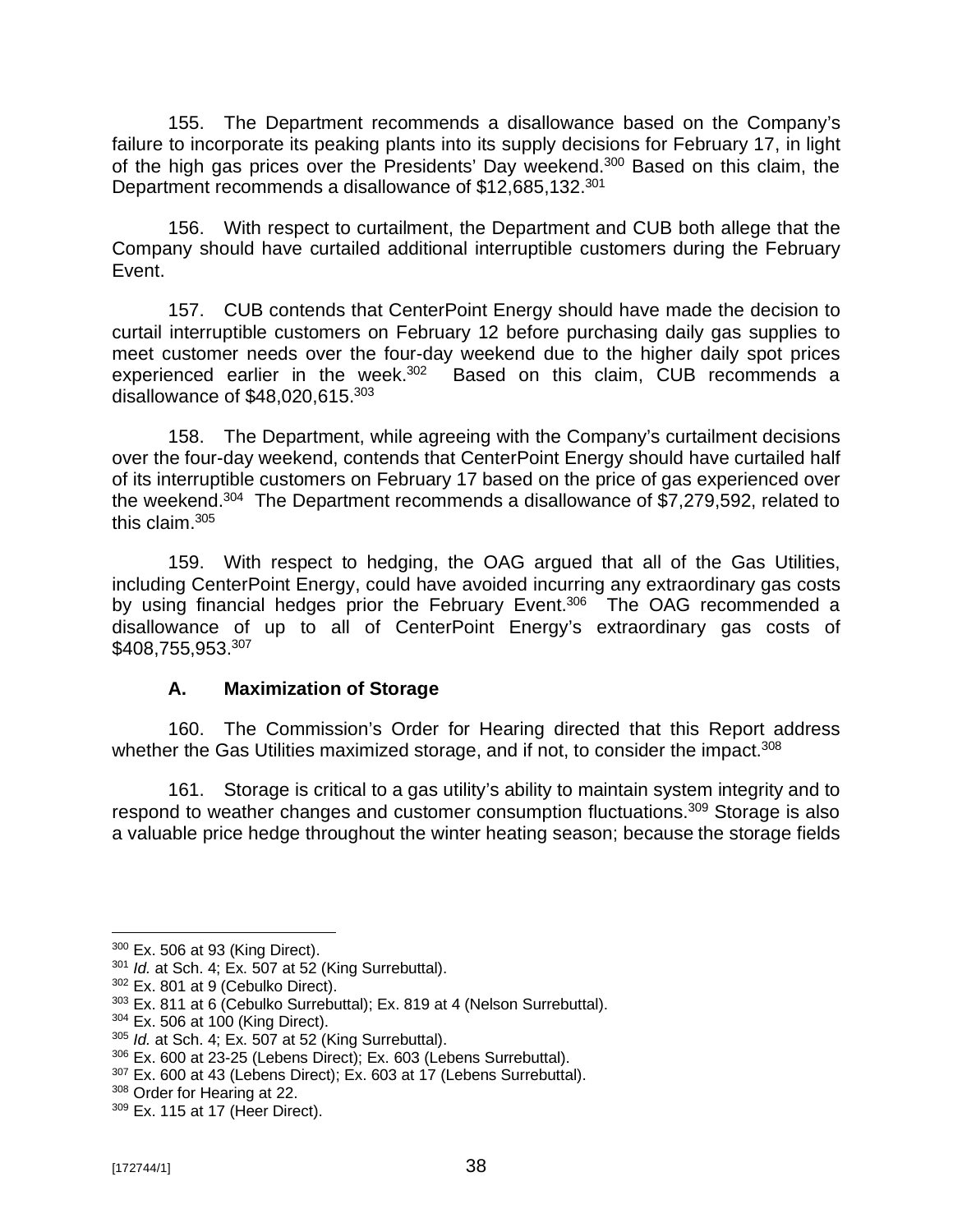are filled in advance of the heating season, the cost or price of the gas later utilized in the winter season is fixed.<sup>310</sup>

162. CenterPoint Energy utilizes storage to assist with natural gas deliverability during periods of high demand and for operational flexibility to balance gas supplies to customer demand year-round.<sup>311</sup>

163. CenterPoint Energy has several different types of storage supply. 312 CenterPoint Energy has contracted pipeline storage contracts with NGPL and NNG, contracted virtual storage with BP Canada, and owns and operates the Waterville storage facility, an underground aquifer natural gas storage facility.<sup>313</sup>

164. While storage has more flexibility than baseload supply, storage withdrawals must comply with daily, monthly, and seasonal minimum and maximum withdrawals and storage inventory levels, as specified in applicable contracts and FERC tariffs.<sup>314</sup> Operational considerations also impact withdrawals from the CenterPoint Energy's Waterville storage facility.<sup>315</sup>

165. The Department recommended disallowances related to CenterPoint Energy's use of its Waterville storage facility, BP Canada storage, and NGPL storage during the February Event.<sup>316</sup> In rebuttal, the Department withdrew its recommended disallowance related to the Company's NGPL storage, but continued to recommend disallowances related to CenterPoint Energy's use of its Waterville and BP Canada storage supplies.<sup>317</sup>

166. In contrast, CUB opined that the Company appropriately maximized its use of all of its storage resources during the February Event.<sup>318</sup> CUB determined CenterPoint Energy maximized its storage withdrawals, and CUB did not recommend any disallowances related to the Company's use of its Waterville facility during the February Event.<sup>319</sup> CUB concluded "CenterPoint Energy was able to slightly surpass these plans because operating conditions at the Company-owned [Waterville] facility enabled the utility to withdraw more gas than could reasonably be anticipated."<sup>320</sup>

<sup>317</sup> Ex. 507 at 52, Table 3 (King Surrebuttal).

<sup>310</sup> Ex. 506 at 21 (King Direct).

<sup>311</sup> Ex. 115 at 17 (Heer Direct).

<sup>312</sup> *See* Ex. 118 at 7-8 (Grizzle Direct).

<sup>313</sup> *Id.*

<sup>314</sup> *Id.* at 8.

<sup>315</sup> *Id.* at 8-9.

<sup>316</sup> Ex. 506 at 83, Table 11 (King Direct).

<sup>318</sup> Ex. 801 at 52-54 (Cebulko Direct).

<sup>&</sup>lt;sup>319</sup> Ex. 801 at 52-54, 59 (Cebulko Direct) ("CenterPoint was able to slightly surpass these plans because operating conditions at the Company-owned Medford/Waterville facility enabled the utility to withdraw more gas than could reasonably be anticipated."). <sup>320</sup> *Id.* at 52.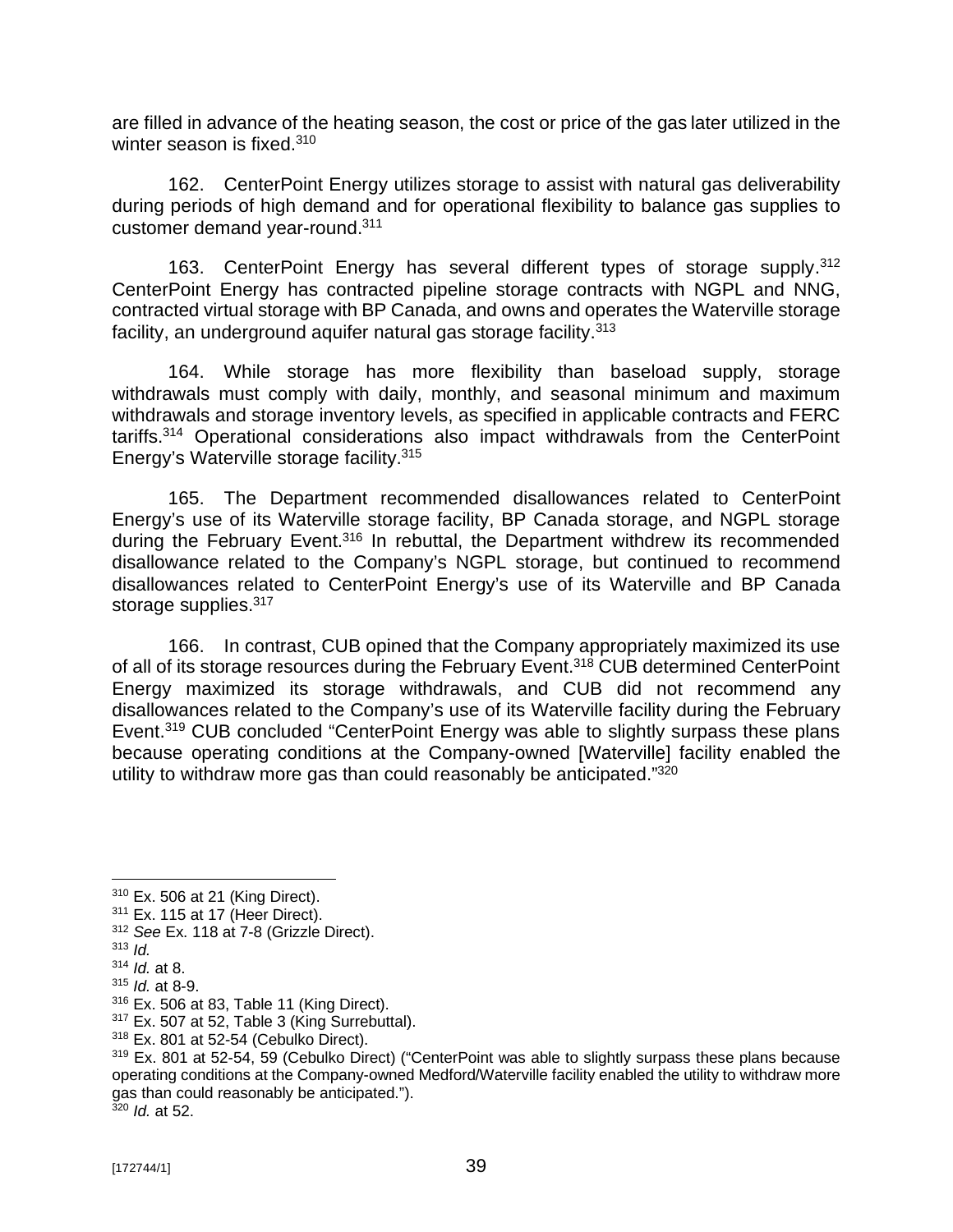#### **1. Company-Owned Waterville Storage**<sup>321</sup>

167. CenterPoint Energy's Waterville storage facility is a natural aquifer storage field located hundreds of feet underground, where the gas is held in place by the pressure of the water within the aquifer.<sup>322</sup>

168. The storage field is connected to the NNG interstate pipeline system and CenterPoint Energy holds 50,000 Dth/day of firm transportation capacity on NNG to deliver this stored gas in the winter. $323$ 

169. Waterville uses compression to withdraw gas from the storage field and into the NNG pipeline.<sup>324</sup> The compression capacity is determined by the difference in pressure between the storage field and the NNG pipeline.<sup>325</sup> If the storage field pressure is low and the pipeline pressure is high, the withdrawal rate is slower than if the reverse is true.<sup>326</sup> This withdrawal rate impacts the total amount of gas that can be withdrawn from this storage asset each day.<sup>327</sup>

170. The maximum daily withdrawal limit for Waterville is 50,000 Dth/day, which reflects the operational withdrawal capability when the storage facility is near full.<sup>328</sup> CenterPoint Energy has consistently planned for what it considers to be the maximum daily withdrawal limit of 50,000 Dth based on the Company's knowledge of and experience with operating this facility.<sup>329</sup>

171. Waterville's maximum daily withdrawal limit can be exceeded under certain operating conditions.<sup>330</sup> CenterPoint Energy has exceeded this maximum in some circumstances. <sup>331</sup> The weekend before the February Event, CenterPoint withdrew 58,638 Dth on February 6, 56,848 on February 7, and 55,260 Dth on February 8.<sup>332</sup> The ability to exceed the maximum planned daily withdrawal quantity depends on several factors, including pressures in the storage field, storage inventory, and pressures on NNG, the upstream pipeline.<sup>333</sup>

322 Ex. 115 at 17 (Heer Direct); Evidentiary Hearing Tr. Vol. 2C at 12 (King).

<sup>330</sup> *Id.* at 19.

 $331$  Ex. 507 at Sch. 1 at 1-2, 8, 15, 21, 26, 32, 38, 44, 54, 58 (King Surrebuttal) (listing storage withdrawals from Waterville and other storage assets in January and February since 2018).

<sup>332</sup> *Id.* at Sch. 1 at 1-2.

 $321$  This facility is also referred to as "Medford" because that is the name of the delivery/receipt point on the NNG system where the storage gas is received or injected. Ex. 118 at 8 n.3 (Grizzle Direct).

 $323$  Ex. 115 at 19 (Heer Direct).

<sup>324</sup> *Id.* at 19.

<sup>325</sup> *Id.*

<sup>326</sup> *Id.*

 $327$  Ex. 116 at 6 (Heer Rebuttal).

<sup>328</sup> Ex. 115 at 19 (Heer Direct).

<sup>&</sup>lt;sup>329</sup> Ex. 117 at 2 (Heer Written Summary of Pre-Filed Testimony).

<sup>333</sup> Ex. 115 at 19 n. 8 (Heer Direct).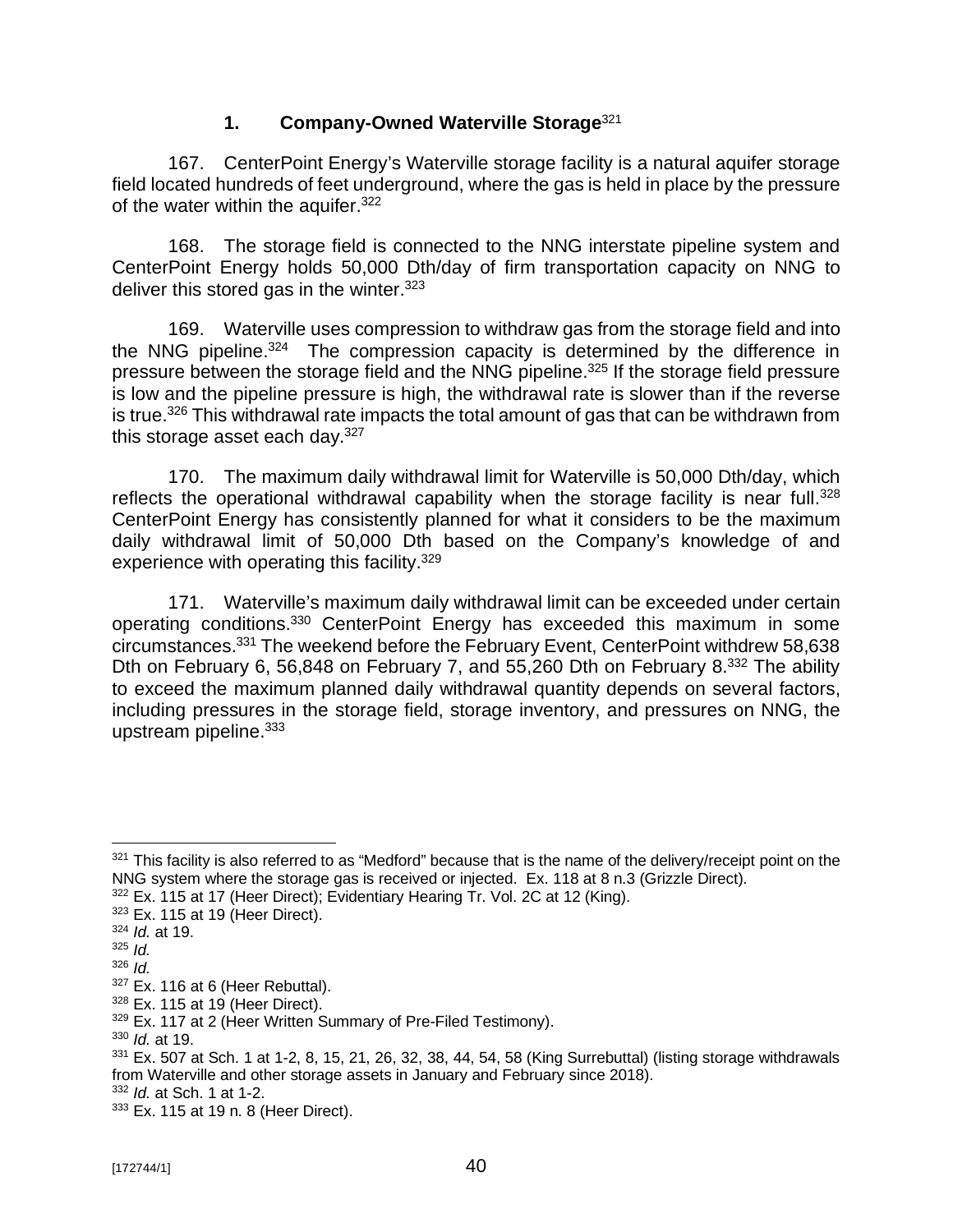172. Pressures impact the maximum daily withdrawal quantity at Waterville, and these pressures are constantly changing based on real-time storage field conditions.<sup>334</sup> CenterPoint Energy does not know exactly how the storage field and wells will respond until the Company is withdrawing gas from storage for a period of time and can assess the facility's performance.<sup>335</sup> While CenterPoint Energy understands the field performance and generally expected pressure response, the fact that Waterville is a natural aquifer means that the Company occasionally has an unexpected response when withdrawing gas.<sup>336</sup> For instance, the Company has experienced excess water production when withdrawing gas from Waterville, which limits the Company's rate of gas withdrawal at a well or several wells within the facility.<sup>337</sup>

173. The maximum daily withdrawal limit is also impacted by the storage inventory level at Waterville. The withdrawal quantity reduces as Waterville is emptied during the heating season, to the point that the final daily withdrawal capacity is between 10,000 and 15,000 Dth/day.<sup>338</sup> At the beginning of the February Event, February 12, CenterPoint listed Waterville as being 68 percent full, with a 55,000 Dth maximum withdrawal quantity.<sup>339</sup>

174. The withdrawal rate for Waterville on a particular day is also dependent on the pressures on NNG's pipeline.<sup>340</sup> CenterPoint Energy does not own or operate the NNG pipeline, and Waterville is not the only facility connected to that segment of NNG's system.<sup>341</sup> NNG's operating conditions and demand from other customers served by this pipeline impact CenterPoint Energy's ability to withdraw gas in excess of the maximum daily limits from Waterville.<sup>342</sup> Shippers on the NNG pipeline are not required to complete their nominations until 1:00 p.m. the day prior to gas flow.<sup>343</sup> Shippers are also allowed to modify their nominations throughout the gas day, meaning those nominations are not final, and the pressures on the NNG pipeline can fluctuate throughout the day as result of these changing nominations.<sup>344</sup>

175. CenterPoint Energy had to purchase ratable spot market gas for the four-day weekend on February 12, and it planned these spot market gas purchases assuming full utilization of all available storage, including Waterville, as well as baseload supplies on the forecasted coldest day, February 14.<sup>345</sup> On the morning of February 12,

 $341$  Ex. 116 at 7 (Heer Rebuttal).

<sup>&</sup>lt;sup>334</sup> Ex. 116 at 7 (Heer Rebuttal); Evidentiary Hearing Tr. Vol. 2C at 13 (King).

 $335$  Ex. 116 at 8 (Heer Rebuttal).

<sup>336</sup> *Id*. at 7.

<sup>337</sup> *Id.*

 $338$  Ex. 115 at 19 (Heer Direct).

<sup>339</sup> Ex. 129 at Sch. 4 (Toys Direct Schedules).

<sup>340</sup> Ex. 115 at 19 (Heer Direct).

<sup>342</sup> *Id.* 

<sup>&</sup>lt;sup>343</sup> Evidentiary Hearing Tr. Vol. 2C at 10 (King).

<sup>344</sup> *Id.* at 11.

<sup>345</sup> Ex. 115 at 38 (Heer Direct).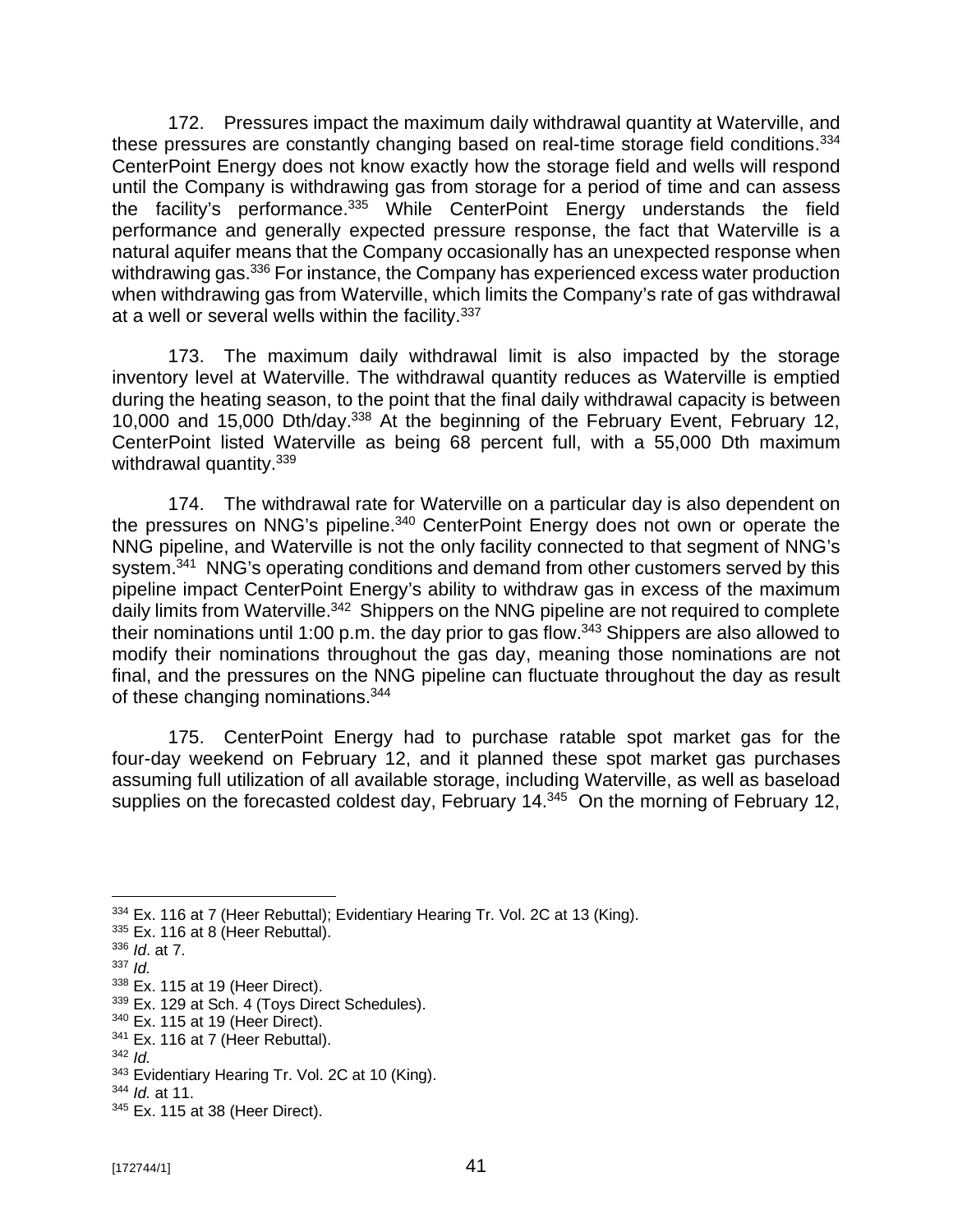CenterPoint Energy planned to withdraw the maximum planned withdrawal limit of 50,000 Dth from its Waterville storage facility on February 14.<sup>346</sup>

176. CenterPoint Energy's actual withdrawals from the Waterville storage facility during the February Event are shown in the table below.

| <b>Storage</b>        | Feb. 13348 | <b>Feb. 14</b> | Feb. 15349 | <b>Feb. 16</b> | <b>Feb. 17</b> |
|-----------------------|------------|----------------|------------|----------------|----------------|
| Waterville<br>Storage |            | 55,000 Dth     | 54,000 Dth |                | 50,000 Dth     |

**Actual Waterville Storage Withdrawals During February Event**<sup>347</sup>

177. On February 14, CenterPoint Energy withdrew 55,000 Dth from its Waterville facility.<sup>350</sup> Based on the need for additional gas supplies, gas control staff coordinated with NNG and CenterPoint Energy staff at Waterville on February 14, to determine whether conditions on the NNG pipeline and at Waterville would allow for an increase in the withdrawal rate.<sup>351</sup> After determining that an increase in the withdrawal rate was feasible, the Waterville staff increased the withdrawal rate on February 14 and continued to monitor for any issues.<sup>352</sup>

178. The Department recommends a disallowance of \$3,810,503 related to the Company's planned withdrawals from Waterville for February 14.<sup>353</sup> The Department contends that on the morning of February 12, CenterPoint Energy should have planned to withdraw 5,000 Dth more than the Waterville's planned 50,000 Dth maximum withdrawal limit for February 14.<sup>354</sup> The Department opined that "[b]ecause CNP owns the [Waterville] facility and the forecasted load was less than a Design Day, it is reasonable that CNP may have anticipated [Waterville]'s full capability in advance."<sup>355</sup>

179. In response, CenterPoint Energy maintains that it cannot rely on the availability of any volumes above the 50,000 Dth/day maximum level when planning on a

<sup>346</sup> Ex. 126 at 39-40 (Toys Direct).

 $347$  Ex. 115 at 38, Table 2 (Heer Direct).

<sup>&</sup>lt;sup>348</sup> CenterPoint Energy did not utilize its Waterville storage supplies on Gas Day February 13 and 16 as these days were warmer than the other days of the four-day weekend and the Company's daily gas purchases were ratable over the four days. Ex. 115 at 38-39 (Heer Direct). This means that CenterPoint Energy could not adjust its daily gas purchases for these warmer days and using storage in addition to the daily gas purchases would result in significant over-deliveries of gas. *Id.*

<sup>&</sup>lt;sup>349</sup> While CenterPoint Energy did not originally plan to withdraw Waterville storage on February 15, the Company made the decision to utilize use Waterville for that day due to the continued cold temperatures. *Id.* at 38.

<sup>350</sup> *Id.* at 38, Table 2.

 $351$  Ex. 116 at 6 (Heer Rebuttal).

<sup>352</sup> *Id.*

 $353$  Ex. 506 at Sch. 4 at 2 (King Direct).

<sup>354</sup> *Id.* at 80.

<sup>355</sup> *Id.* at 80-81.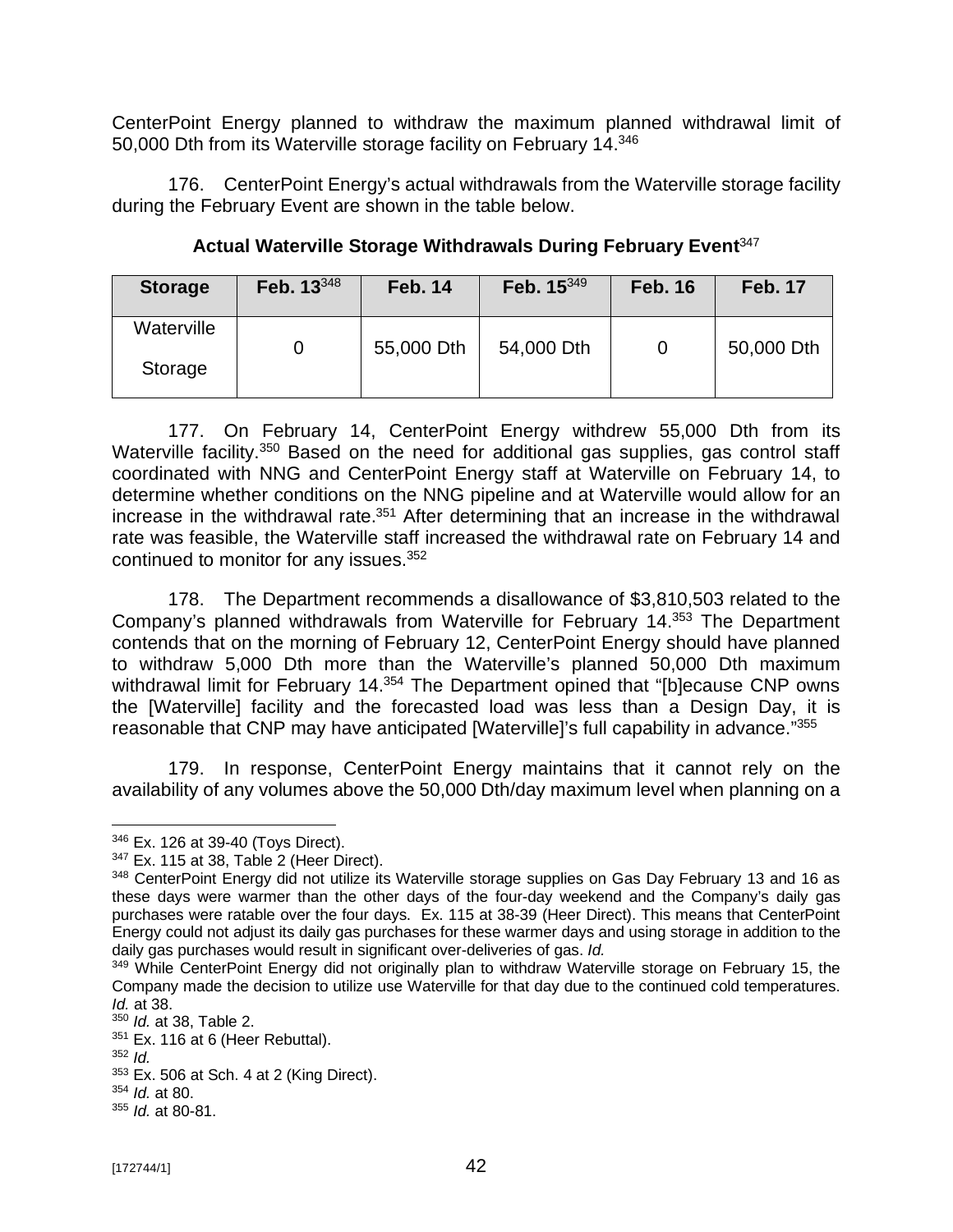day-ahead or multiple day-ahead basis. CenterPoint Energy's ability to withdraw more than 50,000 Dth/day from Waterville depends on several variable factors that cannot be known in advance and that are outside of the Company's control,<sup>356</sup> including the system pressures at the Waterville facility, the pipeline pressures on the NNG pipeline, and other factors.<sup>357</sup>

180. CenterPoint Energy did not know until February 14 that the Company would be able to withdraw more than the planned maximum withdrawal limit of 50,000 Dth.<sup>358</sup> The operating conditions of the aquifer storage facility and the NNG pipeline conditions would not have been known until February 14.<sup>359</sup>

181. Given the nomination schedule for NNG, CenterPoint Energy also did not have information regarding pressures and operating conditions on the NNG pipeline until February 14.<sup>360</sup> As a result, on February 12, CenterPoint Energy did not know whether the conditions on the NNG pipeline would allow the Company to exceed the maximum withdrawal limit.<sup>361</sup>

182. CenterPoint Energy also maintains that planning for withdrawals in excess of the maximum planned withdrawal quantity would have risked system reliability issues and the imposition of pipeline imbalance penalties.<sup>362</sup> If CenterPoint Energy had reduced its spot purchases and was unable to exceed its maximum planned withdrawal capability, it could have jeopardized the reliability of the system resulting in the potential for loss of service to customers.<sup>363</sup> In addition, CenterPoint Energy could have incurred substantial pipeline imbalance penalties.<sup>364</sup>

183. The Department counters that CenterPoint still held in reserve its peak shaving facilities and almost all of its interruptible load, so it could have responded to load changes or supply cuts. Going into the weekend, CenterPoint had 149,000 Dth/day in capacity from its propane peak shaving plants and 72,000 Dth in its LNG peak shaving plant. While CenterPoint did not deploy these facilities to displace spot gas purchases, they remained available to address load imbalances or pipeline delivery issues.

<sup>356</sup> Ex. 116 at 6-8 (Heer Rebuttal).

<sup>357</sup> *Id.*; Ex. 134 at 50 (Reed Rebuttal) ("[T]here are several operating conditions specific to the Medford storage facility that were unknown until Sunday (e.g., excess water production, which can limit the rate of gas withdrawals.")).

<sup>&</sup>lt;sup>358</sup> Ex. 116 at 9 (Heer Rebuttal).

<sup>359</sup> *Id.* at 8; Ex. 134 at 50 (Reed Rebuttal).

<sup>360</sup> Evidentiary Hearing Tr. Vol. 2C at 12 (King) ("Q. So, for example, on February 12, CenterPoint Energy would not necessarily have information regarding the pressures or operating conditions on Northern Natural Gas that would occur two days later on February 14; is that correct? A. I acknowledge that CenterPoint would not have perfect information in advance of that.").

 $361$  Ex. 116 at 8 (Heer Rebuttal).

<sup>362</sup> *Id.* at 9.

<sup>363</sup> Ex. 121 at 9 (Grizzle Rebuttal).

<sup>364</sup> Ex. 134 at 50 (Reed Rebuttal).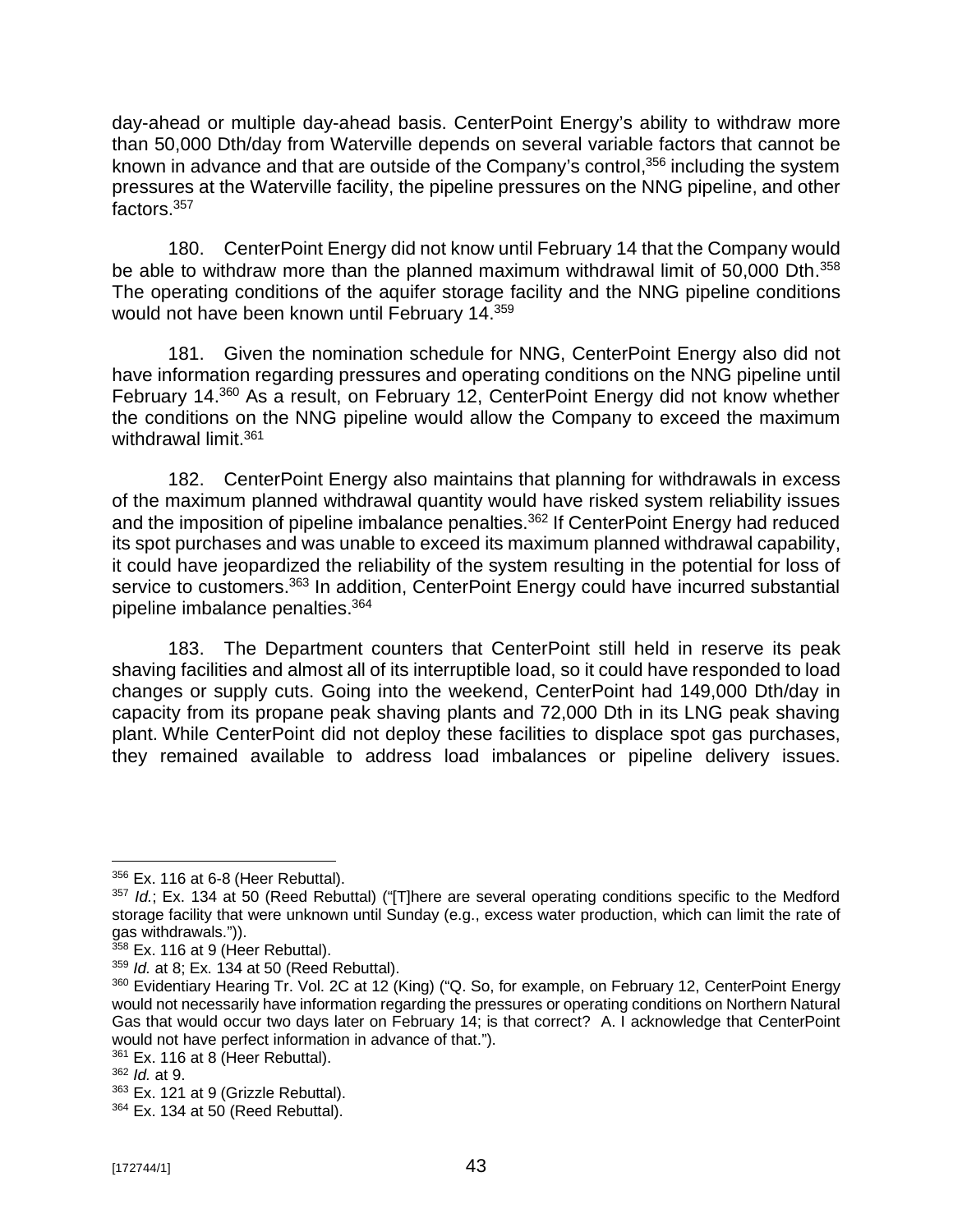CenterPoint also had approximately 160,000 Dth of interruptible customer load, minus the 31 customers it frequently curtails, that could be curtailed if necessary.<sup>365</sup>

184. According to the Department, CenterPoint Energy should have used storage, curtailment, and peak shaving facilities in unprecedented ways during a potentially life-threatening weather event. The Company would have had to rely on withdrawals from Waterville in excess of planned withdrawals without knowing if, until the actual gas day, the additional withdrawal was feasible, and reduced its gas purchases in advance of a four-day weekend in response. The Department proposes that the Company could have utilized its peak shaving resources and interruptible customers to address supply issues in the event Waterville could not provide more than planned. Those resources are addressed in greater detail in the sections below, but, in short, the Company relies on those resources for system operational needs and reliability. Factoring in more than the planned available amount from Waterville, and potentially diverting the other resources in unprecedented ways, would have jeopardized reliability and would not have been prudent.

185. The Department's recommended disallowance ignores that the operating conditions at the storage facility and on the NNG pipeline were not and could not have been known on February 12. CenterPoint Energy prudently planned on February 12 to withdraw 50,000 Dth of storage gas on February 14 from its Waterville facility, as that amount is the planned and reliable maximum daily withdrawal limit.

## **2. BP Canada Virtual Storage Contract**

186. CenterPoint Energy has a marketer virtual storage contract with BP Canada that provides a total of 10 Bcf of gas through the winter months. $366$  The BP Canada contract has three components: (1) a baseload component; (2) a Ventura swing component; and (3) a Carlton swing component. $367$ 

187. The baseload portion has a pre-determined daily volume while the swing portions each have required totals for the winter heating season. Each day CenterPoint Energy may nominate from zero to a set maximum daily withdrawal amount, which changes monthly until the total winter volumes are fully used. For each of the swing components, once the total seasonal volumes have been used, no additional volumes may be called on.<sup>368</sup> The total maximum daily withdrawal amount in February was 120,000 Dth/day for all three components.<sup>369</sup> For the Ventura Swing component, CenterPoint Energy could nominate up to 70,000 Dth/day in February until the total 3.7 Bcf of that portion of the contract was exhausted for the season.<sup>370</sup>

<sup>365</sup> Department's Redlined CenterPoint's Proposed Findings of Fact, Conclusions of Law, and Recommendation at 40 (Mar. 25, 2022) (eDocket No. 20223-184159-21).

<sup>366</sup> Ex. 121 at 36 (Grizzle Rebuttal).

<sup>367</sup> *Id.* at 36-37.

<sup>368</sup> Ex. 134 at 52-53 (Reed Rebuttal); *see also* Ex. 121 at 36-37 (Grizzle Rebuttal).

<sup>369</sup> Ex. 121 at 37 (Grizzle Rebuttal); Ex. 134 at 53 (Reed Rebuttal).

<sup>370</sup> *Id.*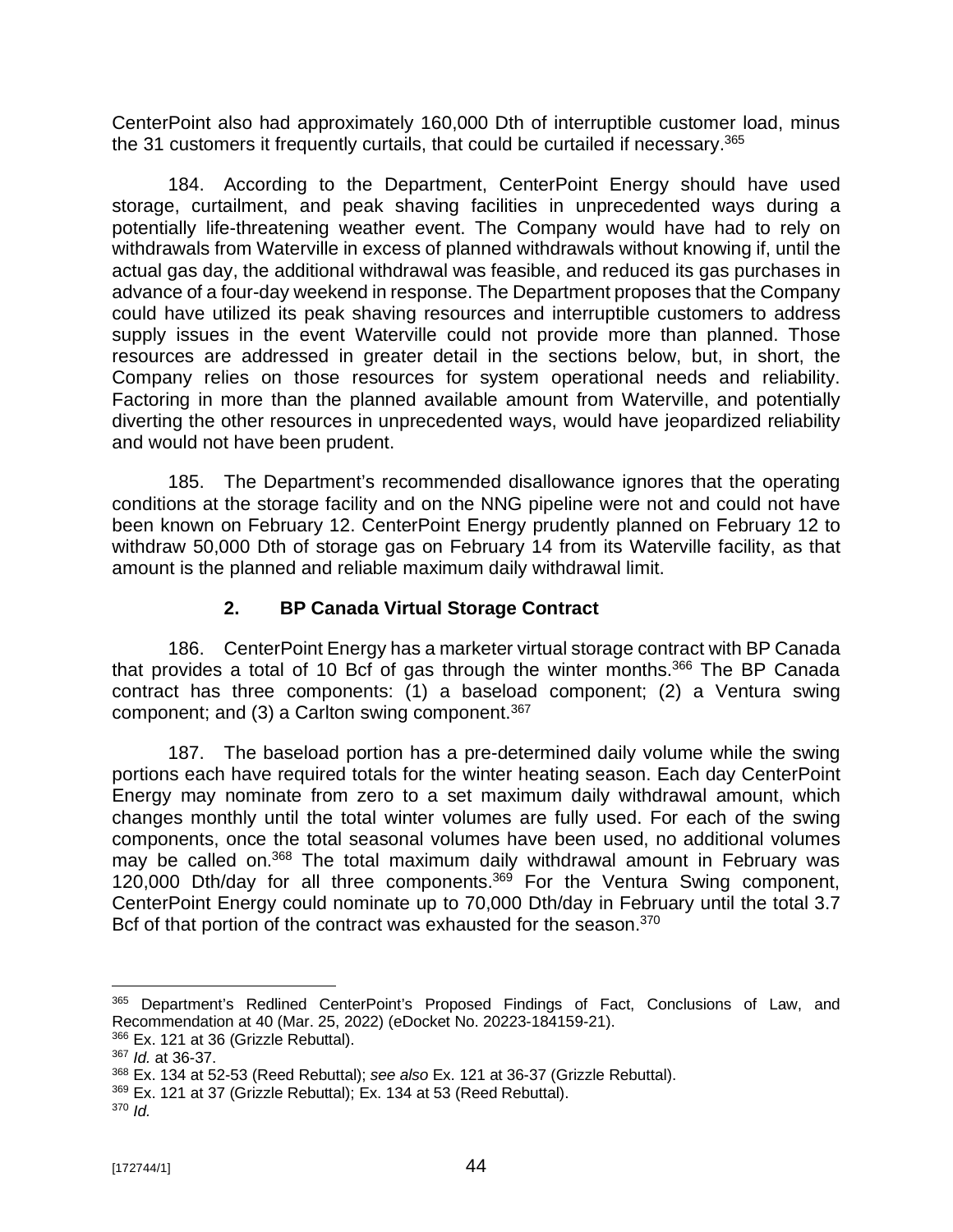188. Under the terms of the BP Canada contract, CenterPoint Energy must notify BP Canada by 8:00 a.m. the business day before gas flow of the volume of gas it intends to nominate.<sup>371</sup> Unlike the Company's Waterville storage facility and its NGPL and NNG pipeline storage, CenterPoint Energy cannot adjust its BP Canada storage nominations after 8:00 a.m., or during weekends or holidays.<sup>372</sup> As a result, the BP Canada Storage contract provides less flexibility than CenterPoint Energy's other storage assets.<sup>373</sup> Unlike spot gas, however, these nominations do not need to be made on a ratable basis throughout weekend periods.<sup>374</sup>

189. During the February Event, CenterPoint could nominate different amounts of Ventura Swing under its BP Canada contract on Saturday, Sunday, Monday, and Tuesday (February 13-16), up to a maximum daily amount of 70,000 Dth in February.<sup>375</sup> But CenterPoint needed to decide how much gas to nominate for each day before 8:00 a.m. on Friday, February 12, and could not withdraw more than the total amount remaining for that resource under the contract.<sup>376</sup>

190. As of the morning of February 12, CenterPoint Energy had multiple weeks of supply remaining in the Carlton swing portion of the BP Canada contract, but only had 232,000 Dth remaining in the Ventura swing portion.<sup>377</sup>

191. As shown in the table below, after maximizing the baseload and Carlton swing portions of the BP Canada contract, CenterPoint Energy decided to split the remaining 232,000 Dth of the Ventura swing portion evenly over the four days of the holiday weekend (i.e., 58,000 Dth/day for Ventura swing and 108,000 Dth/day total for the BP Canada contract).<sup>378</sup>

| <b>Storage Assets</b> | Sat.,<br>Feb. 13th       | Sun.,<br>Feb. 14th | Mon.,<br>Feb. 15th       | Tues.,<br>Feb. 16th |
|-----------------------|--------------------------|--------------------|--------------------------|---------------------|
| <b>NGPL</b>           | 115,000                  | 145,000            | 95,000                   | 85,000              |
| <b>NNG</b>            | 40,000                   | 44,100             | 20,000                   | 15,000              |
| <b>BP Canada</b>      | 108,000                  | 108,000            | 108,000                  | 108,000             |
| Waterville            | $\overline{\phantom{0}}$ | 50,000             | $\overline{\phantom{0}}$ |                     |
| <b>Total</b>          | 263,000                  | 347,100            | 223,000                  | 208,000             |

#### **Nominated Storage Withdrawals (Dth) on February 12**<sup>379</sup>

 $371$  Ex. 121 at 37 (Grizzle Rebuttal).

<sup>372</sup> *Id. at 38.*

<sup>373</sup> *Id.* at 38.

<sup>374</sup> *Id.* at 37-38; Evidentiary Hearing Tr. Vol. 1 at 72-73 (Grizzle).

<sup>375</sup> Ex. 121 at 37 (Grizzle Rebuttal).

<sup>376</sup> *Id*. at 4, 36-37.

<sup>377</sup> *Id.* at 38.

<sup>378</sup> *Id.*

<sup>379</sup> Ex. 126 at 40 (Toys Direct).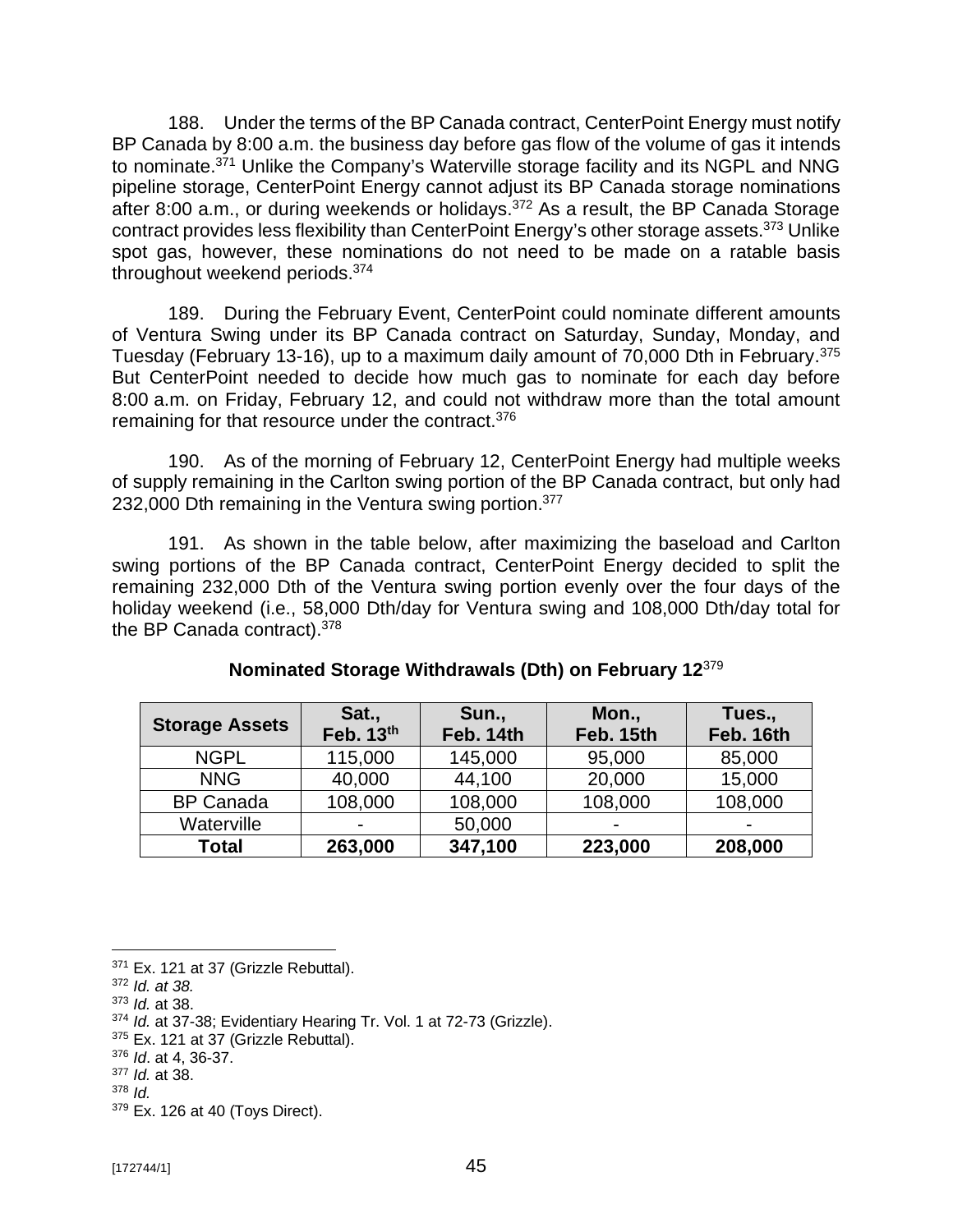192. As the February Event unfolded, CenterPoint Energy adjusted its planned storage withdrawals to respond to changing weather conditions and customer loads.<sup>380</sup>

193. Actual customer loads over the four-day weekend exceeded the Company's forecast on every day except February 14.<sup>381</sup>

194. To respond to these increased customer loads, on February 13, CenterPoint Energy increased its storage withdrawals on NGPL and NNG to their maximum withdrawal limits. CenterPoint Energy was able to increase these withdrawals because these storage contracts, unlike the BP Canada contract, allow for intra-day and intra-weekend adjustments to storage nominations.<sup>382</sup>

195. On February 15, CenterPoint Energy increased its storage withdrawals on NGPL and NNG to their maximum withdrawal limit and also withdrew 54,000 Dth from Waterville. The table below summarizes CenterPoint Energy's actual storage withdrawals during the February Event.

| <b>Storage Assets</b>           | <b>Feb. 13</b> | <b>Feb. 14</b> | <b>Feb. 15</b> | <b>Feb. 16</b> | <b>Feb. 17</b> |
|---------------------------------|----------------|----------------|----------------|----------------|----------------|
| <b>NGPL Pipeline Storage</b>    |                |                |                |                |                |
| (Max. withdrawal of 147,170     |                |                |                |                |                |
| Dth/day)                        | 147,170        | 147,170        | 147,170        | 96,507         | 147,170        |
| <b>NNG Pipeline Storage</b>     |                |                |                |                |                |
| (Max. withdrawal of 44,100)     |                |                |                |                |                |
| Dth/day)                        | 44,100         | 44,100         | 44,100         |                | 44,100         |
| <b>BP Canada</b>                |                |                |                |                |                |
| (Max. withdrawal of 120,000)    |                |                |                |                |                |
| Dth/day until Feb. 17, then     |                |                |                |                |                |
| 50,000 Dth/day)                 | 108,000        | 108,000        | 108,000        | 108,000        | 50,000         |
| <b>Waterville Company-Owned</b> |                |                |                |                |                |
| <b>Storage</b>                  |                |                |                |                |                |
| (Max. withdrawal of 50,000)     |                |                |                |                |                |
| Dth/day                         |                | 55,000         | 54,000         |                | 50,000         |
| <b>Total Estimated Actual</b>   |                |                |                |                |                |
| <b>Storage Withdrawals</b>      | 299,270        | 354,270        | 353,270        | 204,507        | 291,270        |

## **Actual Storage Withdrawals for February Event (Dth)**<sup>383</sup>

196. On February 17, due to the total volume contract limitations, the maximum daily withdrawal volume from BP Canada was reduced to 50,000 Dth/day.<sup>384</sup> On February 17, the Company planned to and did withdraw that maximum daily withdrawal volume.<sup>385</sup>

<sup>380</sup> Ex. 111 at 24-25(Olsen Direct).

 $381$  Ex. 129 at Sch. 7 (Toys Direct Schedules).

<sup>382</sup> Ex. 121 at 38 (Grizzle Rebuttal).

<sup>383</sup> Ex. 129 at Sch. 7 (Toys Direct Schedules).

<sup>384</sup> Ex. 121 at 38 (Grizzle Rebuttal).

 $385$  *Id.*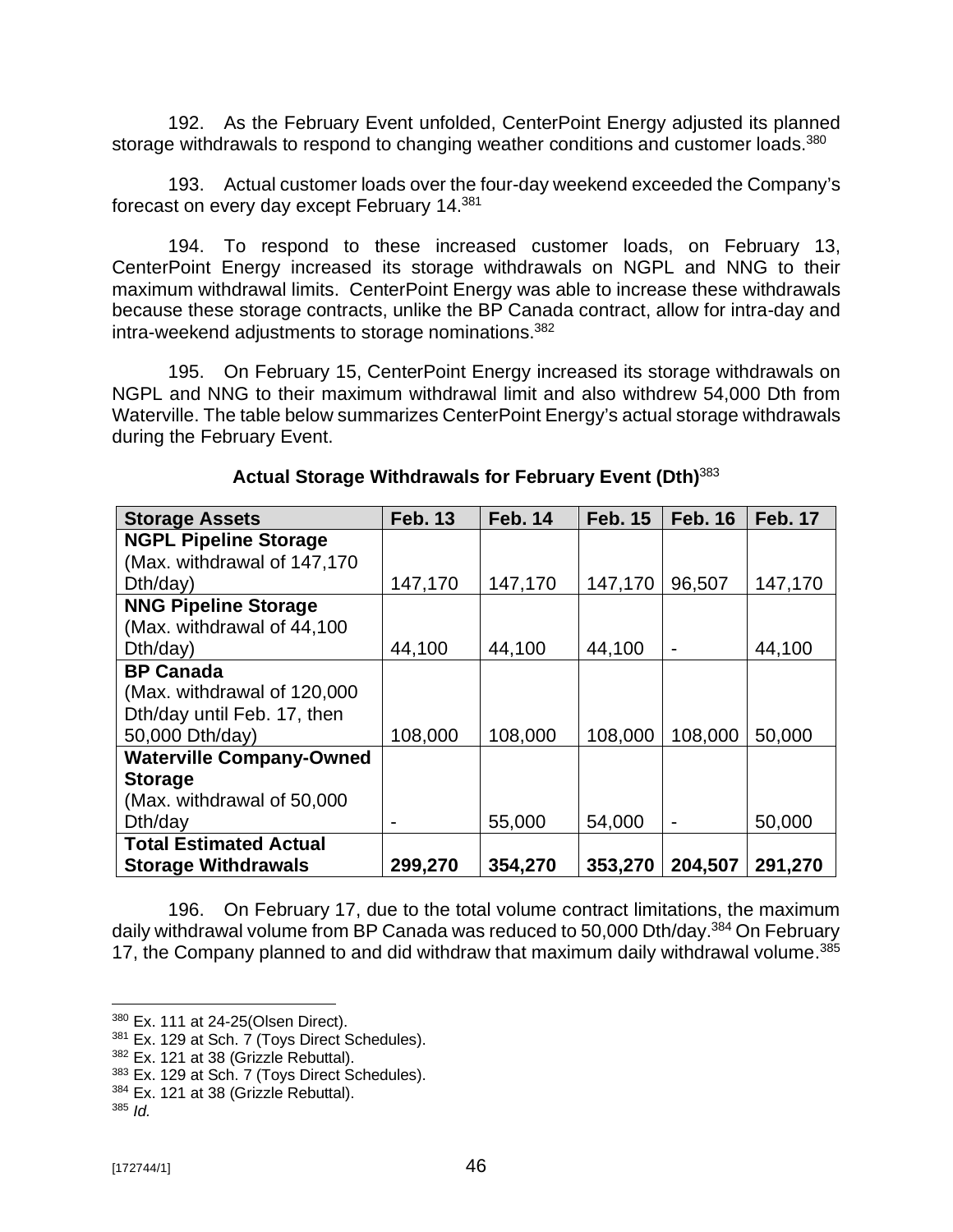197. The Department recommends a total disallowance related to BP Canada storage in the amount of \$21,317,175 based on its arguments that CenterPoint Energy should not have split the volumes of its withdrawals equally over the four-day weekend (for a disallowance of  $$9,121,676$ ),  $^{386}$  and that the Company should have preserved a portion of the Ventura swing supply for February 17 (resulting in a disallowance of \$12,195,499).<sup>387</sup> More specifically, the Department contends that CenterPoint Energy should have shaped its nominated daily swing volumes when planning for the four-day weekend on February 12, rather than splitting the remaining volumes equally over the four-day weekend.<sup>388</sup> The Department alleges CenterPoint Energy could have avoided additional spot gas purchases over the four-day weekend by increasing the volume of BP storage nominations on February 14 by 12,000 Dth.<sup>389</sup>

198. The Department also asserts that the Company should have preserved a portion of its remaining 232,000 Ventura swing volumes for use on February 17 or later in the winter rather than planning to use the remaining portion of this contract over the four-day holiday weekend.<sup>390</sup> The Department alleges that preserving use of the Ventura swing supply could have allowed CenterPoint Energy to reduce its spot market purchases for February 17.<sup>391</sup>

199. CenterPoint Energy maintains its decision to equally divide the remaining Ventura swing portion of the BP Canada contract over the four-day holiday weekend was based on the knowledge that it had at 8:00 a.m. on February 12.<sup>392</sup> CenterPoint Energy contends that the key difference between its BP Canada contract and its other storage assets is the lack of flexibility with its BP Canada storage withdrawals. Unlike its other storage resources, CenterPoint Energy's storage amounts for BP Canada are locked in for the weekend at 8:00 a.m. on February 12. In contrast, the Company is able to adjust its storage withdrawal amounts for its other storage assets (NNG, NGPL, and Waterville) to address higher than forecasted load or supply issues.<sup>393</sup>

200. CenterPoint Energy decided to equally divide its Ventura swing portion across the Presidents' Day weekend to allow the Company to preserve its more flexible storage resources in order to address unforeseen weather changes and supply shortfalls.<sup>394</sup> As of the morning of February 12, NNG had issued an SOL and the Company was also aware of supply production issues, although there was uncertainty as to the extent of those supply issues at that time.<sup>395</sup>

<sup>386</sup> Ex. 506 at 82-83, Sch. 4 (King Direct).

<sup>387</sup> *Id.* at 81-82, Sch. 4 at 4.

<sup>388</sup> *Id.* at 81-82.

<sup>389</sup> *Id.* at 82-83.

<sup>390</sup> *Id.* at 81.

<sup>391</sup> *Id.* at 81-82, Sch. 4 at 4.

 $392$  Ex. 121 at 40-42 (Grizzle Rebuttal); Ex. 134 at 55 (Reed Rebuttal).

 $393$  Ex. 134 at 57 (Reed Rebuttal).

<sup>394</sup> *Id.* at 55.

<sup>395</sup> Ex. 121 at 41 (Grizzle Rebuttal); *see also* Ex. 134 at 57 (Reed Rebuttal).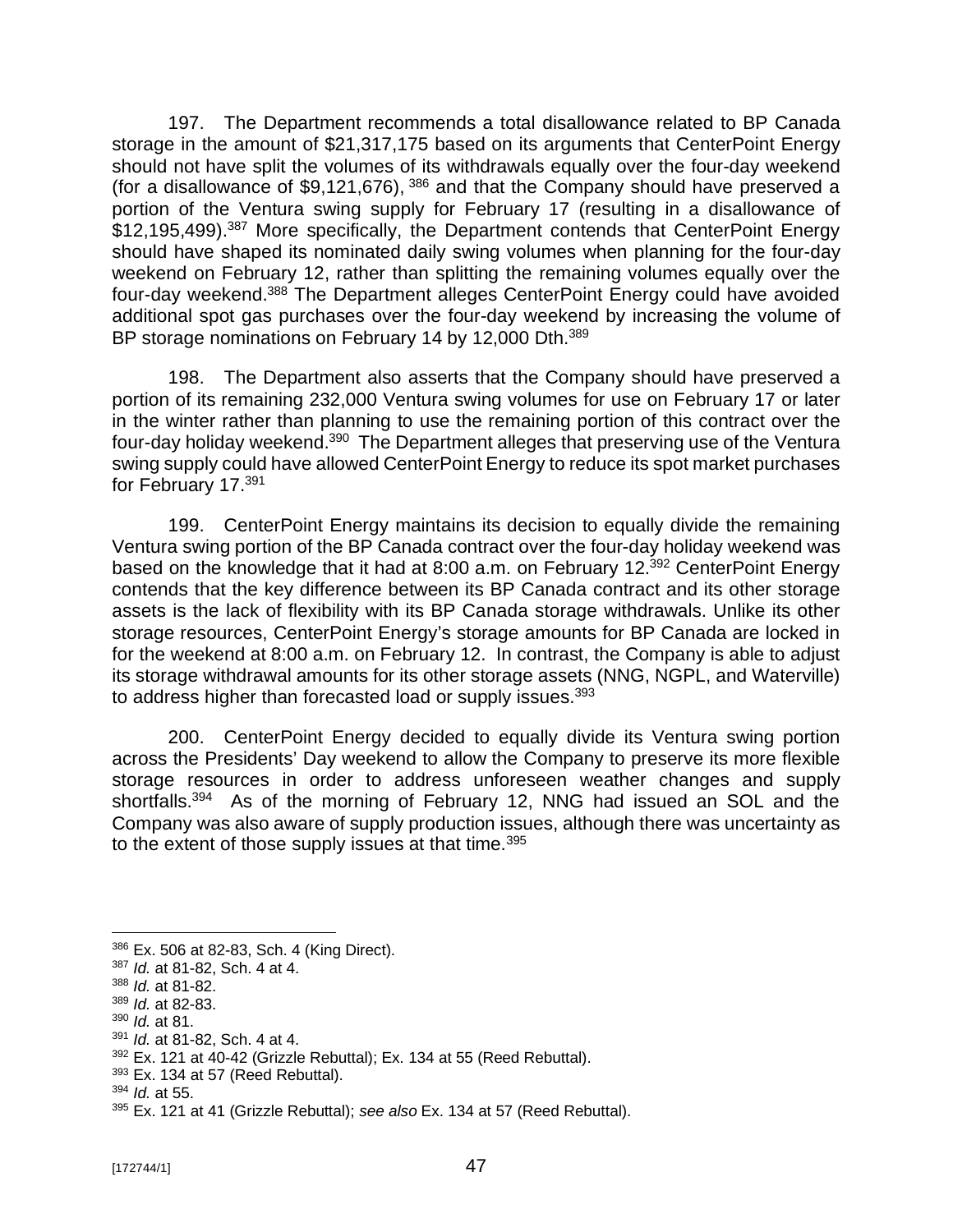201. If CenterPoint Energy had reduced its BP Canada storage withdrawals on February 13, 15, or 16, and replaced this resource with other storage assets (NGPL or NNG), it would have limited the Company's ability to use these more flexible resources on those days.<sup>396</sup> In the event that demand was higher than forecasted or there were supply disruptions on those days, the Company's ability to use these more flexible storage assets would be critical to meeting customer demands and preserving system reliability.<sup>397</sup>

202. CenterPoint Energy did in fact need to call on these more flexible storage resources on both February 13 and 15, when the Company increased its withdrawal nominations for NGPL and NNG to their maximum daily withdrawal quantity.<sup>398</sup> Had the Company already planned on February 12 for greater NNG and NGPL storage withdrawals for those days and reduced its BP Canada volumes by the same amount, the Company would have risked having inadequate gas to meet customer demand.<sup>399</sup> The Department challenges this analysis, contending that it inappropriately relies on hindsight. The Department's criticism is misplaced. CenterPoint Energy is not claiming that these particular circumstances somehow informed its decisions before the February Event, but instead simply offers an illustrative example of what actually occurred during that time, highlighting what might have occurred if it had followed the Department's recommended course of action.

203. Based on the information known as of February 12, and the fact that it was contractually required to nominate its BP Canada storage volumes for the four-day weekend by 8:00 a.m., CenterPoint Energy prudently decided to evenly split its BP Canada storage nominations across the weekend and preserve its other more flexible storage options to respond to colder than forecasted temperatures or supply disruptions.

204. Using the remaining Ventura swing portion of the BP Canada contract, means that CenterPoint Energy did not preserve 70,000 Dth for use on February 17, and it made this decision based on what it knew at 8:00 a.m. on February 12, when it was required to make the storage nomination.<sup>400</sup>

205. On February 12, weather forecasts predicted substantially warmer temperatures for February 17, as compared to the long holiday weekend.<sup>401</sup> As of 8:00 a.m. on February 12, there was no indication that spot gas prices would be extraordinarily high over the holiday weekend or that such prices would continue through February 17.<sup>402</sup> Given these facts, CenterPoint Energy had no reason, as of the morning of February 12, to preserve Ventura swing volumes for Wednesday, February 17.<sup>403</sup>

<sup>396</sup> Ex. 121 at 41 (Grizzle Rebuttal).

<sup>397</sup> *Id.*

<sup>398</sup> Ex. 129 at Sch. 7 at 1-2 (Toys Direct Schedules).

<sup>399</sup> Ex. 121 at 42 (Grizzle Rebuttal).

<sup>400</sup> *Id.* at 41-41; Ex. 134 at 55 (Reed Rebuttal).

 $401$  Ex. 121 at 41 (Grizzle Rebuttal); Ex. 134 at 55 (Reed Rebuttal).

<sup>402</sup> Ex. 121 at 41 (Grizzle Rebuttal); Ex. 134 at 55-56 (Reed Rebuttal).

 $403$  Ex. 121 at 41-42 (Grizzle Rebuttal); Ex. 134 at 56 (Reed Rebuttal).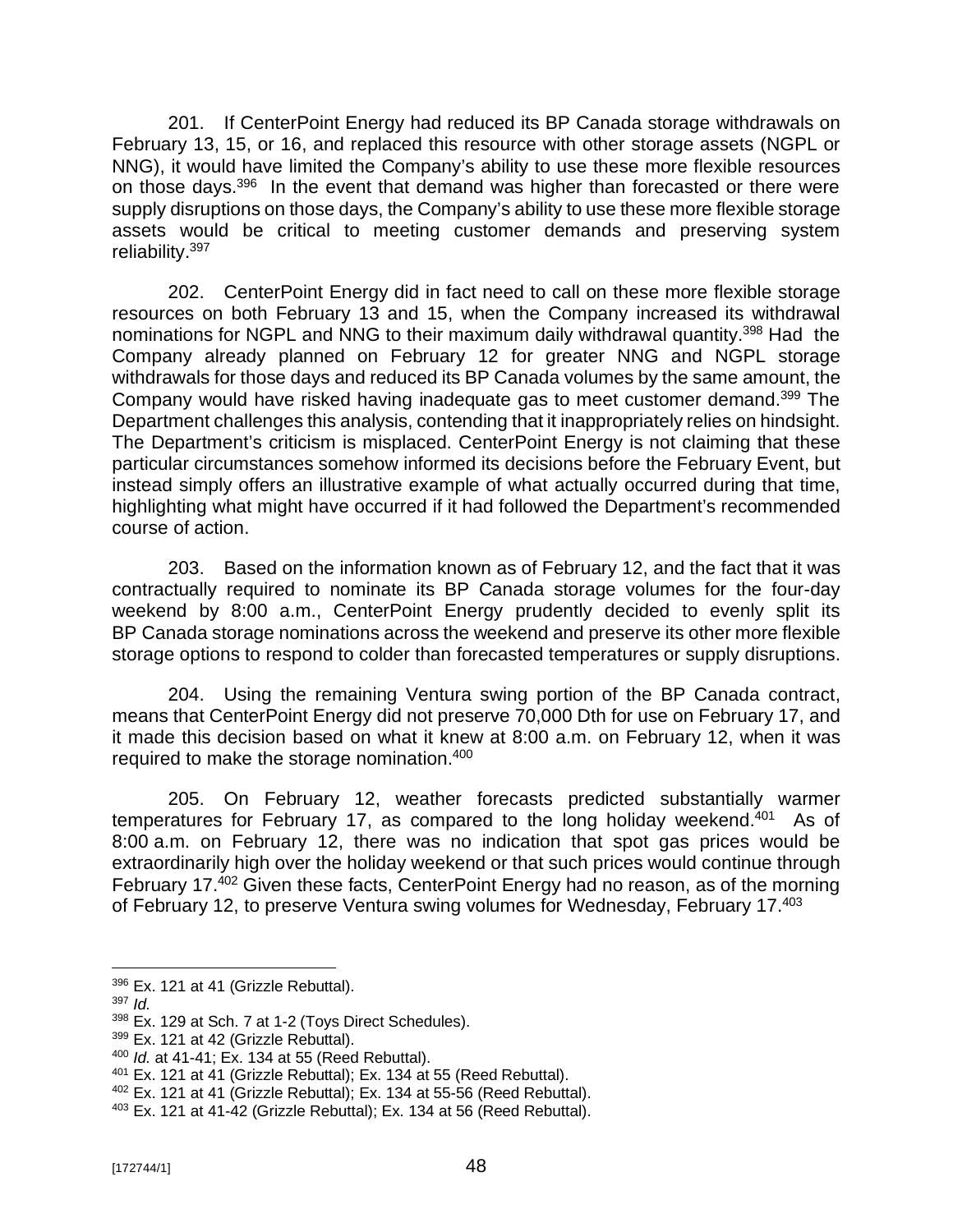206. Further, given the significantly warmer temperatures forecasted for February 17, it made sense for CenterPoint Energy to utilize the Ventura swing volumes during the holiday weekend, when forecasts were colder.<sup>404</sup>

207. Given the inflexibility of the BP Canada contract, as well as the information known at 8:00 a.m. on February 12, CenterPoint Energy prudently used its Ventura swing over the colder weekend days, rather than preserving it for use on February 17.

## **3. NGPL Pipeline Storage**

208. CenterPoint Energy has a pipeline storage contract with NGPL.<sup>405</sup> Consistent with its planned use for its other storage assets during the event, CenterPoint Energy planned to maximize its storage withdrawals from NGPL on February 14 and on February 17.<sup>406</sup>

209. The Department originally recommended a disallowance of \$2,046,668 related to CenterPoint Energy's use of its NGPL pipeline storage during the February Event.<sup>407</sup> The Department considered that CenterPoint Energy planned to withdraw from NGPL slightly less than what it ultimately withdrew (145,000 Dth vs. 147,170 Dth) which the Department claimed increased the Company's spot market purchases for February 13-17.<sup>408</sup>

210. CenterPoint Energy the clarified that the 2,170 Dth difference between the 145,000 Dth the Company planned to withdraw from NGPL, and the 147,170 Dth it did withdraw, is the fuel required to transport the stored gas.<sup>409</sup> In accordance with NGPL's FERC tariffs, a percentage of the natural gas transported from storage is charged as fuel for transportation on the interstate pipeline.<sup>410</sup> CenterPoint Energy planned its supply requirements using the lower 145,000 Dth amount, as the portion attributable to fuel  $(2,170$  Dth) cannot be used to serve customers.<sup>411</sup> Had CenterPoint planned its daily supply based on the full 147,170 Dth, it would have risked having inadequate gas supplies to serve customer load requirements.<sup>412</sup>

<sup>404</sup> Ex. 134 at 56 (Reed Rebuttal) (testifying that, "given the weather forecast of Wednesday being noticeably warmer than the weekend, I can envision a scenario where CenterPoint Energy could have faced prudence questions if prices dropped back to normal after the holiday weekend and CenterPoint Energy had preserved Ventura swing volumes instead of using all the Ventura swing volumes over the holiday weekend")

<sup>405</sup> Ex. 118 at 7 (Grizzle Direct).

<sup>406</sup> Ex. 129 at Sch. 7 (Toys Direct Schedules).

<sup>407</sup> Ex. 506 at 83 (King Direct).

<sup>408</sup> *Id.* at 80.

 $409$  Ex. 121 at 30, 32 (Grizzle Rebuttal); Ex. 134 at 47 (Reed Rebuttal).

<sup>410</sup> Ex. 121 at 31 (Grizzle Rebuttal).

<sup>411</sup> *Id.* at 30.

<sup>412</sup> *Id.*; Ex. 134 at 48 (Reed Rebuttal).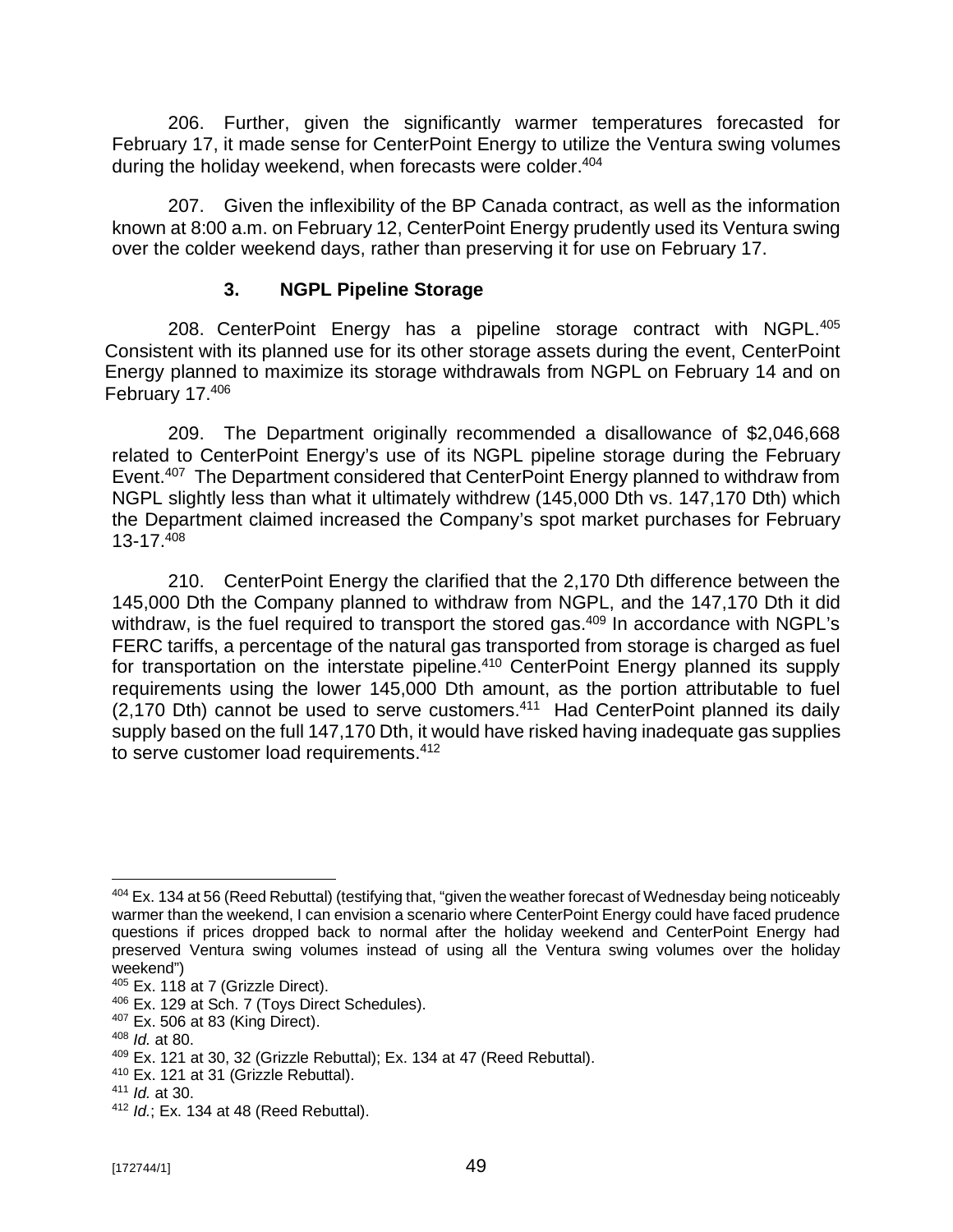211. Based on CenterPoint Energy's more detailed explanation of its NGPL storage withdrawals, the Department withdrew its recommended disallowance related to the NGPL pipeline storage component of CenterPoint's gas supply.<sup>413</sup>

212. CenterPoint Energy appropriately maximized its NGPL pipeline storage supplies during the February Event.

## **B. Maximization of Peaking Capacity**

## **1. Peak Shaving Generally**

213. The Commission directed that this Report address whether the Gas Utilities appropriately used peaking capacity, and if not, to calculate the impact.<sup>414</sup>

214. CenterPoint Energy owns and operates one LNG plant and eight propane air plants.<sup>415</sup>

215. CenterPoint Energy's peak shaving resources are an important part of the Company's gas supply plan and are used to maintain reliable service to firm customers during design day conditions. CenterPoint Energy uses peak shaving resources to meet capacity needs above available pipeline capacity, thereby avoiding incremental pipeline capacity purchases and costs. Peak shaving resources also play a critical role in addressing intraday load fluctuations to respond to changes in demand or available supply.<sup>416</sup>

216. Peak shaving resources help maintain reasonable costs because they allow the Company to avoid procuring incremental pipeline capacity and the associated demand charges that must be paid year-round when that capacity may be used for just a few hours a year on average. In this way, peaking facilities help balance reliability and capacity cost objectives, but they are not designed or situated to be used as a trade-off for spot purchases. Instead, CenterPoint Energy's peak shaving plants are an integral part of the distribution system design and gas supply plan to meet customer needs as the temperature approaches design day conditions. These assets enhance system reliability and provide the flexibility to address daily or hourly load variations on the distribution system.<sup>417</sup> Though not historically dispatched for economic purposes, there is nothing technologically or structurally about the facilities that would prevent it.<sup>418</sup> However, certain considerations may limit whether the plants can operate effectively and provide the

<sup>413</sup> Ex. 507 at 9 (King Surrebuttal) ("Based on CNP's more detailed explanation in rebuttal testimony, I no longer recommend a disallowance related to NGPL.").

<sup>414</sup> Order for Hearing at 22.

<sup>415</sup> Ex. 115 at 20 (Heer Direct).

<sup>416</sup> *Id.* at 20-21.

<sup>417</sup> Ex. 116 at 18 (Heer Rebuttal).

<sup>418</sup> Evidentiary Hearing Tr. Vol. 1 at 58 (Heer).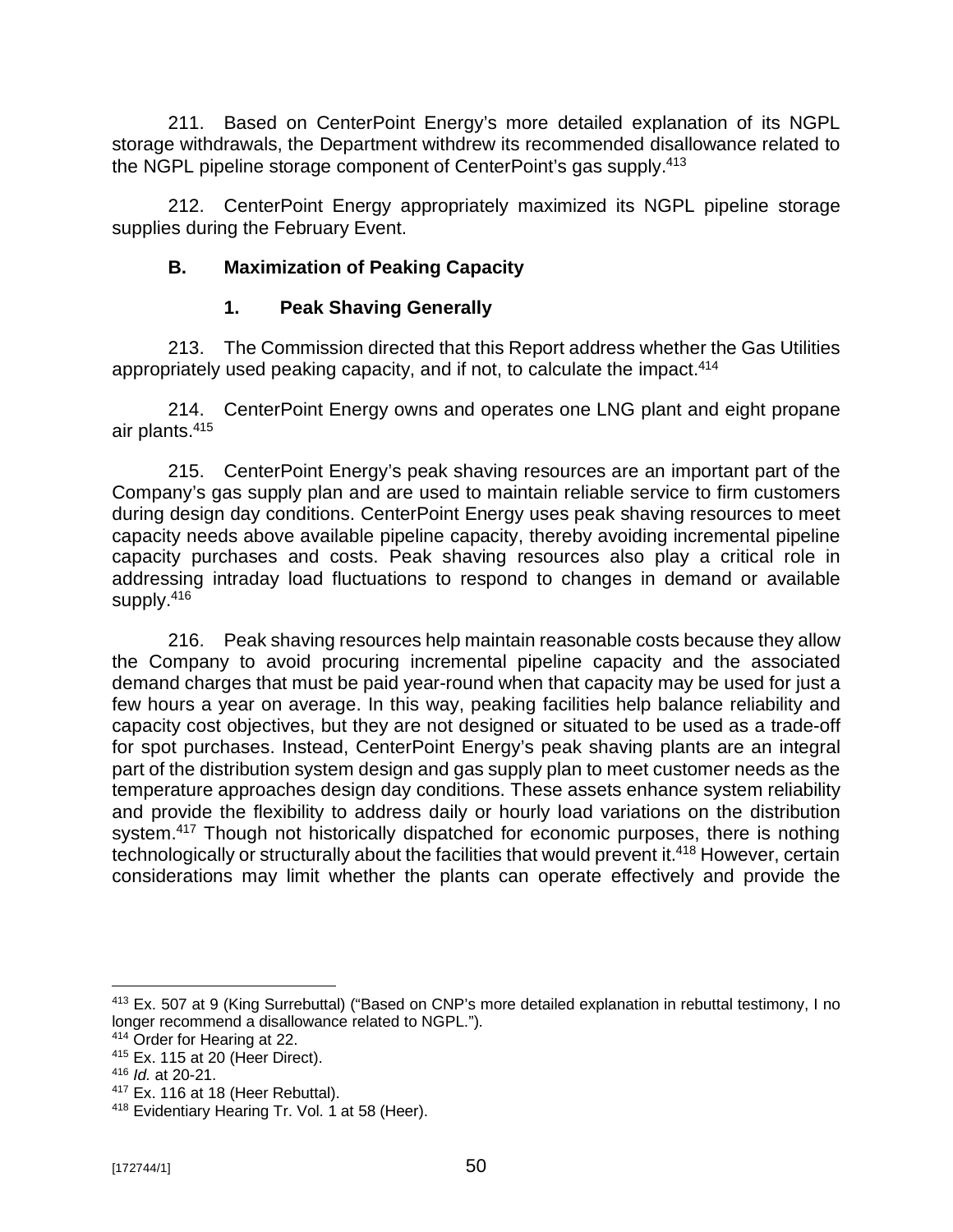supplies needed. In some cases, conditions on the distribution system may not be appropriate to operate the plants as needed.<sup>419</sup>

217. In accordance with CenterPoint Energy's GPP, peak shaving supply has historically been used on a limited basis to meet peak demand on the coldest winter days and to support pressure in specific areas of the system.<sup>420</sup>

218. The Company's Winter Dispatch Plan, included as Appendix D to the 2020-2021 GPP, calls for peak shaving when forecasted daily load exceeds contracted pipeline capacity.<sup>421</sup> As described in the GPP, "CenterPoint Energy's dispatch plan calls for interruption of … customers prior to using peaking supplies, with minor exceptions when system integrity can only be maintained through peaking."<sup>422</sup> The plan also states "[t]his Plan will be adhered to as closely as practical, realizing that execution of any plan is subject to modifications to adjust for changing market, weather, operational and other conditions as it is implemented." 423

219. Dispatch of peak shaving resources is not based solely on consideration of overall system demand and available peaking inventory on a particular day; operational considerations also factor into peak shaving dispatch decisions.<sup>424</sup>

#### **2. LNG Plant Operations**

220. CenterPoint Energy's LNG plant has total storage capacity of 1,000,000 Dth and a daily design capacity limit of 72,000 Dth/day.<sup>425</sup>

221. The LNG plant has three separate processes – liquefaction, storage, and vaporization. Liquefaction (filling storage) occurs during the non-heating season and vaporization occurs when supply is needed during the heating season.<sup>426</sup>

222. For the LNG plant, dispatch decisions must consider that the LNG facility has a finite amount of gas that can be used during a heating season, and usage is also dependent on and limited by the size and design of the pumps, vaporizers, and pipeline systems.<sup>427</sup>

223. It would not be practical to add LNG to storage during the heating season because the liquefaction process itself takes considerably longer than the vaporization process. The plant can liquefy up to 5,000 Dth/day but could vaporize up to 72,000 Dth if

<sup>419</sup> *Id.* at 57-58.

 $420$  Ex. 116 at 11-12 (Heer Rebuttal).

<sup>&</sup>lt;sup>421</sup> Ex. 121 at 44 (Grizzle Rebuttal).

 $422$  Ex. 115 at 25 (Heer Direct); Ex. 119 at Sch. 2 at 26 (Grizzle Direct Schedules).

<sup>423</sup> Ex. 119 at Sch. 2 at 4 (Grizzle Direct Schedules).

<sup>424</sup> Ex. 115 at 28-29 (Heer Direct).

<sup>425</sup> *Id.* at 22.

<sup>426</sup> *Id.* at 29.

<sup>427</sup> *Id.* at 28.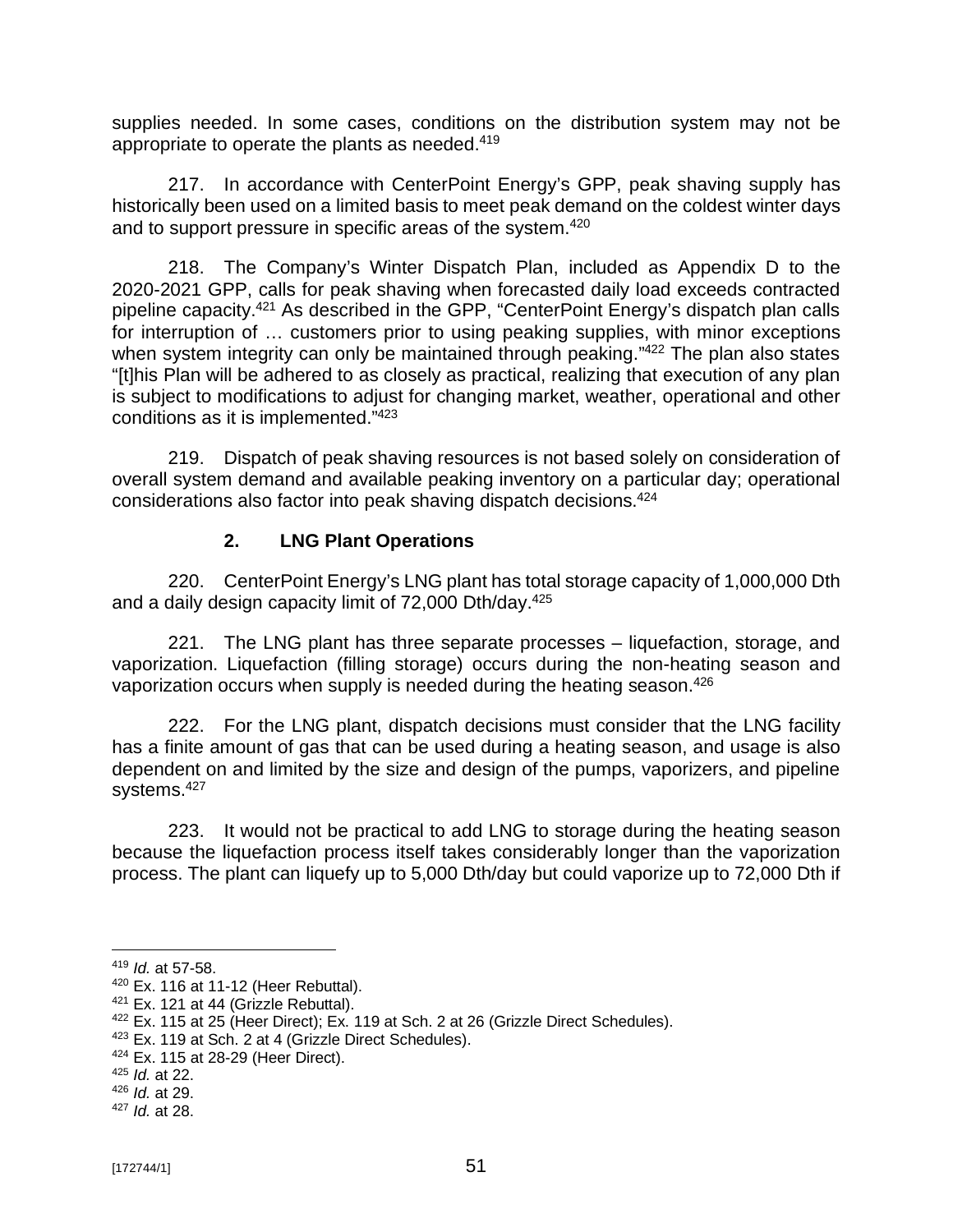run for a full day. Thus, it would take approximately two weeks to replace the volume used in one full day of operation.<sup>428</sup>

#### **3. Propane Air Plant Operations**

224. CenterPoint Energy's eight propane air facilities have a total storage capacity of approximately 980,000 Dth and can produce approximately 149,000 Dth/day assuming 100 percent availability. Considering potential issues with equipment and cold temperatures, availability under design day conditions is assumed to be approximately 80 to 85 percent.<sup>429</sup>

225. The propane air facilities are located across the gas distribution system. $430$ Liquid propane is delivered to the plants by truck during the non-heating months and is stored in its liquid state. When needed to supplement system capacity or support system pressure, the liquid propane is vaporized and mixed with air before being injected into the gas distribution system.<sup>431</sup>

226. For the propane air plants, dispatch decisions must consider that the propane air plants typically have a finite amount of energy in storage that can be drawn from to service customers during a heating season.<sup>432</sup> In addition to fuel availability, dispatch decisions must also consider equipment design, the location of the specific plant, customer demand in that area, and whether demand in the area will allow the Company to achieve the necessary propane-to-natural gas mix.<sup>433</sup>

227. In general, it would not be possible to refill the propane storage to any significant degree during the winter. Even in ideal circumstances it can take weeks to refill storage at a single propane facility. Further, significant depletion of propane storage would likely mean there had been a long stretch of cold weather, which by itself would put significant demand on the propane delivery infrastructure, and it would be unlikely timely propane deliveries could be scheduled.<sup>434</sup>

228. Propane air plants are sited where there are typically large gas distribution flows during peak or near peak demand events (i.e., when temperatures are extremely low, natural gas load near those plants is extremely high). In order to dispatch one of the propane air plants, the expected flow of energy must be at least 2.2 or 2.3 times the planned output of the propane air facility. This is because an adequate supply of natural gas (at least 55 to 60 percent of the total mixture) must be added to the propane-air

- <sup>430</sup> *Id.* at 22.
- <sup>431</sup> *Id.* at 24.
- <sup>432</sup> *Id.* at 27. <sup>433</sup> *Id.* at 28.
- <sup>434</sup> *Id.* at 32.

<sup>428</sup> *Id.* at 29.

<sup>429</sup> *Id.* at 24.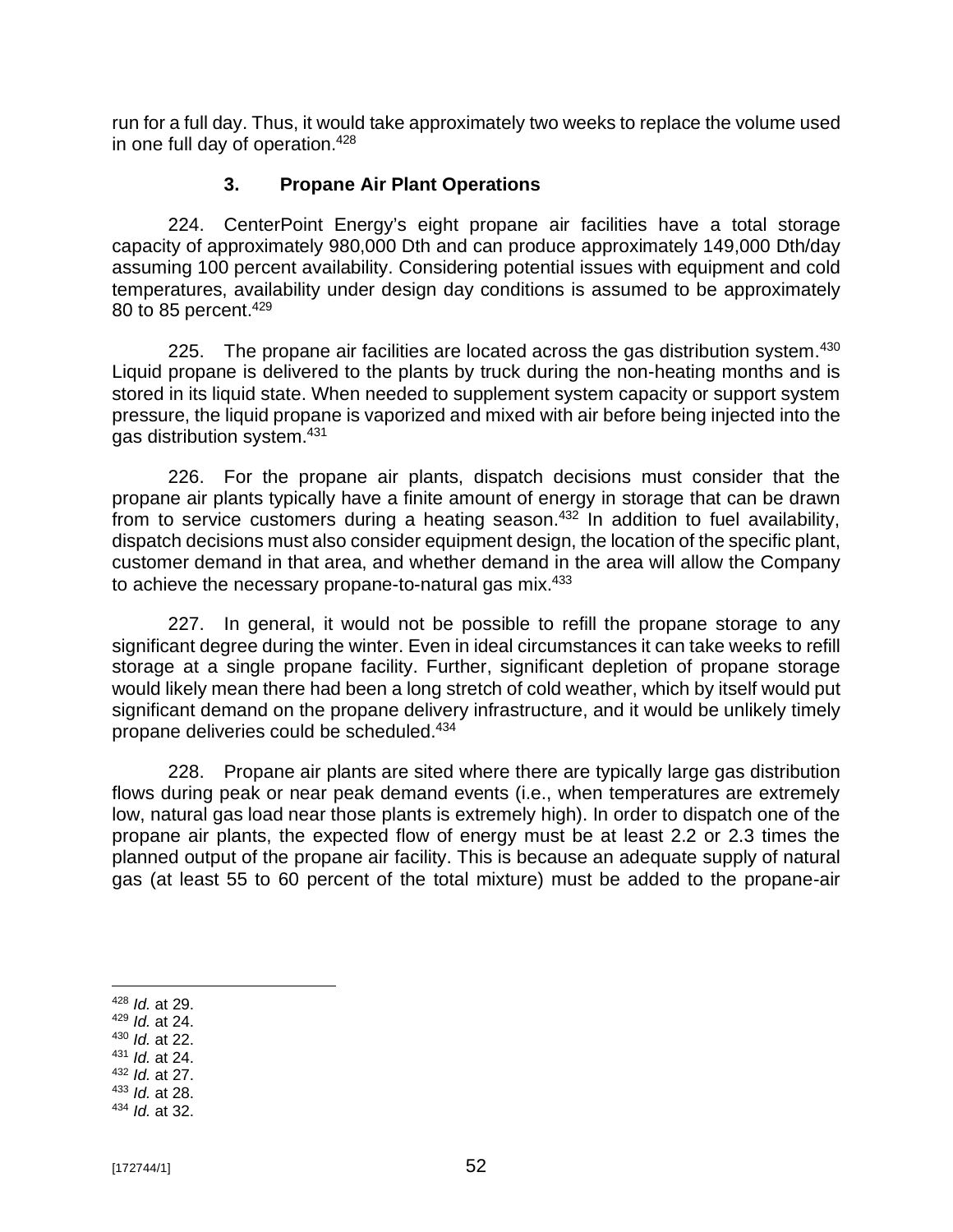mixture to ensure acceptable safety and gas quality parameters are met for customer end-uses.<sup>435</sup>

229. While the Company's distribution system is interconnected, that does not mean that gas can, as a practical matter, be moved from one area of the system to another to meet the specific customer demand.<sup>436</sup>

#### **4. Peaking Usage During the February Event**

230. During the February Event, CenterPoint Energy used its peak shaving resources consistent with its GPP dispatch plan. The Company did not plan to dispatch its peak shaving plants when it procured daily spot gas for the four-day weekend, or on February 16 for February 17, 2021, because, as shown in the table below, the forecasted load requirements on the coldest day of the weekend were not projected to exceed available pipeline capacity.<sup>437</sup>

| <b>Gas Day</b> | <b>Forecasted Load</b> | <b>Available</b><br><b>Transportation</b><br><b>Capacity</b> | <b>Planned Peak</b><br><b>Shaving</b> |
|----------------|------------------------|--------------------------------------------------------------|---------------------------------------|
| February 13    | 1,098,099 Dth          | 1,230,284 Dth                                                | 0 Dth                                 |
| February 14    | 1,223,099 Dth          | 1,230,284 Dth                                                | 0 Dth                                 |
| February 15    | 1,074,099 Dth          | 1,230,284 Dth                                                | 0 Dth                                 |
| February 16    | 1,063,099 Dth          | 1,230,284 Dth                                                | 0 Dth                                 |
| February 17    | 959,549 Dth            | 1,230,284 Dth                                                | 0 Dth                                 |

## **Planned Peak Shaving**<sup>438</sup>

231. During the February Event, CenterPoint Energy planned to keep its peak shaving plants in reserve to address intraday load variations and distribution system constraints.<sup>439</sup>

<sup>435</sup> *Id.* at 30.

<sup>436</sup> *Id.* at 30; Evidentiary Hearing Tr., Vol. 1 at 58-59 (Heer) ("[I]n the city of Minneapolis, we have four propane-air peak shaving facilities. And depending on how we are bringing gas and flowing gas into the city, it may or may not impact the flow of gas that is going by one of these propane-air facilities. And it's important that we have sufficient gas flow at that facility as we introduce propane-air into our system for gas quality and safety issues. So because our system is integrated in the city and because on different circumstance, depending on what's going on with the weather and customer usage and which customers, the flow may or may not be appropriate at all of the facilities at all times to operate that system.").

<sup>437</sup> Ex. 506 at 91 (King Direct); Ex. 121 at 44-45 (Grizzle Rebuttal).

<sup>438</sup> Ex. 121 at 45, Table 3 (Grizzle Rebuttal).

<sup>439</sup> Ex. 115 at 33 (Heer Direct).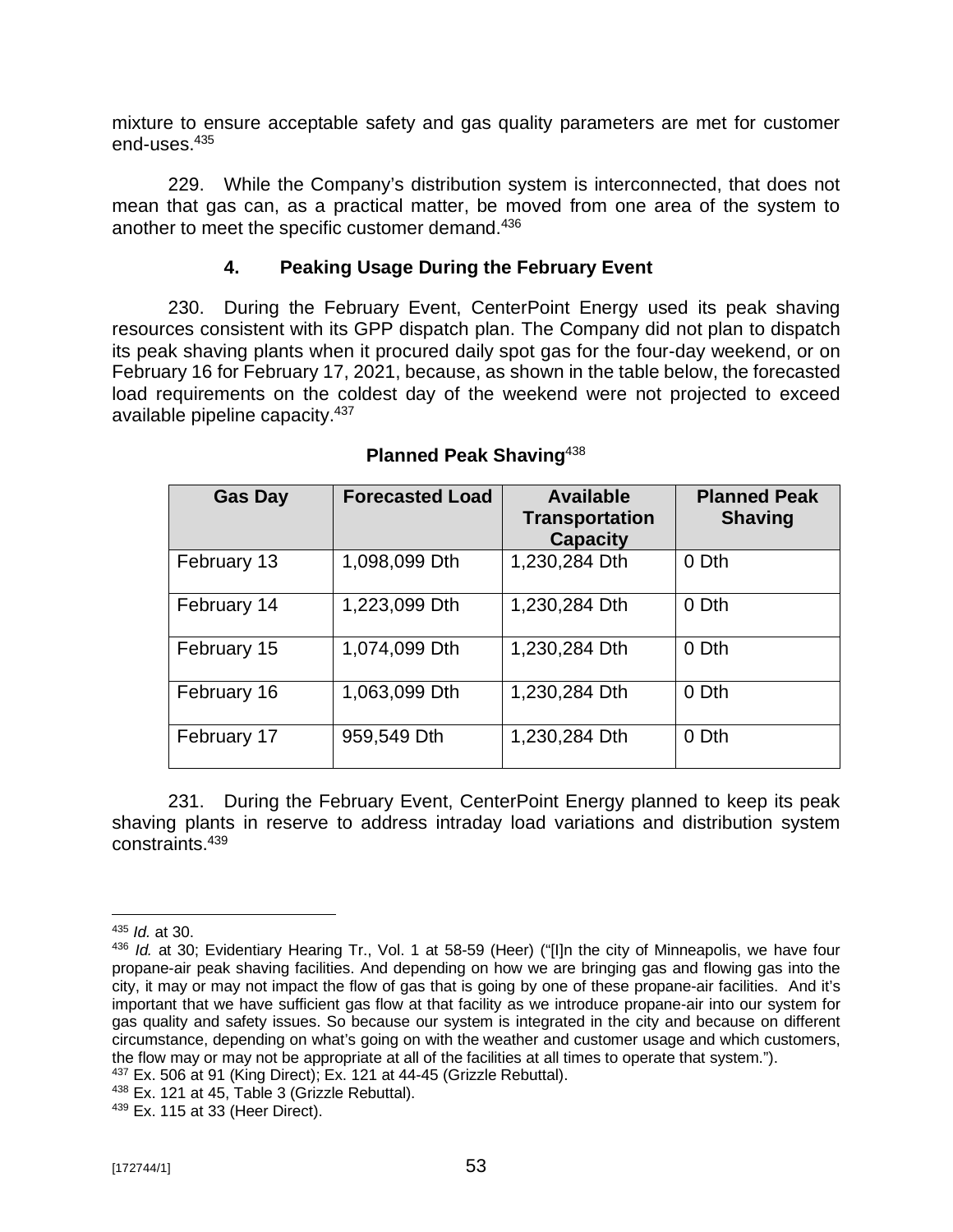232. The Department agrees that it was not imprudent for the Company to plan to reserve its peak shaving plants when it procured daily spot gas for the four-day weekend. The Department argues, however, that CenterPoint Energy understood by February 16 that natural gas spot market prices had spiked to \$154.9/Dth at Ventura and \$231.7/Dth at Demarc, and that it had already incurred \$400 million in costs.<sup>440</sup> Therefore, the Department contends, based on the additional knowledge, prudent action required acting differently on February 16 and incorporating the peaking plants into its supply decisions for February 17. 441

233. The Department posits that if CenterPoint fully deployed its LNG plant on February 17, it still would have had all its propane peak-shaving plant assets (149,000 Dth/day) to respond to any supply cuts or intra-day swings on February 17.<sup>442</sup> The Department notes that on the coldest day of the February Event, February 14, CenterPoint used less than five percent (7,001 Dth) of its propane peaking capacity and less than 60 percent (41,611 Dth) of its LNG peaking capacity.<sup>443</sup> The amount of propane held in reserve on February 17 greatly exceeds the 56,000 Dth in supply failures that CenterPoint experienced over the entire February Event.<sup>444</sup> In addition, CenterPoint's LNG plant would have still had enough LNG stored to run at maximum capacity for 13 days, plus the full capacity of the propane plants, in the unlikely event of prolonged, unseasonably severe cold weather in late February and March.<sup>445</sup>

234. CenterPoint Energy has limited tools available to respond to changing circumstances, such as fluctuations in customer loads during the course of the gas day, or in this specific case over four gas days.<sup>446</sup>

235. As shown in the table below, CenterPoint Energy dispatched a portion of its peak shaving plants on February 13, 14, and 15, to provide supplemental pressure support, respond to intra-day variations in customer load based on weather, and preempt potential supply issues as the Company became aware of potential supply cuts early on February 14.447

<sup>444</sup> Ex. 507 at 17 (King Surrebuttal).

<sup>440</sup> *Id.* at 17; Ex. 506 at 11 (King Direct).

<sup>441</sup> Ex. 506 at 93 (King Direct).

<sup>442</sup> Ex. 507 at 16 (King Surrebuttal); Ex. 129 at Sch. 4 at 1 (Toys Direct Schedules) (showing 149,000 Dth in peaking capacity).

<sup>443</sup> Ex. 129 at Sch. 4 at 1 (Toys Direct Schedules).

<sup>445</sup> *Id.* at 17-18.

<sup>446</sup> Ex. 115 at 9 (Heer Direct) ("Typically, customer demand varies over the course of 24-hours, most directly with ambient temperature but also depending on the time of day and day of the week as businesses open (or close); residential customers' setback thermostats turn on their furnaces, hot water heating is used for morning showers, and customers leave and return home; schools open (or close); and industrial production is operational (or not).").

<sup>447</sup> Ex. 116 at 14-15 (Heer Rebuttal).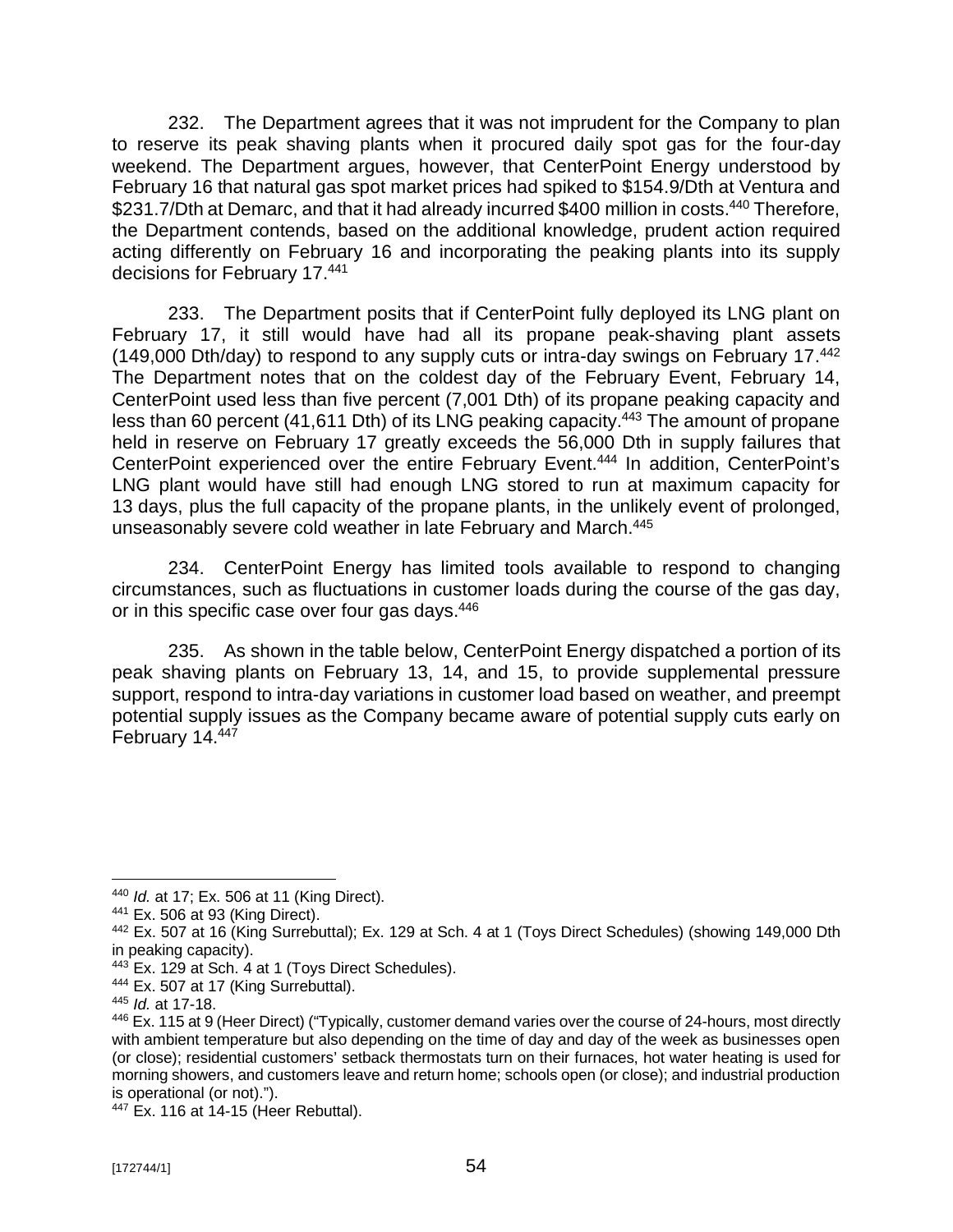| <b>Peak</b><br><b>Shaving</b> | <b>Gas Day</b><br><b>Feb. 13</b> | <b>Gas Day</b><br><b>Feb. 14</b> | <b>Gas Day</b><br><b>Feb. 15</b> | <b>Gas Day</b><br><b>Feb. 16</b> | <b>Gas Day</b><br><b>Feb. 17</b> |
|-------------------------------|----------------------------------|----------------------------------|----------------------------------|----------------------------------|----------------------------------|
| <b>LNG</b>                    | 229 Dth                          | 41,611 Dth                       | 6,358 Dth                        | 433 Dth                          | 348 Dth                          |
| Propane Air                   | 1,397 Dth                        | 7,001 Dth                        |                                  |                                  | 80 Dth                           |

**Use of Peak Shaving During the February Event**<sup>448</sup>

236. CenterPoint Energy dispatched peak shaving supply on February 14 "based on anticipated morning temperatures and forecasted load and expected system needs and pressures." The Company made this decision early on the morning of calendar day February 14 (which was at the end of the Gas Day February 13).<sup>449</sup> On February 14, CenterPoint Energy dispatched its LNG plant to preempt any supply issues as the Company became aware of potential gas supply cuts on the pipeline system early on February 14.<sup>450</sup>

237. The Department and CUB assert that CenterPoint Energy should have planned to dispatch its peak shaving resources in response to spot market prices.<sup>451</sup>

238. The Department acknowledges that the Company's decisions with respect to peak shaving dispatch over the four-day weekend February 13-16 were not inconsistent with the prudence standard. <sup>452</sup> Operating based on economics due to spot gas prices is outside of the typical framework for how peaking plants are designed and planned, and are outside of the ways in which CenterPoint Energy itself plans to or has used its peak shaving plants in the past. Further, the extent of the price spike was not fully understood on February 12, which is when CenterPoint Energy had to procure daily spot gas for the four-day weekend.<sup>453</sup>

239. However, the Department opines that CenterPoint Energy should have engaged in economic dispatch of peak shaving on February 17, after the magnitude of the price spike was known.<sup>454</sup> On February 16, CenterPoint Energy understood the extent of the price spike that occurred in the market on February 12. At that time, the Department argues, prudent action required incorporating peak shaving into the Company's supply plan.<sup>455</sup>

<sup>452</sup> Ex. 506 at 92 (King Direct).

<sup>448</sup> Ex. 115 at 35-36, Table 1 (Heer Direct)

<sup>449</sup> *Id.* at 36; Ex. 116 at 14 (Heer Rebuttal).

<sup>450</sup> Ex. 115 at 36 (Heer Direct); Ex. 116 at 14-15 (Heer Rebuttal).

<sup>451</sup> Ex. 506 87-94 (King Direct); Ex. 507 at 15-21 (King Surrebuttal); Ex. 801 (Cebulko Direct); Ex. 811 at 41-46 (Cebulko Surrebuttal).

<sup>453</sup> *Id.*

<sup>454</sup> *Id.* at 93; Ex. 507 at 15-16 (King Surrebuttal).

<sup>455</sup> Ex. 506 at 93 (King Direct); Ex. 507 at 19-20 (King Surrebuttal) ("CNP could have pursued a strategy of acquiring additional spot gas on an intra-day basis (as Xcel did) to replace anticipated supply cuts.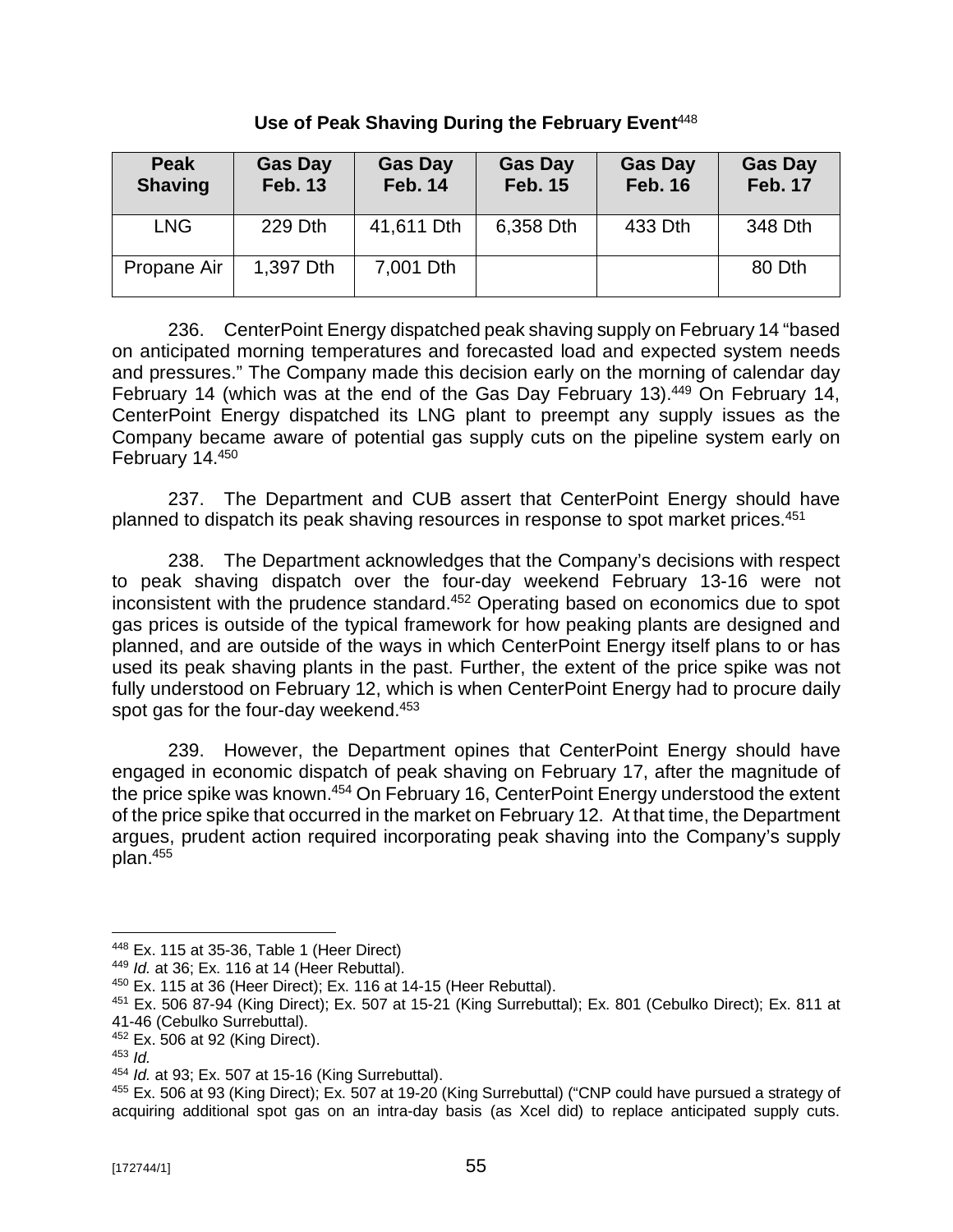240. The Department contends that CenterPoint Energy demonstrated over the four-day weekend that it could and would incorporate peaking plants into its supply portfolio based on economics. The Department concludes running peaking plants to preempt potential supply cuts is an example of running for economic reasons because the Company could have pursued a strategy of acquiring additional spot gas on an intraday basis (as Xcel did) to replace anticipated supply cuts.<sup>456</sup>

241. The Department recommends a disallowance that assumes CenterPoint Energy should have planned to use 100 percent (72,000 Dth/day) of its LNG facility maximum daily output to offset spot market purchases on Wednesday, February 17, for a total disallowance of \$12,685,132.<sup>457</sup>

242. The Department acknowledges that its disallowance recommendation does not account for the incremental cost to dispatch the Company's peak shaving plant. However, the Department does not incorporate this fact into its recommendation because "the magnitude of including replacement costs is very small, on the order of 1 to 2% of the disallowance amount." 458

243. CUB argues more broadly that CenterPoint Energy should have planned to dispatch peak shaving in response to increasing spot market prices on February 12 and throughout the entire February Event.<sup>459</sup>

244. CUB concludes that on February 12, CenterPoint Energy knew that prices had reached \$15/Dth and it should have determined that some of its peak shaving resources would be dispatched to mitigate the cost impacts of spot prices.<sup>460</sup> CUB notes that when the Company planned its gas supply on February 16 to for Gas Day February 17, it absolutely knew it was amidst an unprecedented price spike.<sup>461</sup>

245. CUB recommends a disallowance of \$34,452,670, based on its conclusion that CenterPoint Energy should have dispatched 50 percent of available LNG and 25 percent of propane peak shaving resources for economic purposes from February 13- 17.<sup>462</sup>

246. In light of the circumstances it faced, including significant production declines and the risk of supply cuts, the Company's decision not to plan for economic dispatch of its peak shaving resources was appropriate and allowed it to address potential reliability issues during the February Event. In fact, such issues did arise and the

However, CNP appropriately utilized its peaking plants as an alternative to extremely expensive spot gas to replace anticipate supply cuts.").

<sup>&</sup>lt;sup>456</sup> Ex. 507 at 20 (King Surrebuttal).

 $457$  Ex. 506 at Sch. 4 at 5 (King Direct).

<sup>&</sup>lt;sup>458</sup> Ex. 507 at 13 (King Surrebuttal).

<sup>459</sup> Ex. 801 at 84 (Cebulko Direct).

<sup>&</sup>lt;sup>460</sup> Ex. 811 at 42-43 (Cebulko Surrebuttal).

 $461$  *Id.* 

<sup>462</sup> *Id.* at 5-6; Ex. 819 at 4 (Nelson Surrebuttal). CUB revised its disallowance recommendation in surrebuttal in response to the Company's Rebuttal Testimony.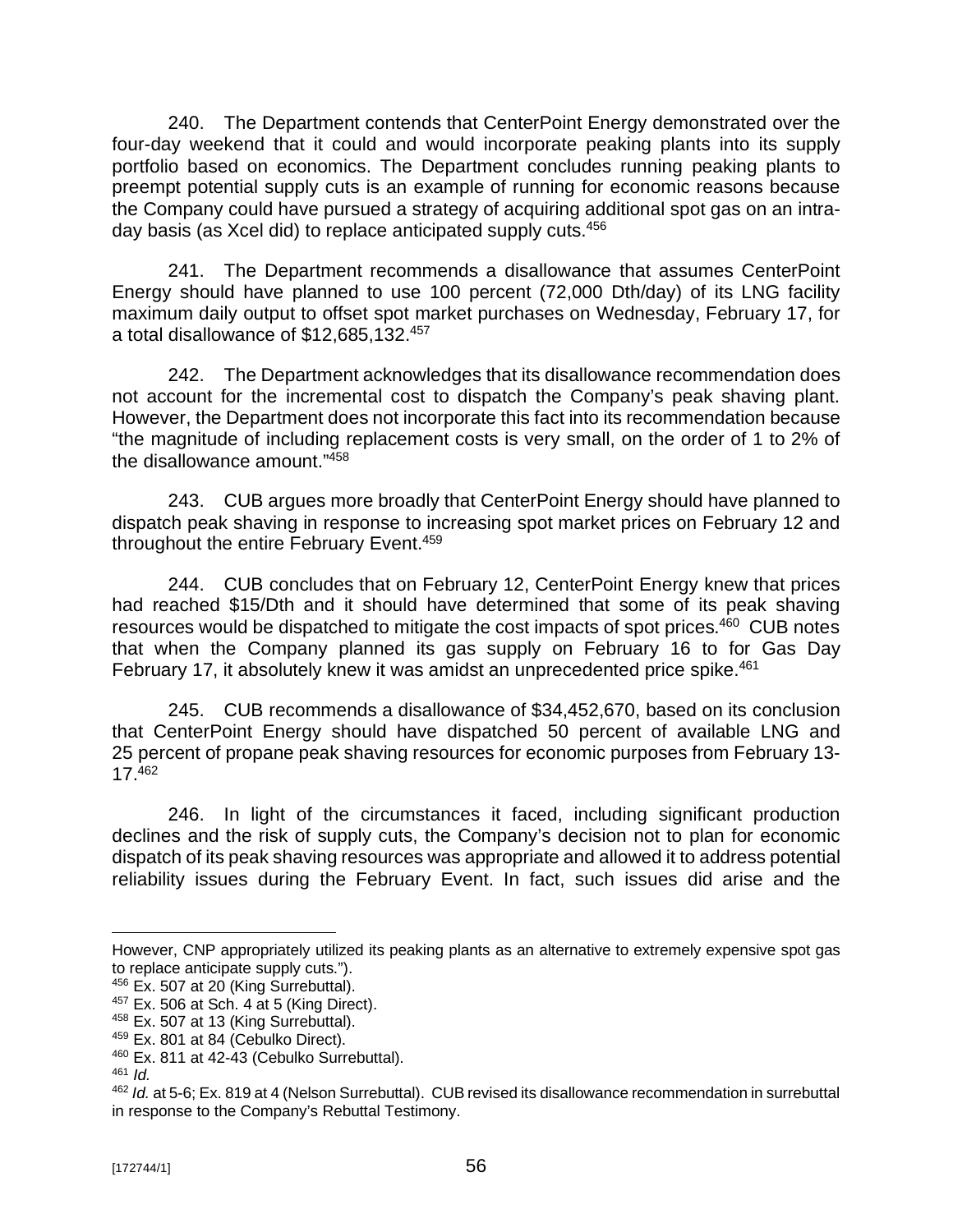Company did dispatch its peak shaving facilities as planned to meet system reliability needs. 463

247. When planning for gas supply on February 12 and February 16, CenterPoint Energy knew the forecasted customer load and the weather conditions forecasted, but it could not know whether actual weather conditions and temperatures would be colder or how customer usage would vary over each 24-hour gas day.<sup>464</sup>

248. Particularly related to gas purchasing decisions on February 12, CenterPoint Energy also knew that NNG had called an SOL and that there were impacts to production as a result of freeze offs, resulting in the risk of possible supply cuts. However, the scale of potential production declines, how those supply shortages would impact the market (and for how long), and whether there would be cuts to supply were all unknown.<sup>465</sup>

249. In light of these circumstances, CenterPoint Energy needed as much flexibility and control over its supply resources as possible to be ready to respond to potential supply issues. As a result, it was reasonable for the Company to lock in supply for the four-day weekend that cannot be adjusted day-by-day, and to retain the supply over which it does have control and flexibility – its pipeline storage and Company-owned Waterville storage resources. 466

250. Further, CenterPoint Energy's peak shaving resources have daily withdrawal limits.<sup>467</sup> Over the four-day weekend, CenterPoint Energy had already planned to maximize its storage withdrawals, baseload, and swing purchases for the coldest day, February 14. Actual load on Gas Day February 14 was 5,743 Dth higher than forecasted and CenterPoint Energy experienced 16,661 Dth of supply cuts. In response to these circumstances, CenterPoint Energy dispatched its LNG and propane air plants. If CenterPoint Energy had instead reduced its spot market purchases over the weekend and planned to rely on peak shaving supplies, the Company would not have had this resource available to address these unforeseen supply needs.<sup>468</sup>

251. Additionally, if weather conditions had been more extreme, if load had been higher, if additional distribution pressure issues were experienced, or if supply disruptions had been more significant, CenterPoint Energy could have needed to call on additional peak shaving dispatch to meet customer load requirements. If weather had been more extreme or supply cuts more significant, it is also likely that many utilities would have been

<sup>465</sup> *Id.*

 $468$  Ex. 134 at 38 (Reed Rebuttal).

<sup>463</sup> Ex. 134 at 33 (Reed Rebuttal).

<sup>464</sup> Ex. 117 at 1 (Heer Written Summary of Pre-Filed Testimony).

<sup>466</sup> Ex. 121 at 41-42 (Grizzle Rebuttal)

<sup>467</sup> Ex. 115 at 21, 24 (Heer Direct) (noting CenterPoint Energy's LNG plant has a vaporization design rate of 72,000 Dth/day and that "CenterPoint Energy's eight propane facilities … can produce approximately 149,000 Dth/day assuming 100 percent availability. However, considering potential issues with equipment at negative 25 degrees Fahrenheit, availability factors under design day conditions are assumed to be approximately 80 to 85 percent.").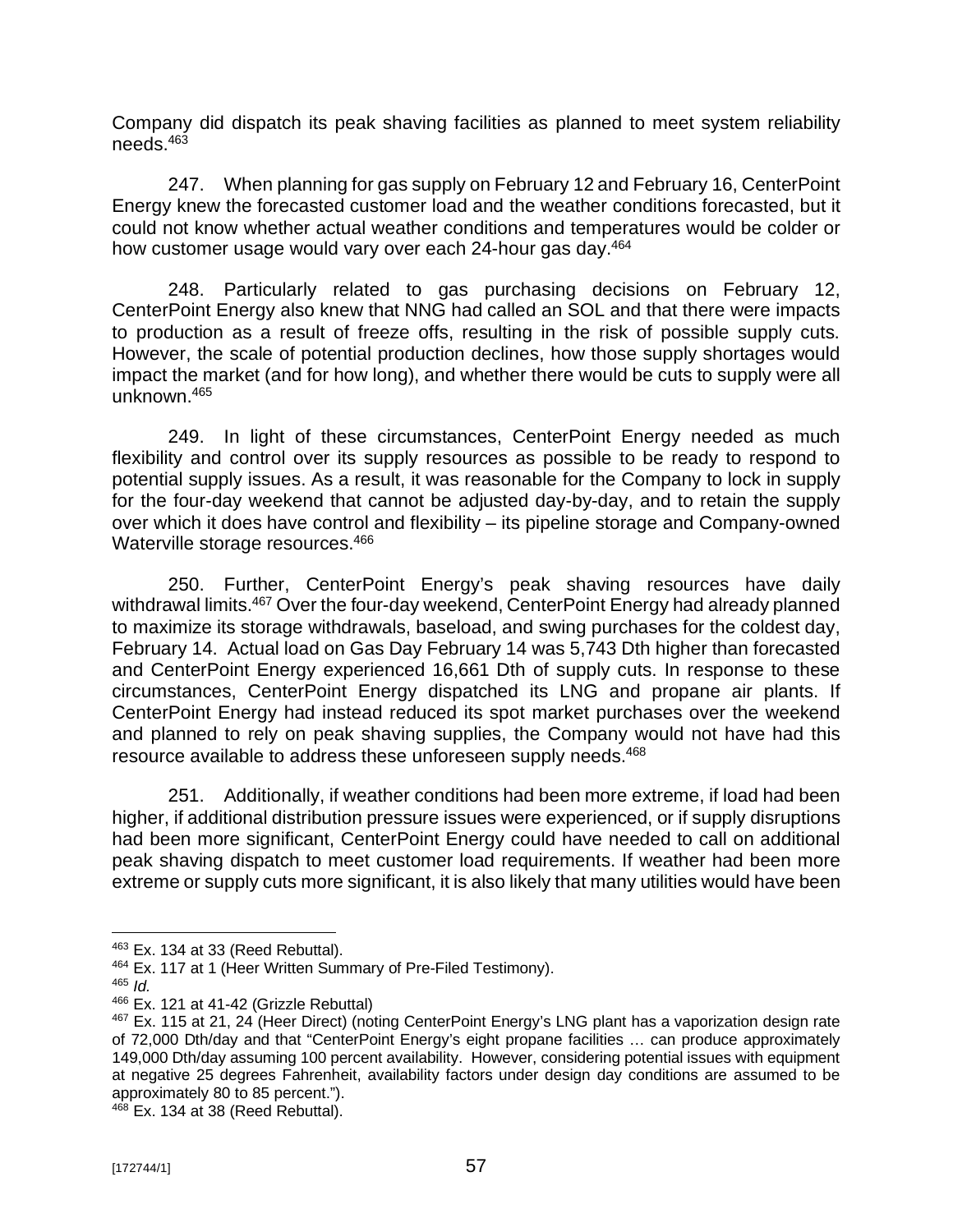in the market looking for emergency gas. Under those circumstances the availability of any significant amount of additional supplies in the weekend gas market would have been close to zero, or such gas would have been even more expensive than the prices CenterPoint Energy already experienced. These factors demonstrate the importance of reserving resources to address changing conditions, like those that occurred during the during the February Event.<sup>469</sup>

252. By the morning of Tuesday, February 16, the most extreme weather in Minnesota had subsided but: (1) it was still expected to be extremely cold with a forecasted average temperature of 6.8 degrees; (2) there was still uncertainty associated with load due to the possibility that actual temperatures could turn colder than forecasted or that actual customer usage could vary from forecasted load; (3) there was significant uncertainty as to whether supply cuts would continue or grow;<sup>470</sup> and (4) CenterPoint had already planned to maximize storage withdrawals to minimize spot purchases.<sup>471</sup> As a result, CenterPoint Energy's peak shaving facilities provided the only remaining flexible source of supply for Wednesday, February 17.

253. CenterPoint Energy's planning and use of peak shaving during the February Event was consistent with design, location, and operational considerations relevant to the Company's peak shaving resources. CenterPoint Energy's peak shaving plants have been designed and located to ensure reliability and provide flexibility that allows the Company to address daily or hourly load variations for local areas of the distribution system and to meet customer needs above our contracted pipeline transportation capacity.<sup>472</sup>

254. Operationally, dispatch of the Company's peak shaving facilities is based on a number of factors, including the location of the specific plant, customer demand in that area, available fuel, and whether demand will allow the Company to achieve the necessary propane-to-natural gas mix.<sup>473</sup>

255. If it had followed the Department's proposal to dispatch the LNG peak shaving plant, CenterPoint Energy would have had to place even greater reliance on its propane air facilities to respond to colder than forecasted weather, higher than forecasted load, or supply cuts due to production failures. In Minnesota, cold weather occurs in the latter part of February, through March, and can occur even into April.<sup>474</sup> Although such events may be infrequent, CenterPoint Energy must be prepared to serve firm customers under design day conditions, which are planned based on a 24-hour average temperature of negative 25 degrees Fahrenheit.<sup>475</sup> This planning is based on a weather event that

<sup>469</sup> *Id.* at 40.

<sup>&</sup>lt;sup>470</sup> Ex. 100 at 48-49 (Smead Direct) (detailing that between Monday February 15 and Tuesday February 16, Permian output had dropped by 8.7 Bcf/day or 74.5 percent, representing a 10 percent decline in total U.S. natural gas production from all sources).

 $471$  Ex. 134 at 42 (Reed Rebuttal).

<sup>472</sup> Ex. 115 at 33 (Heer Direct).

<sup>473</sup> *Id.* at 28.

<sup>&</sup>lt;sup>474</sup> Ex. 109 at 8-11 (Stepanek Direct).

<sup>475</sup> Ex. 115 at 8 (Heer Direct).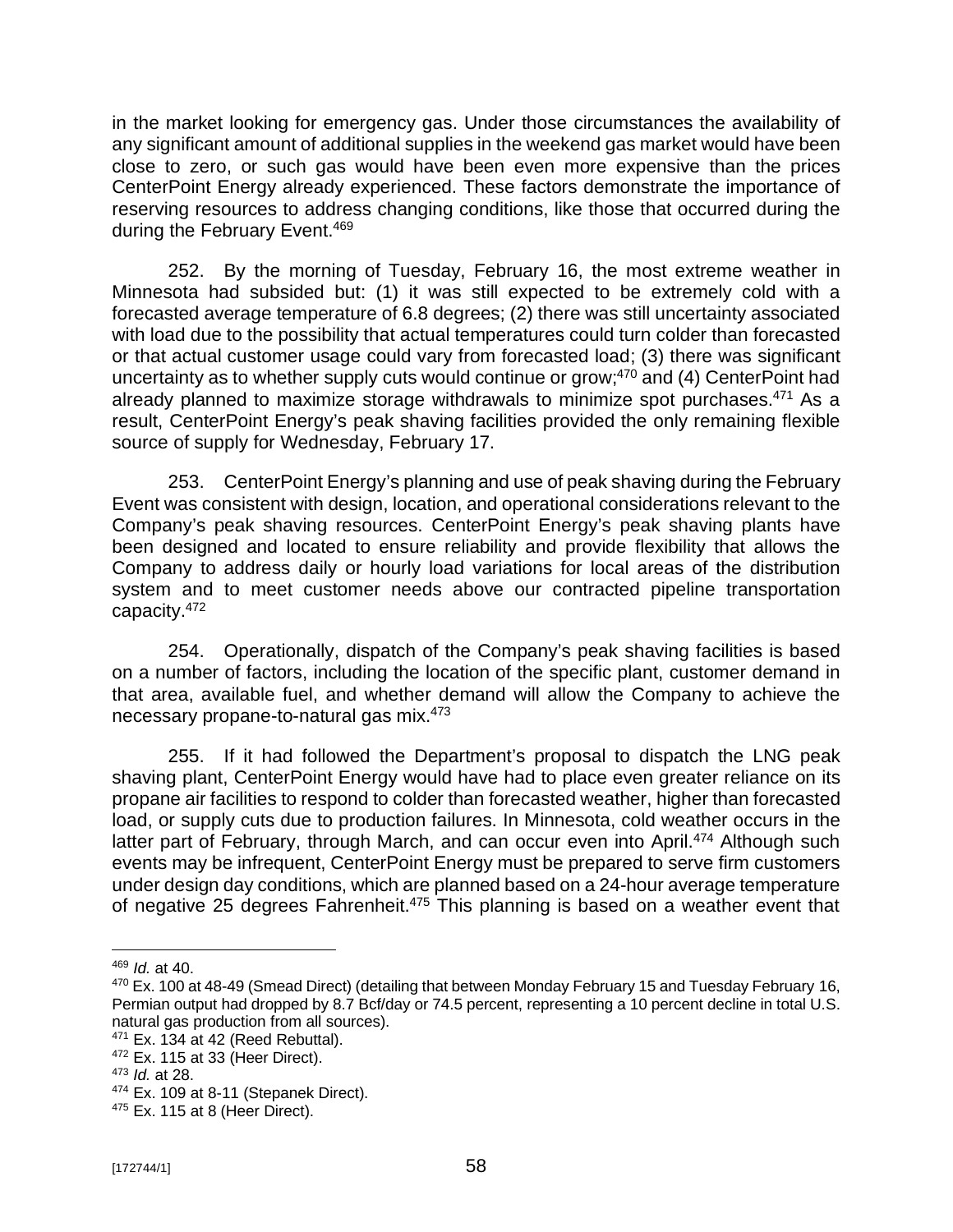occurred in 1996, when Minneapolis experienced five consecutive days of extreme cold, with hourly temperatures dropping below minus 25 degrees on three of the five coldest days.<sup>476</sup>

256. In its recent experience, CenterPoint Energy needed to call upon its peak shaving facilities late in the heating season. In the winter of 2014, the TransCanada pipeline ruptured on a cold weekend in January and CenterPoint Energy called on peak shaving supplies to manage the loss of gas supply into Minnesota. Later that same winter, forecasts of far below zero on a March weekend necessitated the use of peak shaving supplies to meet customer needs.<sup>477</sup>

257. As a natural gas utility, CenterPoint Energy must make decisions and take actions ensuring it can provide continuous, safe, and reliable service to customers in the context of significant gas production declines, without knowing the extent of gas supply impacts or the scale of potential cuts to gas supplies.

258. In light of the circumstances of the February Event and the information known or knowable to CenterPoint Energy, including supply failures and the risk of possible significant force majeure supply cuts, and the extremely cold weather experienced across the communities served by CenterPoint Energy in Minnesota, the Company's decision to preserve its peak shaving resources to address reliability issues was reasonable and prudent.

259. CenterPoint decisions regarding the use of its peak shaving resources were prudent and reasonable under the circumstances. The Administrative Law Judges do not recommend a disallowance on this basis.

# **C. Curtailment of Interruptible Customers**

260. The Commission's Order for Hearing directed development of the record as to any other issues that could bear on the prudency of the Gas Utilities' actions during the February Event.<sup>478</sup> One such issue raised by the parties relates to CenterPoint Energy's decisions related to curtailment of interruptible customers.

261. CenterPoint Energy's interruptible service historically has provided system relief during peak conditions to allow the Company to ensure continuous, reliable service is provided to firm service customers.<sup>479</sup>

262. The Company's tariff related to interruptible customers contains the following language:

CenterPoint Energy can interrupt End User if capacity constraints require or for other appropriate reasons. End User will provide to CenterPoint Energy

<sup>&</sup>lt;sup>476</sup> Ex. 119 at Sch. 2 at 24 (Grizzle Direct Schedules).

<sup>477</sup> Ex. 115 at 38-39 (Heer Direct); Ex. 116 at 20-21 (Heer Rebuttal).

<sup>478</sup> Order for Hearing at 23.

<sup>&</sup>lt;sup>479</sup> Ex. 113 at 5 (Olsen Rebuttal).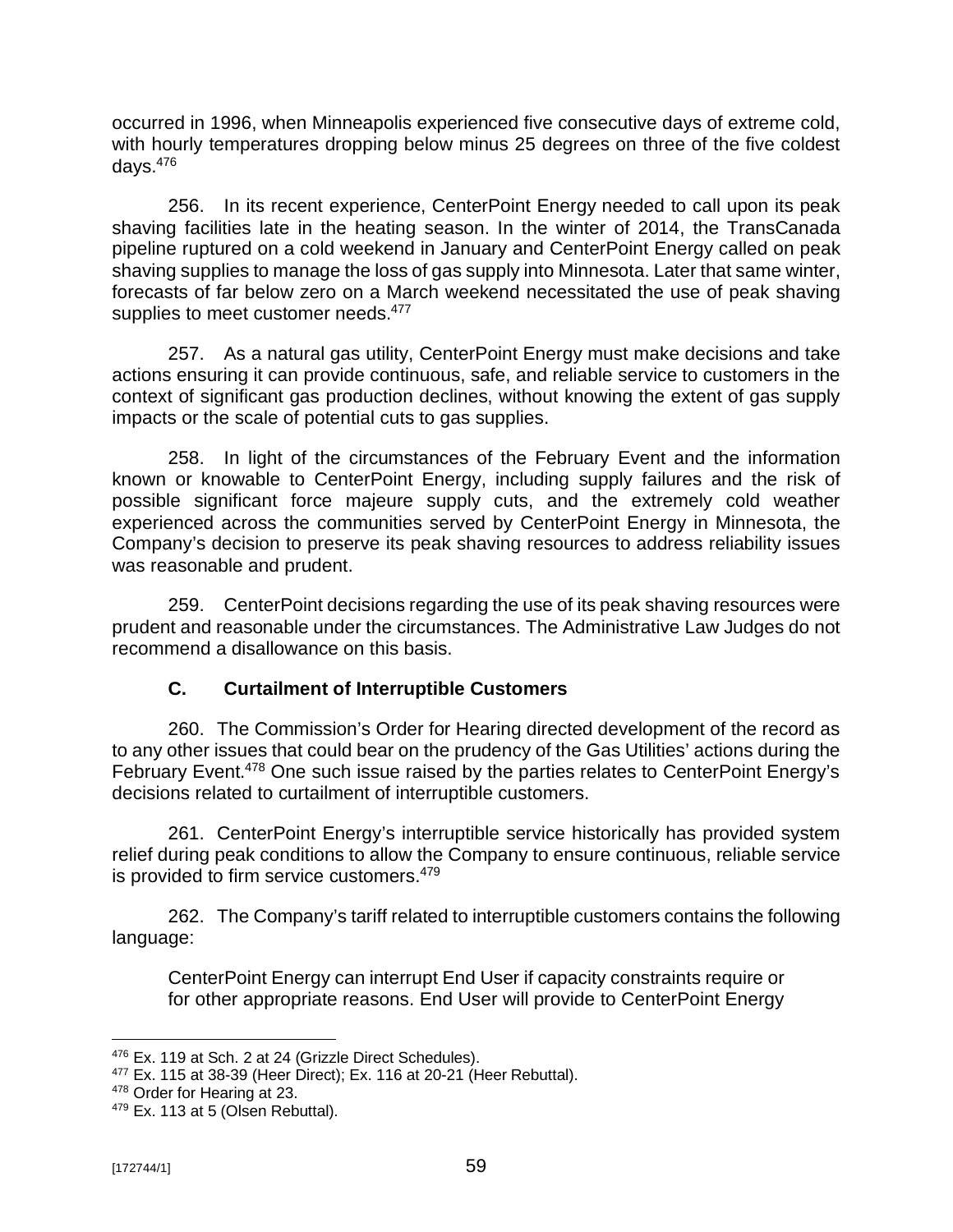(and update as necessary) the names and telephone numbers of persons CenterPoint Energy should notify to curtail in Appendix A. End User will cease using gas on one hour's notice when CenterPoint Energy requests or pay the penalty for Unauthorized Use of Gas contained in the Tariff.<sup>480</sup>

263. According to the Company, interruptible customers are subject to curtailment when: (1) the Company experiences distribution system operational issues; or (2) for system sales (non-transportation) customers, when an interstate pipeline constraint or insufficient pipeline capacity limits the delivery of natural gas to CenterPoint Energy's system.<sup>481</sup>

264. Interruptible service provides significant benefits and cost savings to CenterPoint Energy's firm service customers through reducing pipeline capacity and distribution system costs. First, CenterPoint Energy does not purchase pipeline entitlement to serve interruptible customers, allowing for increased overall capacity utilization rate throughout the year when CenterPoint Energy is not experiencing design day conditions, and reducing capacity costs for non-interruptible customers. Additionally, interruptible customers allow the Company to design and construct a more efficient distribution system, which reduces costs for firm customers. Interruptible customers increase the utilization of distribution assets during non-peak conditions and historically have been curtailed in the event of distribution constraints, allowing for greater utilization of those investments without additional costs.<sup>482</sup> Curtailments also provide a limited amount of intra-day load flexibility.<sup>483</sup>

265. In accordance with the Company's GPP filed each year with the Commission, when CenterPoint Energy forecasts system loads above its pipeline entitlement levels, the Company plans to curtail interruptible system sales customers until enough forecasted load has been removed to balance capacity with expected load.<sup>484</sup>

266. When the Company identifies potential distribution system constraints, it curtails its interruptible customers until enough load has been removed from the distribution system to maintain sufficient system pressure on the distribution pipeline.<sup>485</sup>

267. During the February Event, CenterPoint Energy curtailed interruptible customers to address anticipated distribution constraints.<sup>486</sup> CenterPoint Energy's use of interruptible customer curtailments to address operational issues on the distribution system during the February Event helped ensure uninterrupted service to all of the Company's firm customers. 487

<sup>480</sup> Center Point Energy Gas Rate Book at Section VII, Original Page 2.a., 3.a., and 10.b. (Mar. 12, 2021). <sup>481</sup> Ex. 111 at 18 (Olsen Direct); Ex. 113 at 5 (Olsen Rebuttal).

<sup>482</sup> Ex. 113 at 9 (Olsen Rebuttal).

<sup>483</sup> Ex. 111 at 18 (Olsen Direct).

<sup>484</sup> Ex. 113 at 5 (Olsen Rebuttal); Ex. 119 at Sch. 2 at 33 (Grizzle Direct Schedules).

<sup>485</sup> Ex. 111 at 19-20 (Olsen Direct).

<sup>486</sup> Ex. 113 at 2, 6-7 (Olsen Rebuttal).

<sup>487</sup> *Id.* at 2.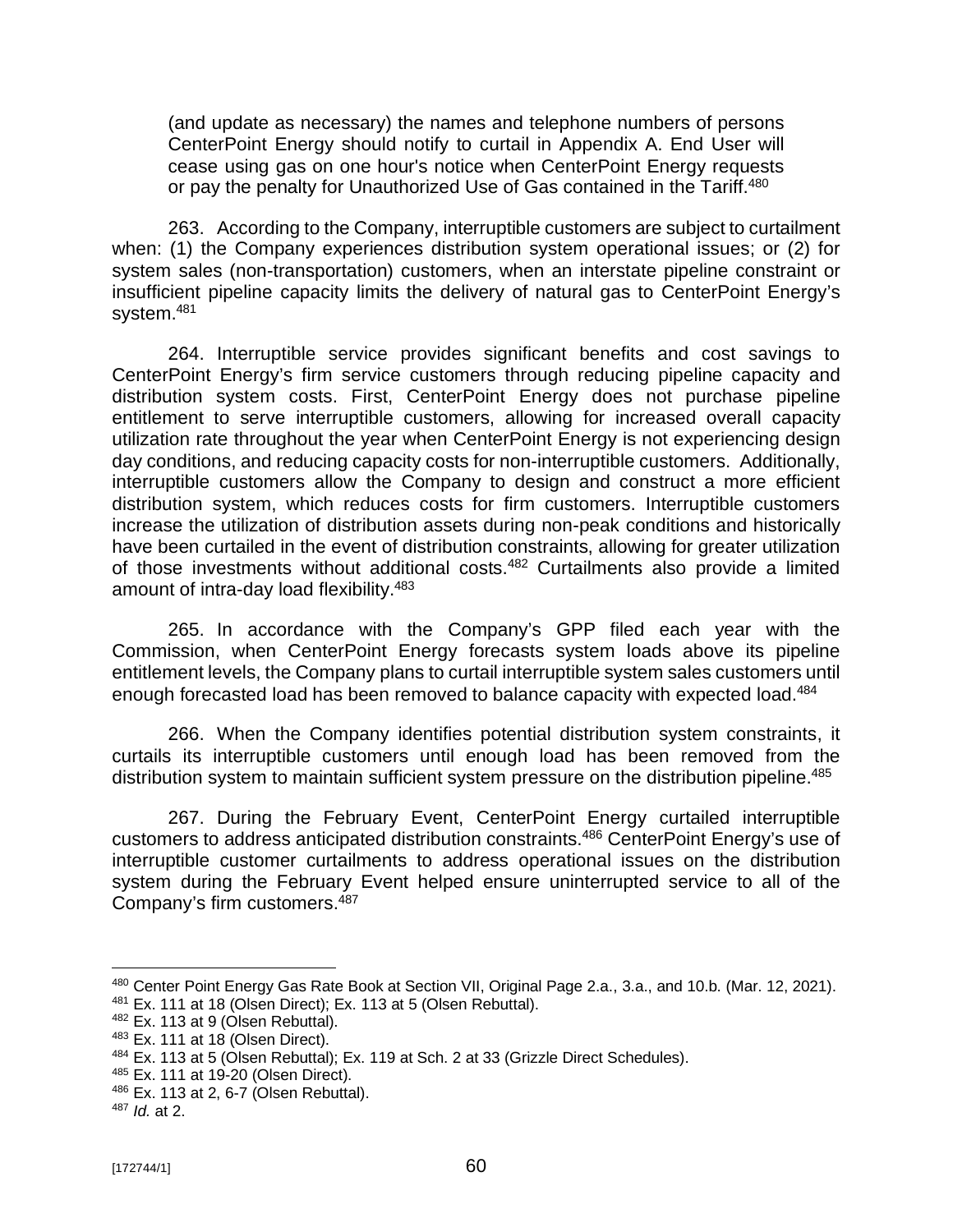268. On February 12, CenterPoint Energy identified eight sections of the distribution system for which it expected deliverability constraints over the coming Presidents' Day weekend.<sup>488</sup> In response, the Company curtailed 31 interruptible customers beginning on Sunday February 14 and continued these curtailments through February 16.<sup>489</sup> CenterPoint Energy curtailed 123,666 Dth of interruptible customer load in the aggregate between February 12 through February 16. $490$ 

269. On February 16, CenterPoint Energy's daily load forecast indicated warmer temperatures and decreased load requirements for February 17, so the Company lifted curtailments for the 31 interruptible customers who had been curtailed beginning February 14.<sup>491</sup> However, the Company continued to curtail a limited number of interruptible customers that are frequently curtailed during the heating season, in order to address distribution system conditions.<sup>492</sup>

270. The Department and CUB contend that CenterPoint Energy should have curtailed more of its interruptible customers during the February Event in response to spot market natural gas prices. Both Department and CUB recommended disallowances based on CenterPoint Energy's decision not to plan to curtail additional interruptible load in response to high prices.<sup>493</sup>

271. The Department acknowledges that it was not unreasonable for CenterPoint Energy to forego calling curtailments from February 13 through February 16. <sup>494</sup> The Department recognized that the Company would have been required to make curtailment decisions early on the morning of February 12,<sup>495</sup> before the unprecedented magnitude of the spot gas price spike could be known or understood.<sup>496</sup>

272. The Department maintains, however, that CenterPoint Energy should have planned on February 16 to curtail interruptible customer load, thereby reducing daily gas purchases made on February 16 for February 17. While agreeing that curtailment on the basis of gas prices was outside planned and historical usage, Department asserts that the CenterPoint Energy should have planned to curtail on February 17 in light of the extraordinary price spike.<sup>497</sup> The Department alleges that the Gas Utilities "could have

<sup>488</sup> *Id.* at 6.

<sup>489</sup> *Id.* CenterPoint Energy also directed curtailment of certain interruptible customers frequently called on to address distribution system conditions throughout the heating season. *Id.* at 6-7.

<sup>490</sup> *Id.* at 6.

<sup>491</sup> Ex 111 at 28 (Olsen Direct); *see also* Ex. 113 at 8 (Olsen Rebuttal).

<sup>492</sup> Ex. 113 at 8, 15-22 (Olsen Rebuttal).

<sup>493</sup> Ex. 506 at 100-01, 109-12 (King Direct); Ex. 507 at 52 (King Surrebuttal); Ex. 811 at 6 (Cebulko Surrebuttal); Ex. 819 at 4-6 (Nelson Surrebuttal).

<sup>494</sup> Ex. 506 at 98-99 (King Direct).

<sup>495</sup> *Id.* at 98.

<sup>496</sup> *Id.* at 99 ("Again, the magnitude of the price spike was unprecedented and not fully understood by the Gas Utilities on February 12 when they made their purchasing decisions for the Four-Day Period."). <sup>497</sup> *Id.* at 100.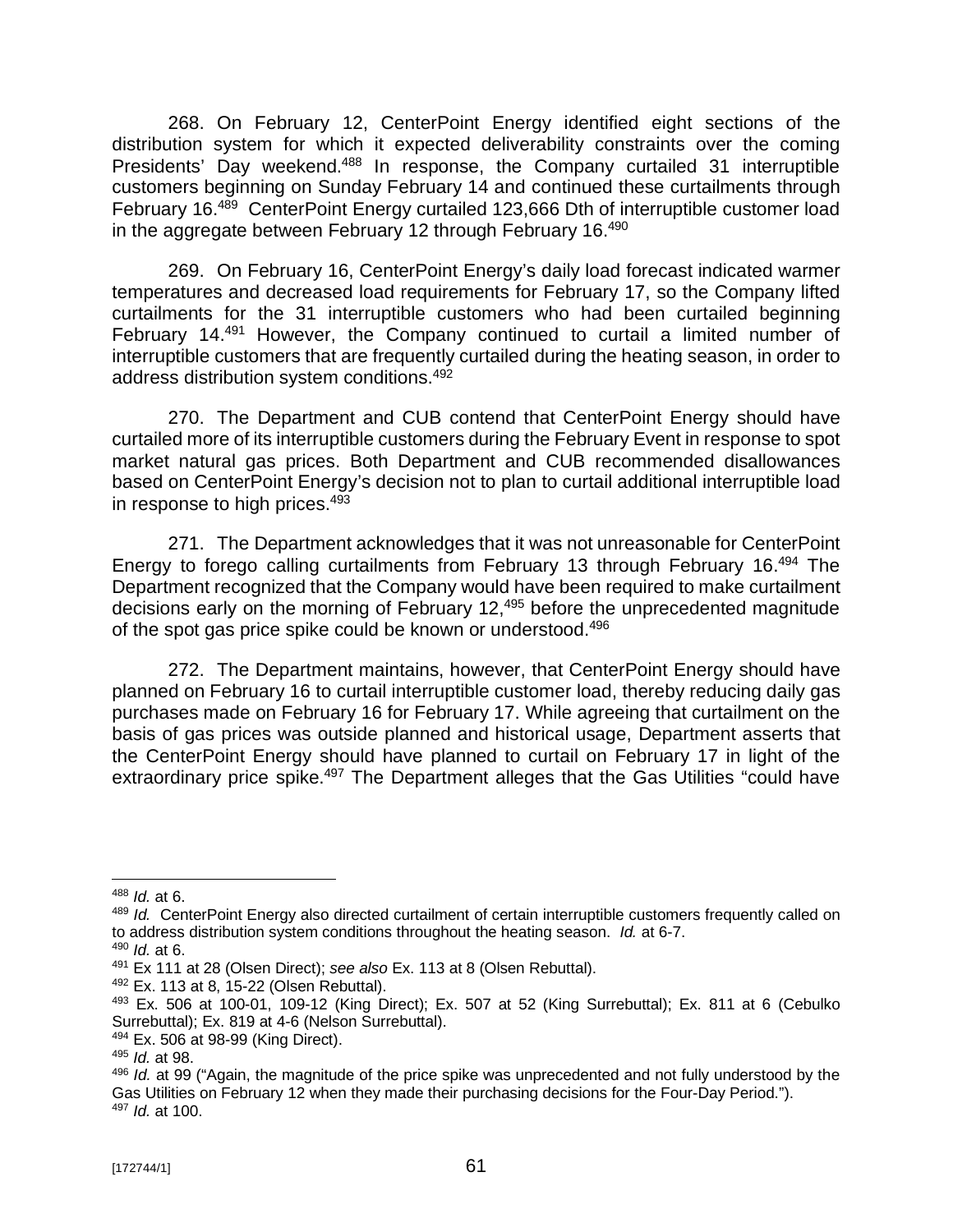made curtailments on February 17 on a one-time, ad hoc basis given the extreme circumstances and did not need to develop a permanent program to do so." 498

273. The Department calculated a disallowance "based on an assumed volume of planned curtailments equal to 50% of the usage of curtailment customers on February 17." Therefore, the Department recommended a disallowance of \$7,279,592 for CenterPoint Energy.<sup>499</sup>

274. CUB contends that CenterPoint Energy should have curtailed all of its interruptible customers for the entirety of the February Event for economic reasons.<sup>500</sup> CUB concluded that based on prices for gas on February 11, pipeline warnings, and uncertainty going into the four-day weekend, CenterPoint Energy should have "locked in the benefit to the system and customers by curtailing interruptible customers." CUB also concluded that CenterPoint Energy's decision not to curtail customers on February 17 was unreasonable given the price of natural gas.<sup>501</sup>

275. CUB estimated a 90 percent compliance percentage to calculate its recommended disallowance instead of the 50 percent curtailment compliance the Company believed was appropriate in an uncertain situation. <sup>502</sup> As a result, CUB recommended a disallowance of \$48,020,615 based on CenterPoint Energy's actions with respect to curtailment during the February Event.<sup>503</sup>

276. The prices and terms governing CenterPoint Energy's interruptible services reflect the fact that curtailment will only be called for system reliability reasons or, in the case of system sales customers, when an interstate pipeline constraint or insufficient pipeline capacity limits the delivery of natural gas to CenterPoint Energy's distribution system.<sup>504</sup>

277. The Company's decision to curtail some interruptible customers to address anticipated distribution constraints was consistent with the Company's historical practice and GPP. <sup>505</sup> CenterPoint Energy has not and does not curtail interruptible customers for economic reasons.<sup>506</sup>

<sup>498</sup> *Id.* at 99. Mr. King acknowledged that "the traditional use of curtailment is for capacity-related needs when pipeline availability is fully utilized," and that "calling curtailment based on economics due to spot gas price is outside of how the Gas Utilities plan on and have historically used curtailments." Finally, Mr. King acknowledged that the magnitude of the price spike was unprecedented and not fully understood on February 12 when CenterPoint Energy had to make its purchasing decisions for the four-day weekend. <sup>499</sup> *Id.* at 100-101.

<sup>500</sup> Ex. 801 at 9 (Cebulko Direct); Ex. 811 at 5 (Cebulko Surrebuttal) (agreeing with the Company that it is necessary to use a curtailment compliance percentage that could be counted on during such an uncertain situation and increasing the calculated compliance from 95 percent to 90 percent).

<sup>501</sup> Ex. 801 at 71-72 (Cebulko Direct).

<sup>502</sup> Ex. 811 at 5 (Cebulko Surrebuttal).

<sup>503</sup> *Id.* at 6; Ex. 819 at 4 (Nelson Surrebuttal).

<sup>504</sup> Ex. 113 at 2 (Olsen Rebuttal).

<sup>505</sup> *Id.* at 7.

<sup>506</sup> *Id.* at 2; Ex. 134 at 28 (Reed Rebuttal).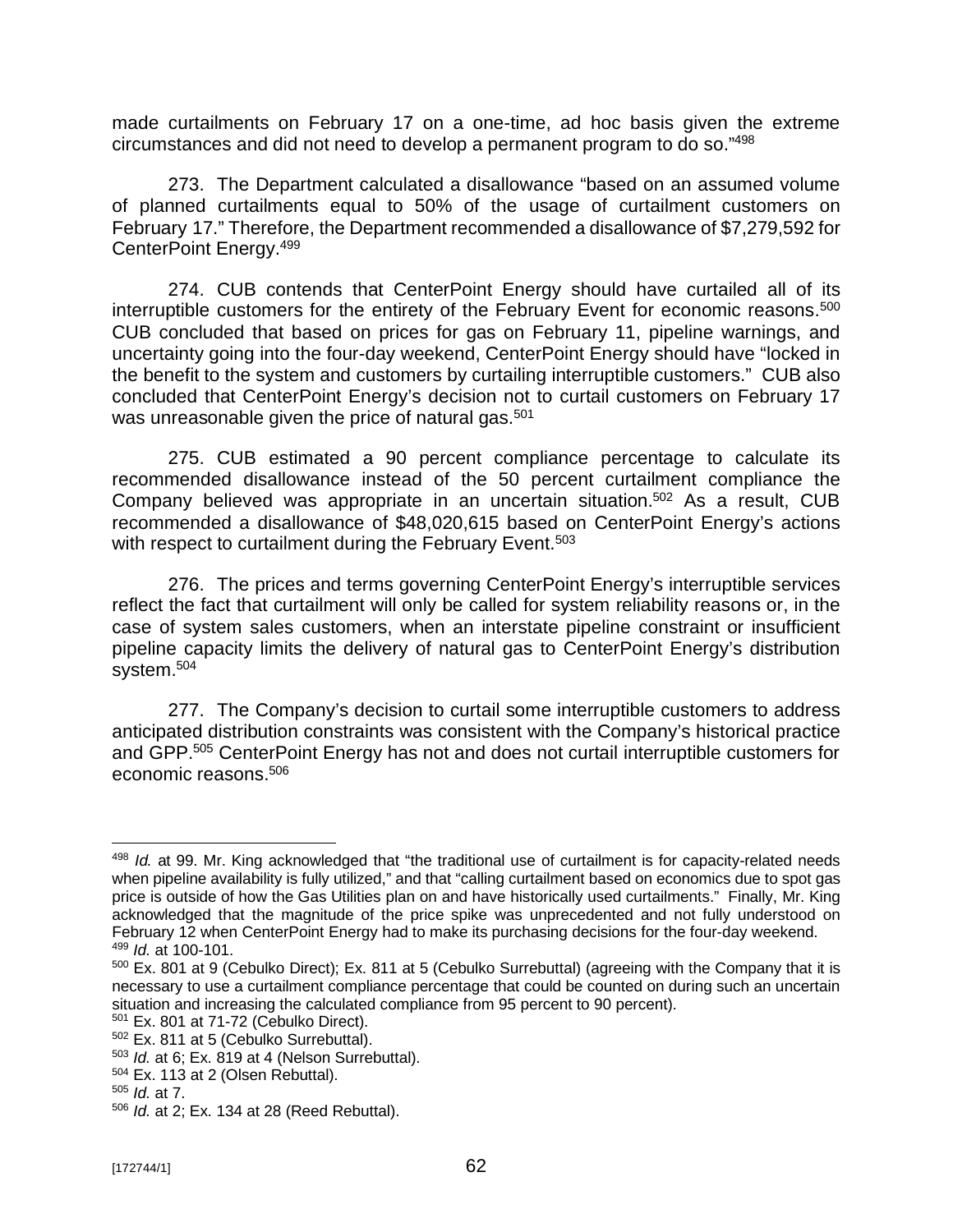278. The Company's curtailment decisions were also consistent with how other natural gas utilities use interruptible customer curtailments.<sup>507</sup> "There is no record in Minnesota of curtailing interruptible customers in response to a pricing situation."<sup>508</sup> Further, "there is no industry standard that interruptible sales customers should be curtailed if … higher cost purchases could be avoided by curtailing interruptible sales customers." <sup>509</sup> Past reviews of interruptible tariffs and curtailment of interruptible customers in Minnesota during pricing or weather events have focused on reliability issues, not economics.<sup>510</sup>

279. CenterPoint Energy's tariffs do not provide for price-based curtailment and such an action is contrary to the Company's interruptible rate structure. CenterPoint Energy's tariffs do not contain established criteria for economic curtailments, such as the price or trigger for issuing such curtailments.<sup>511</sup>

280. Under Minnesota law, CenterPoint Energy must provide "safe, adequate, efficient, and reasonable"<sup>512</sup> gas service to all if its customers and is only permitted to curtail its interruptible customers in accordance with the Commission-approved terms and conditions as established in the Company's approved tariffs and customer service agreements.

281. The absence of an express tariff provision relating to price-based curtailments means there are no parameters governing when CenterPoint Energy could curtail customers for economic reasons, which in turn means that under the proposals advanced by the Department and CUB, interruptible customers would have been curtailed on grounds they could not have reasonably expected, at any time, and for any length of time. $^{\rm 513}$ 

282. Curtailing for economics would change the frequency of curtailments.<sup>514</sup> If the frequency of curtailments is inconsistent with interruptible customers' understanding of the character (and value) of the service they receive, it could cause interruptible customers to convert to firm services.<sup>515</sup> This could result in increased costs among all customer classes, while depleting the utility of interruptible service to address pipeline capacity and distribution system reliability issues.<sup>516</sup>

283. CenterPoint Energy utilized interruptible customer curtailments throughout the February Event to address distribution system reliability concerns, consistent with its past practice. By doing so, the Company addressed forecasted constraints on the

<sup>507</sup> Ex. 133 at 37-41 (Reed Direct); Ex. 134 at 25-28 (Reed Rebuttal).

<sup>508</sup> Ex. 134 at 21 (Reed Rebuttal) (citing Ex. 133 at 97 (Reed Direct)).

<sup>509</sup> Ex. 133 at 40 (Reed Direct).

<sup>510</sup> Ex. 134 at 21-22 (Reed Rebuttal).

<sup>511</sup> Ex. 113 at 11-12 (Olsen Rebuttal).

<sup>512</sup> Minn. Stat. § 216B.04.

<sup>513</sup> Ex. 113 at 11-12 (Olsen Rebuttal).

<sup>514</sup> Ex. 134 at 22 (Reed Rebuttal).

<sup>515</sup> *Id.* <sup>516</sup> *Id.*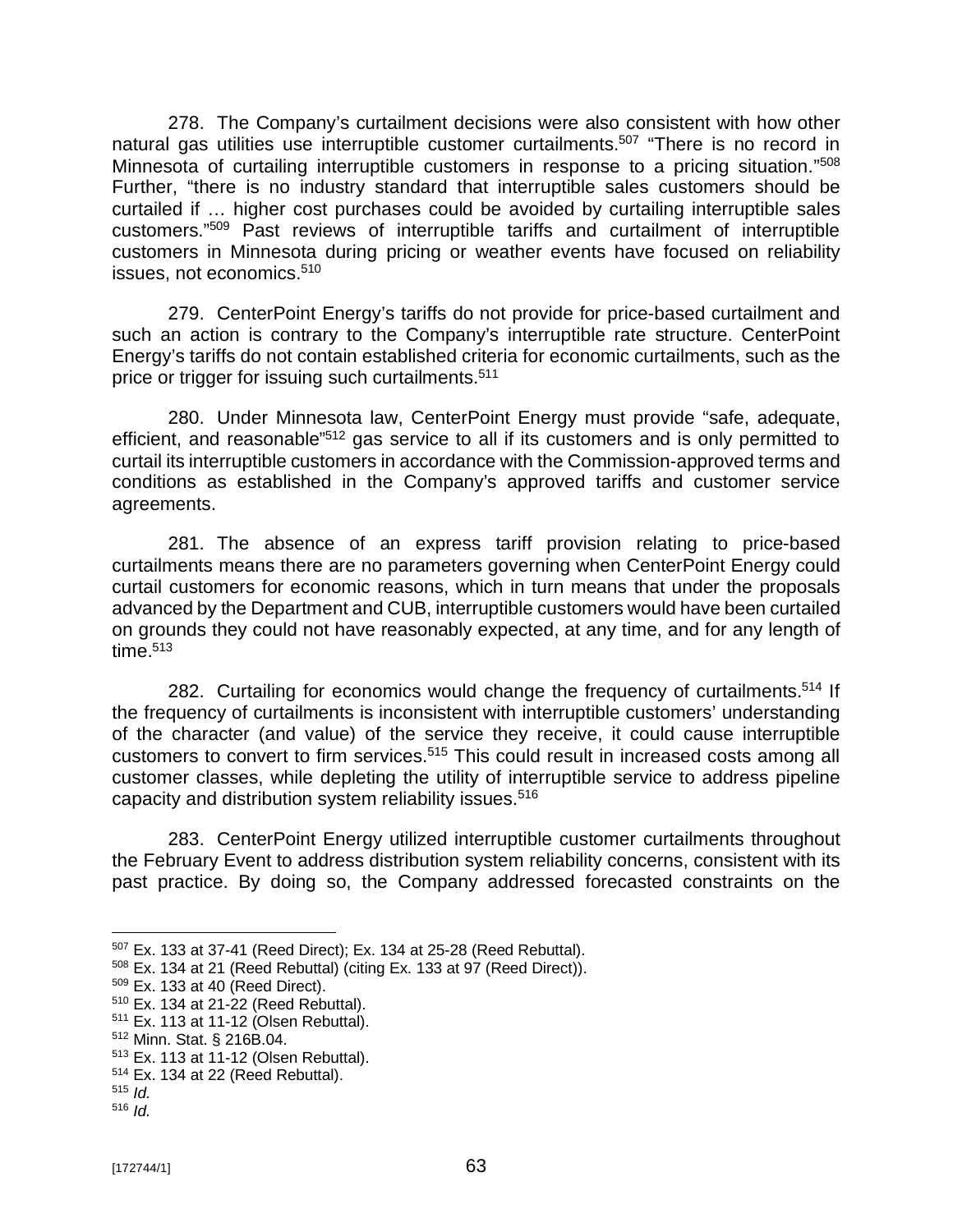distribution system, ensuring reliable, uninterrupted service to the Company's firm customers. Departing from this past practice during the February Event would have risked the reliability of service to customers and could have resulted in significant additional costs incurred as a result of applicable pipeline penalties in place.

284. If the Commission wishes to consider reevaluating the utilities' use of curtailments in order to mitigate price risk, it may wish to explore this issue in connection with its forward-looking docket. In connection with the February Event, however, CenterPoint Energy did not act imprudently by not curtailing interruptible customers for economic reasons. Therefore, the Commission should not disallow extraordinary gas cost recovery to CenterPoint Energy on that basis of curtailments.

## **D. CenterPoint Energy's Hedging Activities**

285. In response to the Commission's direction regarding record development as to any other issues not enumerated,<sup>517</sup> the OAG addressed the Gas Utilities' use of hedging.

286. CenterPoint Energy uses hedging as a tool to minimize price risk volatility and deliverability risk by taking steps to stabilize gas prices and ensure the reliability of gas supply.<sup>518</sup>

287. CenterPoint Energy's use of hedging is regulated by the Commission.<sup>519</sup> To ensure that utilities do not engage in speculative hedging activities, the Commission imposes limits on the volumes of gas that are hedged, the total cost premiums and reservation fees, and the types of hedging products utilities can purchase.<sup>520</sup> CenterPoint Energy's use of hedging is approved and overseen by the Commission through multiple filings made by the Company throughout the year. $521$ 

288. CenterPoint Energy files its hedging plan, which is part of its GPP, with the Commission each year. CenterPoint Energy also files updates with the Commission on its hedging activities throughout the year as part of the Company's annual Demand Entitlement Filing, AAA report, and monthly PGA filings. The AAA reports include detailed information about each physical hedging contract executed by the Company including the volume and the net gain or loss for each contract. The Department and the Commission review these reports to determine the prudence of the Company's hedging activities. <sup>522</sup>

289. CenterPoint Energy seeks to have price protection in place for approximately half of expected winter load in advance of the start of the winter season.<sup>523</sup>

<sup>517</sup> Order for Hearing at 23.

<sup>518</sup> Ex. 134 at 72 (Reed Rebuttal).

<sup>519</sup> Ex. 118 at 29-30 (Grizzle Direct).

<sup>520</sup> Ex. 134 at 72-73 (Reed Rebuttal).

<sup>521</sup> Ex. 118 at 29-30 (Grizzle Direct).

<sup>522</sup> Ex. 133 at 44-45 (Reed Direct); Ex. 121 at 55-57 (Grizzle Rebuttal); Evidentiary Hearing Tr. Vol. 3 at 13- 14 (Lebens).

 $523$  Ex. 118 at 23, 41 (Grizzle Direct).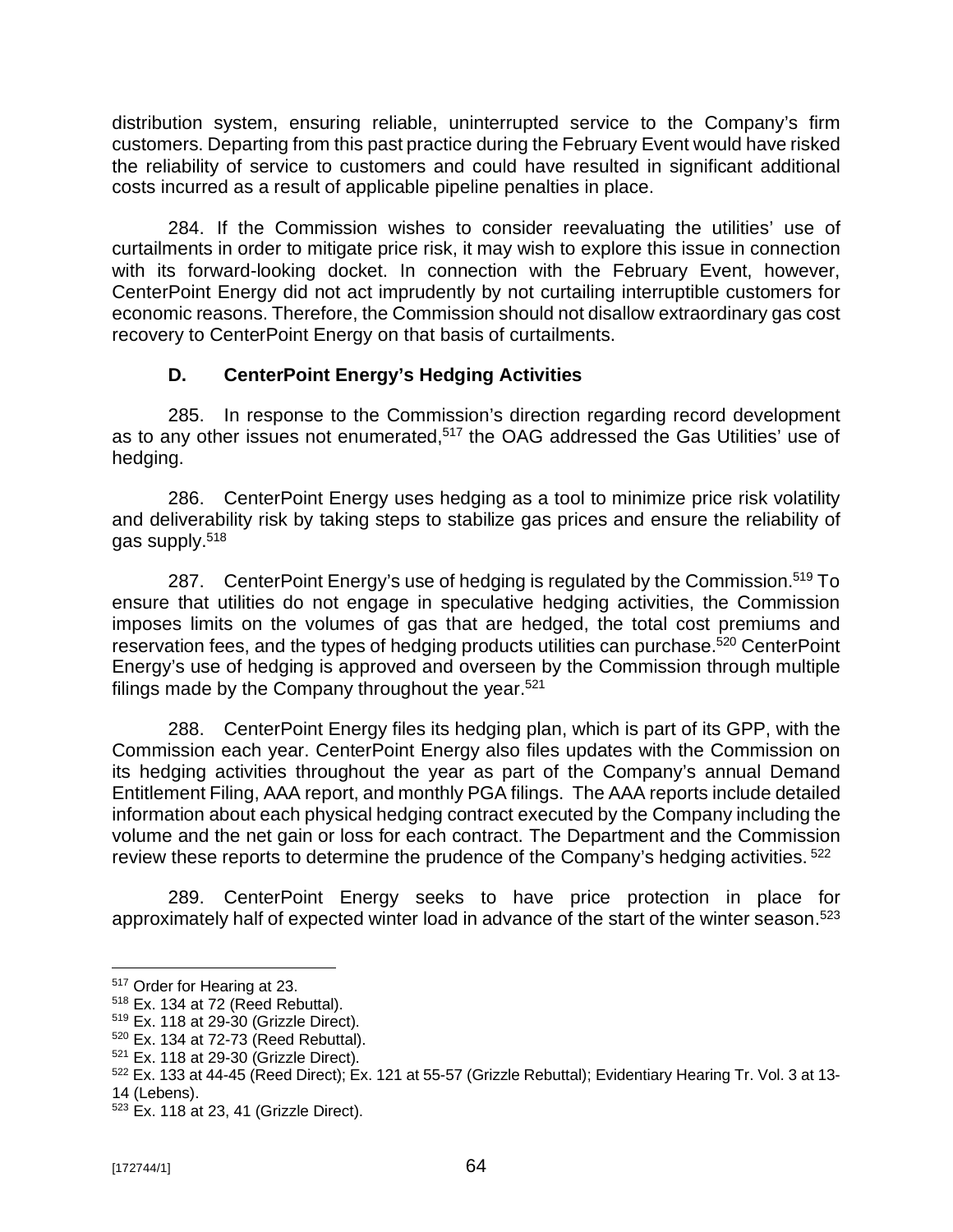CenterPoint Energy relies on a combination of storage as a natural price hedge and physical hedge products such as costless collars, call options with a ceiling price, and fixed price hedges to meet this goal.<sup>524</sup> Both the types of hedging tools used, and the volumes hedged in CenterPoint Energy's hedging plan, are consistent with the Commission's order on hedging and the hedging programs at other gas utilities.<sup>525</sup>

290. Additionally, CenterPoint Energy's hedging strategy is shaped by limits on volume, the instruments used, and the available budget to create price and volumetric certainty. In particular, to ensure the hedging activity is done in the context of the requirements associated with customer volumes and not as a speculative activity, the Commission has imposed the following parameters on CenterPoint Energy's hedging plans:

- (1) Established an annual limit on hedging volumes of 26 Bcf;
- (2) Established an annual limit on net option premiums of \$6.5 million, excluding premiums or reservation fees paid for daily call gas;
- (3) Authorized CenterPoint Energy to engage in put options in combination with call options to form a collar but disallowed the Company to use put options for any other reason, without specific Commission approval.<sup>526</sup>

291. CenterPoint Energy's goal in utilizing its gas hedges is to obtain some price stability, not to "beat the market."<sup>527</sup> Therefore Company endeavors to balance the costs of hedging with the goal of achieving price stability.<sup>528</sup>

292. Available hedging tools are monthly-oriented, similar to baseload purchases. As a result, these tools are ineffective with respect to gas purchased using daily price indices and are not useful to mitigate daily price spikes.<sup>529</sup> Department witness Mr. King testified that hedging tools generally do not provide daily price spike mitigation. Rather, Mr. King testified that hedging tools, if in place, could be valuable to mitigate against

<sup>524</sup> *Id.* at 31-32.

<sup>525</sup> Ex. 133 at 43-44, 46-47, 49-51 (Reed Direct).

<sup>526</sup> *In re the Petition of CenterPoint Energy for Approval of an Extension of Rule Variances of Minnesota Rules to Recover the Costs of Certain Natural Gas Financial Instruments Through the Purchased Gas Adjustment*, MPUC Docket No. G008/M-19-699, Order (Jan. 13, 2020).

 $527$  Ex. 118 at 29 (Grizzle Direct) ("CenterPoint Energy's goal in setting price hedges is for price stability, not to 'beat the market.' There is a cost to hedging and our focus is on maximizing protection while minimizing the costs of that protection."); *see also* Ex. 506 at 76 (King Direct) ("I do not believe the Gas Utilities should be expected to systematically beat the index or engage in behavior that risks increased cost without having the parameters for doing so established and agreed in advance.").

<sup>528</sup> Ex. 121 at 54 (Grizzle Rebuttal).

<sup>529</sup> Ex. 506 at 23 (King Direct).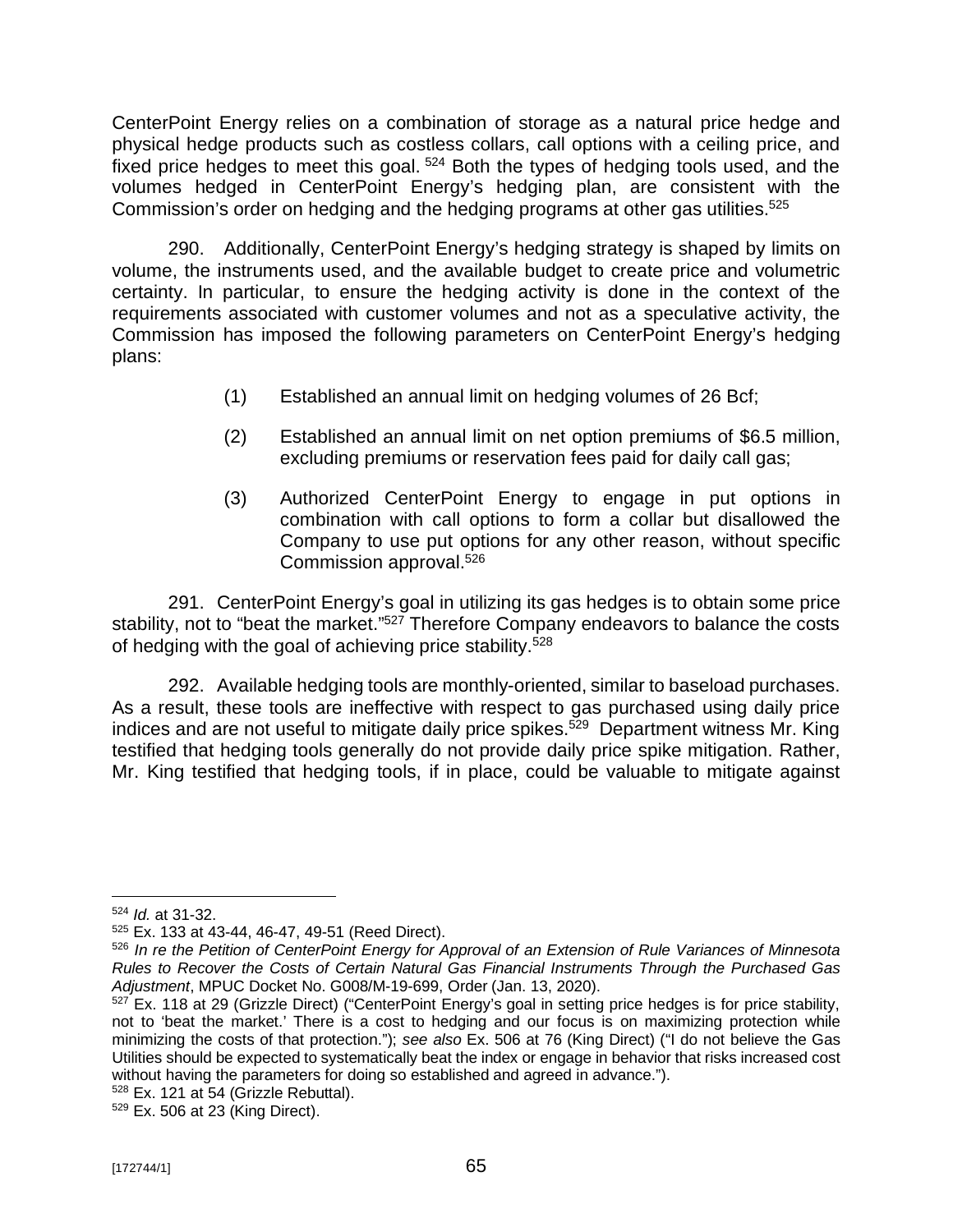consistent upward market moves, "rather than a transient spike."<sup>530</sup> "Financial hedges typically point to monthly FOM prices as opposed to daily prices."<sup>531</sup>

293. In its 2020-2021 GPP, CenterPoint Energy documented its intent to procure 23 Bcf in forward physical price baseload hedges for the 2020-2021 winter.<sup>532</sup> CenterPoint Energy executed on its hedging plan in the summer of 2020, procuring the following priceprotected supplies for the 2020-2021 heating season:<sup>533</sup>

|                                 | Actual     |         |
|---------------------------------|------------|---------|
|                                 | <b>BCF</b> | Percent |
| Baseload - Hedged               | 23.1       | 25.0%   |
| Baseload - Index Price          | 21.3       | 23.1%   |
| Daily/Swing Supply              | 19.5       | 21.2%   |
| <b>Storage Supply</b>           | 28.1       | 30.6%   |
| Peaking Supply (LNG/Propane)    | 0.1        | 0.1%    |
| <b>Total System Purchases</b>   | 92.1       | 100%    |
| <b>Total Price Stablization</b> | 51.2       | 55.6%   |

(November 2020 - March 2021)

294. The OAG contends that the Gas Utilities should have implemented price ceilings and price floors in their swing contracts to ensure that prices remained inside the expected range of prices. The OAG further argued that over-the-counter (OTC) type contracts, if planned sufficiently in advance, could have completely avoided extraordinary gas costs during the February Event.<sup>534</sup> According to the OAG, the utilities hedging decisions, spanning several years, contributed to the extraordinary gas costs incurred during the February Event and were not prudent.<sup>535</sup>

295. The OAG's witness, Mr. Lebens, testified that the utilities could have utilized "daily options, weekly options, and short-term options" as traded on the CME Group platform to mitigate extraordinary costs. Mr. Lebens suggested the utilities could have pursued "customizable [OTC] contracts that cap the maximum price that they would have paid." Finally, Mr. Lebens suggests that the utilities could have used Weather Futures and Options to hedge price risk during the February Event.<sup>536</sup>

296. During the evidentiary hearing, Mr. Lebens testified that he was not aware of any Commission proceeding that directed the utilities to engage in the kind of financial hedging that he advocates the utilities had to do to be found prudent.<sup>537</sup> Mr. Lebens further testified that he is not aware of any proceeding before the Commission in which the

<sup>530</sup> *Id.*

 $531$  *Id.* 

<sup>532</sup> Ex. 121 at 56 (Grizzle Rebuttal).

<sup>533</sup> Ex. 118 at 58-59 (Grizzle Direct); Ex. 119 at Sch. 3 (Grizzle Direct Schedules) (actual hedge contract for 2020-2021).

<sup>534</sup> Ex. 603 at 13 (Lebens Surrebuttal).

<sup>535</sup> Ex. 604 (Lebens Written Summary of Pre-Filed Testimony).

<sup>536</sup> Ex. 600 at 6 (Lebens Direct).

<sup>537</sup> Evidentiary Hearing Tr. Vol. 3 at 50-51 (Lebens).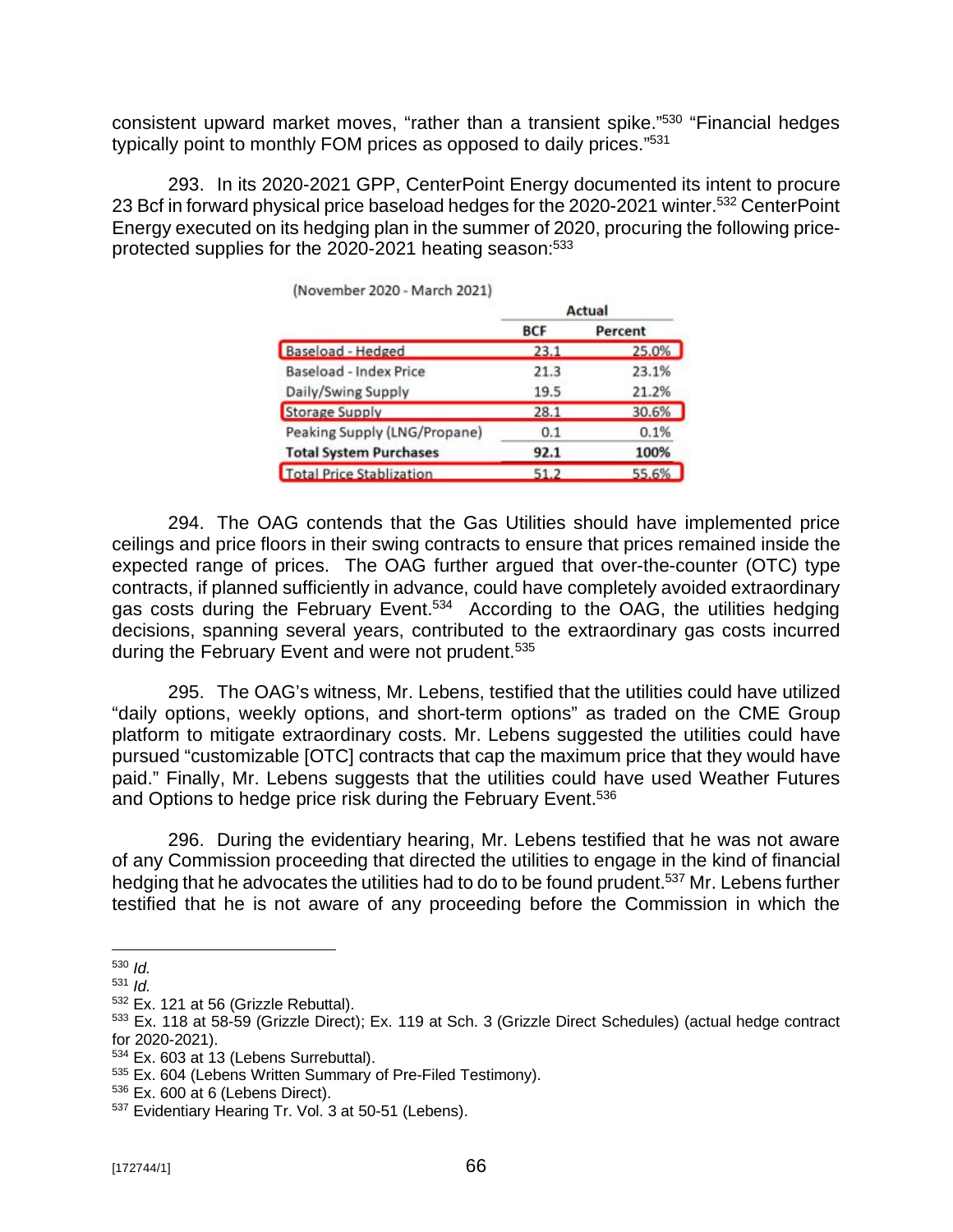Commission has discussed the financial hedging strategies he opines on or indicated that such hedging strategies would bear on prudency.<sup>538</sup>

297. Mr. Lebens acknowledged that he does not have any experience developing hedging strategy, trading physical natural gas, trading financial hedges for a natural gas utility, or negotiating hedging contracts. <sup>539</sup>

298. Mr. Lebens acknowledged that he is not aware of any such daily, weekly, or short-term hedges or exchange-traded hedges at Ventura or Demarc that were traded in the market during 2021.<sup>540</sup> In his testimony, Mr. Lebens did not identify any OTC products that could have been utilized to hedge against gas price spikes at either Northern-Demarc or Northern-Ventura. Rather, he requested that the Gas Utilities identify such products that he cannot price or quantify.<sup>541</sup>

299. The record shows that the OAG's hedging proposals would not have been feasible or reasonable as a real-world strategy for CenterPoint Energy. The strategies suggested are based on instruments that either do not exist, would not have addressed the risk in Minnesota, or do not address the utility's obligation to deliver actual gas to customers.<sup>542</sup>

300. The various suggestions made by the OAG are either a highly risky commodity-speculation strategy, involve a search for price-protection tools that simply do not exist, or consider commitment to price-protection tools that would be prohibitively expensive.<sup>543</sup>

301. The OAG also suggested that the gas utilities could have used weather derivatives. Without offering any detailed information on Minneapolis weather derivatives, the OAG noted that Dallas weather derivatives performed well.<sup>544</sup>

302. A weather derivative is a financial instrument used to address weatherrelated risks. It is typically structured around the number of heating degree days (HDD) or cooling degree days (CDD).<sup>545</sup> These products provide a hedge against variations of heating degree-days from normal, an approach often employed by utilities to normalize

<sup>538</sup> *Id.* at 51.

<sup>539</sup> *Id.* at 39-39; *see also* Ex. 137 (OAG Response to CenterPoint Energy Information Request No. 11) ("Mr. Lebens does not have experience implementing a hedging strategy for a regulated utility nor has he previously evaluated the implementation of a hedging strategy for a regulated utility in testimony outside of this proceeding and its related dockets.").

<sup>540</sup> Ex. 600 at 8, 10-11 (Lebens Direct).

<sup>541</sup> *Id.*

<sup>542</sup> Ex. 134 at 82-85, Sch. 2 at 4 (Reed Rebuttal) ("[N]o contract for daily, weekly, or short-term natural gas options for Minnesota exist."); Ex. 101 at 3 (Smead Rebuttal).

 $543$  Ex. 101 at 3 (Smead Rebuttal)

<sup>544</sup> Ex. 603 at 14 (Lebens Direct).

<sup>545</sup> Ex. 134 at Sch. 2 at 9 (Reed Rebuttal).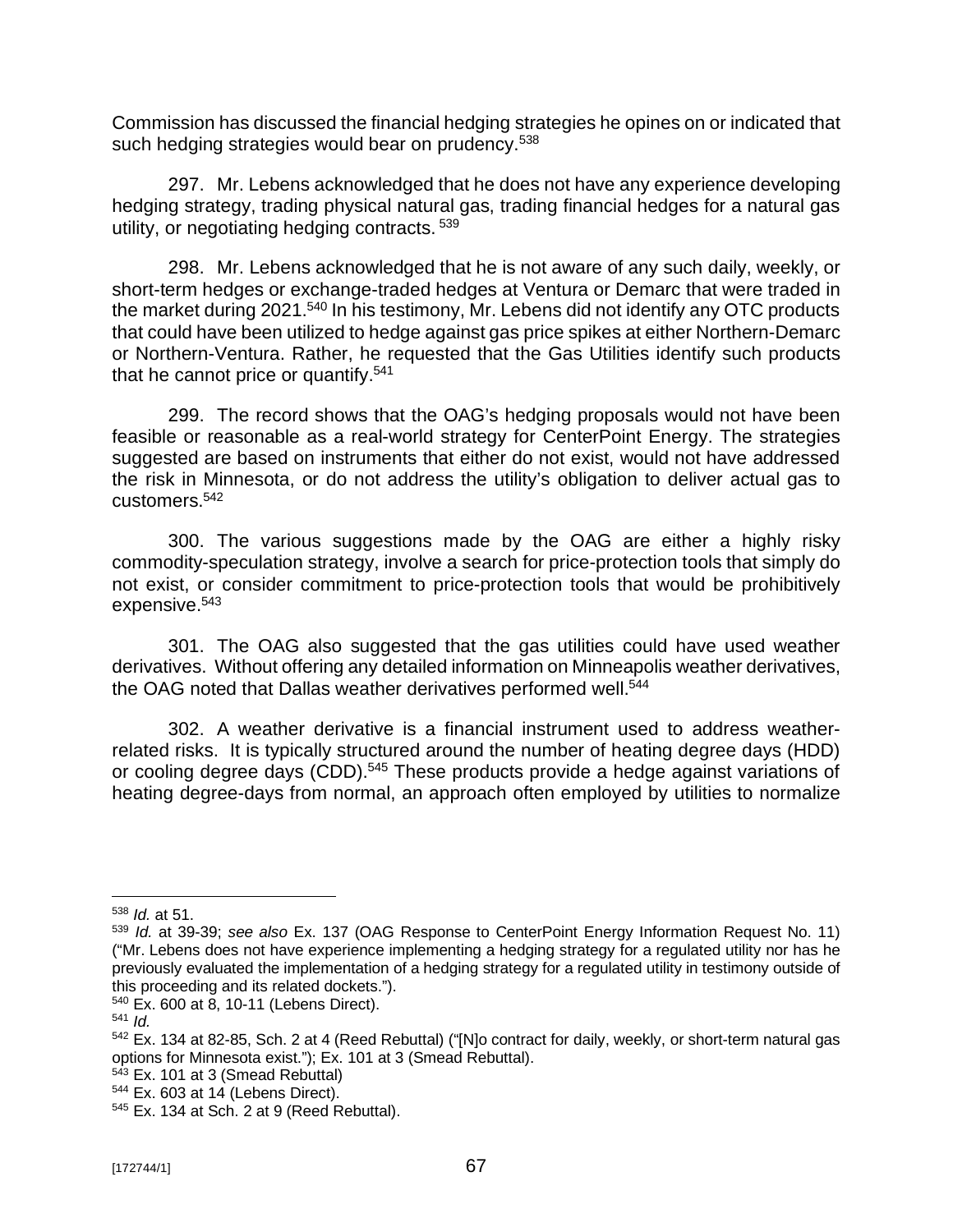their revenues against weather changes, primarily oriented toward consumption volumes, not prices.<sup>546</sup>

303. However, the massive spike in prices that occurred during the February Event was not driven primarily by changes in the weather in Minnesota. As a result, a weather derivative product would not have mitigated the cost impacts, even if such derivative were available.<sup>547</sup>

304. Unlike physical hedges that combine the supply of natural gas with some price protection, financial hedges do not include the physical supply of gas.<sup>548</sup> Without the underlying physical transaction, the market for financial hedges in CenterPoint Energy's Minnesota market are very limited.<sup>549</sup>

305. The OAG argues that review of the "price action that occurred for actual hedges during February 2021" is useful "because it mimics how other hedges would have performed, and because it mimics how hedged swing contracts would have performed if they were in place." 550

306. However, the "current monthly call options" the OAG suggests the Gas Utilities, including CenterPoint Energy, could have purchased to hedge against February gas costs were actually for deliveries in March 2021. February call options were not available at the time the OAG suggests these options should have been purchased.<sup>551</sup>

307. Any futures options contracts or OTC-type contracts executed during the week of February 8 would have been for the delivery of natural gas in March.<sup>552</sup> In order to hedge against the risk of a price spike (at Henry Hub) in February 2021, CenterPoint Energy would have had to execute such a futures options contract in January.<sup>553</sup>

308. The OAG also suggested the gas utilities should have used costless collars, which it asserts "do not cost anything." 554

309. The OAG's proposal regarding collars was only partly accurate and missed certain key points. First, Mr. Lebens considers collars that are CME options based on

<sup>546</sup> Ex. 101 at 18 (Smead Rebuttal).

<sup>547</sup> *Id.* at 18-19; Ex. 134 at Sch. 2 at 10-11 (Reed Rebuttal).

<sup>548</sup> Ex. 121 at 53 (Grizzle Rebuttal).

<sup>549</sup> *Id.* at 53-54.

<sup>550</sup> Ex. 603 at 3 (Lebens Surrebuttal).

<sup>551</sup> Evidentiary Hearing Tr. Vol. 3 at 19-20 (Lebens); Ex. 134 at 86 (Reed Rebuttal) ("The prices referenced by Mr. Lebens are for delivery in March 2021, not during February 2021. . . . Prices for the futures for delivery in March 2021 did not react to the price spike observed in the spot prices during the February Market Event, which makes March 2021 option prices irrelevant in explaining what he claims could have been done.").

<sup>552</sup> Ex. 101 at 20 (Smead Rebuttal) ("Most importantly, the example relates to *March* gas, not February, so the prices plotted could not possible have any bearing on the price of February purchases."); Ex. 134 at Sch. 2 at 24-25 (Reed Rebuttal); Evidentiary Hearing Tr. Vol. 3 at 19 (Lebens).

<sup>553</sup> Ex. 101 at 20 (Smead Rebuttal); Ex. 134 at Sch. 2 at 24 (Reed Rebuttal); Evidentiary Hearing Tr. Vol. 3 at 20 (Lebens).

<sup>554</sup> Ex. 603 at 20 (Lebens Direct).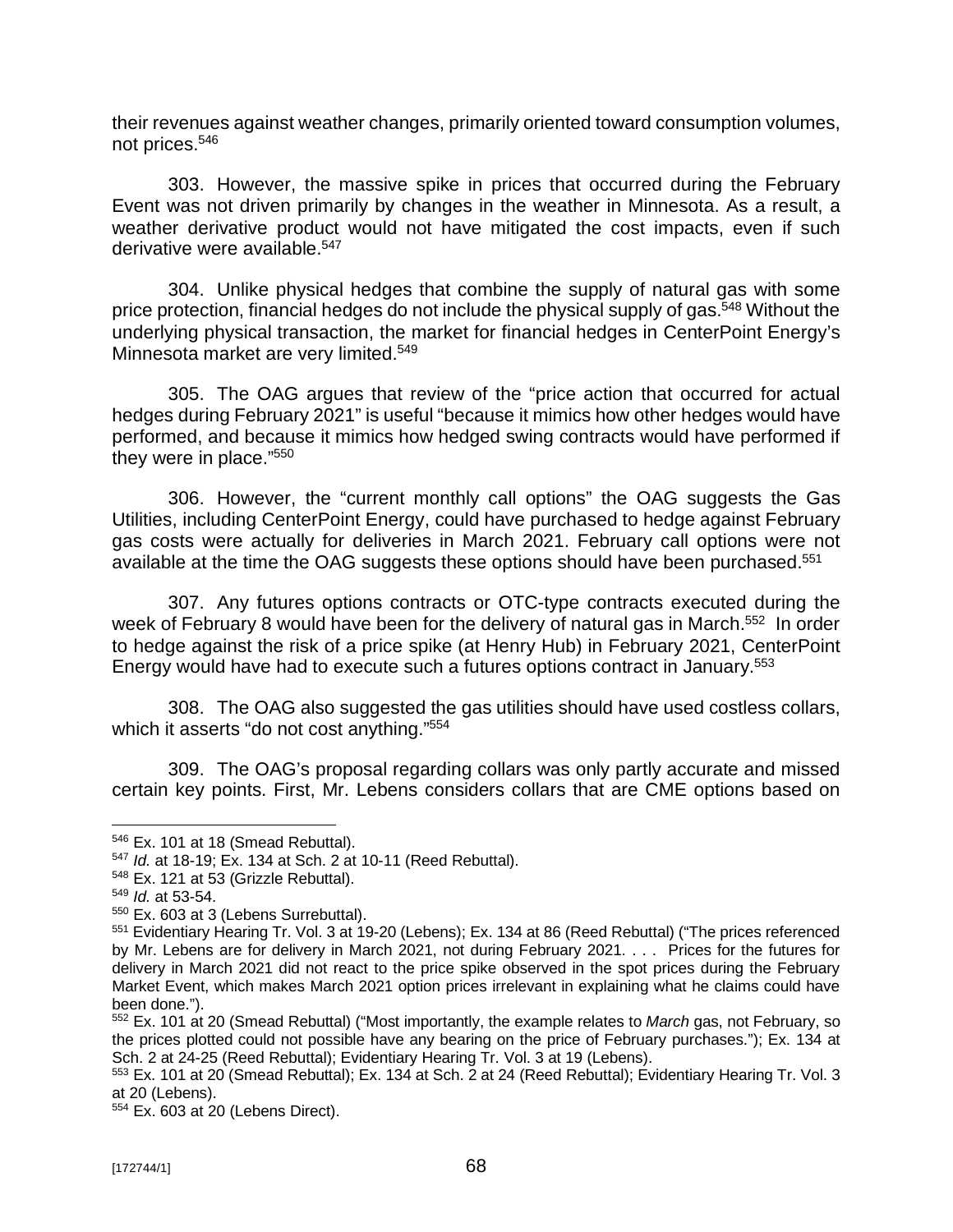futures contracts for purchase at Henry Hub, not Demarc or Ventura. Second, the put or floor price obliges the buyer to purchase a futures contract even if the floor price is higher than the current market price.<sup>555</sup>

310. The OAG's recommendations regarding collars were not actionable in a way that could have avoided the price spike during the February Event.<sup>556</sup>

311. Collars could not be arranged on swing contracts in advance of the February Event at the quantities that Mr. Lebens recommended. The only approach that fits the OAG's recommendations on placing hedges on swing supplies would be very expensive, if available.<sup>557</sup>

312. The Henry Hub daily, weekly, and short-term futures products traded on the Chicago Mercantile Exchange (CME) are all priced based on the price of natural gas at Henry Hub located in Erath, Louisiana, and not at any of CenterPoint Energy's delivery points: Ventura, Demarc, or Emerson.<sup>558</sup>

313. As a result, these products would not have addressed the price spike experienced during the February Event with respect to natural gas deliveries to CenterPoint Energy's Minnesota customers.<sup>559</sup> Prices reported for Henry Hub peaked at only \$6.00/MMBtu, compared to the \$231/MMBtu spike at NNG-Demarc.<sup>560</sup>

314. Executing a financial futures option contract at Henry Hub in Louisiana in advance of the Presidents' Day weekend in 2021 would not have been a hedge against the delivered price of natural gas at Ventura, Demarc, or Emerson.<sup>561</sup> Further, executing a short-term futures option contract priced at Henry Hub during the week of February 8, 2021, would not have hedged against the price spike that occurred during the February Event.<sup>562</sup>

315. OAG witness Mr. Lebens testified that he did not review the historical pricing of the InterContinental Exchange (ICE) swing futures contracts priced at Demarc and Ventura to determine whether the contracts are liquid or how they are priced.<sup>563</sup> Mr. Lebens was also unaware of the fact that these contracts include a premium to cover

<sup>562</sup> Evidentiary Hearing Tr. Vol. 3 at 20-21 (Lebens).

<sup>555</sup> Ex. 101 at 12-14 (Smead Rebuttal); *see also* Ex. 134 at Sch. 2 at 16 (explaining that costless collars are not at all costless).

<sup>556</sup> Ex. 101 at 15-17 (Smead Rebuttal).

<sup>557</sup> *Id.* at 29-31.

<sup>558</sup> Ex. 101 at 5 (Smead Rebuttal) ("All CME products require trades at Henry [Hub] in Erath, Louisiana. The Joint Utilities' market is in Minnesota, over 1,000 miles away."); Ex. 134 at 83, Sch. 2 at 3 (Reed Rebuttal); Evidentiary Hearing Tr. Vol. 3 at 17-18 (Lebens).

 $559$  Ex. 134 at Sch. 2 at 3 (Reed Rebuttal).

<sup>560</sup> *Id.*

<sup>&</sup>lt;sup>561</sup> Ex. 101 at 5 ("These actual locations where the Joint Utilities receive the majority of their gas receive only passing mention in the OAG testimony. However, any meaningful hedging strategy for any of the Joint Utilities depends on achieving price protection at Demarc and Ventura, not Henry.").

<sup>563</sup> *Id.* at 25.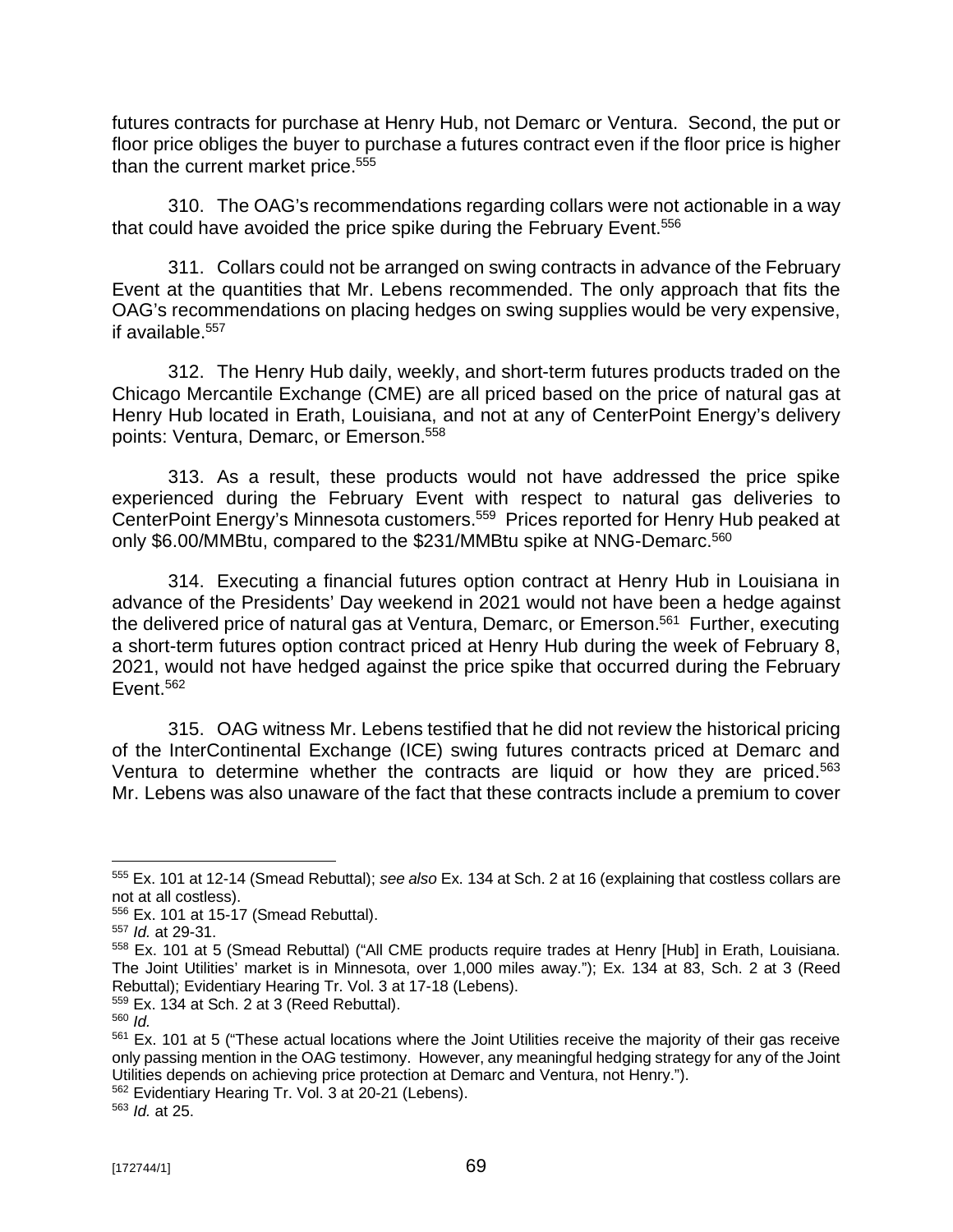the risk associated with the fact these contracts provide the buyer with volumetric flexibility.<sup>564</sup>

316. There is no evidence that there were (or are) suppliers willing to transact with the utilities for ICE swing futures contracts or OTC-type contracts priced at Ventura or Demarc.<sup>565</sup>

317. The underlying basis of a swing supply contract from the utility's perspective is to execute a contract that it will call on, or use, when it needs additional supply.<sup>566</sup> For any swing contract that could be exercised at the buyer's option, the parties would necessarily negotiate a ceiling price (that provides value to the utility buyer) and floor price (that provides value to the supplier). $567$  But any supplier would understand that, because the underlying product is swing supply, the utility buyer would only be likely to exercise the option if there was higher demand.<sup>568</sup> In other words, the utility would be very unlikely to exercise the swing option when prices are low – the time when the contract would provide value to the supplier. A supplier would almost certainly price the fact that a swing option contract provides it with only upside risk, making the contract far too expensive to be an appropriate hedging tool for a utility.<sup>569</sup>

318. Suppliers operate with the same knowledge of market fundamentals historical supply and demand, historical pricing, weather forecasting, etc.—as buyers.<sup>570</sup> To the extent that a buyer like CenterPoint Energy attempted to secure swing supply with protection against high prices – based upon all known and knowable information – the supplier with whom it negotiated would have knowledge of the risk of such high prices, and would price such risk into cost of the swing contract collar.<sup>571</sup>

<sup>564</sup> *Id.* at 26.

<sup>565</sup> Ex. 134 at 83, Sch. 2 at 8-9 (Reed Rebuttal); Ex. 101 at 28, 30 (Smead Rebuttal); Evidentiary Hearing Tr. Vol. 3 at 26-27 (Lebens).

<sup>566</sup> Ex. 101 at 9 n. 3; Evidentiary Hearing Tr. Vol. 3 at 36 (Lebens).

<sup>567</sup> Evidentiary Hearing Tr. Vol. 3 at 35 (Lebens).

<sup>568</sup> Ex. 101 at 30-31 (Smead Rebuttal); Evidentiary Hearing Tr. Vol. 3 at 36 (Lebens).

<sup>569</sup> Ex. 101 at 30-31 (Smead Rebuttal) ("It is important to never lose sight of the fact that this approach would require sellers to commit their gas supply at a below-market ceiling price, with no assurance of the gas being called upon and the likelihood that when and if it were called upon, demand and thus market prices would be high, meaning the sellers were foregoing substantial margins with no offsetting protection. Any rational seller would undoubtedly charge a *significant* premium for such a premium for such a product, or the product simply would not be offered.").

<sup>570</sup> Ex. 506 at 54 (King Direct) ("…if the Gas Utilities were anticipating extreme cold weather, then the gas market would be as well. Once information about upcoming cold weather is available, it would be rationally priced into the market."); Ex. 134 at Sch. 2 at 8 (Reed Rebuttal) ("The same information on market outlooks, risks of price spikes and volatility of pipeline basis differentials from Henry Hub to Minnesota is available to all market participants.").

<sup>571</sup> Ex. 101 at 30-31 (Smead Rebuttal).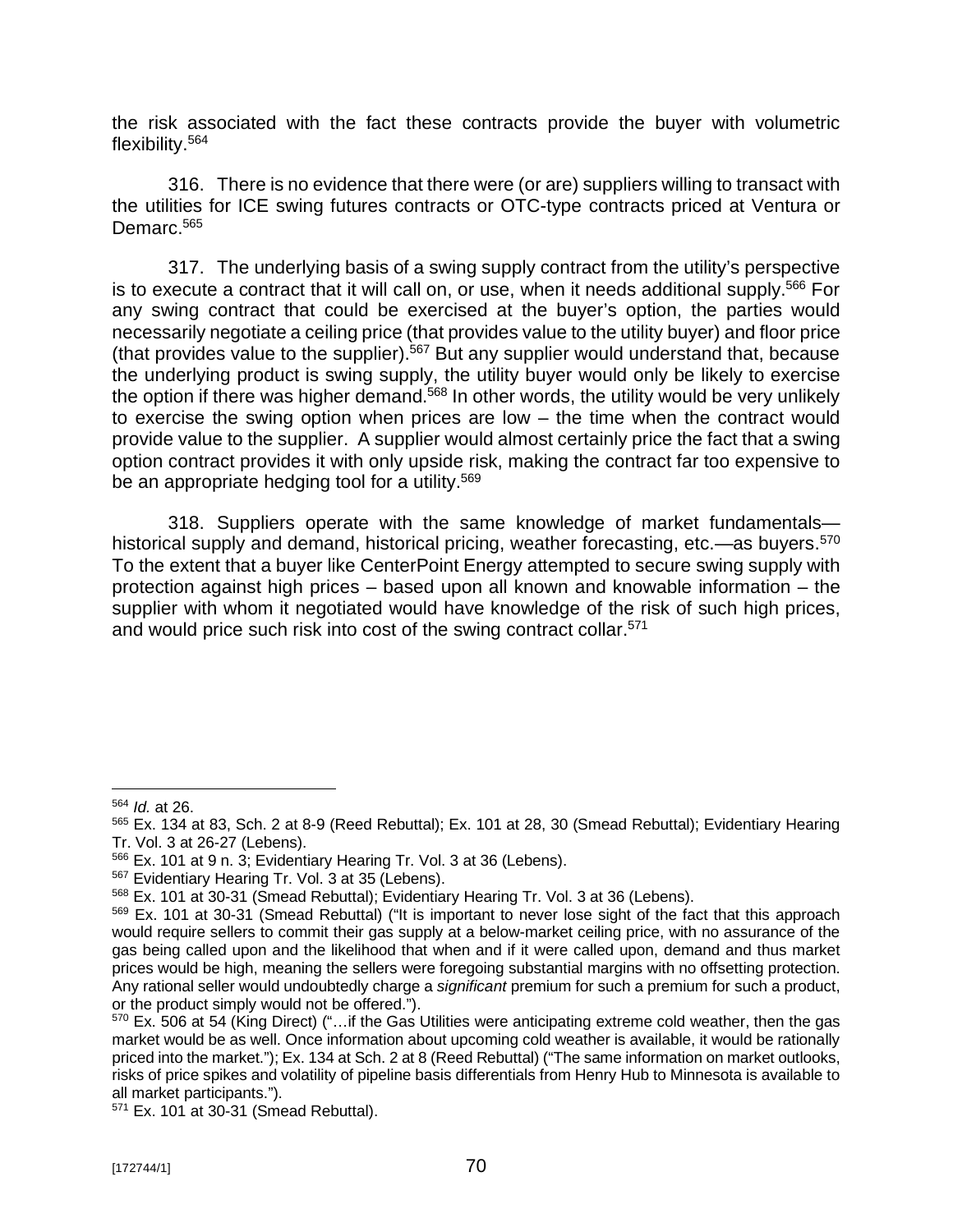319. The OAG's prudence arguments rely on hindsight.<sup>572</sup> The OAG starts with a known event – the February Event – and works backward from there to identify a transactional strategy that could have offset the financial impact.<sup>573</sup>

320. Based on the information that was known and knowable to CenterPoint Energy during the summer of 2020, when it was developing its GPP, and throughout the 2020-21 winter season leading up to the February Event, CenterPoint Energy acted prudently in maintaining its hedges and adhering to its gas supply plans.

321. The record does not support finding that CenterPoint Energy should have used hedging as recommended by the OAG, that such hedging strategies cold actually be implemented, or that there is any portion of the extraordinary gas costs CenterPoint Energy incurred that could have been avoided through these strategies. CenterPoint Energy did not act imprudently in not procuring such hedging instruments. Therefore, no disallowance is recommended regarding the Company's actions related to hedging.

#### **IX. Undisputed Issues**

## **A. Load Forecasting and Supply Reserve Margin**

322. An additional issue developed pursuant to the directions in the Order for Hearing addresses load forecasting and the use of a supply reserve margin.<sup>574</sup>

323. The daily load forecast reflects the anticipated natural gas demand of CenterPoint Energy's customers based on forecasted temperature and weather conditions and anticipated customer usage. <sup>575</sup> The daily load forecast represents the Company's principal resource for determining how much natural gas is needed to meet customer requirements.<sup>576</sup>

324. Ensuring an accurate forecast is important as inaccurately forecasting load could risk possible service outages or expose the Company to potentially substantial imbalance penalties.<sup>577</sup> The further out the Company forecasts weather and customer load, the less accurate the forecast is likely to be.<sup>578</sup> However, it is impossible to forecast perfectly. For example, a key factor in forecasting a gas utility's load is the weather and how cold it will be. It is impossible to perfectly forecast the weather and the further out a forecast is, the greater likelihood there will be variances between the forecast and actual outcome.<sup>579</sup> Going into the February Event, there was greater uncertainty as to forecasts for days later during the four-day weekend.<sup>580</sup>

<sup>572</sup> *Id.* at 30, 33; Ex. 134 at 71, 74, 81, Sch. 2 at 2 (Reed Rebuttal)

<sup>573</sup> Ex. 134 at 70, Sch. 2 at 2 (Reed Rebuttal); Ex. 101 at 4 (Smead Rebuttal).

<sup>574</sup> Order for Hearing at 23.

<sup>575</sup> Ex. 111 at 8 (Olsen Direct).

<sup>576</sup> *Id.* at 8, 14.

<sup>577</sup> *Id.* at 15.

<sup>578</sup> *Id.* at 11-13.

<sup>579</sup> Ex. 506 at 66 (King Direct).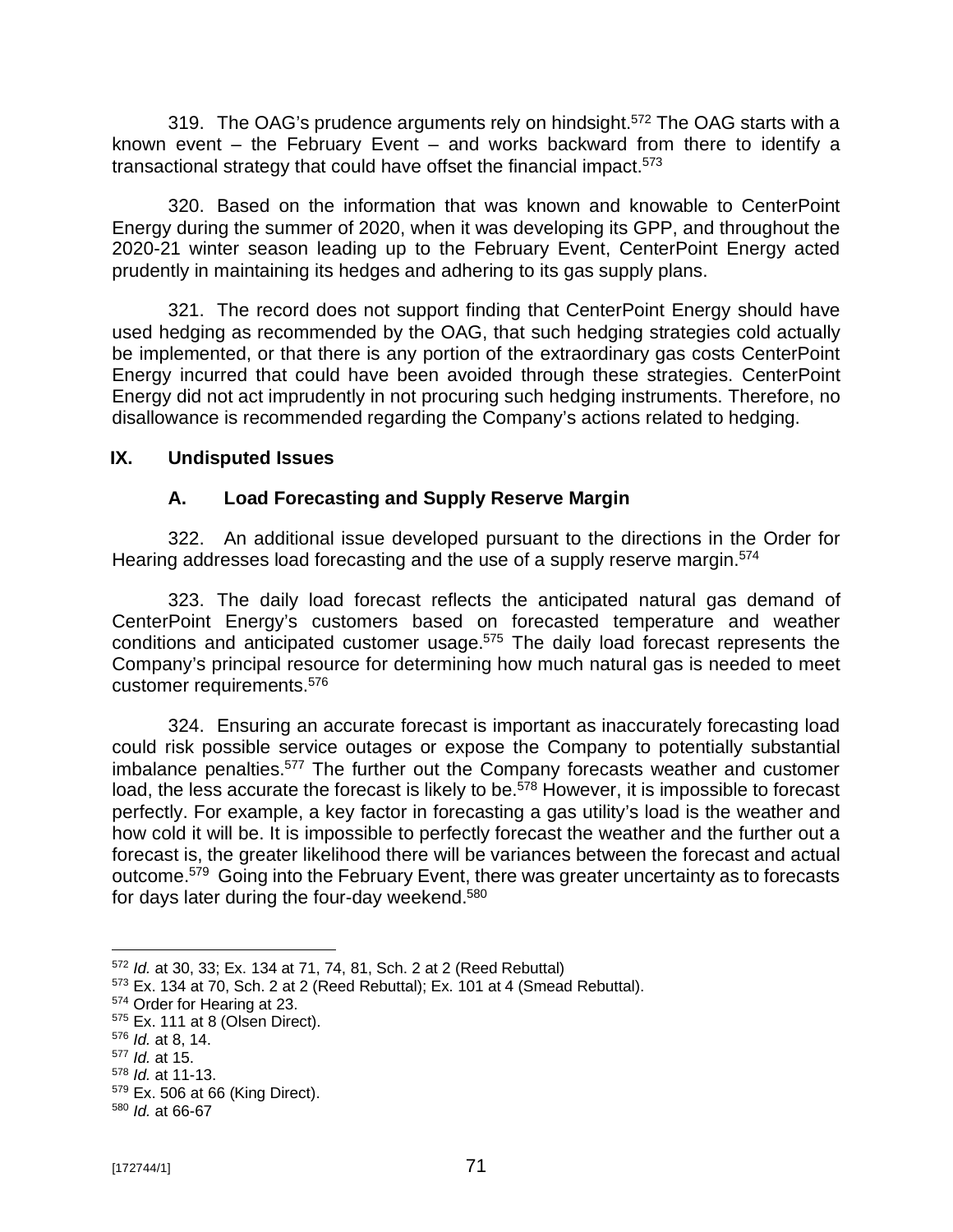325. To forecast, CenterPoint Energy receives hourly weather forecasts from multiple sources to develop a gas day weather forecast, which accounts for both temperatures and wind speeds.<sup>581</sup> That adjusted gas day average weather forecast is applied as an input to the Company's customer load forecast model to forecast customer demand.<sup>582</sup> The load forecast model computes daily forecasted load based on forecasted weather, cloud cover, temperature lag, historical average daily temperatures, and observed fluctuations in customer demand that occur over the course of a week, recognizing that customer usage will be different on a Thursday than it is on a Sunday, even under the same weather conditions.<sup>583</sup>

326. CenterPoint Energy updates its load forecast each day prior to 7:00 a.m. so it can be reviewed and discussed at the daily gas supply meeting.<sup>584</sup> Relying on the most current weather forecast data at the time gas procurement decisions must be made ensures that CenterPoint uses the most accurate data to forecast customer load and make decisions about gas procurement, dispatch of storage and peak shaving resources, and interruptible customer curtailments. Even using the most current weather data in day ahead planning, the forecast is still subject to potentially significant change.<sup>585</sup>

327. On Friday, February 12, the Company prepared its daily load forecast for the five days from February 12 to February 16<sup>586</sup> CenterPoint Energy used this forecast, as explained in the table below. as the basis for the development of the Company's gas supply plan to meet customer load requirements over the four-day Presidents' Day weekend.<sup>587</sup>

|                                                                                      | <b>Gas Day</b><br><b>February 13</b> | <b>Gas Day</b><br><b>February 14</b> | <b>Gas Day</b><br><b>February 15</b> | <b>Gas Day</b><br><b>February 16</b> |
|--------------------------------------------------------------------------------------|--------------------------------------|--------------------------------------|--------------------------------------|--------------------------------------|
| <b>Forecasted</b><br><b>Average Daily</b><br>WET <sub>10</sub><br><b>Temperature</b> | $-8.6^{\circ}$ F                     | $-13.0^{\circ}$ F                    | $-8.4^{\circ}$ F                     | $-0.6^{\circ}$ F                     |
| <b>Forecasted</b><br><b>Daily Load</b>                                               | 1,098,099 Dth                        | 1,223,099 Dth                        | 1,074,099 Dth                        | 1,063,099 Dth                        |

#### **Forecasted Average WET10 Temperature and Daily Load (February 13-16)**<sup>588</sup>

328. Further, as shown in the table below, CenterPoint Energy's actual load over the four-day weekend was very close to forecasted load.<sup>589</sup>

<sup>583</sup> *Id*. at 10 (Olsen Direct).

- <sup>585</sup> *Id.* at 13.
- <sup>586</sup> *Id.* at 22.

<sup>581</sup> Ex. 111 at 9 (Olsen Direct).

<sup>582</sup> *Id.* at 8-11 (describing the process of developing and revising the daily load forecast.

<sup>584</sup> *Id.* at 11.

<sup>587</sup> *Id.* at 22-23.

<sup>588</sup> *Id.* at 22, Table 2.

<sup>589</sup> *Id.* at 24.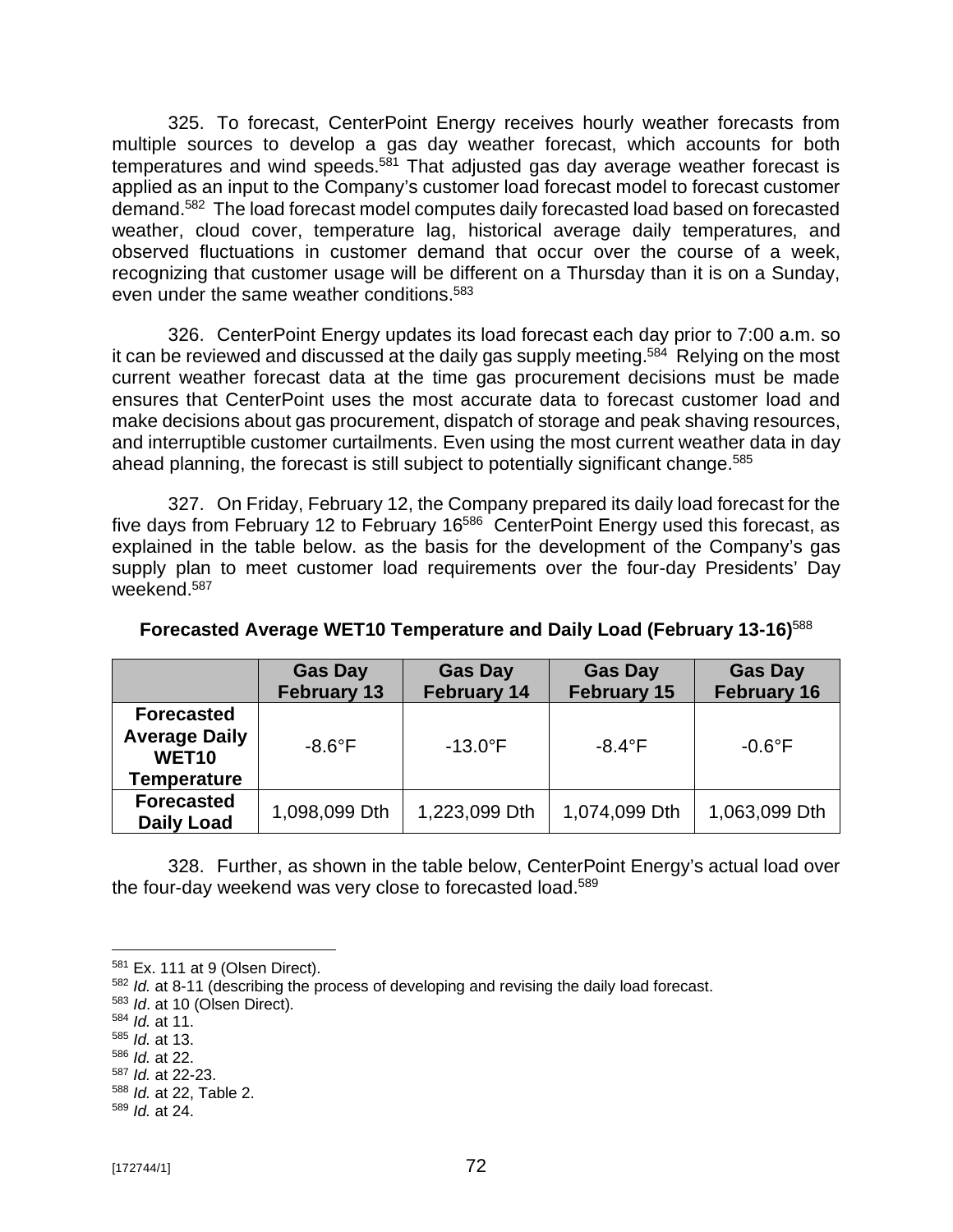**Actual Average WET10 Temperature and Daily Load (February 13-16)**<sup>590</sup>

|                                                                                  | <b>Gas Day</b><br><b>February 13</b>                       | <b>Gas Day</b><br><b>February 14</b>                 | <b>Gas Day</b><br><b>February 15</b>                       | <b>Gas Day</b><br><b>February 16</b>               |
|----------------------------------------------------------------------------------|------------------------------------------------------------|------------------------------------------------------|------------------------------------------------------------|----------------------------------------------------|
| <b>Actual</b><br><b>Average Daily</b><br>WET <sub>10</sub><br><b>Temperature</b> | $-10^{\circ}$ F<br>$(1.4^{\circ}$ colder<br>than forecast) | $-11.1^{\circ}F$<br>$(1.9°$ warmer<br>than forecast) | -7°F<br>$(1.4^{\circ}$ warmer<br>than forecast)            | $2.8^{\circ}F$<br>$(3.4°$ warmer<br>than forecast) |
| <b>Actual Daily</b><br>Load                                                      | 1,187,038 Dth<br>(88,939 Dth<br>greater than<br>forecast)  | 1,228,842 Dth<br>(5,743 Dth less<br>than forecast)   | 1,183,846 Dth<br>(109,747 Dth<br>greater than<br>forecast) | 1,059,449 Dth<br>(3,650 Dth less<br>than forecast) |

329. On Tuesday, February 16, the Company prepared its daily load forecast for February 17, consistent with its regular practices. <sup>591</sup> The Company used this forecast to develop its gas supply plan to meet customer load requirements on February 17.592

## **Forecasted Average WET10 Temperature and Daily Load (February 17)** 593

| <b>Forecasted</b><br><b>Average Daily</b><br>WET <sub>10</sub><br><b>Temperature</b> | 6.8°F       |  |
|--------------------------------------------------------------------------------------|-------------|--|
| <b>Forecasted</b><br><b>Daily Load</b>                                               | 959,549 Dth |  |

330. Actual temperatures and load on February 17 were as follows:

# **Actual Average WET10 Temperature and Daily Load (February 17)** 594

| Actual<br><b>Average Daily</b><br>WET <sub>10</sub><br><b>Temperature</b> | 7.9°F<br>$(1.1°$ warmer<br>than forecast)               |
|---------------------------------------------------------------------------|---------------------------------------------------------|
| <b>Actual Daily</b><br>Load                                               | 979,923 Dth<br>(20,374 Dth<br>greater than<br>forecast) |

<sup>590</sup> *Id*. at 24, Table 3.

<sup>591</sup> *Id.* at 27-29.

<sup>592</sup> *Id.* at 27.

<sup>593</sup> *Id*. at 27, Table 4.

<sup>594</sup> *Id*. at 28, Table 5.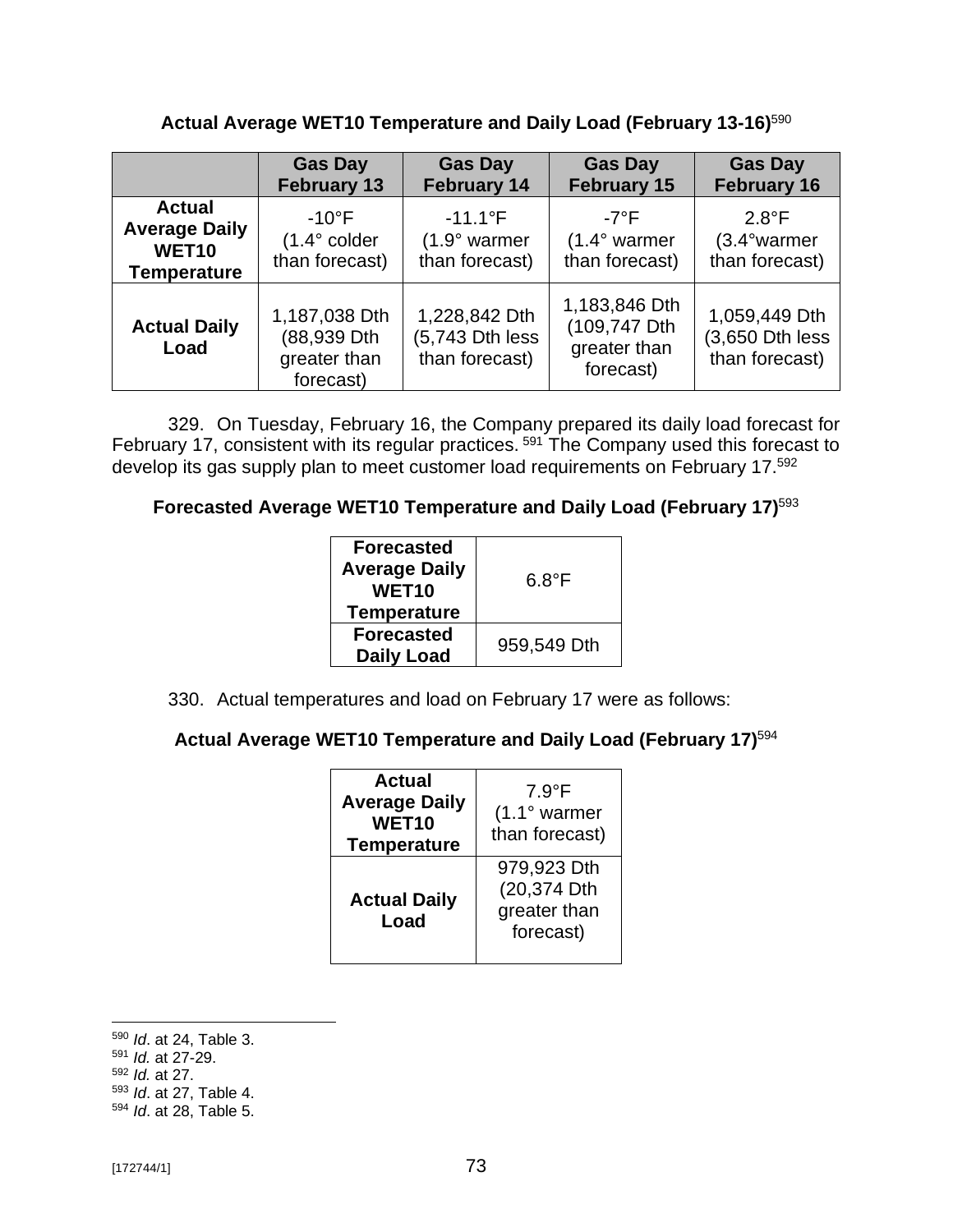331. The Department and CUB both acknowledged the Company's forecasting methodology produced accurate daily load forecasts during the February Event.<sup>595</sup>

332. CenterPoint Energy's forecast for February 14 was very accurate. For February 17, CNP under-forecasted and bought less gas than what perfect hindsight would have entailed. However, this was a small enough error that CenterPoint Energy did not need to make supply adjustments to its plan for February 17.<sup>596</sup>

333. In general, the Gas Utilities planned for gas supplies that were slightly long of forecasted requirements due to high potential imbalance penalties from pipeline, forecast uncertainty, and potential supply cuts. The Department agreed that the risk of punitive imbalance penalties, potential supply cuts, and forecast uncertainty are all valid drivers for holding supply reserve margins.<sup>597</sup>

334. On a typical day, CenterPoint Energy tries to match its gas supplies as closely as possible to forecasted load so that the Company does not procure excess gas that is not needed to serve load. On most days, the Company can closely match its gas supplies to customer load. On high demand days, CenterPoint Energy aims to be slightly "long" in its gas supplies, meaning that the Company aims to procure slightly more gas than it expects is needed to meet forecasted load to ensure reliable service.<sup>598</sup>

335. CenterPoint Energy determines its planned gas supply margin based on the interplay of a multitude of factors and application of experience, expertise, and judgment. CenterPoint Energy considers monthly pipeline imbalance levels, storage inventory levels, pipeline constraints and the availability of system management service (SMS) balancing, potential supply cuts, and weather forecast uncertainty. For instance, if there is risk for potential for supply cuts, CenterPoint Energy will purposefully try to be slightly long when procuring gas supplies to ensure adequate supply in case supply cuts do occur. Each of these factors change constantly, so while CenterPoint Energy is intentional in determining its planned gas supply relative to its load forecast, the dynamic nature of these different factors does not lend itself to setting an exact supply reserve target for each day of the year.<sup>599</sup>

336. No party takes issue with CenterPoint Energy's approach to planning for supply reserves in general or that the Company's approach was reasonable during the February Event.

337. CenterPoint Energy accurately forecast customer demand before and during the February Event.<sup>600</sup>

<sup>595</sup> Ex. 506 at 67-68 (King Direct); Ex. 801 at 59 (Cebulko Direct).

<sup>596</sup> Ex. 506 at 67-68 (King Direct).

<sup>597</sup> *Id.* at 56.

<sup>598</sup> Ex. 121 at 25-26 (Grizzle Rebuttal).

<sup>599</sup> *Id.* at 26.

<sup>&</sup>lt;sup>600</sup> Ex. 506 at 67-68 (King Direct); Ex. 801 at 59 (Cebulko Direct) ("I am not proposing a disallowance for CenterPoint on this issue as the Company appears to have accurately forecasted load for the Event").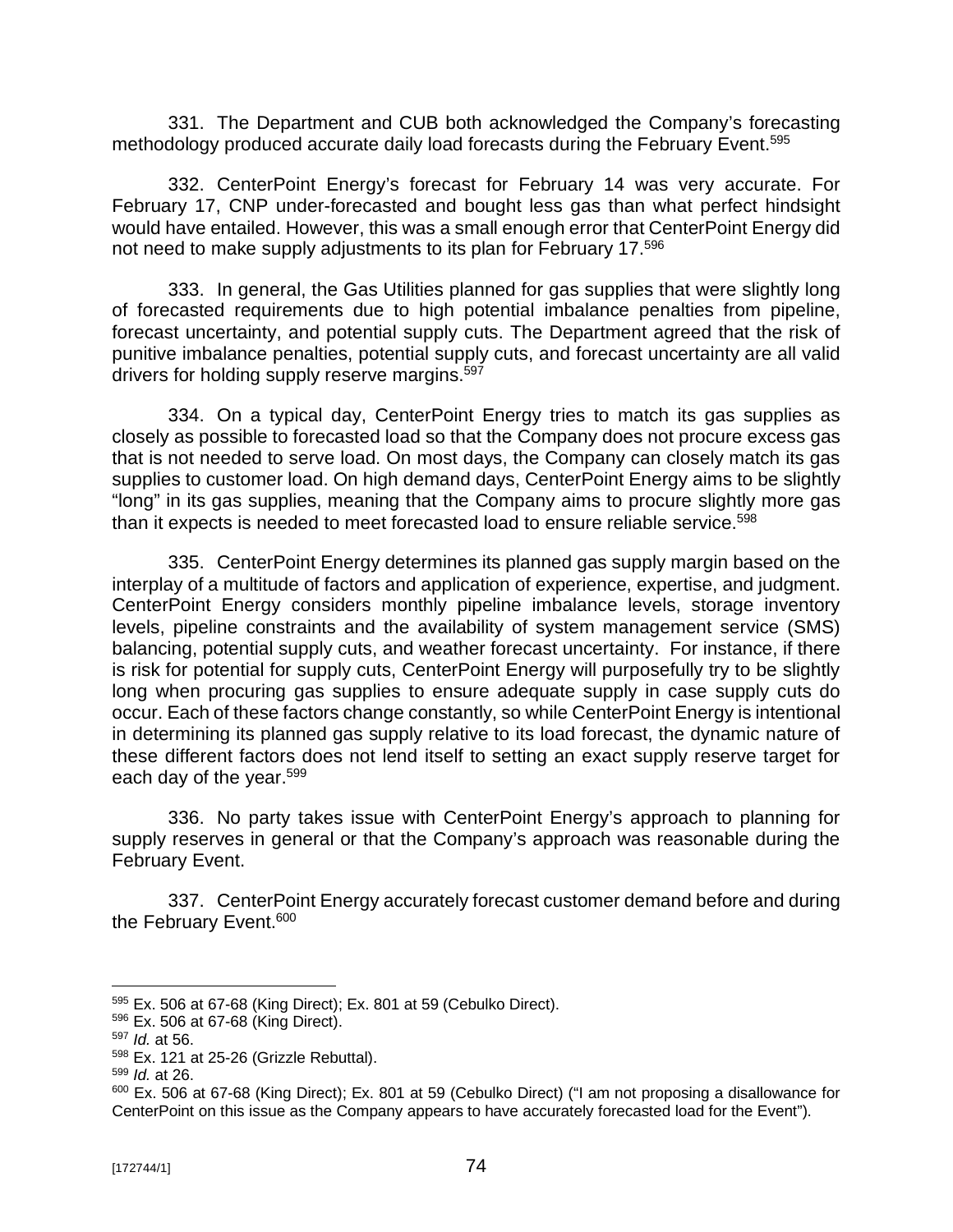338. The Administrative Law Judges find that CenterPoint Energy's approach to planning for supply reserve during the February Event was reasonable in light of the circumstances of the event including punitive pipeline penalties, the risk of possible supply cuts, and forecast uncertainty.

#### **B. Geographic Diversity of Gas Supply**

339. The Commission's Order for Hearing directed that this Report address whether the Gas Utilities had enough geographic diversity of gas supply.<sup>601</sup>

340. Geographic diversity of supply refers to a gas utility's ability to acquire gas supply from a variety of locations. The Gas Utilities' geographic diversity of supply is ultimately tied to the transportation arrangements they hold with pipelines. In any particular area, the pipelines that exist are the result of years of history based on the demand at major market centers and the production of natural gas from supply basins.<sup>602</sup> Reliance on a few pipeline hubs does not necessarily indicate a lack of geographic diversity.<sup>603</sup>

341. As NNG is the key interstate pipeline serving the Minnesota Gas Utilities, a large quantity of gas supply purchases are tied to the NNG pricing hubs of Ventura and Demarc. Another major pipeline, VGT, is tied to the Emerson hub.<sup>604</sup>

342. There is no natural gas production connected to CenterPoint Energy's system in Minnesota, so CenterPoint Energy contracts with multiple gas supply sources across the country to procure natural gas to be delivered to its customers.<sup>605</sup>

343. CenterPoint Energy contracts for gas supply from Canada, the Gulf Coast, the Mid-Continent, and the Rocky Mountain region.<sup>606</sup>

344. The Department questioned CenterPoint Energy's decision to baseload all of its available Viking transportation capacity at Emerson. The Department initially noted that if CenterPoint Energy had not made the decision to baseload its full Viking transportation capacity at Emerson, the Company could have then baseloaded elsewhere (Ventura or Demarc) and could have then procured daily spot gas at Emerson, which had lower daily spot prices as compared to Ventura or Demarc, during the February Event.<sup>607</sup> In addressing this issue, the Department requested that the Company provide additional information to support its decision to baseload at Emerson in its rebuttal testimony.<sup>608</sup>

<sup>&</sup>lt;sup>601</sup> Order for Hearing at 22.

<sup>602</sup> Ex. 506 at 42 (King Direct).

<sup>603</sup> *Id.* at 44.

<sup>604</sup> *Id.* at 43.

<sup>605</sup> Ex. 126 at 12 (Toys Direct).

<sup>606</sup> *Id.*

<sup>&</sup>lt;sup>607</sup> Ex. 506 at 49 (King Direct).

<sup>608</sup> *Id.* at 49-51.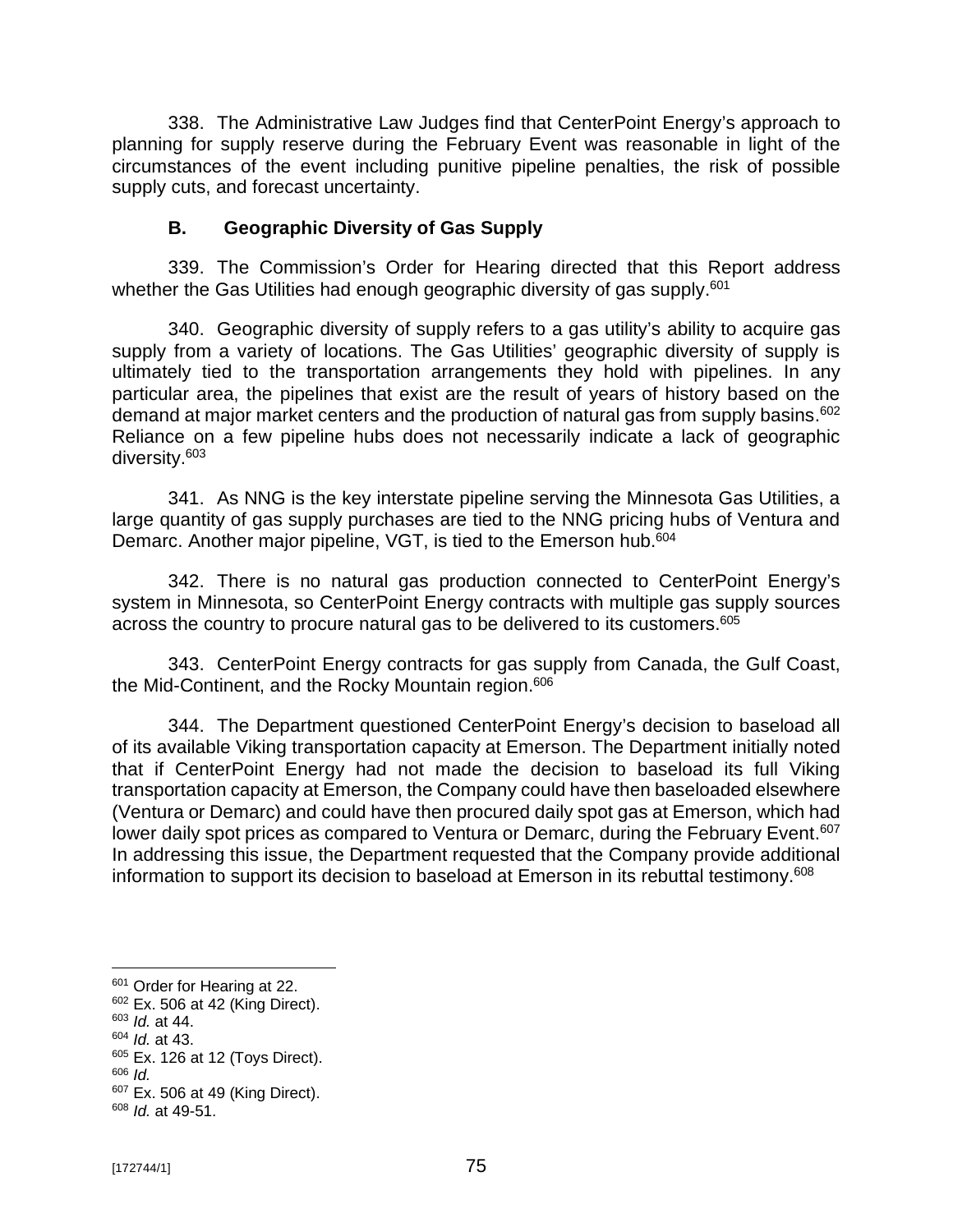345. The Company provided information regarding the operational considerations supporting the decision to baseload at Emerson.<sup>609</sup> The Company noted that Viking provides upstream supply transportation to NNG and the intrastate pipeline MIPC, which then feeds the northern portion of CenterPoint Energy's distribution system.<sup>610</sup> The Company stated that there are several cities, such as Milaca and Dalbo, which rely exclusively on the gas supplies provided by Viking, as they are not connected to other pipelines.<sup>611</sup> Given that Viking is the sole source of gas supplies for these customers, baseloading gas supplies on Viking is appropriate to ensure that CenterPoint Energy has adequate gas supplies to serve customers living in these areas.<sup>612</sup>

346. The Company also supported its decision to baseload on Viking by explaining that its Viking supply delivers into the north side of the Company's distribution system serving communities in the northern metropolitan area. If the Company replaced its baseload Viking deliveries to serve customers in these north metropolitan communities with baseload NNG deliveries (at Ventura or Demarc), the Company would need a significant expansion on NNG's system that connects to this part of CenterPoint Energy's distribution system.<sup>613</sup>

347. CenterPoint Energy explained that by contracting for baseload deliveries using its available Viking transportation capacity, the Company maximized its access to Canadian gas supplies throughout the year, ensuring geographically diverse supply sources.<sup>614</sup>

348. Ultimately, the Department did not take issue with or recommend any disallowances related to CenterPoint Energy's decision to baseload at Emerson or its geographic diversity of supply in general.<sup>615</sup> No other party took issue with CenterPoint Energy's geographic diversity of supply.

349. The geographic diversity of CenterPoint Energy's natural gas supply was reasonable and prudent.

## **C. Fixed-Price Contracts**

350. The Commission's Order for Hearing directed that this Report consider whether the Gas Utilities should have had additional fixed-price contracts. 616

351. Fixed price daily spot market transactions are priced based on a price agreed to by a single buyer and a single seller.<sup>617</sup> Buying at a fixed-price represents a risk that

<sup>609</sup> Ex. 118 at 55-57 (Grizzle Direct); Ex. at 32-33 (Reed Direct); Ex. 121 at 18-24 (Grizzle Rebuttal). <sup>610</sup> Ex. 121 at 21 (Grizzle Rebuttal).

<sup>611</sup> *Id.*

<sup>612</sup> *Id.*

<sup>613</sup> *Id.* at 22.

<sup>614</sup> *Id.*

<sup>615</sup> Ex. 507 at 52, Table 3 (King Surrebuttal).

<sup>&</sup>lt;sup>616</sup> Order for Hearing at 22.

<sup>617</sup> Ex. 126 at 9 (Toys Direct).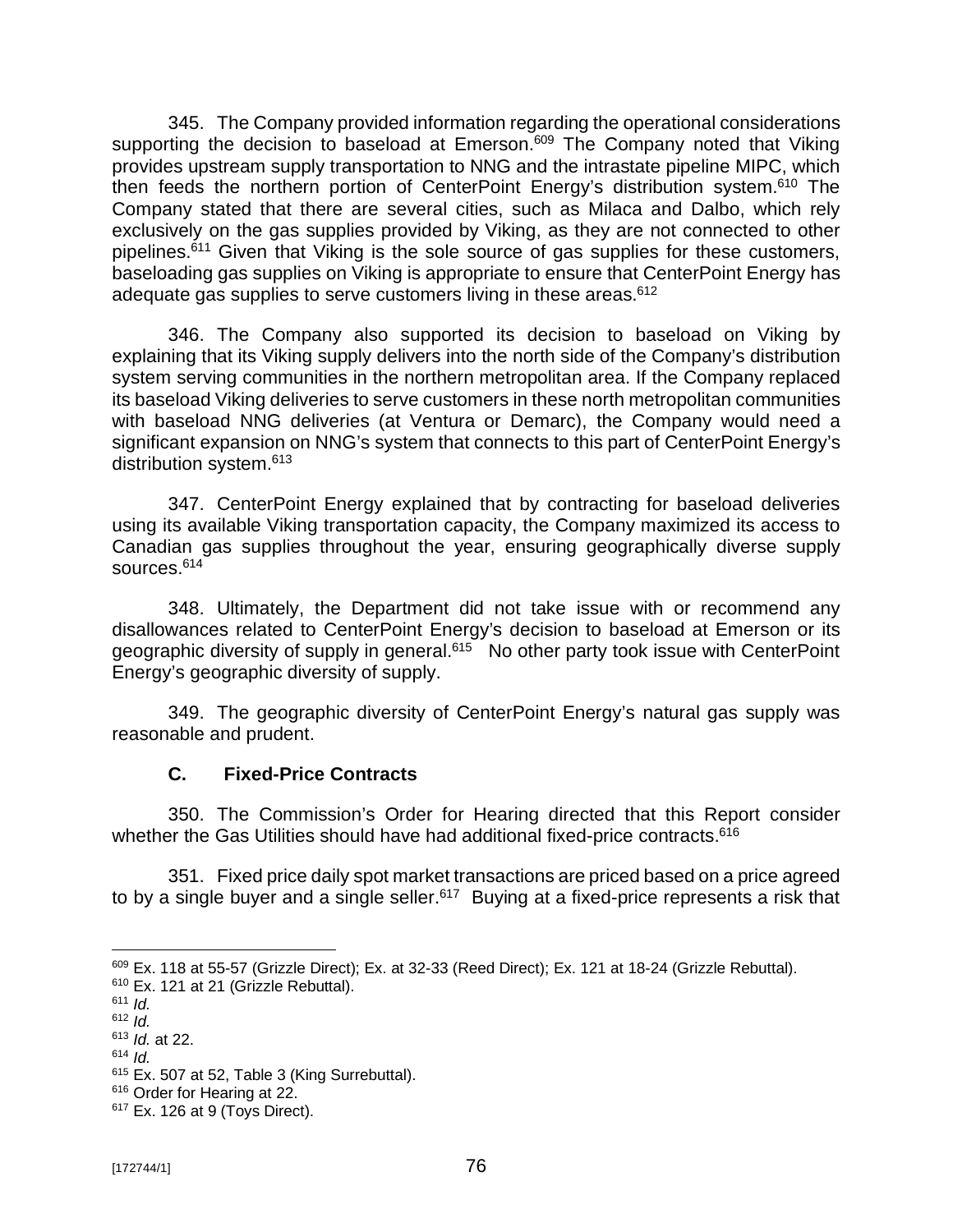the price could ultimately be higher or lower than index.<sup>618</sup> In contrast, the daily index price is calculated based on all of the fixed price transactions that occur during a day and the final value of the index is the volume-weighted average of all of the fixed price transactions for that day.<sup>619</sup>

352. Index-priced transactions are generally offered earlier in the gas trading day. As a result of these dynamics, to make a fixed price purchase during the February Event, the Gas Utilities would have had to decide not to purchase their full gas quantities at index and instead to reserve a portion of their supply to purchase at fixed price later in the day.<sup>620</sup> It is not reasonable to expect the Gas Utilities to "systematically beat the index."<sup>621</sup>

353. On February 12, when buying gas for the Presidents' Day weekend, CenterPoint Energy reasonably chose to purchase its needed gas supplies at the daily index price rather than try to out-quess the market by purchasing at a fixed price.<sup>622</sup>

354. On February 16, CenterPoint Energy again reasonably chose to procure its needed daily spot gas supplies at daily index prices instead of trying to out-guess the market by purchasing at fixed prices.<sup>623</sup>

355. Purchasers that elected fixed-price options on February 16 paid as high as \$250/MMBtu at Demarc and as high as \$495/MMBtu at Ventura; but the daily index price at those locations were only \$133/MMBtu and \$188/MMBtu, respectively, demonstrating the risk of waiting to purchase gas in an attempt to beat the market. $624$ 

356. No party disputes the reasonableness of CenterPoint Energy's decision to purchase its spot market gas at the daily index prices established by the market rather than at a fixed-price.<sup>625</sup>

357. CenterPoint Energy's decision to purchase daily gas at daily index prices during the February Event was reasonable and prudent.

## **D. Conservation Efforts**

358. The Commission's Order for Hearing directed that this Report address whether the Gas Utilities should have made more robust conservation efforts during the February Event.<sup>626</sup> This issue relates to the question whether the utilities should have made voluntary conservation pleas to customers to reduce usage during the February Event.

<sup>618</sup> Ex. 506 at 76 (King Direct).

<sup>619</sup> Ex. 133 at 94 (Reed Direct).

<sup>620</sup> Ex. 506 at 75 (King Direct).

<sup>621</sup> *Id.* at 76.

<sup>622</sup> Ex. 133 at 103 (Reed Direct).

<sup>623</sup> *Id.*

<sup>624</sup> *Id.* at 103-04.

 $625$  Ex. 506 at 75-76 (King Direct) ("Q. Should the gas utilities have made more fixed-price purchases? A. No. Buying at index ensures that the price paid will reflect the market midpoint for that day.").

<sup>&</sup>lt;sup>626</sup> Order for Hearing at 22.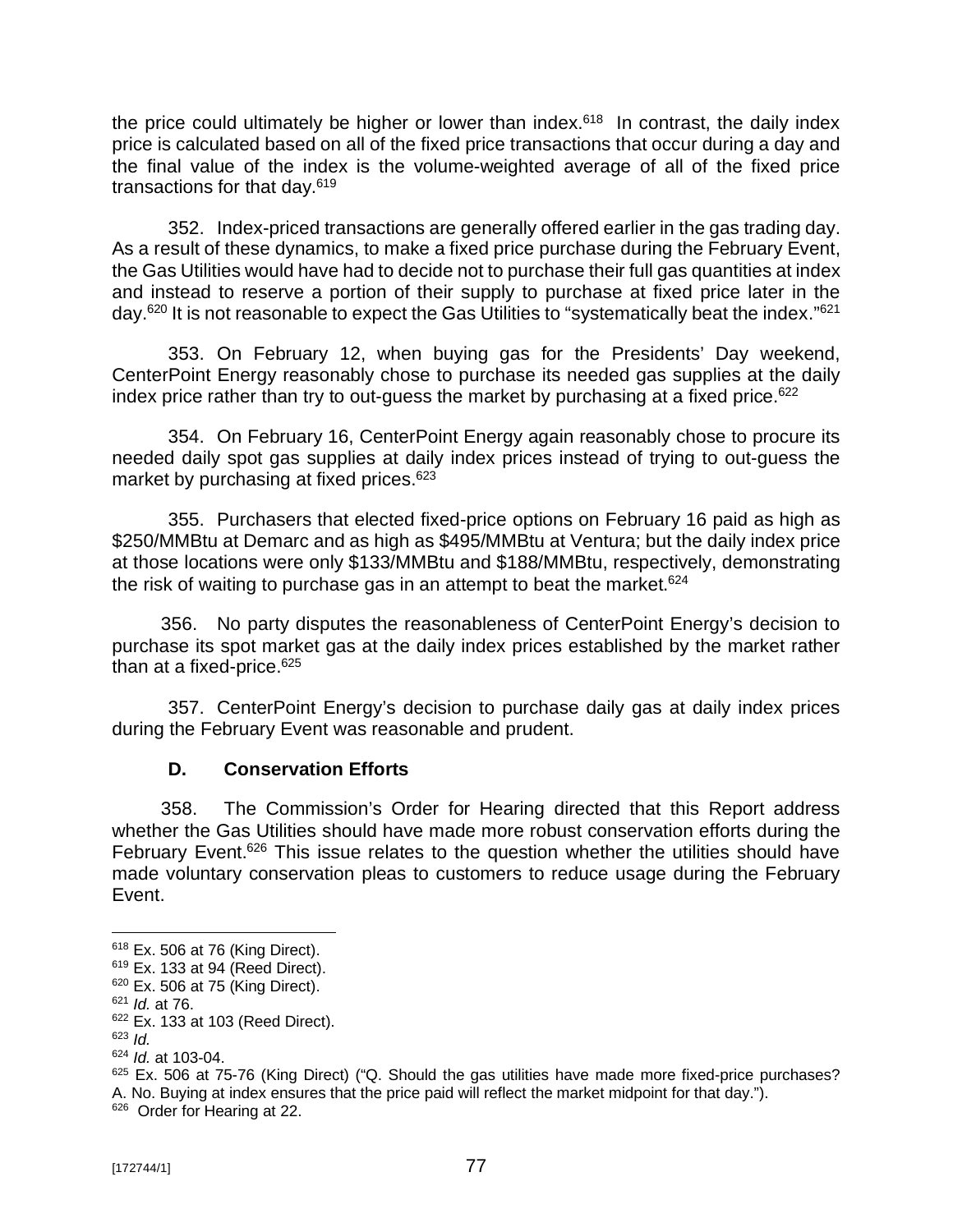359. CenterPoint Energy regularly engages with customers leading up to and during cold weather to provide information on how customers can reduce the impact of cold weather on their gas bills.<sup>627</sup>

360. The Company did not issue a general conservation request during the February Event.<sup>628</sup> A conservation plea is generally a request from the utility to customers to voluntarily reduce usage for a defined amount of time. These types of pleas are driven by a short-term event and distinguishable from general long-term efficiency and conservation measures, such as home weatherization and the installation of more efficient gas appliances.<sup>629</sup>

361. Because conservation requests are voluntary and not enforceable, it is impossible to quantify accurately the impact of such a request for load forecasting purposes.<sup>630</sup> Reducing gas purchases in reliance on a conservation request could result in having insufficient gas to serve customers during extremely cold weather and the imposition of enormous pipeline penalties if customer demand exceeded procured supplies.<sup>631</sup>

362. By the time unprecedented prices were known late on February 12, CenterPoint Energy had already contracted for adequate daily volumes for the four-day weekend and could not, at that time, adjust the purchase volume in reliance on customer conservation.<sup>632</sup>

363. It was reasonable for the Gas Utilities not to reduce spot purchases by relying on a conservation plea. Estimating the volume of load reduction from a conservation plea had the potential for wide deviations. Also, conservation pleas are traditionally a last resort reliability tool. Unlike interruptible customer curtailment and peak shaving, which are intended to be used somewhat regularly, making a plea to firm customers has been used seldomly in the past by the Gas Utilities and only as an emergency measure.<sup>633</sup>

364. No party has recommended a disallowance because CenterPoint Energy's did not issue a conservation request during the February Event.<sup>634</sup>

365. CenterPoint Energy acted prudently related to conversation efforts during the February Event.

<sup>628</sup> *Id.* at 34.

<sup>627</sup> Ex. 115 at 41 (Heer Direct).

<sup>629</sup> Ex. 506 at 101 (King Direct).

 $630$  Ex. 115 at 42 (Heer Direct).

<sup>631</sup> *Id.* at 43.

<sup>632</sup> *Id.*

<sup>633</sup> Ex. 506 at 103 (King Direct).

<sup>&</sup>lt;sup>634</sup> *Id.* at 102-03 ("Q. Should the gas utilities have reduced their spot market purchases during the February Event for planned conservation pleas? A. No….")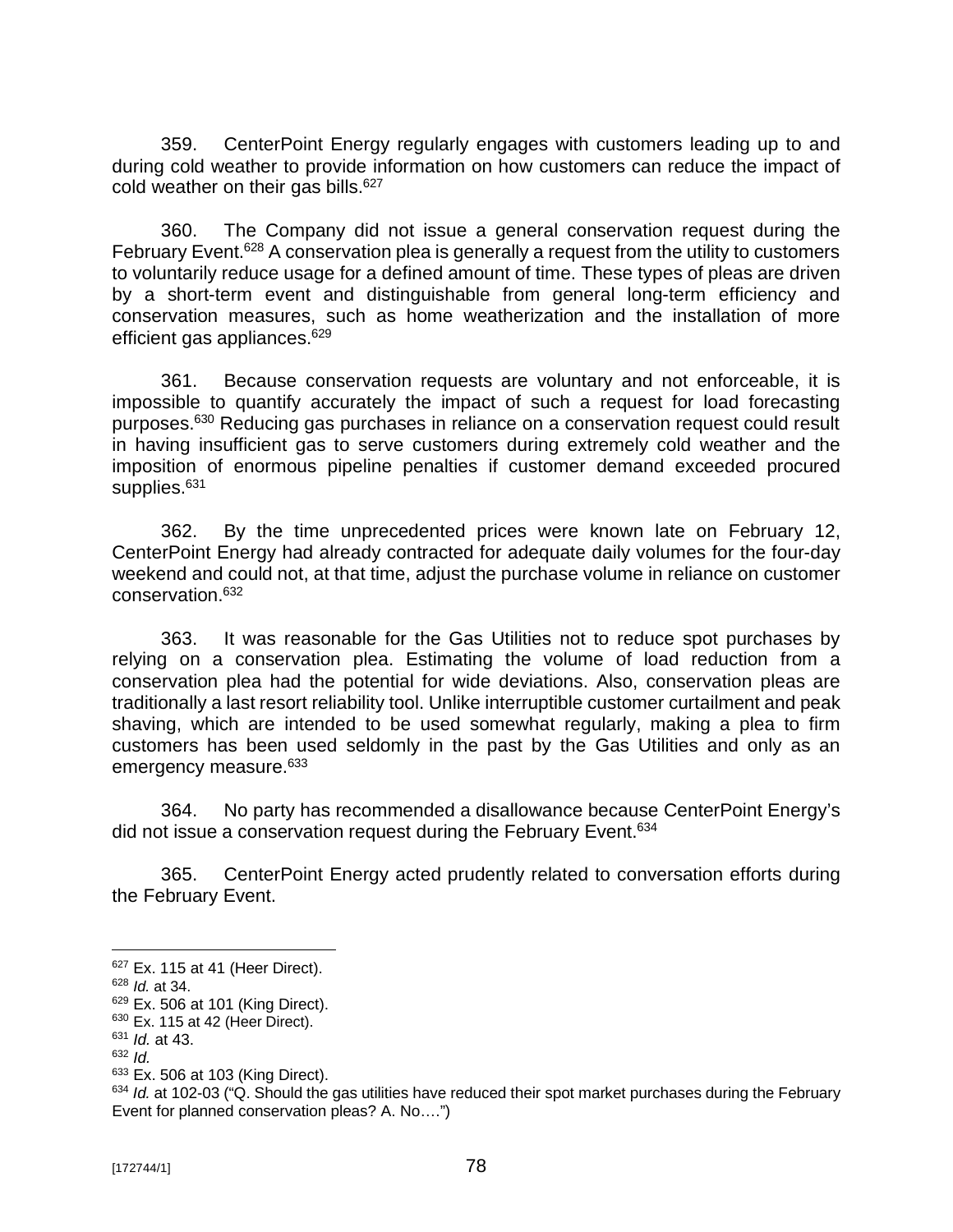#### **E. Baseload Gas Supplies**

366. Baseload gas supplies are fixed volumes of gas that flow every day for the term of the baseload contract. $635$  Baseload gas volumes vary from month to month particularly during the winter months, but also in the non-winter months.<sup>636</sup>

367. To match seasonal and month-to-month variability, the Company enters into both long-term baseload (more than one month) and monthly baseload supply contracts.<sup>637</sup> The Company generally acquires its baseload supply through a request for proposal (RFP) process.<sup>638</sup> Typically, an adjusted Inside FERC FOM index price is used as the price term.<sup>639</sup>

368. As documented in its 2020-2021 GPP, CenterPoint Energy sets its baseload supply volume to meet the forecasted customer load requirements for the warmest day of a particular month.<sup>640</sup> The Company then plans to supplement that baseload supply with storage, swing supply, and daily gas purchases.<sup>641</sup>

369. The Department opined that a strategy to procure baseload supplies equal to a utility's forecasted minimum daily load was reasonable. The Department stated that, "[p]rocuring [baseload gas] in excess of the minimum day's load would logically cause a utility to be in a position of excess physical supply on some days…this excess position can be problematic because it needs to be balanced somehow, and [the utilities] do not have unlimited options for doing so."<sup>642</sup>

370. CenterPoint Energy's baseload supply during February 2021 was consistent with the Company's strategy of aligning its baseload purchases with its forecasted minimum daily load.<sup>643</sup> CenterPoint Energy's minimum daily load forecast for February 2021 was 384,904 Dth.<sup>644</sup> CenterPoint Energy's total planned baseload supply for February 2021 was 385,000 Dth.<sup>645</sup>

371. The Department requested that the Company provide clarification as to whether a portion of the CenterPoint Energy's BP Canada contract is correctly classified as baseload to ensure that the Company procured baseload quantities consistent with its 2020-2021 Gas Procurement Plan.<sup>646</sup> CenterPoint Energy validated that the relevant portion of the BP Canada contract is treated as baseload.<sup>647</sup> Ultimately, the Department

<sup>635</sup> Ex. 118 at 6 (Grizzle Direct). <sup>636</sup> *Id.* <sup>637</sup> *Id.* <sup>638</sup> *Id.* <sup>639</sup> *Id.* <sup>640</sup> *Id.* at 7. <sup>641</sup> *Id.* <sup>642</sup> Ex. 506 at 36 (King Direct). <sup>643</sup> Ex. 121 at 18 (Grizzle Rebuttal). <sup>644</sup> *Id.* <sup>645</sup> *Id.*

<sup>646</sup> Ex. 506 at 39 (King Direct). <sup>647</sup> Ex. 121 at 17 (Grizzle Rebuttal).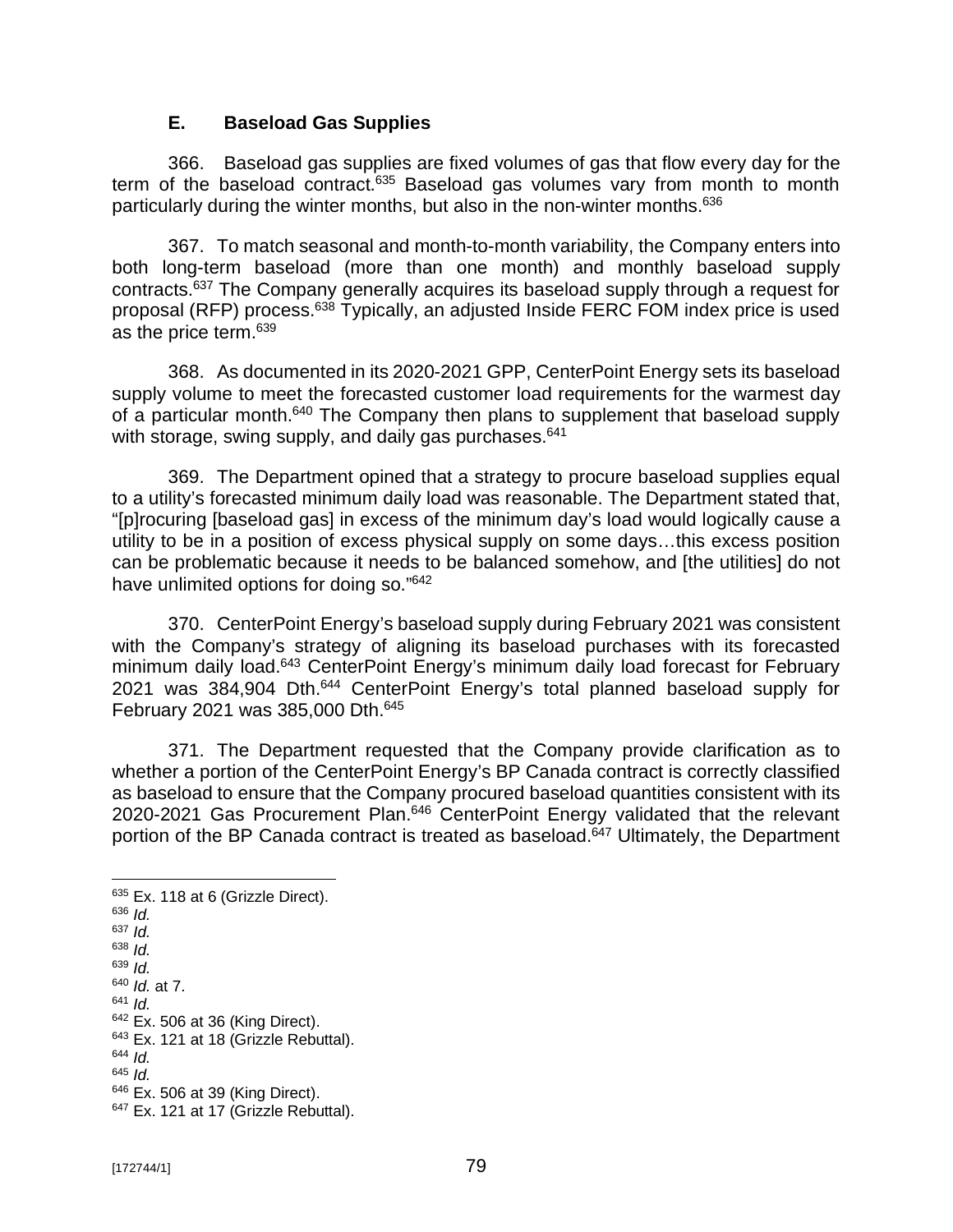did not recommend any disallowances related to CenterPoint Energy's baseload purchases.<sup>648</sup>

372. CenterPoint Energy's planned baseload supply for February 2021 was reasonable and prudent as it was consistent with the Company's minimum daily load forecast for the month.

#### **F. Recovery from Other Sources**

373. The Commission's Order for Hearing directed that this Report address whether the Gas Utilities timely and appropriately pursued recovery through insurance, federal regulatory actions, market rules, contract enforcement, and other available legal actions such that they have not missed deadlines or become barred from possible recovery on behalf of ratepayers.<sup>649</sup>

374. CenterPoint Energy took action to evaluate and pursue recovery or offset the extraordinary gas costs through contract enforcement, negotiations, federal and state investigations, and legislative efforts.<sup>650</sup> The Company also has also engaged in efforts to identify and evaluate possible forward-looking changes that could be implemented to mitigate future price spike events.<sup>651</sup>

375. Following the February Event, the Company reviewed its gas cost invoices to ensure that its suppliers complied with their contractual obligations.<sup>652</sup> The Company followed an established invoice review and reconciliation process to verify that the quantities of natural gas contracted and billed matched what was delivered and that prices charged were consistent with the applicable contracts and transaction confirmations.<sup>653</sup> The Company also retained outside counsel to determine whether there were any viable claims against its suppliers.<sup>654</sup>

376. In general, CenterPoint Energy did not experience any issues regarding delivery of contracted supplies. Three of the Company's suppliers failed to deliver small volumes of gas totaling less than one percent of gas supply for February 13-17.<sup>655</sup> Because the gas was not delivered, CenterPoint Energy did not pay for those volumes and because the volumes were small, the Company did not need to procure replacement  $gas.<sup>656</sup>$ 

377. CenterPoint Energy secured a total of \$620,711 from two of its suppliers for their failure to deliver 26,448 Dth of gas during the February Event.<sup>657</sup> Through

<sup>&</sup>lt;sup>648</sup> Ex. 507 at 14 (King Surrebuttal).

<sup>649</sup> Order for Hearing at 22-23.

<sup>&</sup>lt;sup>650</sup> Ex. 106 at 44-64 (Ryan Direct).

<sup>651</sup> *Id.* at 56-64.

<sup>652</sup> *Id.* at 47.

<sup>653</sup> *Id.*

<sup>654</sup> *Id.* <sup>655</sup> *Id.* at 48.

<sup>656</sup> *Id.*

<sup>657</sup> *Id.*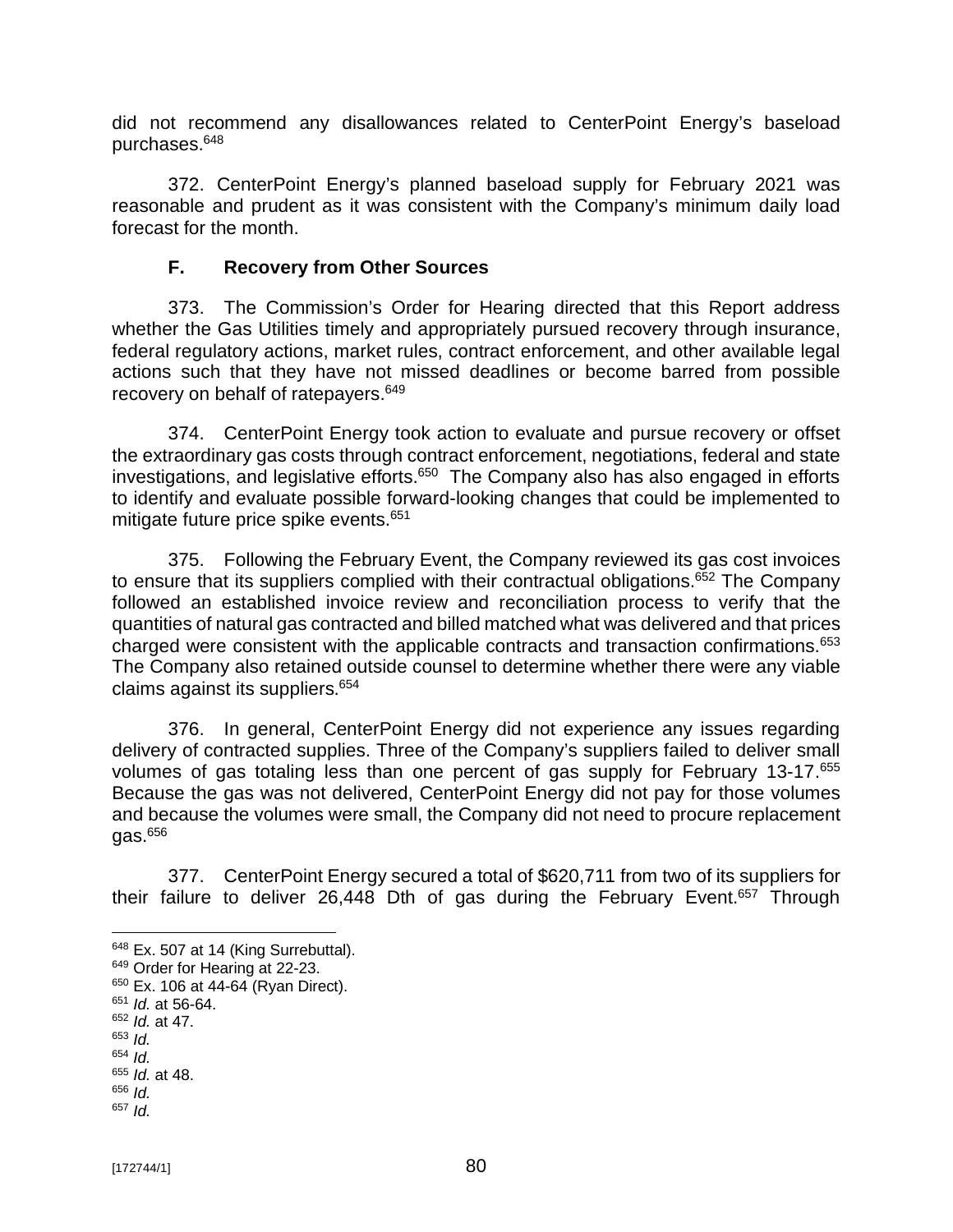negotiations with a third supplier, the Company was also able to subtract undelivered volumes from the amounts priced at gas daily—resulting in a benefit of \$7,459,424 for 33,116 Dth of undelivered gas.<sup>658</sup>

378. The Department observed that under the contract terms, a supplier may claim force majeure to excuse itself of its obligations if circumstances were beyond its control. The Department concluded it was not surprising that suppliers were making such claims given the contract language, widespread natural gas production failures, and extreme weather.<sup>659</sup>

379. With respect to insurance, the Company reviewed its insurance policies in effect during the February Event to verify whether any insurance claims could be made with respect to the February Event and costs. Based on this review, CenterPoint Energy determined that none of its insurance policies in place provide coverage with respect to the February Event.<sup>660</sup> The Department has noted that "[b]ecause of the unprecedented nature of the February Event and the risk profile of such an event, the lack of insurance is not unexpected." 661

380. In reviewing additional mitigation methods for potential future price increases, the Company, in consultation with domestic and foreign insurance brokers as well as traditional domestic and foreign insurance markets, has also confirmed that no traditional insurance products are available at a reasonable cost to provide coverage for increased gas prices due to a weather event. $662$ 

381. CenterPoint Energy is continuing to actively monitor for any developments with respect to federal or state investigations into potential market manipulation related to the February Event.<sup>663</sup>

382. CenterPoint Energy continues to monitor FERC's Office of Enforcement and joint FERC/North American Electric Reliability Council (NERC) reliability reporting and investigation on the February Event, as well as FERC proceedings related to its Policy on Price Index Formation and Transparency, to address natural gas index liquidity and transparency. CenterPoint Energy is also following litigation and investigations related to the February Event. As detailed in FERC's Annual Report on Enforcement issued November 18, 2021, FERC has been conducting an examination of wholesale natural gas and electricity market activity during the February Event to determine if any market participants engaged in market manipulation or other violations and has referred two matters for investigation by the Office of Enforcement Division of Investigations.<sup>664</sup>

<sup>658</sup> *Id.* at 49.

<sup>659</sup> Ex. 506 at 106-07 (King Direct).

<sup>660</sup> Ex. 106 at 50-51 (Ryan Direct).

<sup>661</sup> Ex. 506 at 103 (King Direct).

<sup>662</sup> Ex. 106 at 51 (Ryan Direct).

<sup>663</sup> *Id.* at 54-55; Ex. 107 at 23 (Ryan Rebuttal).

<sup>664</sup> Ex. 107 at 22-23 (Ryan Rebuttal).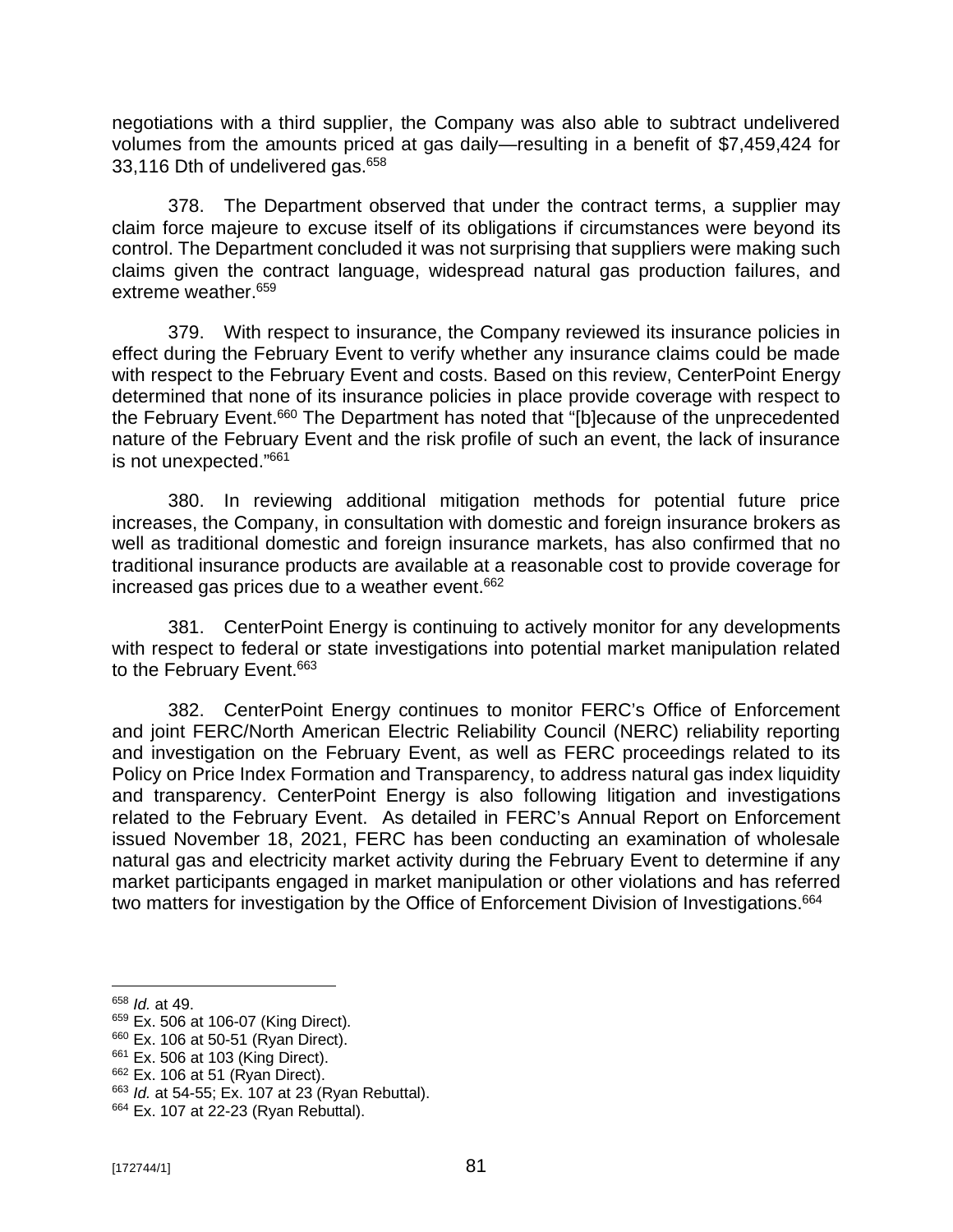383. The Company submitted a letter to FERC in support of its investigation following FERC's initial report regarding the February Event. In particular, the Company voiced its support of a potential stakeholder forum to identify and implement solutions to the problems that occurred during the February Event. Further, the Company stressed that it fully expects that any bad actors who took advantage of the February Event conditions will be held accountable for their actions in an effort to deter such conduct in the future.<sup>665</sup>

384. At the federal legislative level, the Company has advocated for federal funding to assist its customers who cannot afford their gas utility bills. As a result of these efforts, Congress appropriated an additional \$4.5 billion for the Low Income Home Energy Assistance Program (LIHEAP) in March of 2021.<sup>666</sup>

385. At the state level, the Company participated alongside other Minnesota utilities in weekly calls with the Minnesota Department of Commerce Office of Energy Assistance to coordinate and maximize the effectiveness of LIHEAP outreach efforts. The Office of Energy Assistance surpassed its goal of 12,000 LIHEAP applications from regulated utility customers.<sup>667</sup>

386. The Company also continues to advocate for an appropriation from the state legislature to help customers with the gas costs associated with the February Event.<sup>668</sup>

387. Additionally, the Commission approved the Company's proposal to extend the recovery timeline for February Event extraordinary costs from 27 to 63 months without carrying costs.<sup>669</sup> This extension became effective January 1, 2022, and results in lower customer bills for the recovery of the Company's extraordinary gas costs.<sup>670</sup>

388. No party has disputed the prudence and reasonableness of CenterPoint Energy's actions after the February Event to investigate and pursue recovery through any available contract enforcement, insurance, federal regulatory action, market rules, or other legal action.

389. The Department acknowledges that investigations by FERC and other entities are ongoing and that these results will likely not be known for some time.<sup>671</sup> The Department urges the Commission to withhold a determination of the prudency of CenterPoint Energy's actions on this issue. The Department contends that the Commission should continue to review reporting from the Gas Utilities and make a

<sup>&</sup>lt;sup>665</sup> Ex. 106 at 55 (Ryan Direct).

<sup>666</sup> *Id.* at 51.

<sup>667</sup> *Id.* at 52.

<sup>668</sup> *Id.*; *see also* Ex. 107 at 21 (Ryan Rebuttal).

<sup>669</sup> *In re the Petition by CenterPoint Energy for Approval of a Rate Stabilization Plan*, MPUC Docket No. G008/M-21-755, Order Denying Rate Stabilization Plan but Extending Amortization Period (Dec. 30, 2021).  $670$  Ex. 107 at 13 (Ryan Rebuttal).

<sup>&</sup>lt;sup>671</sup> Ex. 506 at 104 (King Direct).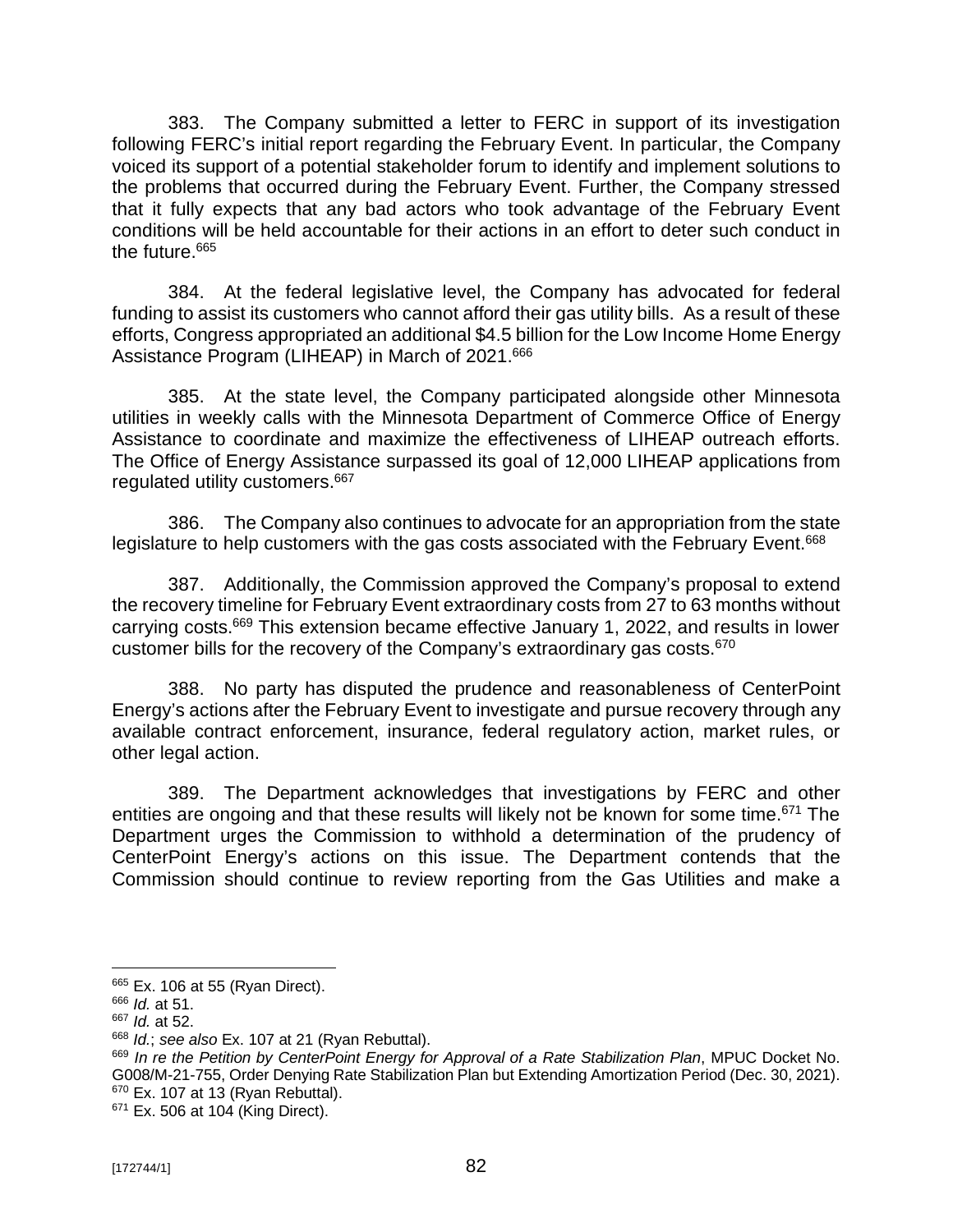determination of prudence regarding regulatory investigations, and the Gas Utilities' efforts to pursue legal or contractual remedies, as more facts come to light.<sup>672</sup>

390. The record in this proceeding establishes that CenterPoint Energy has complied with the Commission's direction to investigate and pursue any available recoveries. CenterPoint Energy has reasonably evaluated, and continues to review, avenues to pursue recovery of extraordinary gas costs through insurance, federal regulatory actions, market rules, contract enforcement, and other available legal actions. There is no basis on this record to reject the prudency of CenterPoint Energy's efforts on this issue. Therefore, the ALJs recommend that the Commission make an initial determination that CenterPoint Energy has appropriately sought recovery from other sources, but require ongoing compliance filings from all of the Gas Utilities on this issue. The Commission can take additional action at a later date based on further developments, if warranted.

#### **G. Assigning Extraordinary Costs to Customers or Customer Classes Based on Consumption During the February Event**

391. The Commission's Order for Hearing directed that this Report address whether it is possible to assign extraordinary gas costs to customers or customer classes based on their consumption during the February Event, and if so, whether it would be reasonable to do so.<sup>673</sup>

392. CenterPoint Energy cannot obtain daily meter read therm data for all of its customers and therefore, would not be able to identify and assign daily customer usage by customer or customer class.<sup>674</sup> Additionally, attempting to allocate usage to customers or customer classes based on estimated February Event usage would be imprecise and administratively difficult to implement and, therefore, would not be reasonable. 675

393. The Department has acknowledged that the Gas Utilities lack the metering and billing infrastructure necessary to conduct cost assignment and billing based on February Event consumption.<sup>676</sup>

394. The Department maintains that allocation of the extraordinary February Event costs based on customer usage over the going-forward cost recovery period can be a reasonable approximation of usage during the February Event.<sup>677</sup> The Department further concluded that the Commission's approved allocation methodology achieves the goals of having rate that are simple, understandable, and affordable by lengthening cost

<sup>672</sup> Department Initial Br. at 81-82 (Mar. 15, 2022) (eDocket No. 20223-183839-07).

<sup>&</sup>lt;sup>673</sup> Order for Hearing at 23.

<sup>674</sup> Ex. 131 at 12-13 (DeMerritt Direct).

<sup>675</sup> *Id.* at 14-18.

<sup>676</sup> Ex. 506 at 107 (King Direct).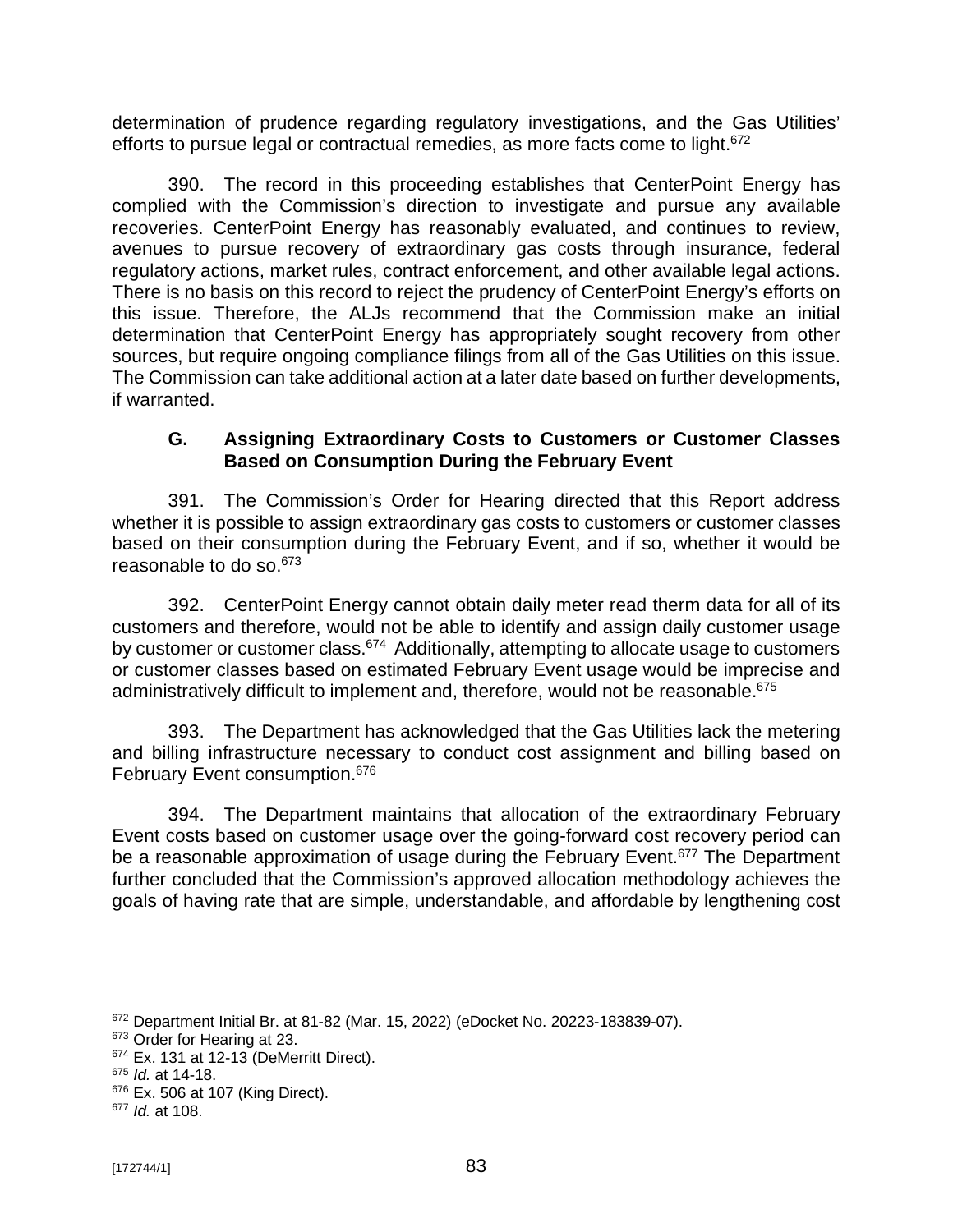recovery, phasing in the rate, seasonally adjusting the rate, and exempting certain customers.<sup>678</sup>

395. The Department supported tracking customers who received sales service during the February Event who switch to transportation service to avoid paying the extraordinary cost surcharge.<sup>679</sup> CenterPoint Energy's approved rates are applied to customers who received sales service during the February Event, even if those customers move to transportation service.<sup>680</sup>

396. The record supports continuation of the approved recovery approach based on current customer natural gas usage and continuation of tracking for customers who received system sales service during the February Event who switch to transportation service.

Based on the foregoing Findings of Fact and the record in this proceeding, the Administrative Law Judges make the following:

#### **CONCLUSIONS OF LAW**

1. The Commission and the Administrative Law Judges have jurisdiction to consider this matter pursuant to Minn. Stat. §§ 14.50, 216B.03 (2020).

2. The Commission has complied with all procedural requirements of law and rule, and the parties have had notice and an opportunity to fully participate in this proceeding. Therefore, this matter is properly before the Commission and the Administrative Law Judges.

3. Every rate made, demanded, or received by any public utility must be just and reasonable.<sup>681</sup>

4. The burden to prove that its actions were prudent and that recovery of extraordinary costs is reasonable rests on CenterPoint Energy.<sup>682</sup>

5. Utilities do not enjoy a presumption of prudence.<sup>683</sup> Doubts as to reasonableness are resolved in favor of the consumer.<sup>684</sup>

<sup>678</sup> *Id.*

<sup>679</sup> *Id.* at 108-09.

 $680$  Ex. 107 at 19 (Ryan Rebuttal).

<sup>681</sup> Minn. Stat. § 216B.03.

<sup>682</sup> Minn. Stat. § 216B.16, subd. 4.

<sup>683</sup> *In re a Comm'n Investigation into Xcel Energy's Monticello Life-Cycle Management/Extender Power Uprate Project*, MPUC Docket No. E-002/CI-13-754, Order Finding Imprudence, Denying Return on Cost Overruns, and Establishing LCM/EPU Allocation for Ratemaking Purposes (May 8, 2015).

<sup>684</sup> Minn. Stat. § 216B.03; *see also* Order for Hearing at 3 ("In incurring costs necessary to provide service, utilities are expected to act prudently to protect ratepayers from unreasonable risks.").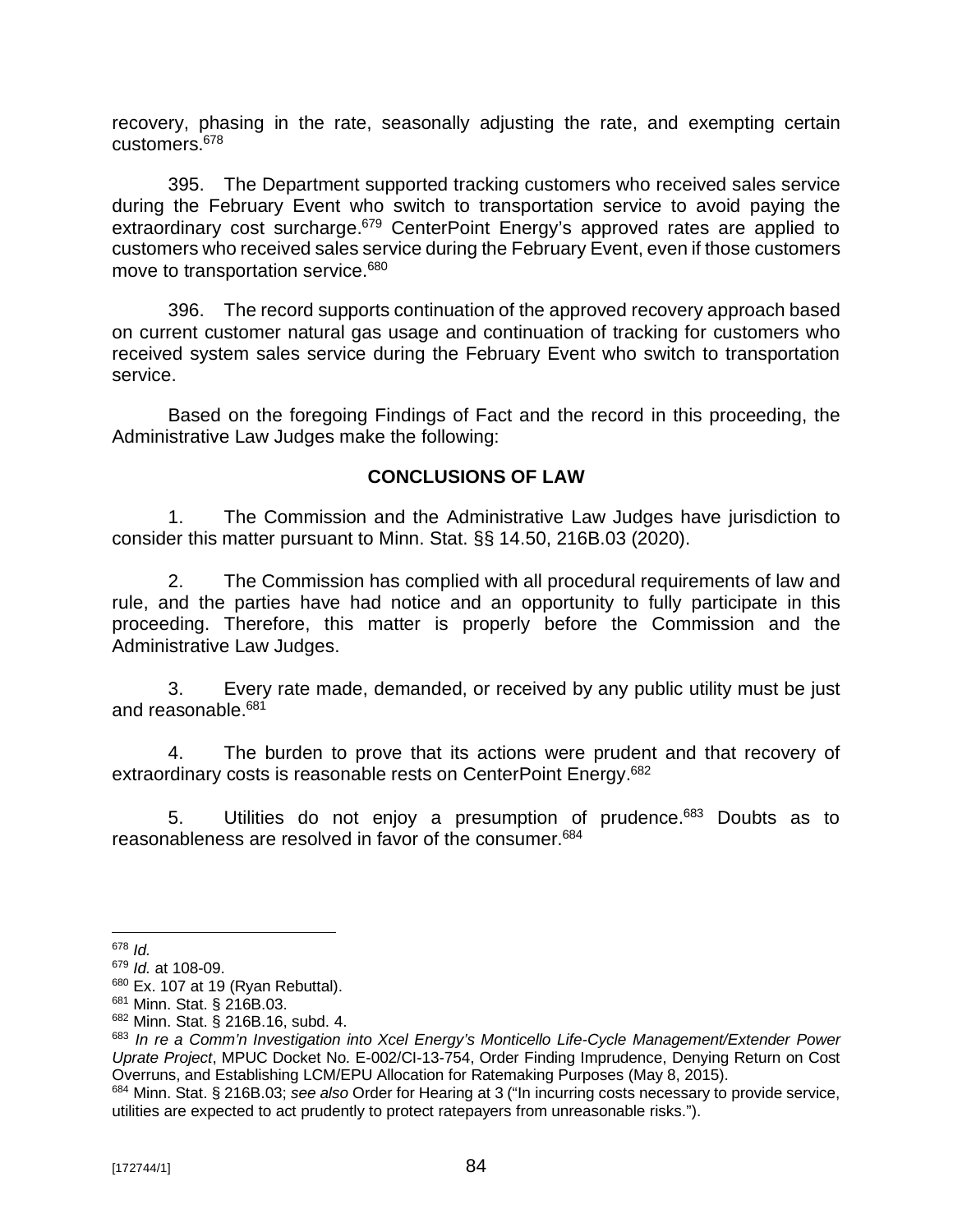6. CenterPoint Energy has established that its actions during the February Event were prudent and that recovery of its extraordinary costs is warranted.

7. The record does not support disallowing extraordinary costs incurred by CenterPoint Energy in connection with the February Event.

Based upon the Findings of Fact and Conclusions of Law, the Administrative Law Judges make the following:

#### **RECOMMENDATION**

1. The extraordinary gas costs incurred by CenterPoint Energy to serve its customers during the February Event were prudently incurred.

2. No disallowance is warranted and it is reasonable for CenterPoint Energy to recover the gas costs incurred during the February Event from its customers according to the recovery period established by the Commission.

3. CenterPoint Energy shall make further compliance filings as ordered by the Commission.

Dated: May 24, 2022

 $\sqrt{2}$ 

SSICA A. PALMER-DENIG dministrative Law Judge

 $18003$ arn  $1000$ 

BARBARA J. CASE Administrative Law Judge

#### **NOTICE**

Notice is hereby given that exceptions to this Report, if any, by any party adversely affected must be filed under the time frames established in the Commission's rules of practice and procedure, Minn. R. 7829.1275, .2700 (2021), unless otherwise directed by the Commission. Exceptions should be specific and stated and numbered separately. Oral argument before a majority of the Commission will be permitted pursuant to Minn. R. 7829.2700, subp. 3. The Commission will make the final determination of the matter after the expiration of the period for filing exceptions, or after oral argument, if an oral argument is held.

The Commission may, at its own discretion, accept, modify, or reject the Administrative Law Judge's recommendations. The recommendations of the Administrative Law Judge have no legal effect unless expressly adopted by the Commission as its final order.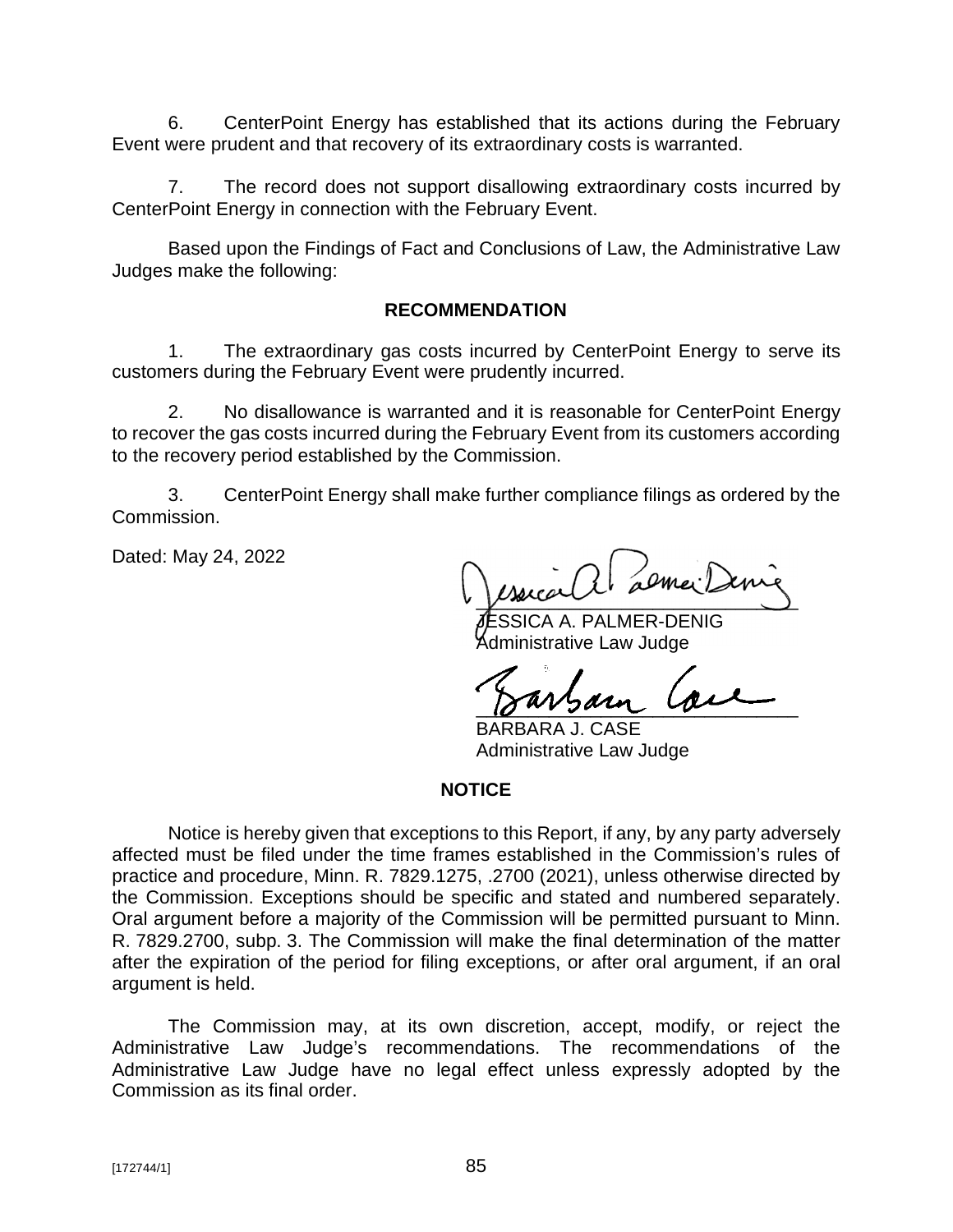Saint Paul, MN 55164-0620

mn.gov/oah

May 24, 2022

See Attached Service List

#### **Re:** *In the Matter of the Petitions for Recovery of Certain Gas Costs*

*In the Matter of the Petition of CenterPoint Energy for Approval of a Recovery Process for Cost Impacts Due to February Extreme Gas Market Conditions*

**OAH 71-2500-37763 MPUC G-008/M-21-138**

To All Persons on the Attached Service List:

Enclosed and served upon you is the Administrative Law Judge's **FINDINGS OF FACT, CONCLUSIONS OF LAW, AND RECOMMENDATION** in the above-entitled matter.

If you have any questions, please contact me at (651) 361-7874, [michelle.severson@state.mn.us,](mailto:michelle.severson@state.mn.us,) or via facsimile at (651) 539-0310.

sincerely,<br>Michelle Serverbon

MICHELLE SEVERSON Legal Assistant

**Enclosure** cc: Docket Coordinator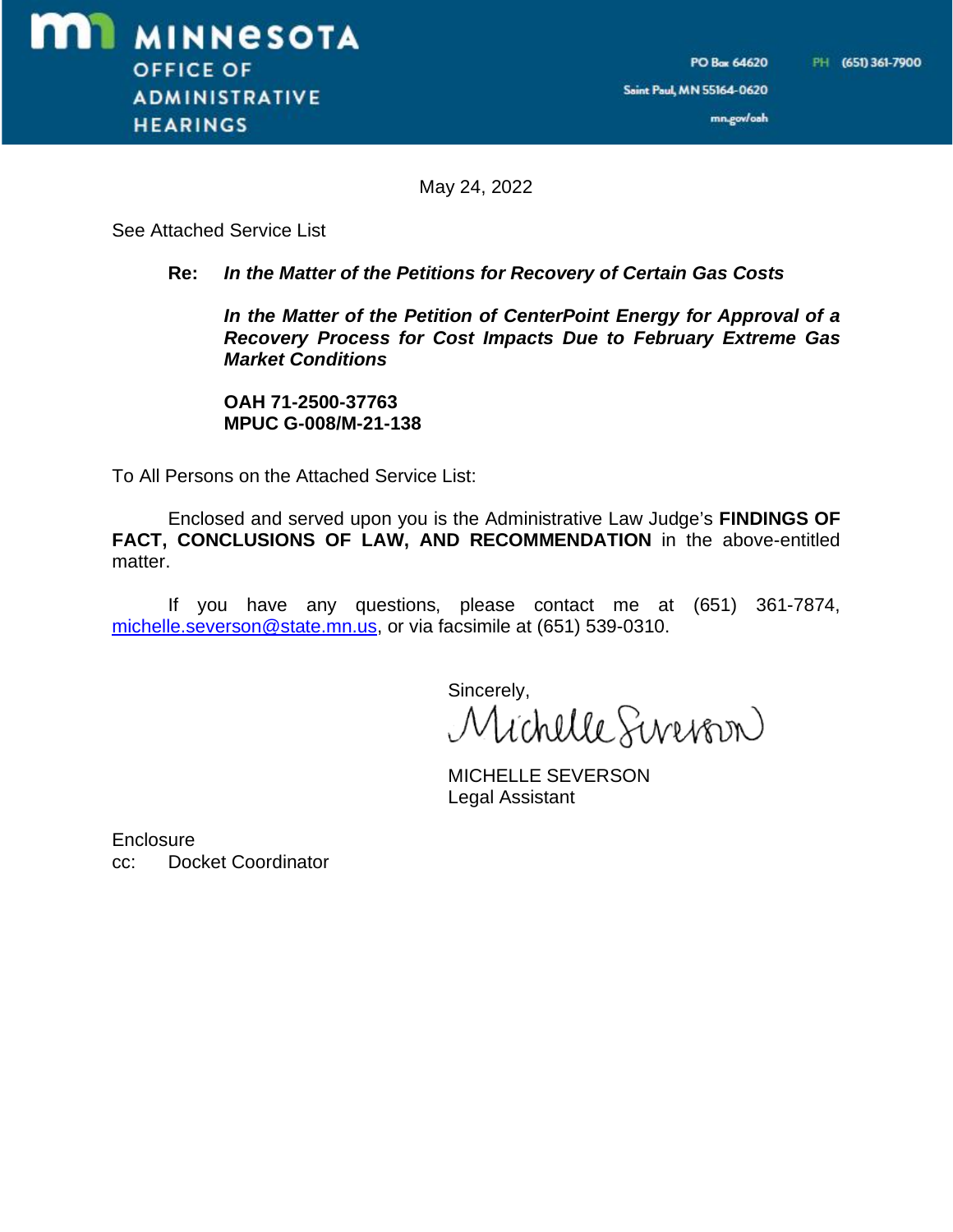#### STATE OF MINNESOTA OFFICE OF ADMINISTRATIVE HEARINGS PO BOX 64620 600 NORTH ROBERT STREET ST. PAUL, MINNESOTA 55164

#### **CERTIFICATE OF SERVICE**

| In the Matter of the Petitions for Recovery of | <b>OAH Docket No.:</b> |
|------------------------------------------------|------------------------|
| <b>Certain Gas Costs</b>                       | 71-2500-37763          |
|                                                | MPUC G-008/M-21-138    |
| In the Matter of the Petition of CenterPoint   |                        |
| Energy for Approval of a Recovery Process      |                        |
| for Cost Impacts Due to February Extreme       |                        |
| <b>Gas Market Conditions</b>                   |                        |

Michelle Severson certifies that on May 24, 2022, she served the true and correct

### **FINDINGS OF FACT, CONCLUSIONS OF LAW, AND RECOMMENDATION** by

eService, and U.S. Mail, (in the manner indicated below) to the following individuals:

| <b>First Name</b> | <b>Last Name</b> | <b>Email</b>                           | <b>Company Name</b>                           |
|-------------------|------------------|----------------------------------------|-----------------------------------------------|
| Jorge             | Alonso           | jorge.alonso@state.mn.us               | <b>Public Utilities Commission</b>            |
| Mara              | Ascheman         | mara.k.ascheman@xcelenergy.com         | <b>Xcel Energy</b>                            |
| James H.          | Barkley          | james.barkley@bakerbotts.com           | <b>Baker Botts</b>                            |
| James J.          | Bertrand         | james.bertrand@stinson.com             | <b>STINSON LLP</b>                            |
| Brenda A.         | Bjorklund        | brenda.bjorklund@centerpointenergy.com | CenterPoint Energy                            |
| Elizabeth         | <b>Brama</b>     | ebrama@taftlaw.com                     | Taft Stettinius & Hollister LLP               |
| Barbara           | Case             | barbara.case@state.mn.us               | Office of Administrative Hearings             |
| Generic           | Commerce         |                                        | Office of the Attorney General-               |
| <b>Notice</b>     | Attorneys        | commerce.attorneys@ag.state.mn.us      | <b>DOC</b>                                    |
| Richard           | Dornfeld         | Richard.Dornfeld@ag.state.mn.us        | Office of the Attorney General-<br><b>DOC</b> |
|                   |                  |                                        | <b>Citizens Utility Board of</b>              |
| <b>Brian</b>      | Edstrom          | briane@cubminnesota.org                | Minnesota                                     |
| Sharon            | Ferguson         | sharon.ferguson@state.mn.us            | Department of Commerce                        |
| Edward            | Garvey           | garveyed@aol.com                       | Residence                                     |
| Matthew B         | Harris           | matt.b.harris@xcelenergy.com           | <b>XCEL ENERGY</b>                            |
| Kim               | Havey            | kim.havey@minneapolismn.gov            | City of Minneapolis                           |
| Valerie           | Herring          | vherring@taftlaw.com                   | Taft Stettinius & Hollister LLP               |